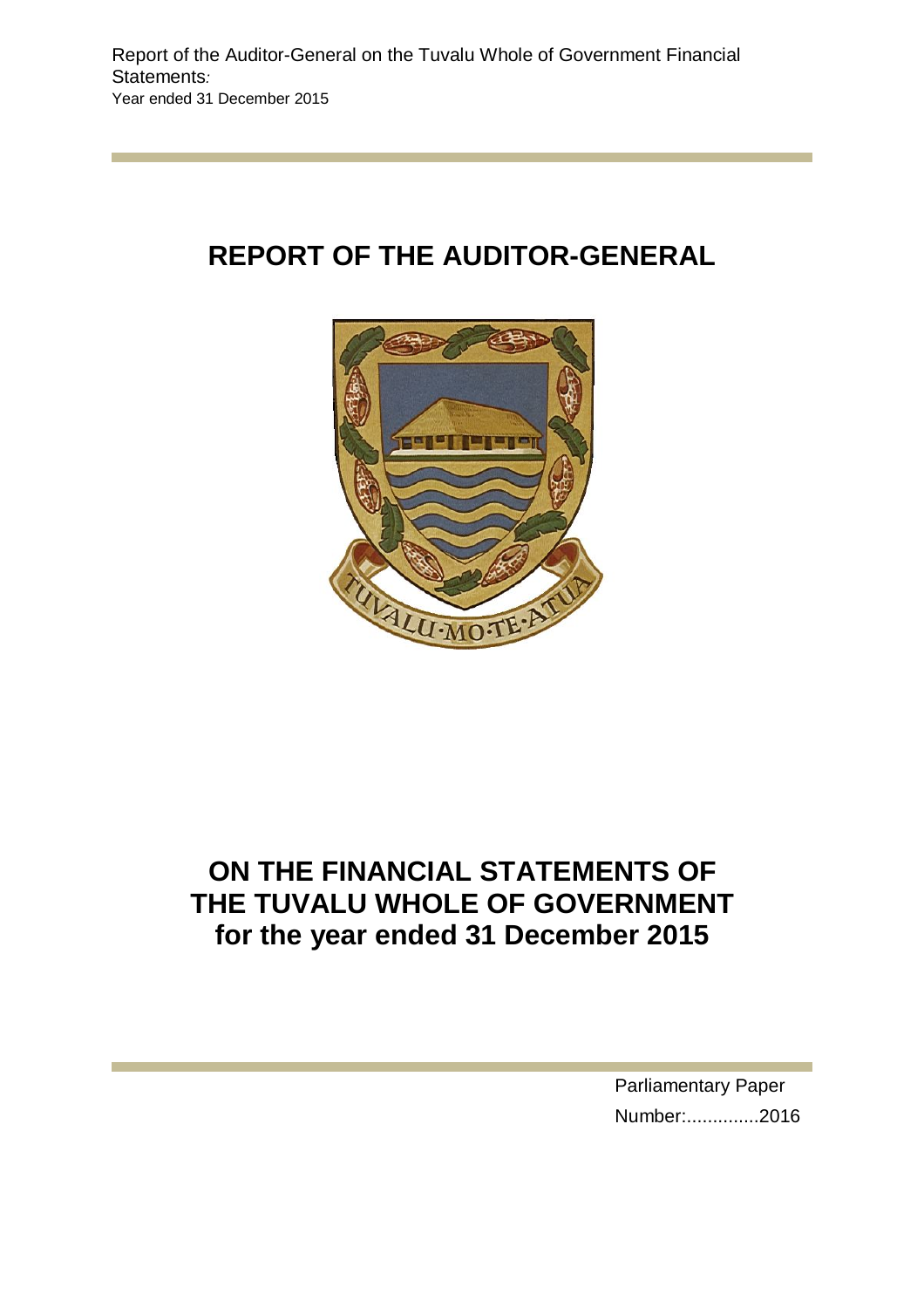**The Office of the Auditor-General is responsible for expressing an independent opinion on the Financial Statements and reporting that opinion to Parliament. This responsibility arises from Section 32 of the Public Finance Act.**

**Our audit has been carried out in accordance with the International Standards of Supreme Audit Institutions. The audit cannot and should not be relied upon to detect every instance of misstatement, fraud, irregularity or inefficiency that is not material in terms of the Tuvalu Whole of Government's Financial Statements.**

**The implementation and maintenance of the Tuvalu Whole of Government's systems of controls for the detection of these matters remains the responsibility of the Minister for Finance and management.**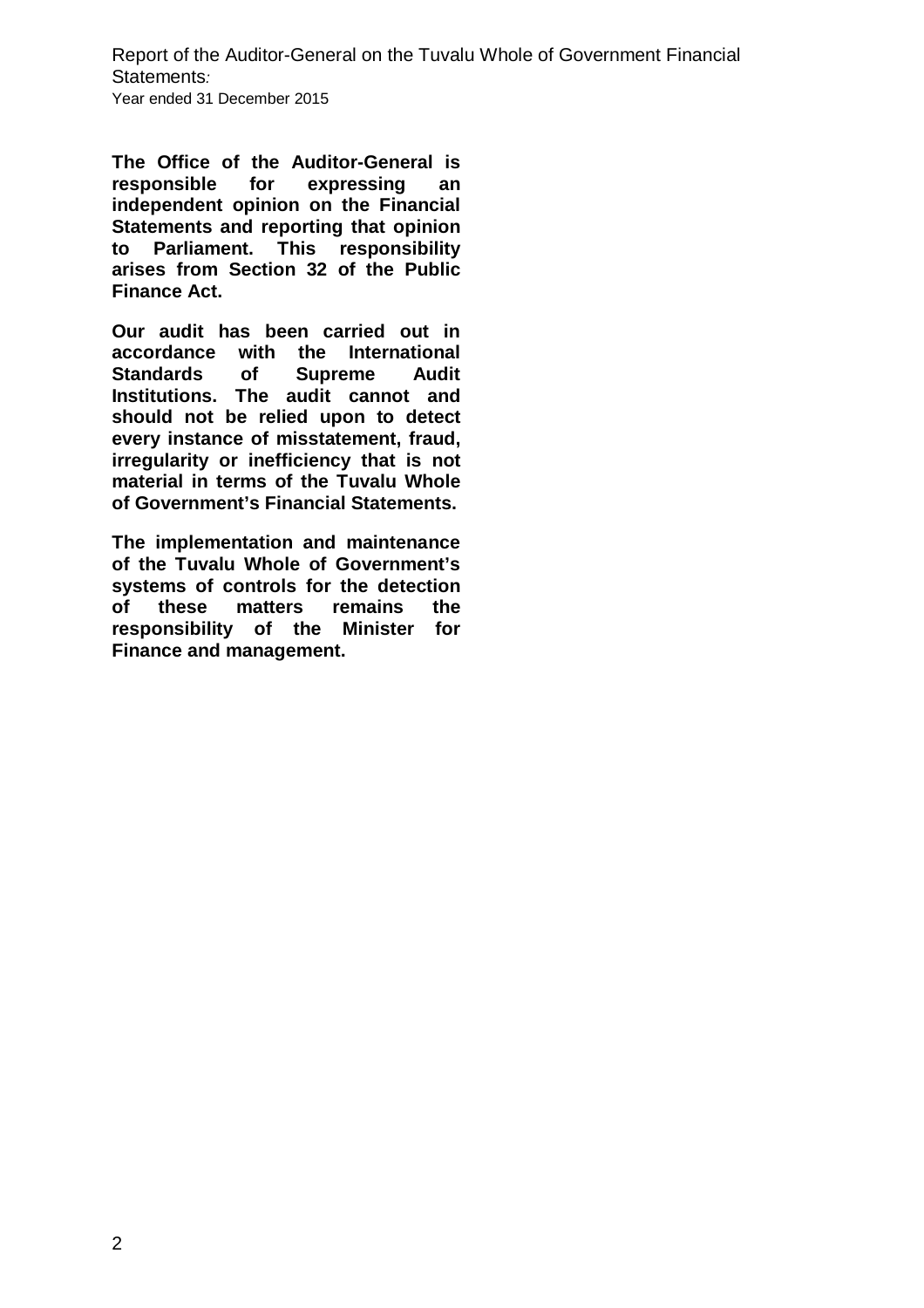# **Statutory Audit Report**

# **Tuvalu Whole of Government Audit**

# **For the year ended 31 December 2015**

To: Honourable Members of the Tuvalu Parliament

Dear Members

I have audited the financial report and transactions of the Tuvalu Whole of Government as required by the Public Finance Act. This Statutory Audit Report outlines the results of my audit for the year ended 31 December 2015, and details any significant matters that in my opinion call for special notice. The Public Finance Act requires that I send this report to the Parliament.

This report is not the Independent Audit Report, which expresses my opinion on the Tuvalu Whole of Government's financial report. **I have enclosed the Independent Audit Report for the year ended 31 December 2015, together with the Tuvalu Whole of Government's financial reports in Appendix 3.**

# **Audit Result 2015**

I expressed a qualified (disclaimer) opinion on the Tuvalu Whole of Government's financial report for the year ended 31 December 2015. The limitations of scope are considered significant.

# **Basis for Disclaimer of Audit Opinion**

# **Uncertainty surrounding valuation, completeness and existence of Property Plant and Equipment in the Financial Statements**

The Tuvalu Whole of Government's accounting policy changed in 2013 to recognise Property Plant and Equipment assets in the Financial Statements. Property Plant and Equipment was written on via an equity adjustment in 2013 using estimates of their value. This practice has continued for assets which are included in the Property Plant and Equipment balance in 2014 and 2015. I was unable to satisfy myself that the valuation estimates made by the Tuvalu Whole of Government were robust and accurate.

A stock count was performed at the end of 2015, however due to lack of robust supervision, the timing of the stock count extending into mid-2016 and lack of guidance surrounding the stock count processes I was unable to satisfy myself that the Property Plant and Equipment balance is complete and that all assets in the balance exist.

Property Plant and Equipment asset purchases in 2015 were accounted for through expense accounts and then are written on as assets using an adjustment to retained earnings. Depreciation of Property Plant and Equipment has not been recognised as an expense. Accordingly, the expense accounts used to purchase these assets are overstated and the depreciation expense accounts are understated.

I have not been able to obtain sufficient appropriate audit evidence to support the Property Plant and Equipment portion of the Statement of Assets and Liabilities, the Introduction of Property Plant and Equipment portion of the Statement of Changes in Equity, the noninclusion of Depreciation expense in the Statement of Income and Expenditure and all Expenses in the Statement of Income and Expenditure.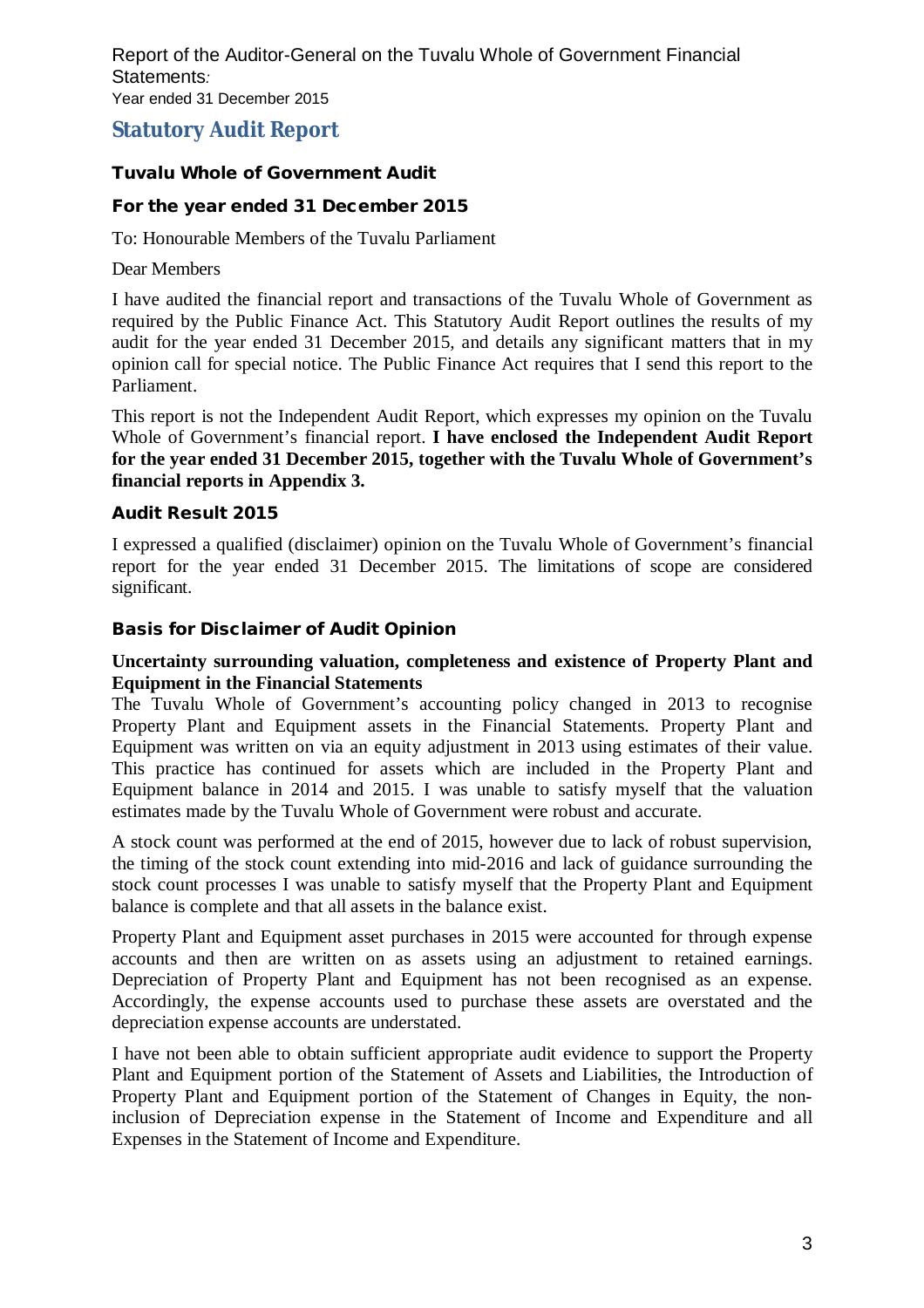# Year ended 31 December 2015

The lack of robust valuation, the lack of a robust stock count of Property Plant and Equipment and the improper accounting for Property Plant and Equipment constitute a limitation of scope of the audit which is significant and pervasive.

#### **Lack of evidence to support prior year comparatives**

My audit report on the Financial Statements for the period ended 31 December 2014 was a Qualified Disclaimer of Audit Opinion. Due to deficiencies in controls and accounting records, there is uncertainty in relation to the 31 December 2014 comparatives presented in these Financial Statements.

I have not been able to obtain sufficient appropriate audit evidence to support the prior year comparatives. This constitutes a limitation of scope which is significant and pervasive.

### **Non-consolidation of NAFICOT, TPL and TMTI**

The Tuvalu Whole of Government controls the National Fishing Corporation of Tuvalu (NAFICOT), Tuvalu Post Limited (TPL) and the Tuvalu Maritime Training Institute (TMTI) public enterprises.

NAFICOT has not produced Financial Statements since 1999 however has become financially active in the past years, including entering into multiple joint venture agreements which are also financially active. TMTI has not produced Financial Statements since 2013. TPL has never produced Financial Statements. Without the consolidation of NAFICOT Financial Statements (which include the joint venture operations), the TPL Financial Statements and the TMTI Financial Statements, the Tuvalu Whole of Government Financial Statements are incomplete.

I have not been able to obtain sufficient appropriate audit evidence to support the noninclusion of TMTI, TPL and NAFICOT (including NAFICOT's Joint Ventures). This affects the completeness of the Investments in Corporations Balance on the Statement of Assets and Liabilities, and the completeness of the Unrealised Gain (Loss) on Investment in Corporations on the Statement of Income and Expenditure. This constitutes a limitation of scope which is significant.

### **The non-inclusion of Inventory in the Financial Statements**

Inventories are not disclosed as assets in the Financial Statements. They are expensed when purchased, rather than recorded as assets until consumed. There is no record of Inventory, nor is there any management of Inventory.

I have not been able to obtain sufficient appropriate audit evidence to support the noninclusion of Inventory in the Statement of Assets and Liabilities and the non-inclusion of the Statement of Summaries of Unallocated Stores and Manufacturing Accounts. This constitutes a limitation of scope of the audit which is significant.

### **Lack of evidence to support completeness of Account Receivable and Revenues Financial Statements**

The Account Receivable balance is understated in the Financial Statements. This is due to outstanding Taxation, Customs, Fishing Licences and Wharfage revenues not being recognised as Receivables in the Financial Statements. The Accounts Receivable balances relating to Taxation, Customs, Fishing Licences and Wharfage in their individual systems was not reflected on the Tuvalu Whole of Government's accounting system. I was unable to satisfy myself surrounding the completeness of the Account Receivable balance and corresponding Revenue balances in the Financial Statements.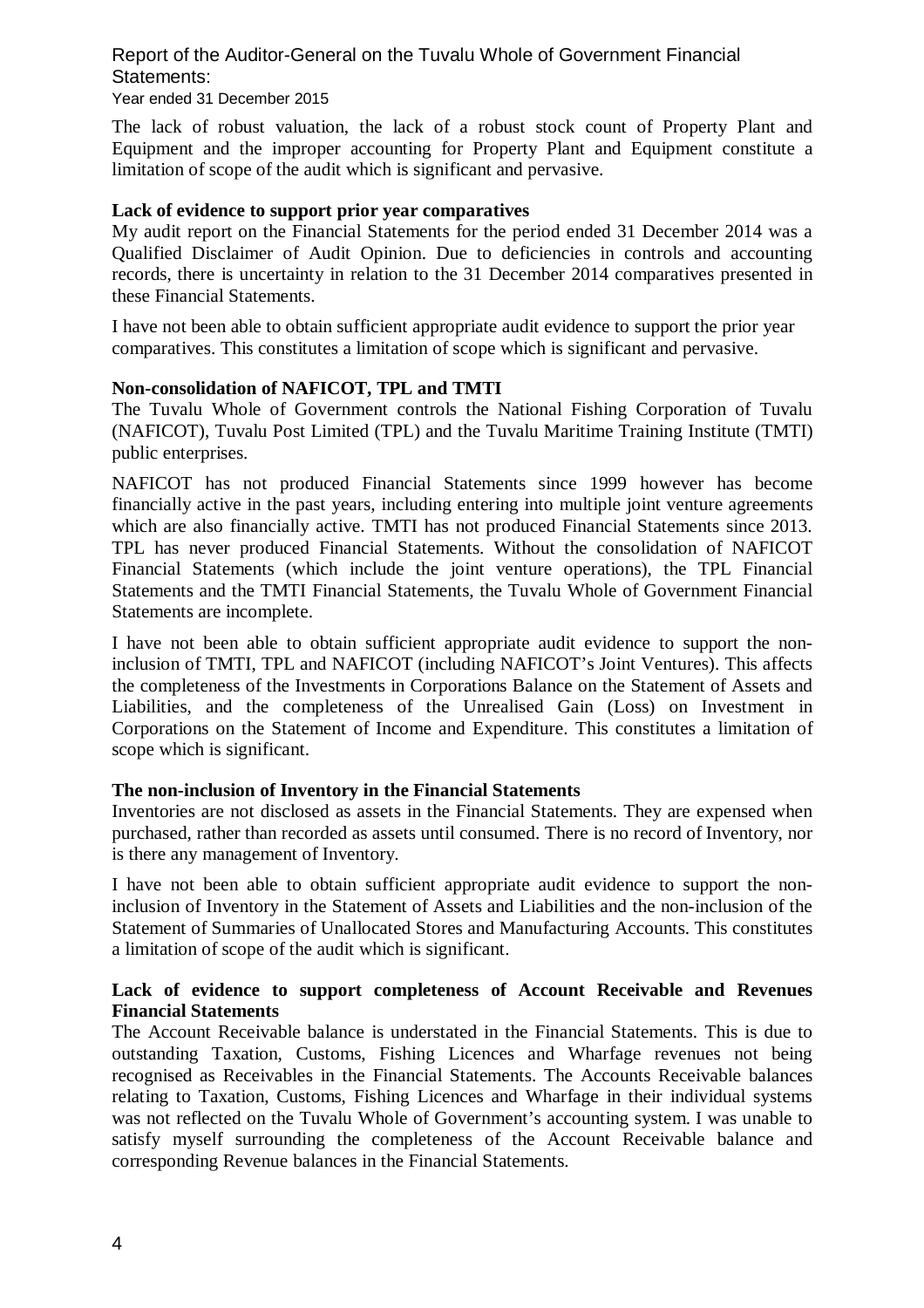#### Report of the Auditor-General on the Tuvalu Whole of Government Financial Statements*:*  Year ended 31 December 2015

The lack of evidence to support the completeness of the Account Receivable balance and the completeness of the corresponding Revenue transactions in the Financial Statements constitutes a limitation of scope of the audit which is significant.

#### **Limitation of scope surrounding Cabinet minutes and decisions**

All Cabinet minutes and key decisions made in Cabinet for 2015 were unable to be presented to me for review. This constitutes a limitation of scope as without a record of key decisions made (some of which can affect the financial position of the Tuvalu Whole of Government), I am unable to be certain that the Financial Statements reflect these decisions.

The inability for Audit to review all Cabinet minutes and Decisions constitutes a limitation of scope which is significant. It is uncertain which areas if any of the Financial Statements will be affected.

# **Movement of Statement of Receipts and Payments by Heads unable to be reconciled to Cash balances**

The movement in the Cash Balance in the Statement of Receipts and Payments by heads was unable to be reconciled to the in Cash balances as per the Statement of Assets and Liabilities. The adjustments made to the accrual balance to remove the non-cash entries were incomplete.

I have not been able to obtain sufficient appropriate audit evidence to support the figures in the Statement of Receipts and Payments, and the Statement of Unauthorised Expenditure.

# **Report on Other Legal and Regulatory Requirements**

In auditing the Financial Statements of the Tuvalu Whole of Government for the year ended 31 December 2015, due to the matters in the Basis for Disclaimer of Opinion above and the matters raised in the Statutory Audit report below, I do not express an opinion on the matters which are contained in Section 24 of the Audit Act.

### **Scope of the Audit**

My audit procedures are targeted specifically towards forming an opinion on the Whole of Government's financial report. This includes testing whether the Tuvalu Whole of Government has complied with key legislation that may materially impact on the financial report. The results of the audit are reported in this context.

# **Acknowledgment**

I thank the Treasury and other departments' staff for their courtesy and assistance during the audit process. I again acknowledge that in 2015 improvement in the annual reporting process has been made and hope that these improvements continue into the future.

Yours sincerely

Eli Lopati **Auditor-General for Tuvalu**  30 September 2016, Funafuti Tuvalu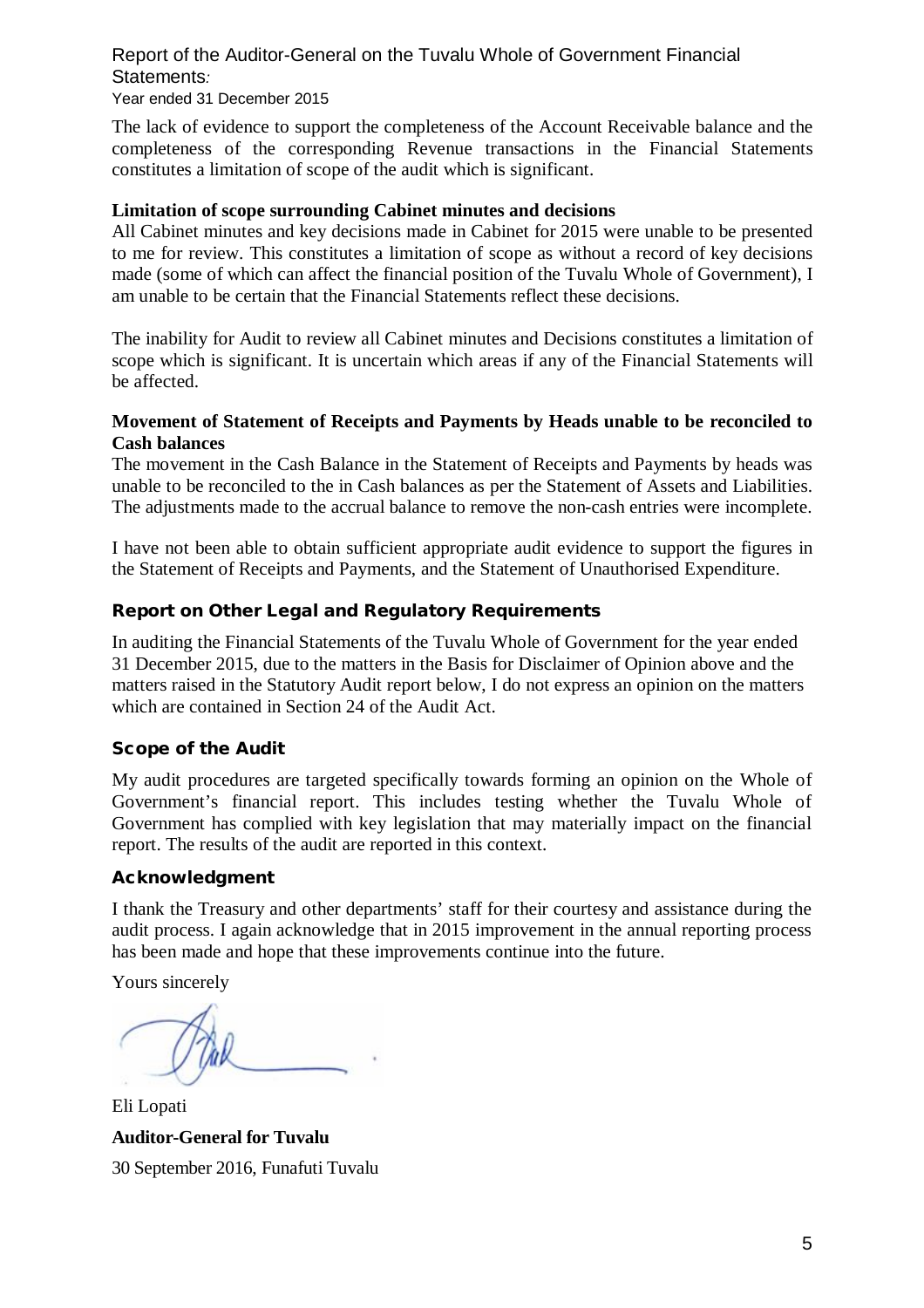# **Executive Summary**

# **Audit Opinion**

I expressed a qualified (disclaimer of opinion) opinion on the Tuvalu Whole of Government's (TWOG) financial report for the years ended 31 December 2015. The limitations of scope are significant.

The limitations of scope arise from uncertainty surrounding:

- valuation, completeness and existence of Property Plant and Equipment in the Financial Statements;
- lack of evidence to support prior year comparatives;
- non-consolidation of NAFICOT and its joint ventures, TPL and TMTI into the Financial Statements;
- non-inclusion of Inventory in the Financial Statements;
- lack of evidence to support Accounts Receivable and Revenue;
- limitation of scope surrounding Cabinet minutes and decisions; and
- movement of Statement of Receipts and Payments by Heads unable to be reconciled to Cash balances.

I draw your attention to Note 19 of the Financial Statements which discloses the Statement of Unauthorised Expenditure and the excess of expenditure over the Final Budget provision.

The Independent Audit Report is attached to the Financial Statements in Appendix 3 of this report.

# **Introduction**

I have performed this audit in accordance with the International Standards for Supreme Audit Institutions.

The key issues identified in the audit are lack of evidence, breaches of legislation and noncompliance with generally accepted accounting principles.

We confirm that we are independent. There are no unresolved disagreements at year end. The matters raised in previous management reports have not been adequately addressed. There have been no significant changes to the TWOG's accounting policies. Unusual accounting policies were noted surrounding asset accounting through equity, prior year error accounting performed prospectively, consolidation of controlled entities and the expensing of Inventories at time of purchase rather than when consumed.

# **Areas of Audit Emphasis**

We note in respect of the areas of audit emphasis that:

- the 2014 Qualification issues which remain unresolved are:
	- o valuation, completeness and existence of Property Plant and Equipment in the Financial Statements;
	- o lack of evidence to support prior year comparatives;
	- o non-consolidation of NAFICOT and its joint ventures, TPL and TMTI into the Financial Statements;
	- o non-inclusion of Inventory in the Financial Statements;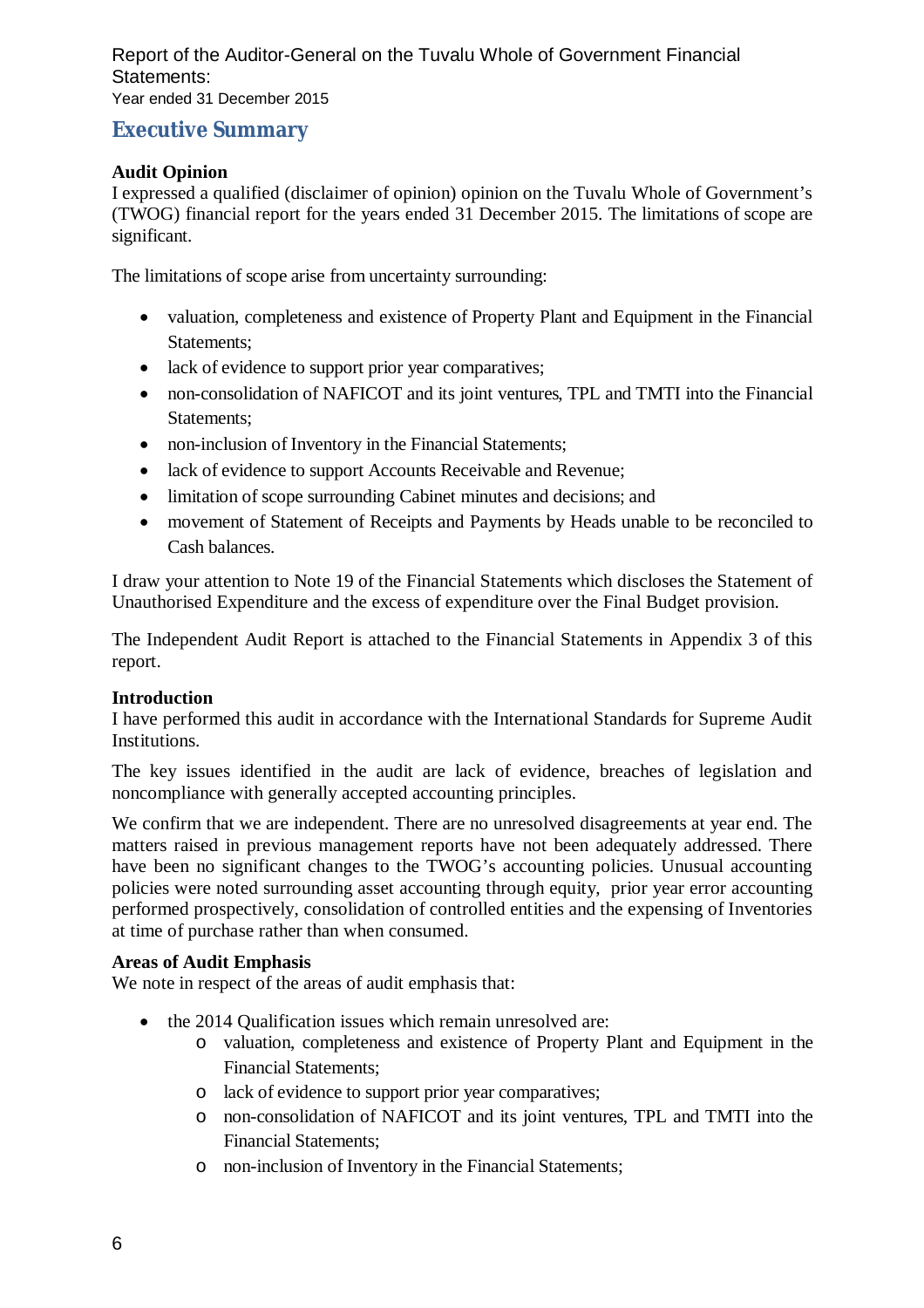Year ended 31 December 2015

- o lack of evidence to support Accounts Receivable and Revenue; and
- o limitation of scope surrounding Cabinet minutes and decisions.
- there has been an effort to resolve issues raised in prior years with 14 issues marked as closed during the 2014 audit;
- the Financial Statements were largely in compliance with the Public Finance Act in terms of presentation, however were not in compliance with GAAP in asset accounting through equity, prior year error accounting performed prospectively, consolidation of controlled entities and the expensing of Inventories at time of purchase rather than when consumed.
- financial statement supporting documentation was presented, however, further improvements are recommended;
- there is a draft fraud policy and the Financial Instructions surrounding fraud were updated;
- the management control environment in the Government was assessed as ineffective, however, there were some improvements;
- performance waste and probity issues were noted, particularly surrounding the finance and planning function of TWOG and the management of TC Pam assistance;
- the Procurement Act and Regulations are in place, with an issue surrounding the nonsubmission of Procurement plans;
- the Property Plant and Equipment accounting process was reviewed, with issues noted in the Qualification;
- the implementation of the revised Financial Instructions was reviewed and breaches were noted surrounding virements, delegations and special imprests;
- TC Pam relief expenditure was reviewed and issues were noted surrounding having multiple bank accounts, lack of rules surrounding expenditure, and follow up of pledges from development partners;
- the SELF scheme was reviewed and the accounting treatment was found to be inadequate; and
- the Tuvalu Development Fund (TDF)was tested and issues were noted surrounding transfers out of the TDF, warrants issues inappropriately, non-reconciliation, the accountability of the fund and the non-production of estimates of expenditure.

# **Legislative Compliance**

There were breaches of significant legislation noted. The most significant breaches were:

- the over expenditure of Budget Heads which is in breach of the Constitution;
- non-compliance with the Procurement Act in performing procurement planning;
- non-compliance with the Public Finance Act in terms of issuing warrants and virements incorrectly; and
- the non-provision of estimates of expenditure and supplementary estimates of expenditure surrounding the Tuvalu Development Fund to Parliament.

# **Significant Matters Arising from the Audit**

The most significant matter for attention is the qualification of the Financial Statements and the issues causing the qualification. There has been an improvement in the quality of the Financial Statements, however, we recommend that efforts are continued to ensure the Financial Statements are in compliance with GAAP, the Public Finance Act and that appropriate supporting documentation is provided to audit. The following significant matters were noted during the 2015 audit: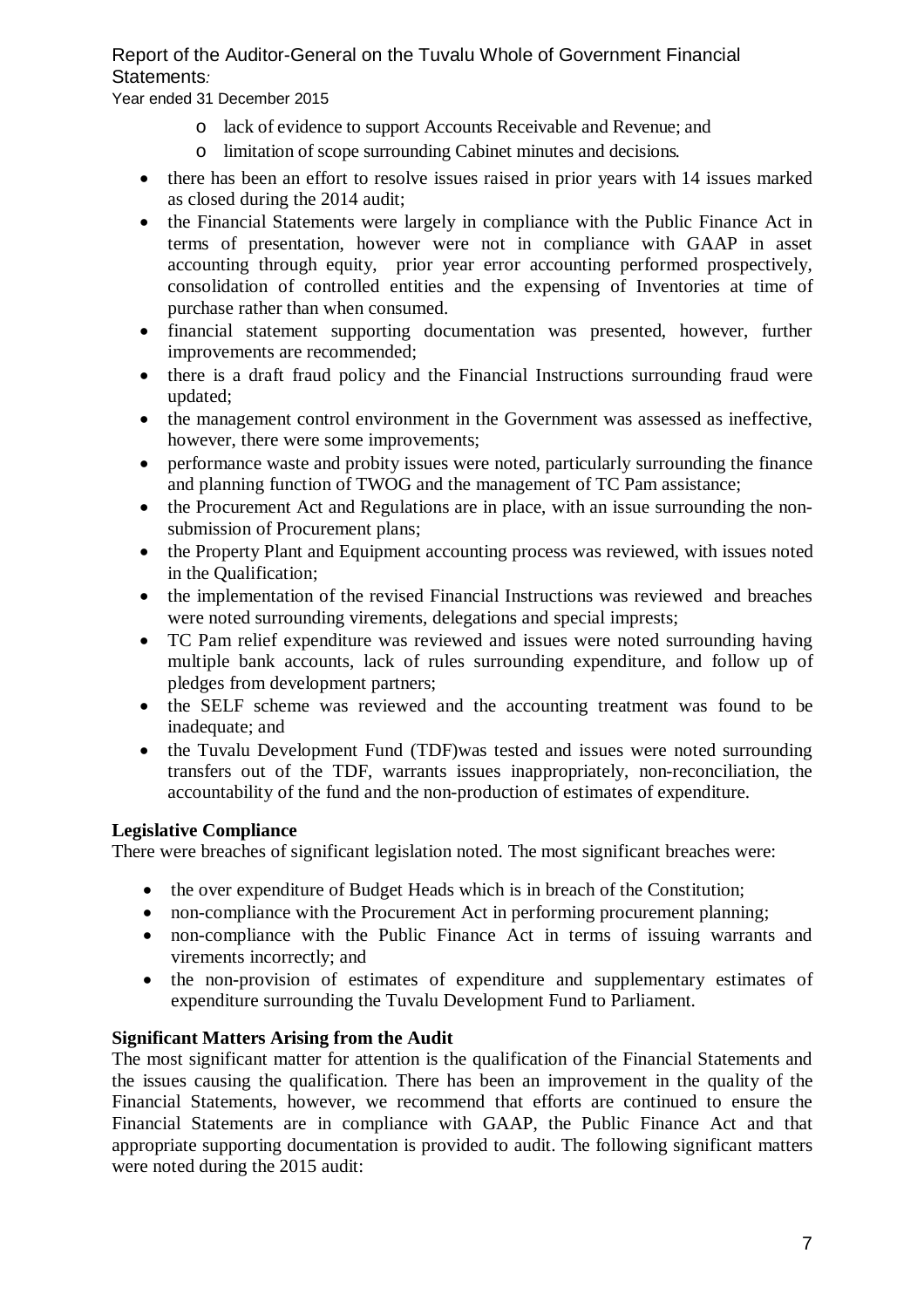- Disaster relief expenditure rules are not present;
- Disaster relief bank accounts are not controlled by Treasury;
- Limited follow up of pledged funds from Development Partners;
- Virement Warrants not being issued;
- \$3m loan out of the Tuvalu Development Fund without Development Warrant. Over expenditure of budget heads;

# **The significant matters outstanding from the previous audits are:**

- Over expenditure of budget heads;
- Incorrect accounting for Assets;
- Expenditure not in compliance with the Procurement system;
- Strategic planning for the TWOG is not linked to the TKIII;
- Loans to SELF and RSE participants not being accounted for correctly;
- Promotion and education of users on the updated Financial Instructions and the finalisation of the Finance Circulars;
- Incomplete Disclosures surrounding Property Plant and Equipment;
- Valuation of Property Plant and Equipment not robust
- non consolidation of NAFICOT and TMTI into the Financial Statements;
- Non-inclusion of Inventory in the Financial Statements.
- Non-reconciliation of the movement in the Tuvalu Development Fund for the year to the movement in the Tuvalu Development Fund bank account.
- limited accountability of the Tuvalu Development fund as estimates of expenditures are not being produced and tabled into Parliament;
- no complete record of cabinet minutes and decisions were provided for review.
- weaknesses in management of Customs revenues surrounding documentation and reconciliations;
- no financial link between Inland Revenue Department and Treasury; and
- lack of debt management policy to manage the TWOG's receivables.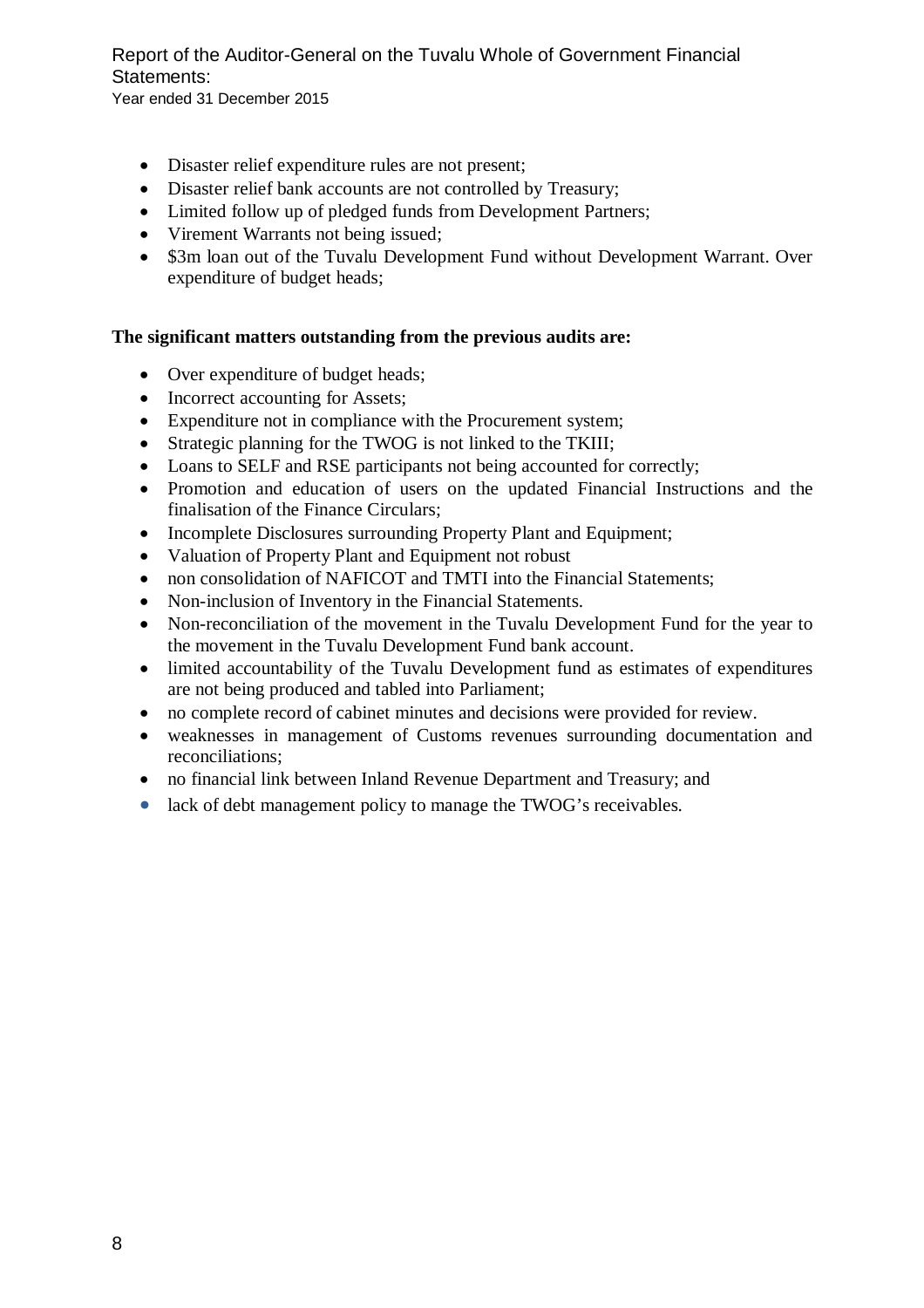# Report of the Auditor-General on the Tuvalu Whole of Government Financial Statements*:*  Year ended 31 December 2015

# **Contents**

The Office of the Auditor-General of Tuvalu has completed the financial audit of the Tuvalu Whole of Government for the year ended 31 December 2015. This report summarises our findings from the audit and draws attention to areas where the Tuvalu Whole of Government is doing well or could improve.

# **Table of Contents**

| Issues Surrounding the Prior Year (31 December 2014) Qualification  14<br>Salaries 20                                                                            |
|------------------------------------------------------------------------------------------------------------------------------------------------------------------|
|                                                                                                                                                                  |
| 1.2015 Disaster Relief Bank Account to be controlled by Treasury  21<br>2.2015 Disaster relief accounts are consolidated into one account, managed by Treasury22 |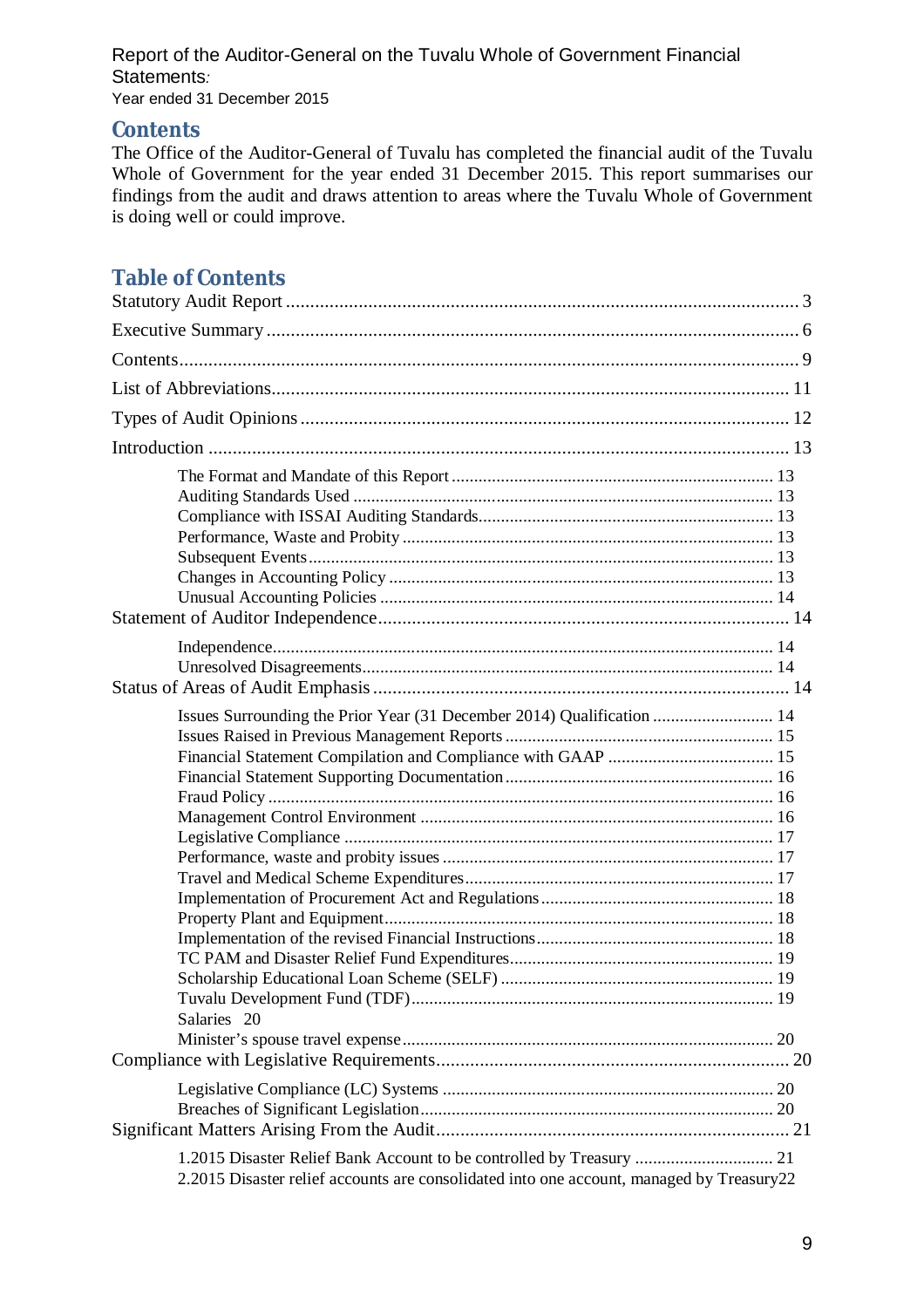# Report of the Auditor-General on the Tuvalu Whole of Government Financial Statements: Year ended 31 December 2015

| 3.2015 Unpaid pledges from Development Partners for TC Pam assistance are followed up<br>and system to track pledges, payments, conditions and reporting requirements is |  |
|--------------------------------------------------------------------------------------------------------------------------------------------------------------------------|--|
| 4.2015 Rules on appropriate expenditure to be funded under the TWOG Disaster relief                                                                                      |  |
| 5.2015 Procurement of goods after the conclusion of an extreme urgency period are<br>performed within the requirements of the Public Procurement Act and Regulations     |  |
| 6.2015 Annual budget for the Disaster Relief Unit is established for annual operating                                                                                    |  |
|                                                                                                                                                                          |  |
|                                                                                                                                                                          |  |
|                                                                                                                                                                          |  |
| 10.2015 Payments out of Coin Security Fund without proper declaration under the Currency                                                                                 |  |
| 11.2015 Cash only reconciled at year end, causing budget expenditure reporting to be                                                                                     |  |
| 12.2015 Interim Expenditure Warrants used inappropriately over two years 28                                                                                              |  |
| 13.2015 Written delegations register to be created and submitted to Auditor-General 29                                                                                   |  |
|                                                                                                                                                                          |  |
| 15.2015 Virements process to updated to include approval and Warrant on same form 30                                                                                     |  |
| 16.2015 Transfer of \$3 million from Tuvalu Development Fund not in compliance with                                                                                      |  |
|                                                                                                                                                                          |  |
| 17.2015 Minster's spouse travel entitlements not clear in the policies and laws  32                                                                                      |  |
| 18.2015 Local purchase orders and transfers to be taken into account when deriving cash                                                                                  |  |
|                                                                                                                                                                          |  |
| Appendix 1: Prior Year Audit Issues Which Remain Unresolved as at 31 December 201533                                                                                     |  |
|                                                                                                                                                                          |  |
| 2.2014 Incorrect accounting for acquisitions, disposals and depreciation of assets  34                                                                                   |  |
| 3.2014 Records Management System monitoring tax revenue (RMS) not updated in 2014                                                                                        |  |
| 7.2014 Strategic planning for the TWOG to be improved, including linking Corporate Plans                                                                                 |  |
| 8.2014 Loan to SELF (Student Educational Loan Fund) awardees and RSE workers being                                                                                       |  |
| 9.2014 Terminated scholarship students approved to continue studying under the Student                                                                                   |  |
|                                                                                                                                                                          |  |
| 10.2014 No recording of annual leave and sick leave balances by TWOG  40                                                                                                 |  |
|                                                                                                                                                                          |  |
| 12.2014 TDF development warrant issued inappropriately and Development Fund accounts                                                                                     |  |
| 13.2014 Information and Communications Technology Weaknesses  42                                                                                                         |  |
|                                                                                                                                                                          |  |
| 15.2014 Promotion and education of stakeholders of the revised financial instructions  45                                                                                |  |
|                                                                                                                                                                          |  |
|                                                                                                                                                                          |  |
| 19.2014 Reconciliation of Aged Purchase Order listing to the General Ledger  47                                                                                          |  |
|                                                                                                                                                                          |  |
|                                                                                                                                                                          |  |
|                                                                                                                                                                          |  |
|                                                                                                                                                                          |  |
|                                                                                                                                                                          |  |
|                                                                                                                                                                          |  |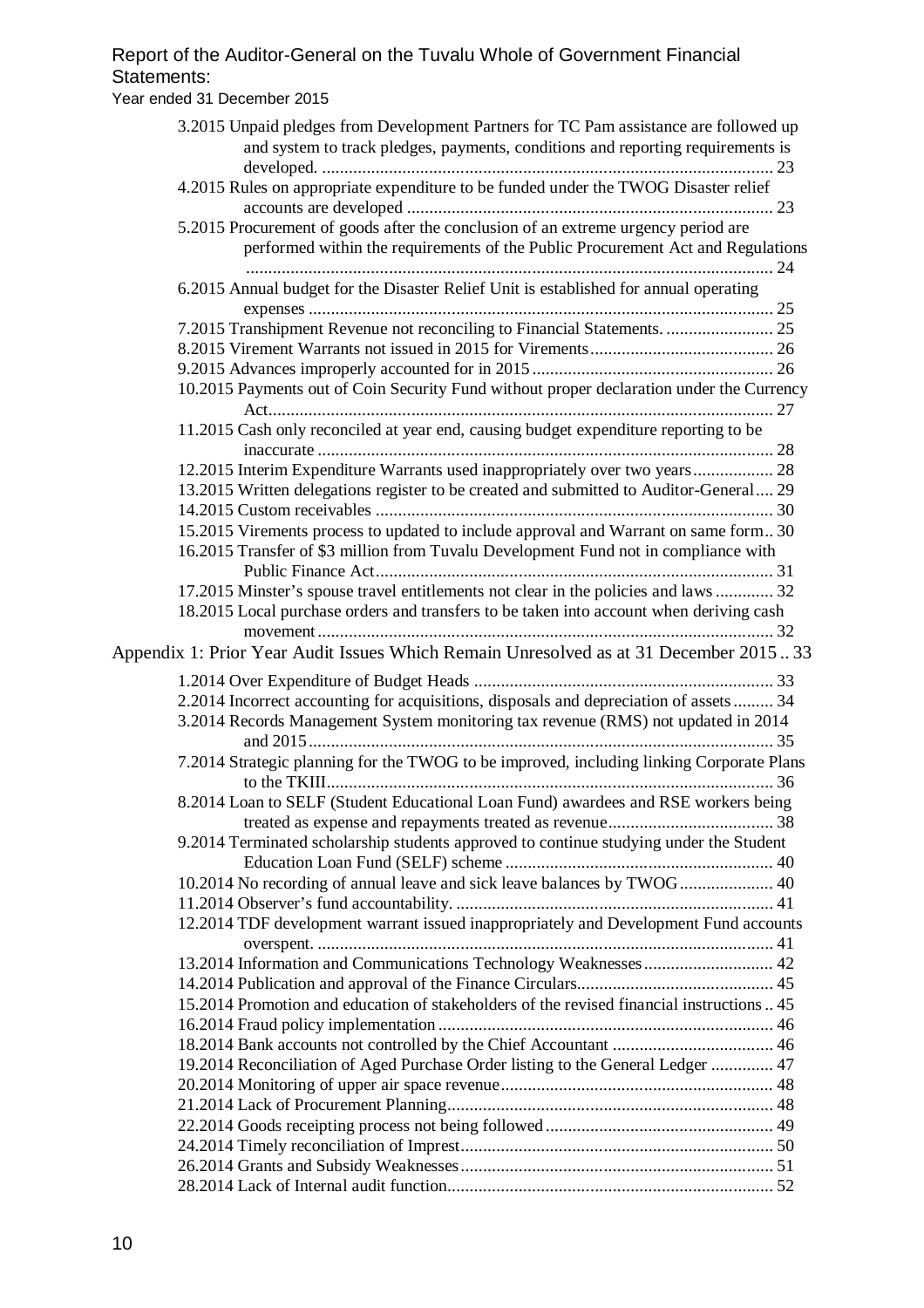# Report of the Auditor-General on the Tuvalu Whole of Government Financial Statements*:*  Year ended 31 December 2015

| 29.2014 Monthly analysis between bank reconciliation module and General ledger is        |
|------------------------------------------------------------------------------------------|
|                                                                                          |
|                                                                                          |
| 4.2014 Expenditure not in Compliance with Requirements of the Procurement System. 72     |
| 5.2014 Final Budget Expenditure Figures in Financial Statements and General Ledger not   |
| reconciling with the Appropriation Acts and Estimates of Statutory Expenditure 72        |
|                                                                                          |
| 17.2014 Creation of special fund and rules for maintenance and replacement of assets     |
|                                                                                          |
|                                                                                          |
|                                                                                          |
|                                                                                          |
| 31.2014 Elements of Financial Statements not provided to audit within Public Finance Act |
|                                                                                          |
| Appendix 3: Tuvalu Whole of Government Financial Statements and Independent Audit        |
| 73                                                                                       |
|                                                                                          |

# **List of Abbreviations**

| <b>ACCPAC: the Tuvaluan Government's Accounting Software</b>         |  |  |  |  |  |  |
|----------------------------------------------------------------------|--|--|--|--|--|--|
| <b>GAAP: Generally Accepted Accounting Principles</b>                |  |  |  |  |  |  |
| <b>IBD:</b> Interest Bearing Deposit                                 |  |  |  |  |  |  |
| <b>IFRS: International Financial Reporting Standards</b>             |  |  |  |  |  |  |
| <b>IPSAS: International Public Sector Accounting Standards</b>       |  |  |  |  |  |  |
| IRD: Internal Revenue Department                                     |  |  |  |  |  |  |
| ISSAI: International Standards of Supreme Audit Institutions         |  |  |  |  |  |  |
| k: Thousands                                                         |  |  |  |  |  |  |
| <b>MCE: Management Control Environment</b>                           |  |  |  |  |  |  |
| NAFICOT: National Fishing Corporation of Tuvalu                      |  |  |  |  |  |  |
| <b>NBT: National Bank of Tuvalu</b>                                  |  |  |  |  |  |  |
| OAG: Office of the Auditor-General Tuvalu                            |  |  |  |  |  |  |
| PE Act: The Public Enterprises (Performance and Accountability) Act. |  |  |  |  |  |  |
| PE: Public Enterprise                                                |  |  |  |  |  |  |
| <b>RSE: Recognised Seasonal Employer</b>                             |  |  |  |  |  |  |
| <b>SELF: Student Education Loan Fund</b>                             |  |  |  |  |  |  |
| TC: Tropical Cyclone                                                 |  |  |  |  |  |  |
| TDF: Tuvalu Development Fund                                         |  |  |  |  |  |  |
| TMTI: Tuvalu Maritime Training Institute                             |  |  |  |  |  |  |
| TMTS: Tuvalu Medical Treatment Scheme                                |  |  |  |  |  |  |
| TPL: Tuvalu Post Limited                                             |  |  |  |  |  |  |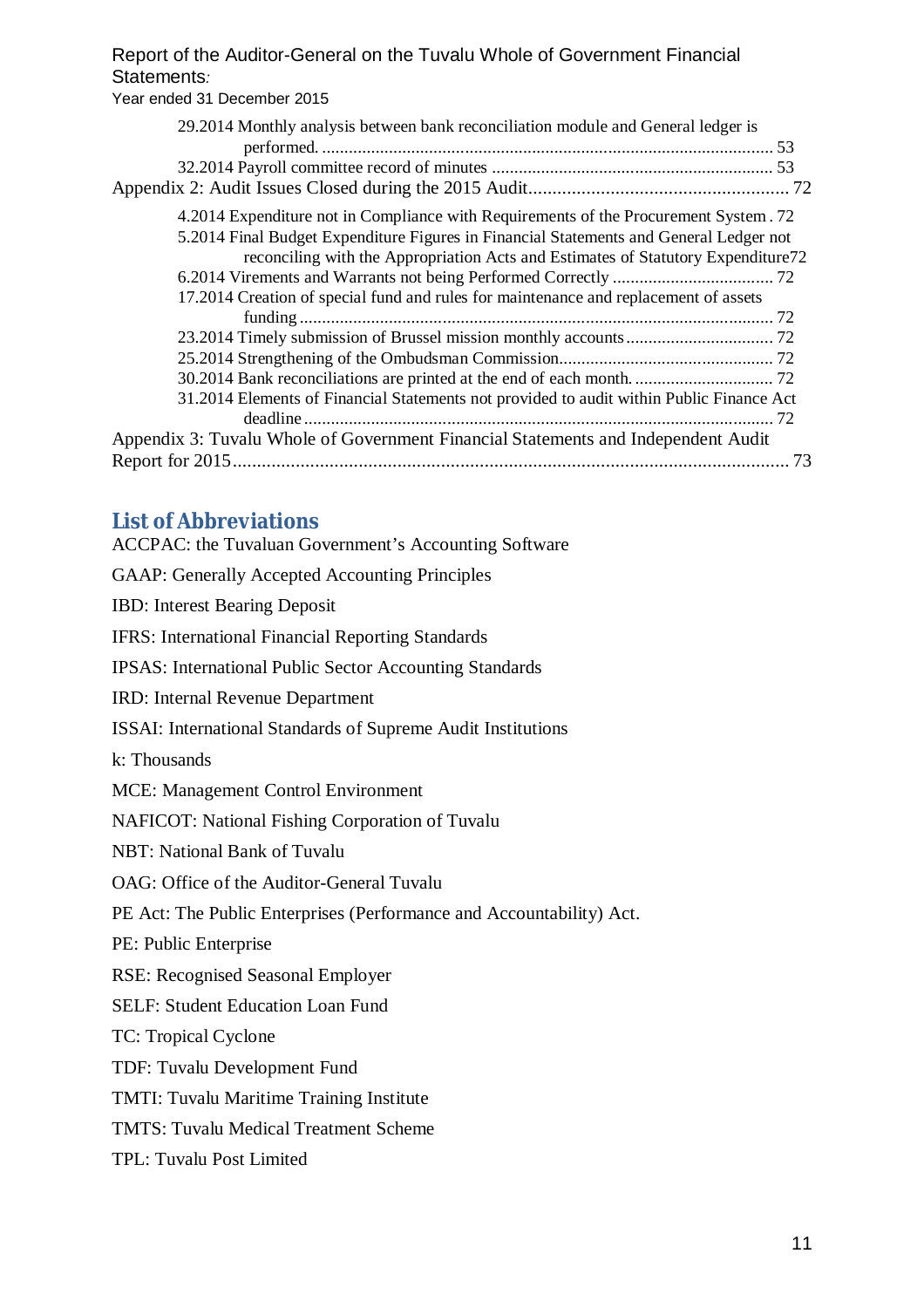Report of the Auditor-General on the Tuvalu Whole of Government Financial Statements: Year ended 31 December 2015

TWOG: Tuvalu Whole of Government

UCL: Undelivered Cargo List

# **Types of Audit Opinions**

The following are the types of audit opinions issued by the Office of the Auditor-General Tuvalu:

- Unqualified: In our opinion the Financial Statements present a true and fair view.
- Oualified except for: In our opinion except for the matters noted in the qualification paragraph the Financial Statements present a true and fair view.
- Qualified adverse: In our opinion the Financial Statements do not present a true and fair view.
- Qualified disclaimer: We are unable to form an opinion whether the Financial Statements present a true and fair view.
- Unqualified with an emphasis of matter paragraph: In our opinion the Financial Statements do present a true and fair view, however, emphasis which we consider important to the user is drawn to a certain disclosure within the Financial Statements.
- Unqualified with an other matter paragraph: In our opinion the Financial Statements do present a true and fair view, however, users' attention is drawn to a matter relevant to their understanding of the audit of the Financial Statements or the audit report.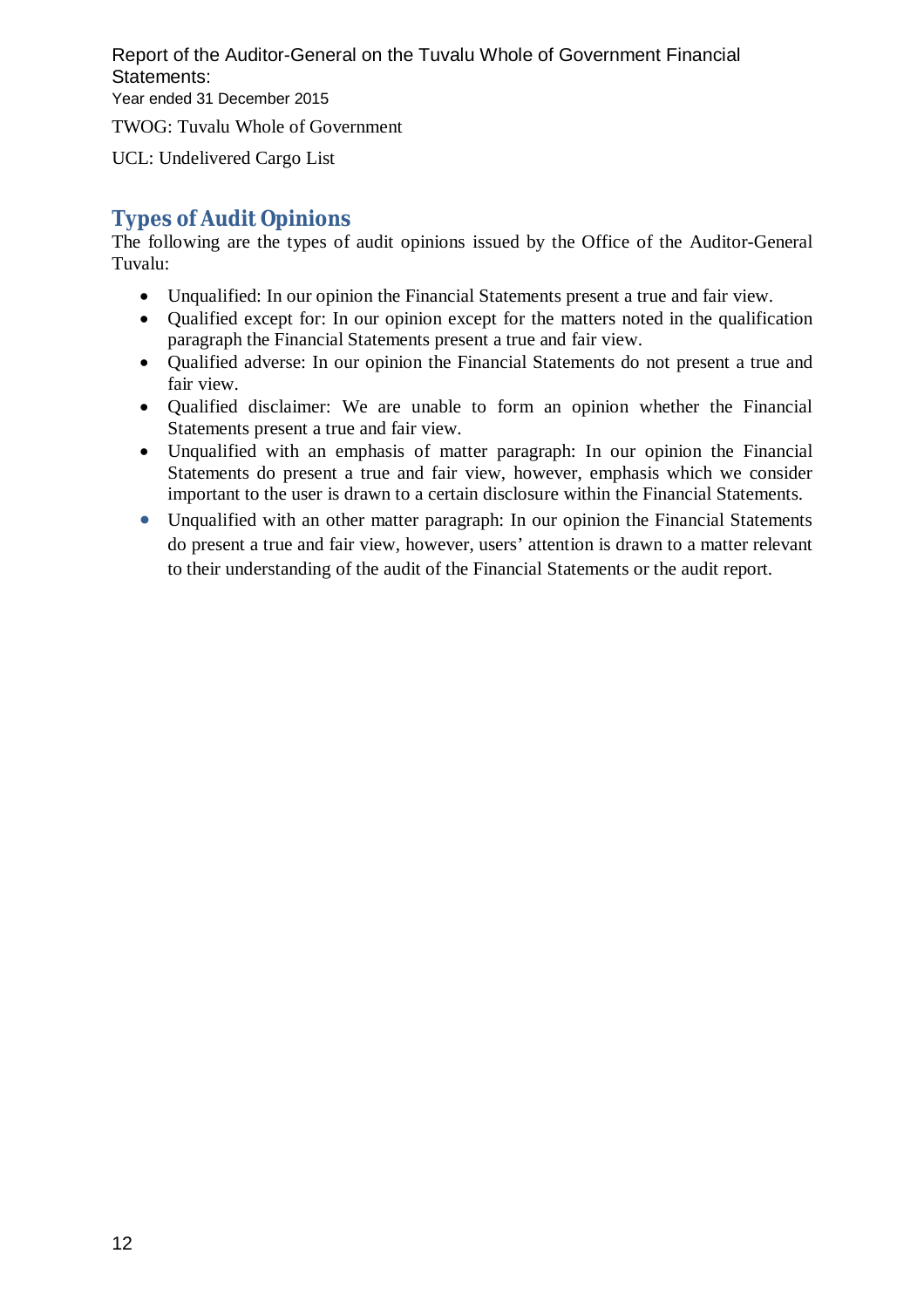Report of the Auditor-General on the Tuvalu Whole of Government Financial Statements*:*  Year ended 31 December 2015

# **Introduction**

# **The Format and Mandate of this Report**

This report is tabled under Section 45 of the Audit Act. The Auditor-General's mandate for this report comes from Section 32 of the Public Finance Act. This report contains the results of the audit of the Financial Statements of the Tuvalu Whole of Government for the year ended 31 December 2015 including:

- auditing standards used;
- compliance with ISSAI auditing standards;
- performance, waste and probity;
- subsequent events:
- changes in accounting policy;
- unusual accounting policies:
- statement of auditor independence;
- unresolved disagreements;
- status of areas of audit emphasis;
- legislative compliance systems;
- legislative compliance;
- breaches of significant legislation;
- significant matters arising from the audit;
- status of prior year audit issues; and
- audit issues closed in 2015.

### **Auditing Standards Used**

The auditing standards used in the performance of the financial statement audits were the International Standards for Supreme Audit Institutions (ISSAI). The audit approach is a risk based approach and is considered to be compliant with the ISSAIs.

#### **Compliance with ISSAI Auditing Standards**

Our audit is considered to be in compliance with the requirements of ISSAI auditing standards.

### **Performance, Waste and Probity**

During the planning and fieldwork stages of this audit, the Auditor-General briefed the team on the need to maintain awareness for performance, waste, probity, and fraud issues.

Performance, waste and probity issues were noted as part of the financial statement audit and are detailed in the Status of Areas of Audit Emphasis. Commentary regarding efficiency and effectiveness has been made in the significant matters arising from the audit, where appropriate.

### **Subsequent Events**

No subsequent events were noted during the 2015 audit.

#### **Changes in Accounting Policy**

There have been no changes to the accounting policies of the Tuvalu Whole of Government in 2015.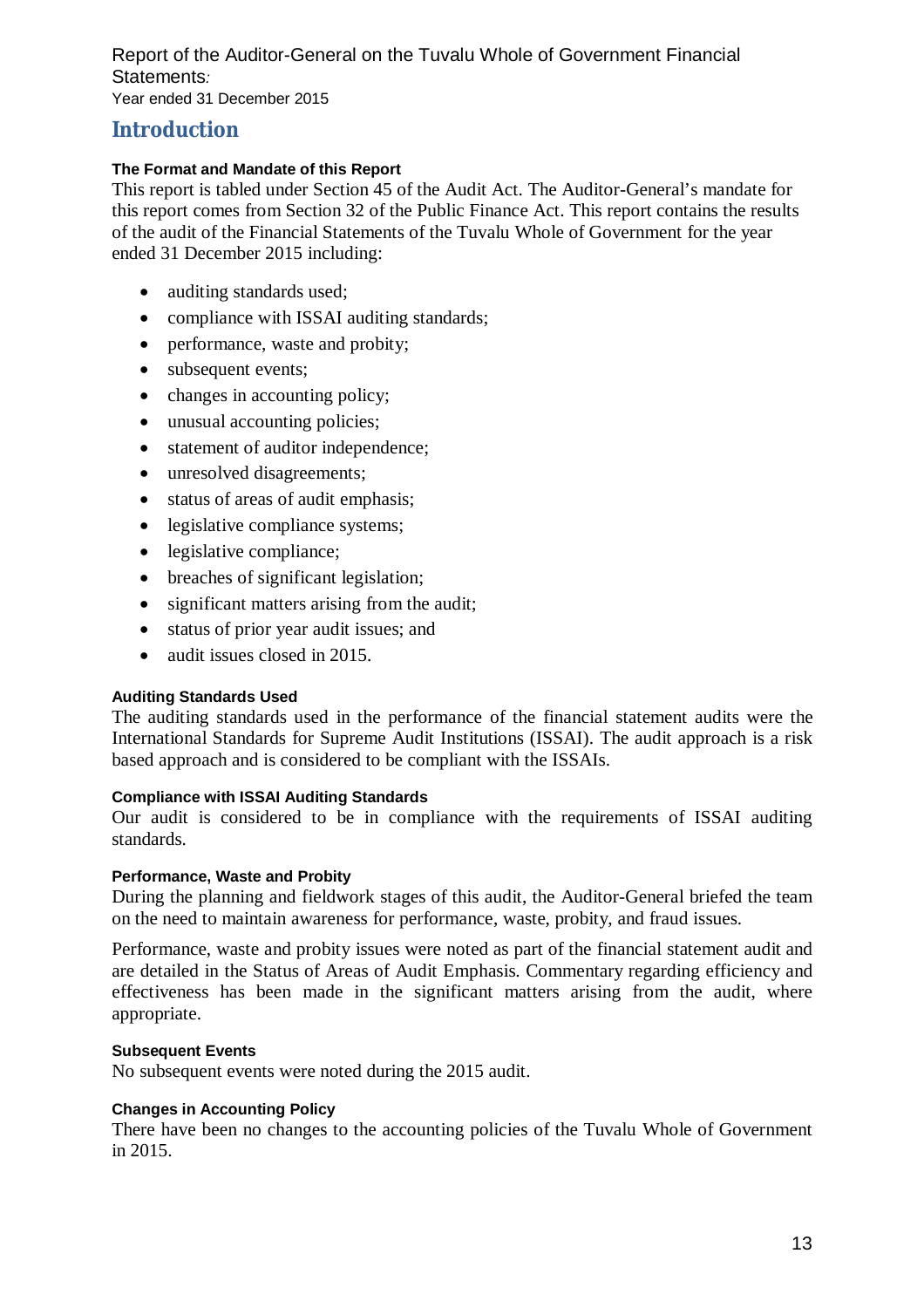Year ended 31 December 2015

#### **Unusual Accounting Policies**

The following accounting policy was considered unusual by the Auditor-General:

- accounting for movements in Property Plant and Equipment through retained earnings;
- not accounting for errors made in prior years and changes in accounting policies retrospectively, rather they are accounted for in the current year; and
- accounting for controlled entities by taking their net asset balance, rather than performing a proper consolidation; and
- expensing all Inventories at time of purchase rather than when consumed.

These issues form part of our audit qualification or have been raised in significant matters arising from the audit.

# **Statement of Auditor Independence**

#### **Independence**

We confirm that, for the audit of the Financial Statements of the Tuvalu Whole of Government for the year ended 31 December 2015 we have maintained our independence in accordance with the requirements of the Constitution of Tuvalu, the Audit Act and the International Organisation of Supreme Audit Institutions.

Other than the audit, we have not provided any engagements for the Tuvalu Whole of Government during the year ended 31 December 2015. In addition, we confirm that we have no relationships with, or interests in, the Tuvalu Whole of Government.

### **Unresolved Disagreements**

We have no unresolved disagreements with management. Management has not sought to influence our views on matters relevant to our audit opinion.

# **Status of Areas of Audit Emphasis**

In the audit arrangements letter issued to the Tuvalu Whole of Government, (TWOG) we identified areas of audit emphasis that we would pay particular attention to during the audit. Our response to these areas of audit emphasis is outlined below:

# **Issues Surrounding the Prior Year (31 December 2014) Qualification**

A disclaimer of audit opinion was issued for the year ended 31 December 2014 TWOG accounts. A disclaimer of audit opinion means that we are unable to form an opinion whether the financial statements present a true and fair view due to all evidence reasonably expected to be available not being available.

The 2015 audit opinion was also a disclaimer of audit opinion. We acknowledge there has been considerable improvement in the presentation of the Financial Statements and the resolving of issues within the qualification. The further evolution to a set of Financial Statements which is approaching compliance with general accepted accounting practice (GAAP) was the major improvement in the financial statement reporting process.

The 2014 issues which are considered to be unresolved are:

• valuation, completeness and existence of Property Plant and Equipment in the Financial Statements;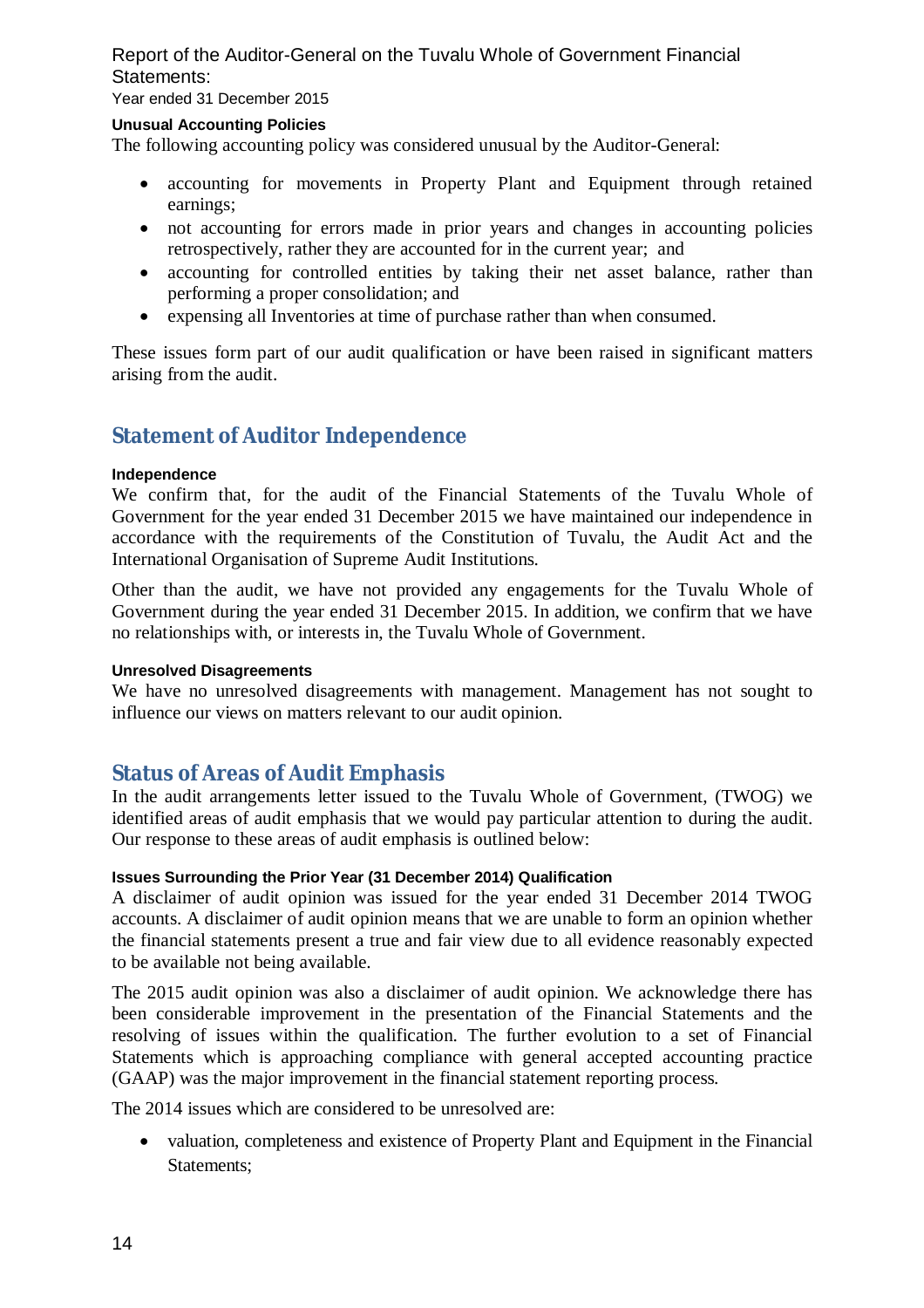Year ended 31 December 2015

- lack of evidence to support prior year comparatives;
- non-consolidation of NAFICOT and its joint ventures, TPL and TMTI into the Financial Statements;
- non-inclusion of Inventory in the Financial Statements:
- lack of evidence to support Accounts Receivable and Revenue; and
- limitation of scope surrounding Cabinet minutes and decisions.

We recommend that the TWOG continue its efforts to improve the financial statement preparation and reporting process.

# **Issues Raised in Previous Management Reports**

The progress that the TWOG has made in addressing the issues raised in the 2014 management report issues has been commented on at the at Appendix 1 and Appendix 2.

# **Financial Statement Compilation and Compliance with GAAP**

The TWOG's 2015 Financial Statements were not prepared in compliance with international Generally Accepted Accounting Policies (GAAP) as required by Section 3(3)(e) of the Public Finance Act. The major departure was the non-inclusion of Inventory in the Financial Statements and the accounting for Property Plant and Equipment (including in-kind assets) in the Financial Statements.

There has been considerable improvement in the presentation of the accounts, namely the production of the Financial Statements largely in accordance with the Public Finance Act requirements. The usability and understandability of the Financial Statements has improved.

The following are instances where there has been a departure from Tuvalu GAAP in the Financial Statements:

- The Property Plant and Equipment accounting policy was changed in 2013, to begin recognising Property Plant and Equipment as assets rather than expensing them in the year of acquisition. This was accounted for in 2013 by writing on the value of Property Plant and Equipment and increasing equity. This accounting method continued in 2014 and 2015 by accounting for movements in assets through equity. This is contrary to GAAP. Accounting for Property Plant and Equipment should not be performed through equity.
- GAAP requires that changes in accounting policy and errors are applied retrospectively (i.e. by updating comparative figures and the opening balances) rather than accounting for these changes in the current year.
- Public Enterprises are considered to be controlled by the TWOG. GAAP accounting for these entities would be to consolidate all their operations into the TWOG's Financial Statements and eliminate any related party transactions. The TWOG does not perform this consolidation; rather, the net assets balance of each of the Public Enterprises is taken and included as an asset.
- Inventories in the TWOG are expensed at time of purchase, rather than recognised as an asset until consumed. Accounting for Inventories on hand is required under GAAP.

The TWOG Financial Statements are not considered by the Auditor-General to be in compliance with GAAP.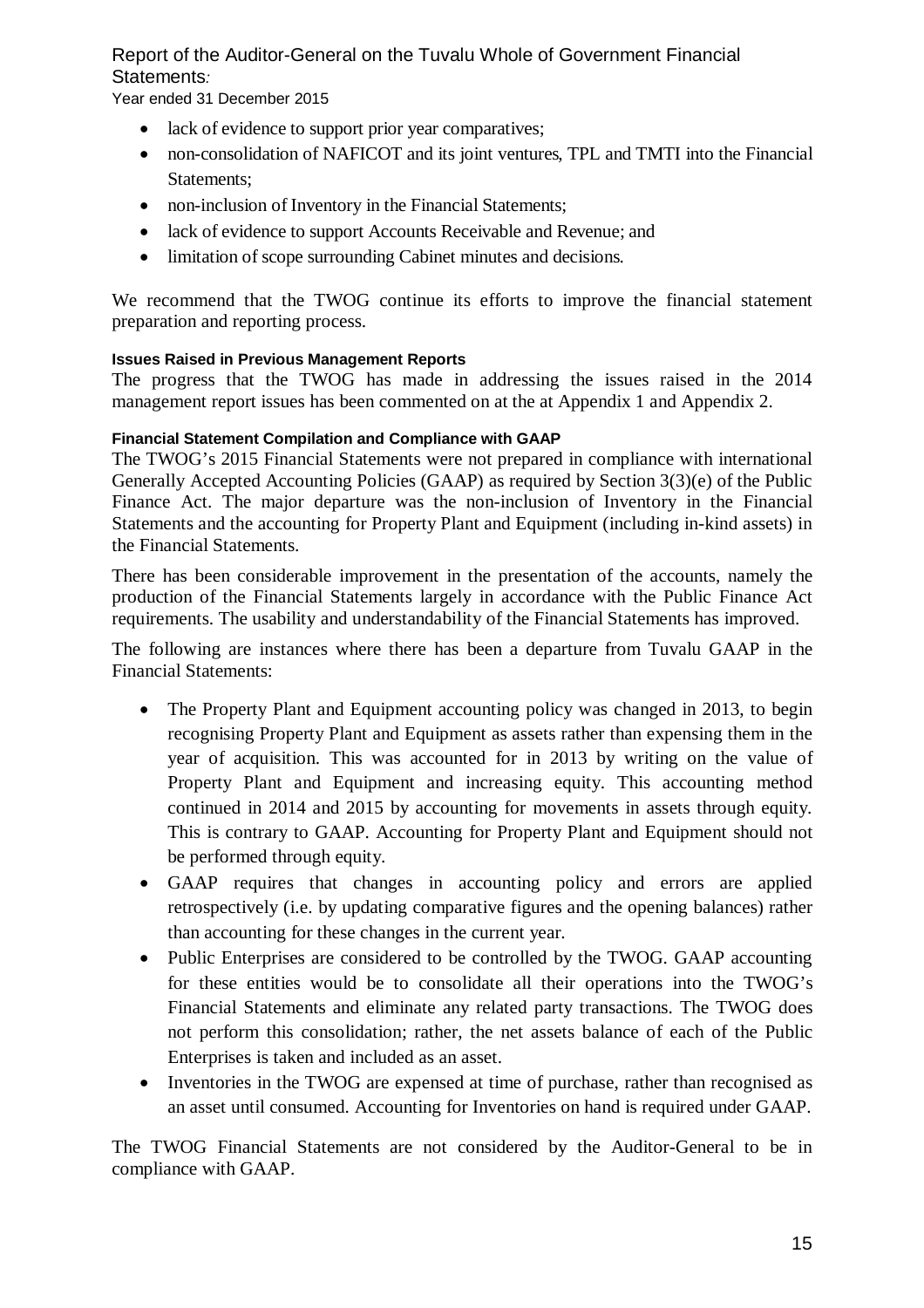Year ended 31 December 2015

### **Financial Statement Supporting Documentation**

Financial statement supporting documentation was presented to audit with the Financial **Statements** 

While acknowledging the improvements made to the supporting documentation, further work could be performed by Treasury in reviewing the accounts, performing variance explanations surrounding the movements in the Financial Statements and attaching additional supporting documentation.

Going forward we will continue to work with Treasury to ensure that they continue to improve their documentation process.

### **Fraud Policy**

The Auditor-General expects that every public entity should formally address the matter of fraud, and formulate an appropriate policy on how to minimise it and (if it occurs) how it will be dealt with.

In 2015, there has been progress in relation to the development of a fraud policy. A fraud policy has been included in the updated Financial Instructions as a Finance Circular. At time of drafting this report, the Finance Circular covering the Fraud Policy remains in draft form.

Progress of the finalisation of the fraud policy Finance Circular and awareness will continue to be an area of audit emphasis in future audits.

#### **Management Control Environment**

The control environment of an entity co-ordinates all systems used in order to safeguard the entity's assets, check the accuracy of the accounting information, promote efficiency, encourage staff to be productive and assist management to adhere to the policies of the entity.

The purpose of the control environment is to monitor how the entity is performing and to implement plans that will help the entity perform. Controls also deter and prevent people from doing things their own way, and from committing fraud.

With a strong control environment in place, it is possible to carry out effective accounting over the assets, liabilities, income and expenses of the entity. We have completed a management control environment (MCE) assessment of the Tuvalu Whole of Government (TWOG) and overall we have concluded that the MCE is "Ineffective".

Our primary bases for reaching this conclusion are:

- management decisions are sometimes taken without appropriate consultation with the finance and legal departments;
- management decisions are not recorded or disseminated to the appropriate members of staff;
- decisions are reached without proper risk assessment and due diligence;
- payments have been made which exceeded budget allocations on a Head basis;
- lack of corporate planning co-ordination; and
- significant capacity and capability gaps exist in all ministries.

We acknowledge that there have been improvements made to the MCE including:

 the continued usage of Purchase Orders to decrease the likelihood of overspent budgets;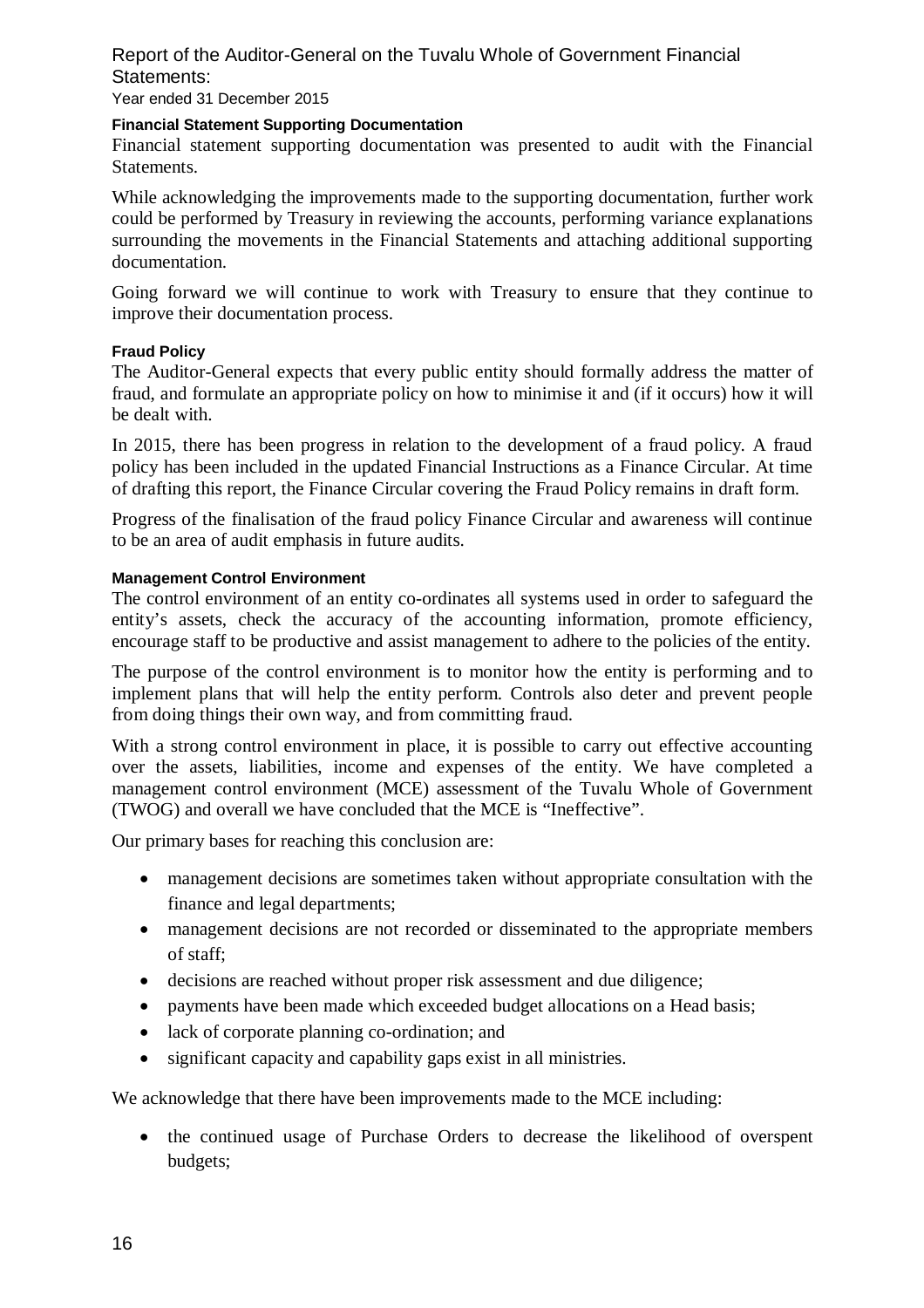Year ended 31 December 2015

- the implementation of a procurement system:
- the addressing of issues raised in audit reports; and
- production of ongoing monthly management accounts by Treasury.

We will continue to review the MCE in the future to assess if further improvement has been made.

# **Legislative Compliance**

Legislation breaches were noted during the audit. These are explained in the legislative compliance Section below.

# **Performance, waste and probity issues**

The following issues raised in 2014 and in the past have recommendations which related to performance waste and probity. See the issues for more detail.

- 1.2015 Disaster Relief Bank Account to be controlled by Treasury
- 3.2015 Unpaid pledges from Development Partners for TC Pam assistance are followed up and system to track pledges, payments, conditions and reporting requirements is developed
- 15.2015 Virements process to updated to include approval and Warrant on same form
- 7.2014 Strategic Planning for the TWOG
- 9.2014 Terminated scholarship students approved to continue studying under the SELF scheme.
- 10.2014 No recording of annual leave and sick leave balances by TWOG
- 11.2014 Observer's fund accountability
- 13.2014 Information and Communication Technology weaknesses
- 18.2014 Creation of Special Fund and rules for maintenance and replacement of assets funding
- 20.2014 Monitoring of upper airspace revenue
- 26.2014 Grants and Subsidies weaknesses
- 5.2013 Lack of Assets Management Plan
- 4.2012 Tuvalu Development Fund accountability
- 17.2011 Fisheries to keep minutes of negotiations on file
- 1.2008 Guarantees and Commitments Issued by Government
- 5.2008 Debt Management Policy
- 9.2008 Employee Entitlements
- 18.2007 Government Policy Register
- 19.2007 Government Contracts Register

# **Travel and Medical Scheme Expenditures**

The process surrounding the incurring of travel expenses was reviewed and audit testing was performed. Some issues were noted surrounding the lack of detailed policies and guidance in place, see issue 17.2015 for details.

Medical Scheme expenditures will be reviewed as part of the 2016 audit.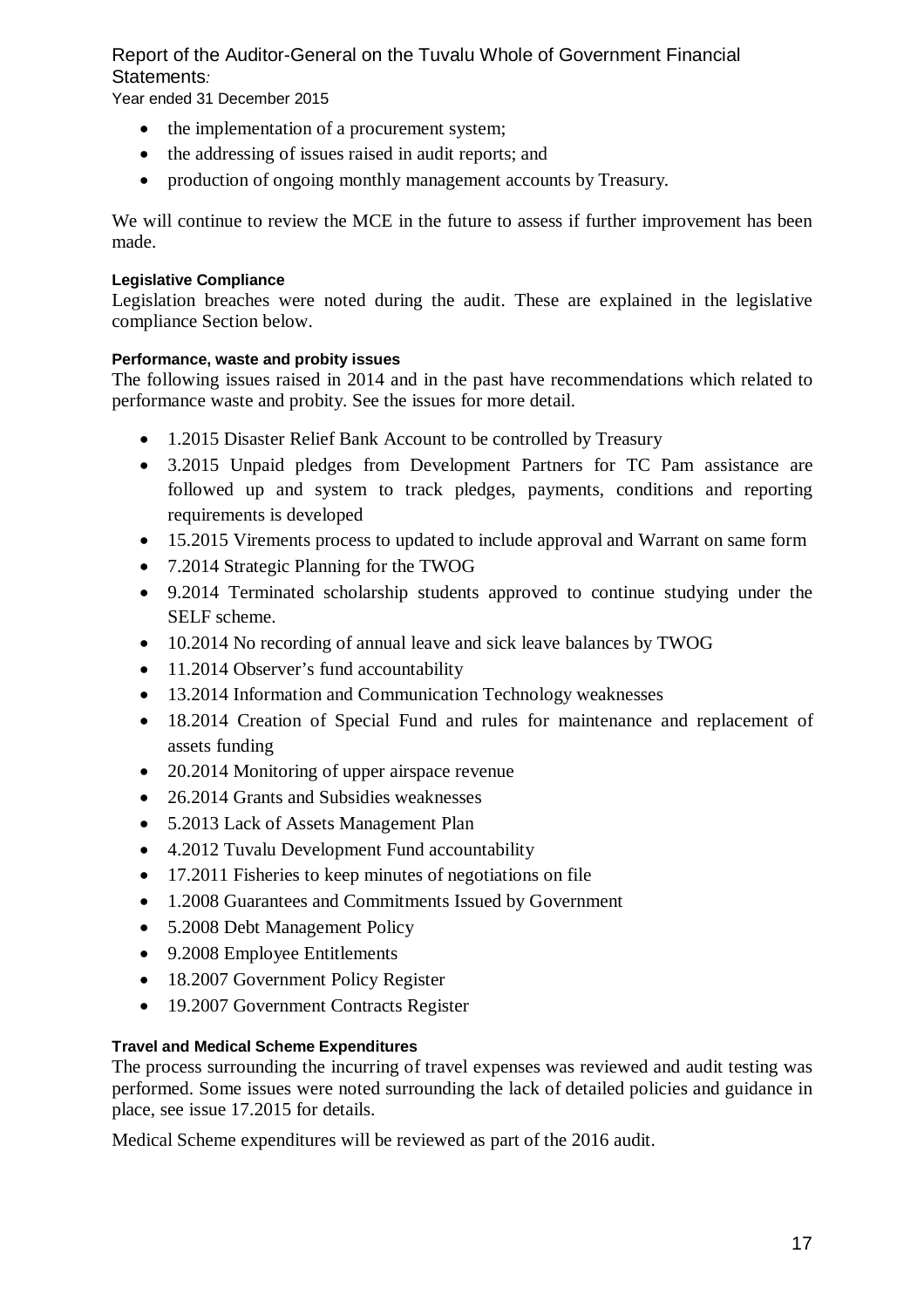Year ended 31 December 2015

### **Implementation of Procurement Act and Regulations**

We evaluated the procurement plan compilation and execution process and found that there were breaches of the Procurement Act and regulations. No procurement plans were submitted for the 2015 year. This has been raised as audit issue 21.2014.

An audit issue recommending the procurement of goods after the conclusion of an extreme urgency period are performed within the requirements of the Public Procurement Act and Regulations has been raised at 2.2015.

We have gained an understanding of the procurement process and have performed sample testing to ensure that the TWOG is in compliance with the procurement legislation. Enquiries with the Central Procurement Unit were also held.

A compliance audit on Procurement is due to be finalised by the end of 2016. This will provide additional detail on the TWOG's compliance with the Procurement Act and Regulations.

### **Property Plant and Equipment**

Audit conducted documentation and walkthroughs of the Property Plant and Equipment process including reconciliation to the General Ledger, stocktake processes, asset management process, maintenance plans.

The accounting treatment and management of Property Plant and Equipment was found to be inappropriate, this has formed part of the qualification of the 2015 Financial Statements and raised as audit issue 2.2014. Additionally the following audit issues have been raised surrounding Property Plant and Equipment.

- 2.2014 Incorrect accounting for acquisitions, disposals and depreciation of assets
- 3.2013 Incomplete disclosures for Property Plant and Equipment as per Tuvalu GAAP
- 4.2013 No depreciation charge for Property Plant and Equipment
- 5.2013 Lack of Assets management plan
- 6.2013 Management of Property Plant and Equipment and Inventory
- 7.2013 Review of in year purchases for Property Plant and Equipment
- 8.2013 Portable and Attractive Assets register to be kept

### **Implementation of the revised Financial Instructions**

The revised Financial Instructions came into effect on 1 January 2015. We reviewed the changes to the Financial Instructions and enquired regarding compliance with the Financial Instructions.

Some breaches of the revised Financial Instructions were noted, these have been raised in the following audit issues:

- 8.2015 Virement Warrants not issued in 2015 for Virements
- 13.2015 Written delegations register to be created and submitted to Auditor-General
- 12.2014 TDF development warrant issued inappropriately and Development Fund accounts overspent.
- 18.2014 Bank accounts not controlled by the Chief Accountant
- 22.2014 Goods receipting process not being followed
- 17.2012 Follow up of Special Imprests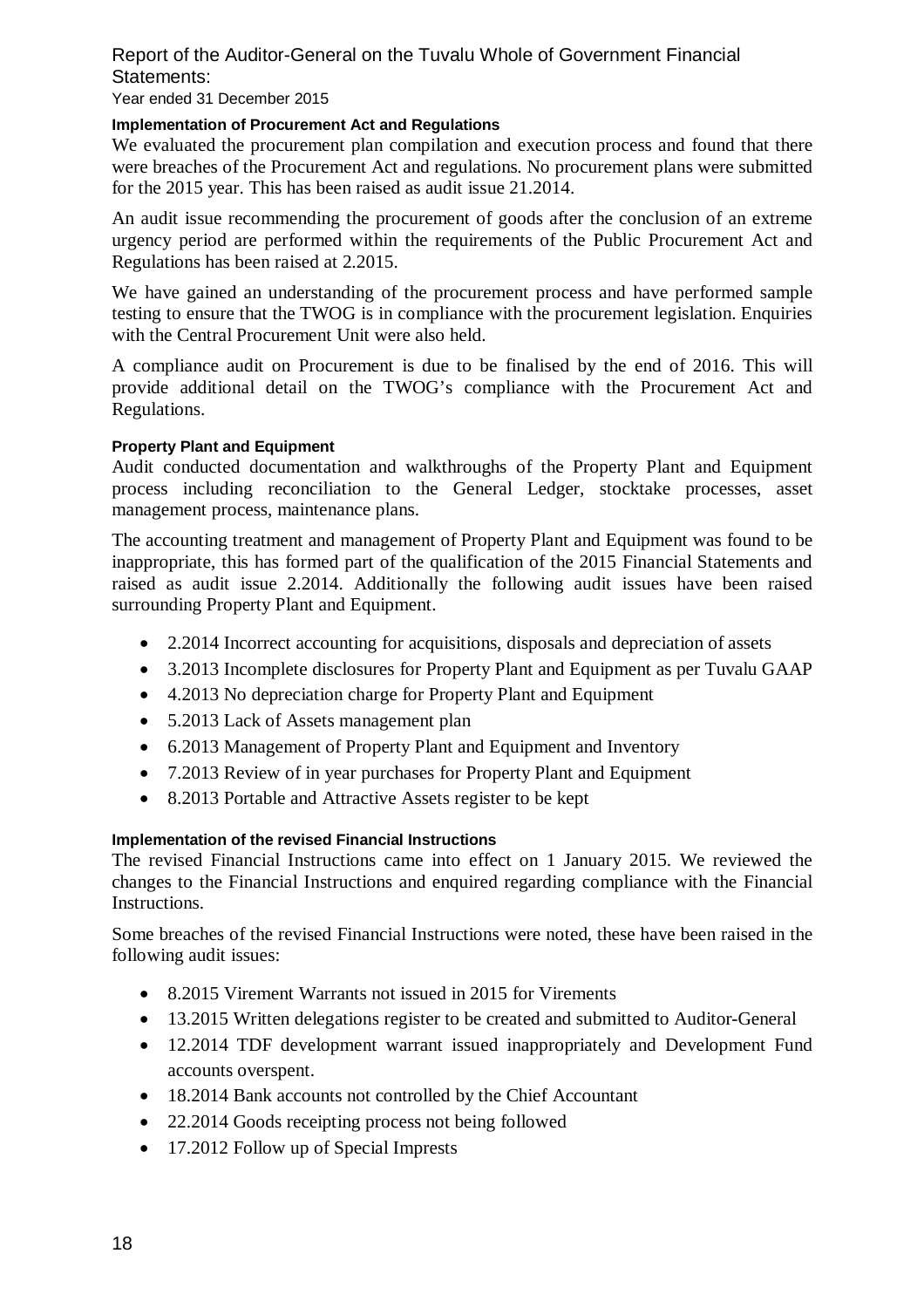Year ended 31 December 2015

The Finance Circulars which provide additional guidance to the Financial Instructions remained in draft form in 2015; however, some have been approved in mid-2016. These are yet to be implemented. See audit issue 14.2014 Publication and approval of the Finance Circulars.

# **TC PAM and Disaster Relief Fund Expenditures**

The relief efforts and the administration of the TC Pam recovery efforts by the TWOG were reviewed. The following audit issues were noted:

- 1.2015 Disaster Relief Bank Account to be controlled by Treasury
- 2.2015 Disaster relief accounts are consolidated into one account, managed by Treasury
- 3.2015 Unpaid pledges from Development Partners for TC Pam assistance are followed up and system to track pledges, payments, conditions and reporting requirements is developed.
- 4.2015 Rules on appropriate expenditure to be funded under the TWOG Disaster relief accounts are developed
- 5.2015 Procurement of goods after the conclusion of an extreme urgency period are performed within the requirements of the Public Procurement Act and Regulations
- 6.2015 Annual budget for the Disaster Relief Unit is established for annual operating expenses

See the audit issues for further details.

### **Scholarship Educational Loan Scheme (SELF)**

Documentation of the SELF scheme was performed and audit issues were noted. Further improvement is required surrounding the accounting and management of the SELF Scheme.

- 8.2014 Loan to SELF (Student Educational Loan Fund) awardees and RSE workers being treated as expense and repayments treated as revenue
- 9.2014 Terminated scholarship students approved to continue studying under the Student Education Loan Fund (SELF) scheme

See the audit issues for further details.

### **Tuvalu Development Fund (TDF)**

Documentation and audit testing of the TDF payments and receipts process was performed. The following audit issues were noted surrounding the TDF.

- 16.2015 Transfer of \$3 million from Tuvalu Development Fund not in compliance with Public Finance Act
- 12.2014 TDF development warrant issued inappropriately and Development Fund accounts overspent.
- LC 2013.1 Schedule to the Public Finance Act Estimates of Expenditure
- 11.2013 Non-reconciliation of the movement in the Tuvalu Development Fund for the year to the movement in the Tuvalu Development Fund bank account
- 3.2012 Tuvalu Development Fund (TDF) Opening and Closing Balances and Budget Estimates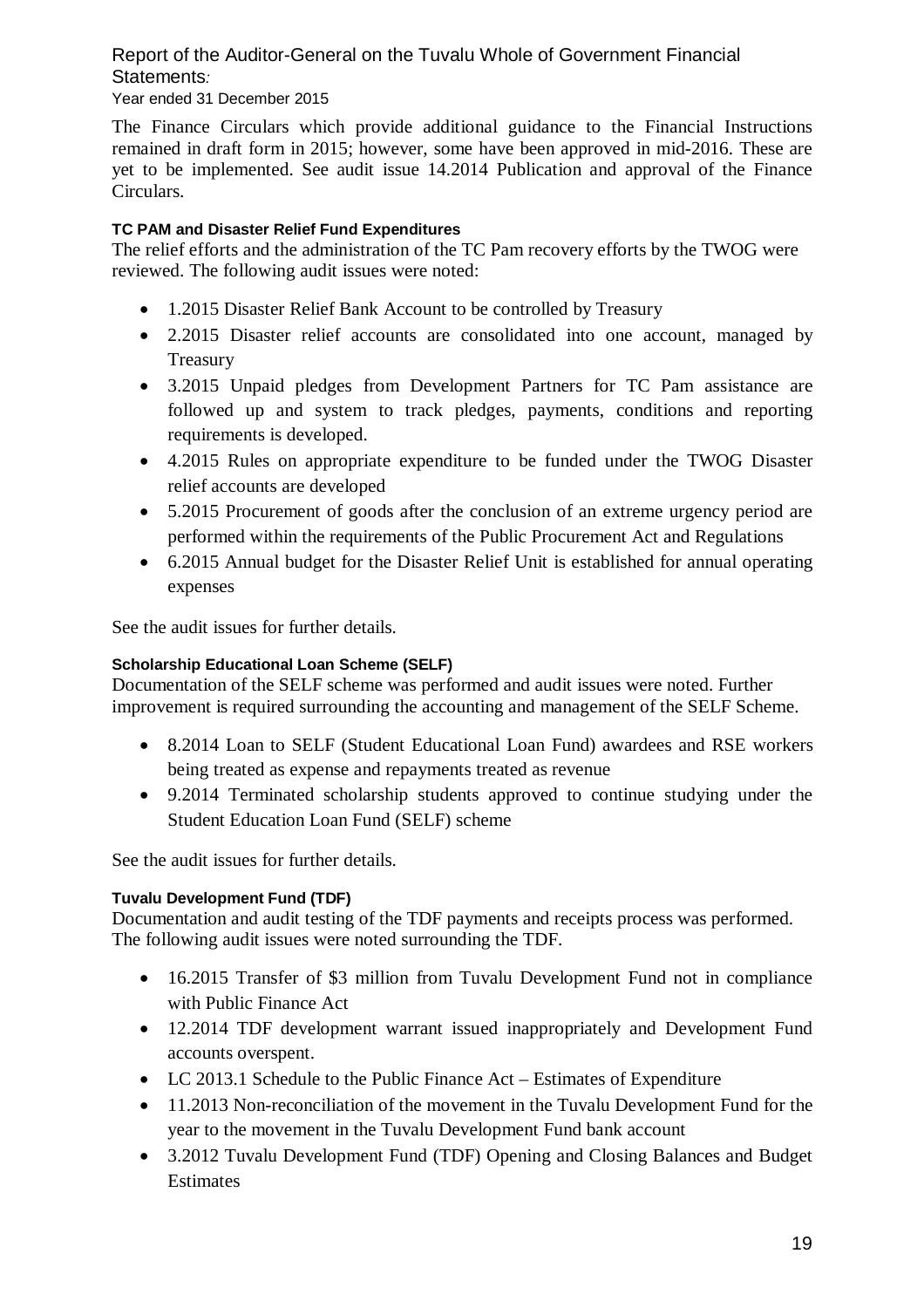Year ended 31 December 2015

• 4.2012 Tuvalu Development Fund Accountability

See the audit issues for further details.

# **Salaries**

Documentation and walkthrough of the Salaries payment process was performed. Audit will further focus on Salaries in 2016 as a new payroll system has been implemented.

- 10.2014 No recording of annual leave and sick leave balances by TWOG
- 32.2014 Payroll committee record of minutes
- 9.2008 Employee Entitlements

See the audit issues for further details.

### **Minister's spouse travel expense**

This will be focussed on as part of the 2016 audit. Issues were noted surrounding the implementation of the travel policy. See 17.2015 for details.

# **Compliance with Legislative Requirements**

# **Legislative Compliance (LC) Systems**

We reviewed the systems and procedures the TWOG uses to identify and comply with legislative requirements. There is no formal system in place for monitoring, compliance and reporting.

We recommend that the TWOG put in place a system to monitor compliance of key legislation and ensure processes are in place to report breaches in legislation to the governing body.

# **Breaches of Significant Legislation**

During the audit, our main focus has been on the TWOG's financial reporting obligations. As part of our planning we identified the Public Finance Act and the Financial Instructions as key legislation and regulations that government officers should comply with. While our focus is on financial reporting obligations, we do maintain an awareness of other legislation that impacts on the entity. We noted the following breaches of legislation which are detailed in our audit issues:

- Constitution of Tuvalu, Public Finance Act:
	- o 1.2014 Over Expenditure of Budget Heads
- Currency Act Section 7 and Section 5, reporting of the Commissioner of Currency and declarations.
	- o LC 2013.3 Section 7 of the Currency Act
	- o 10.2015 Payments out of Coin Security Fund without proper declaration under the Currency Act
- Procurement Act and Procurement Regulations
	- o 21.2014 Lack of Procurement Planning
- Public Finance Act Section 15
	- o 12.2015 Interim Expenditure Warrants used inappropriately over two years
- Public Finance Act Section 17
	- o 8.2015 Virement Warrants not issued in 2015 for Virements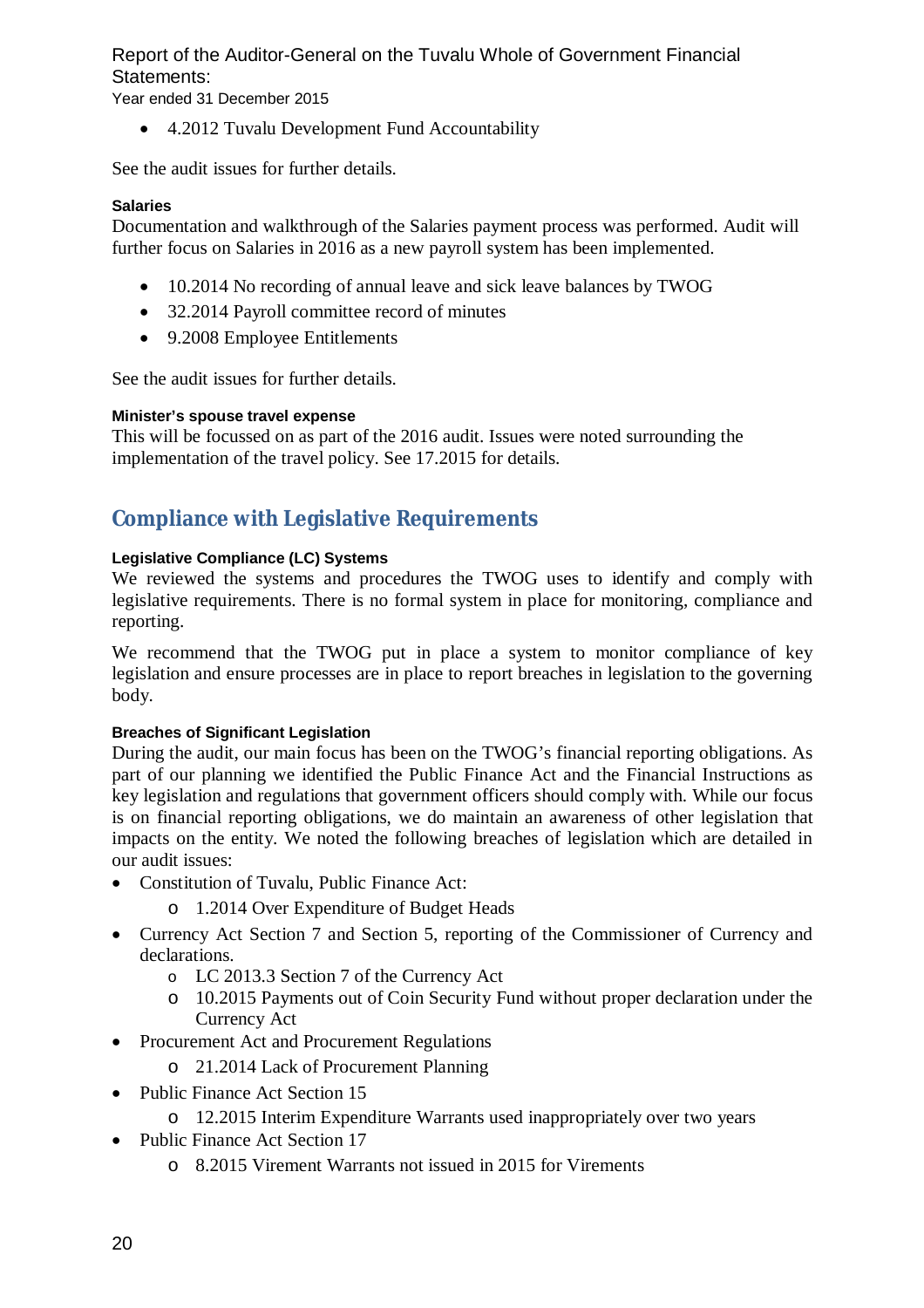Year ended 31 December 2015

- Public Finance Act Schedule rule 1 and Financial Instructions Section 249
	- o 12.2014 TDF development warrant issued inappropriately and Development Fund accounts overspent.
	- o 16.2015 Transfer of \$3 million from Tuvalu Development Fund not in compliance with Public Finance Act
- Public Finance Act Schedule– Estimates of Expenditure for the Tuvalu Development Fund not produced.
	- o LC 2013.1 Schedule to the Public Finance Act Estimates of Expenditure
- Financial Instructions Section 20
	- o 13.2015 Written delegations register to be created and submitted to Auditor-General
- Financial Instructions Section 193
	- o 9.2015 Advances improperly accounted for
- Financial Instructions Section 235
	- o 18.2014 Bank accounts not controlled by the Chief Accountant
	- o 1.2015 Disaster Relief Bank Account to be controlled by Treasury
- Financial Instructions Section 135
	- o 22.2014 Goods receipting process not being followed.
- Financial Instructions Section 74, overspend of budget allocations
	- o LC 2013.2 Section 74 of the Financial Instructions
- Financial Instructions Section 201
	- o 17.2012 Follow up of Special Imprests
- Student Education Loan Fund Policy and Student Education Loan Fund Manual
	- o 8.2014 Loan to SELF (Student Educational Loan Fund) awardees and RSE workers being treated as expense and repayments treated as revenue
	- o 9.2014 Terminated scholarship students approved to continue studying under the Student Education Loan Fund (SELF) scheme

# **Significant Matters Arising From the Audit**

# **1.2015 Disaster Relief Bank Account to be controlled by Treasury**

Findings and Analysis

During TC Pam, payments were made out of the Disaster Relief Bank Account (DRBA). These payments were not made through Treasury or ACCPAC. This is required by section 235 of the Financial Instructions.

Audit was unable to verify the transactions out of the DRBA or that the proper approval for expenditure had occurred.

No documentation was able to be presented on the expenditure from the DRBA, nor is the DRBA included in the financial statements of the TWOG.

### Implication

Without oversight by Treasury and the payment process detailed in the Financial Instructions being followed, there is limited oversight of the expenditure from the DRBA.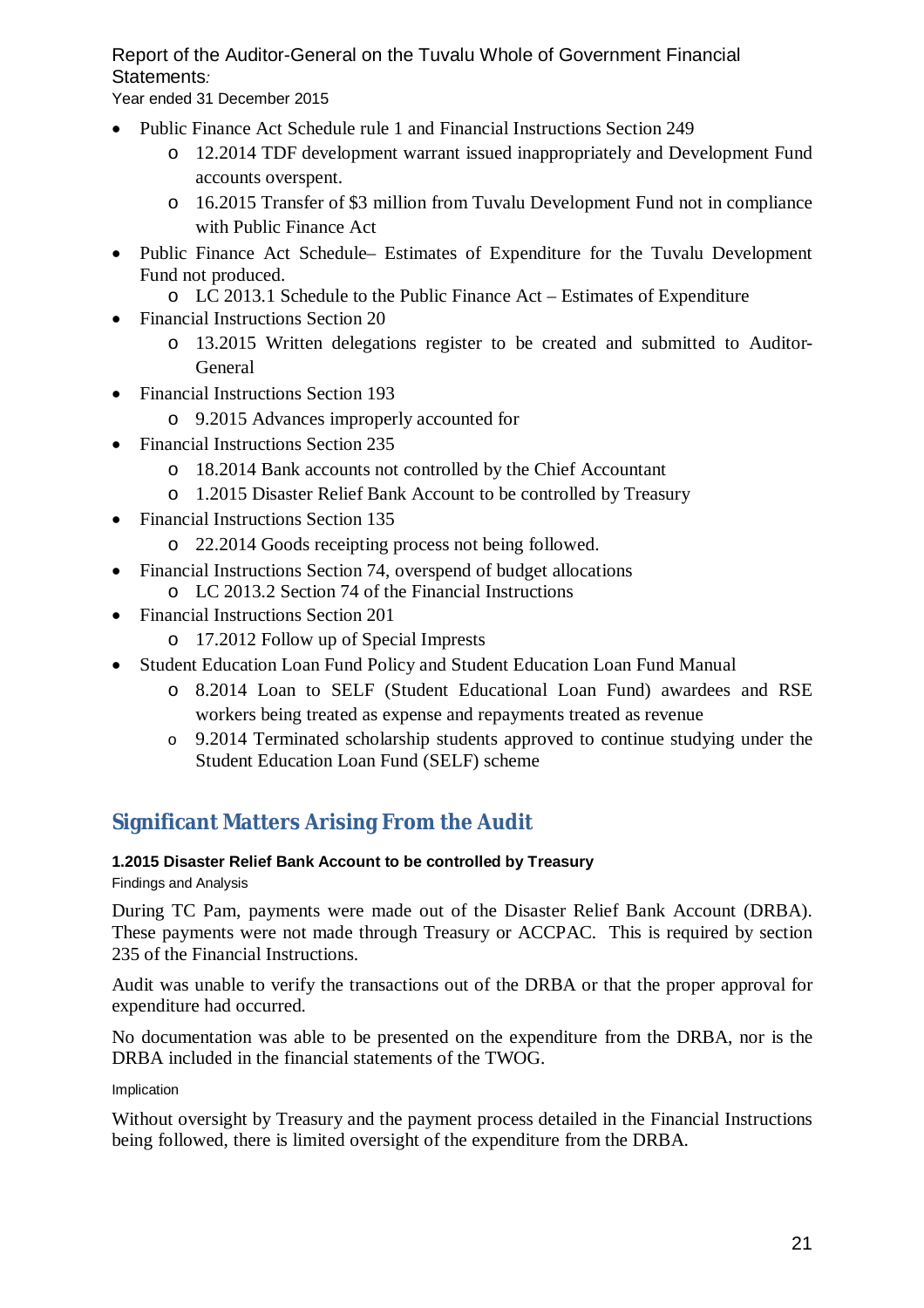# Year ended 31 December 2015

There is an increased risk that expenditure out of the DRBA was for fraudulent purposes, as there is no oversight or approval process.

The TWOG financial statements are incomplete.

#### Recommendation

The DRBA account is handed over to Treasury, with acquittal of all transactions and documentation of approval of expenditure.

In future any payments out of the DRBA are performed via ACCPAC and through the Payment Voucher and Purchase Order process detailed by the Financial Instructions.

Management Comment

- To obtain comment from Disaster Unit, Finance not aware that payment not made out of DRBA. Agree that payment should made through Treasury or ACCPAC.
- Agree that DRBA account to hand over to Treasury with acquittal of all transactions and documentation of approval of expenditure.

# **2.2015 Disaster relief accounts are consolidated into one account, managed by Treasury** Findings and Analysis

During TC Pam there were payments made out of numerous bank accounts and sources. These included:

- 1. The TC Pam Fund in the Tuvalu Development Fund.
- 2. The Disaster Relief Fund in the Tuvalu Development Fund.
- 3. The TC Pam Supplementary expense account within the Consolidated Revenue Fund.
- 4. The Disaster Relief Bank Account which is not included in the Consolidated Revenue Fund.

These different sources have different procedures for the payment of funds, and the levels of accountability are varied. Expenditure out of the Disaster Relief Bank Account was not managed by Treasury and there has been limited accountability of the funds paid out.

### Implication

Having multiple sources of funding within the TWOG increases the risk of mismanagement, fraud, incorrect reporting and inappropriate expenditure. Additionally the administrative burden of reporting and using multiple accounts is increased.

### Recommendation

The above accounts are consolidated into one single Disaster Relief Fund within the Tuvalu Development Fund. Alternatively, a Special Fund is established.

Going forward the projects module within the Tuvalu Development Fund is used to budget, track donations and separate funds which are provided for different purposes.

The payment function out of the Disaster Relief Fund is managed by Treasury.

Management Comment

- Disaster Relief Disaster Relief established prior to TC Pam, for all disaster relief activity.
- TC PAM Fund established for in order to easily report on expenditures for TC Pam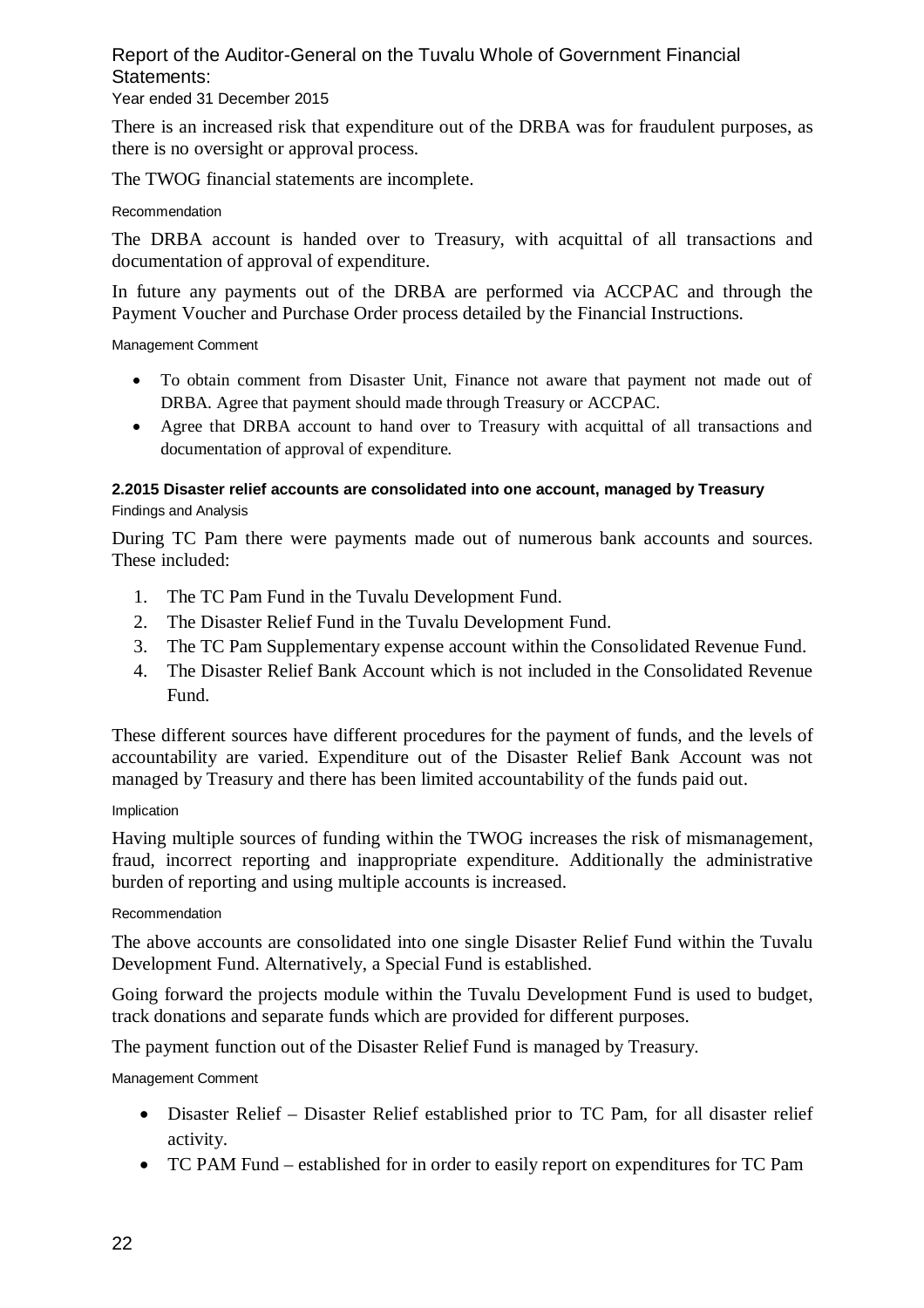Year ended 31 December 2015

- TC Pam Supp Expenses established under the mini budget, with the remaining balance transfer to the TDF before end of financial year 2015, because funds cannot roll over under the CIF but there still pending payment.
- Disaster Relief Bank Account same issue with no. 1.2015 (bank account manage by Disaster Unit).
- Project module has been install for this purposes for ease of budget tracking and agree with recommendation.

#### **3.2015 Unpaid pledges from Development Partners for TC Pam assistance are followed up and system to track pledges, payments, conditions and reporting requirements is developed.**  Findings and Analysis

During TC Pam, Development Partners pledged funding for assistance to Tuvalu. While some of these pledges have been paid and have been put to use, there is a significant amount of pledges which are yet to be paid.

The tracking of these pledges and the follow-up of unpaid pledges was not performed adequately. Additionally there was limited information documented surrounding any conditions of the payments which were made by Development Partners and if these conditions had been met.

Implication

These pledges which are unpaid represent funding which could be used to mitigate the effects of TC Pam. Without these pledges, the re-building efforts may be significantly reduced.

Even though a considerable period of time has passed between TC Pam and now, these monies could be used to further strengthen Tuvalu's resistance to natural disasters.

Without tracking the pledges, payments and conditions of the Development Partner assistance there is an increased risk that Tuvalu is not compliant with the requirements of the funding provided and that the Development Partners will not provide assistance in the future.

# Recommendation

A record of all pledges is established and all un-paid pledges are followed up and payment requested.

Going forward a tracking system of the pledges made, payments made, any conditions and reporting requirements is developed. This could be a partnership between the existing Aid coordination unit and the Disaster Relief Unit and using the Tuvalu Development Fund Projects Module of ACCPAC

### Management Comment

 MFED agrees to the recommendation & currently work on a tracking system of the pledges made. This is through the new established ACCPAC Project Module which has recently installed in August 2016.do support to monitor under the new system Project Module to track pledges was not involved.

# **4.2015 Rules on appropriate expenditure to be funded under the TWOG Disaster relief accounts are developed**

Findings and Analysis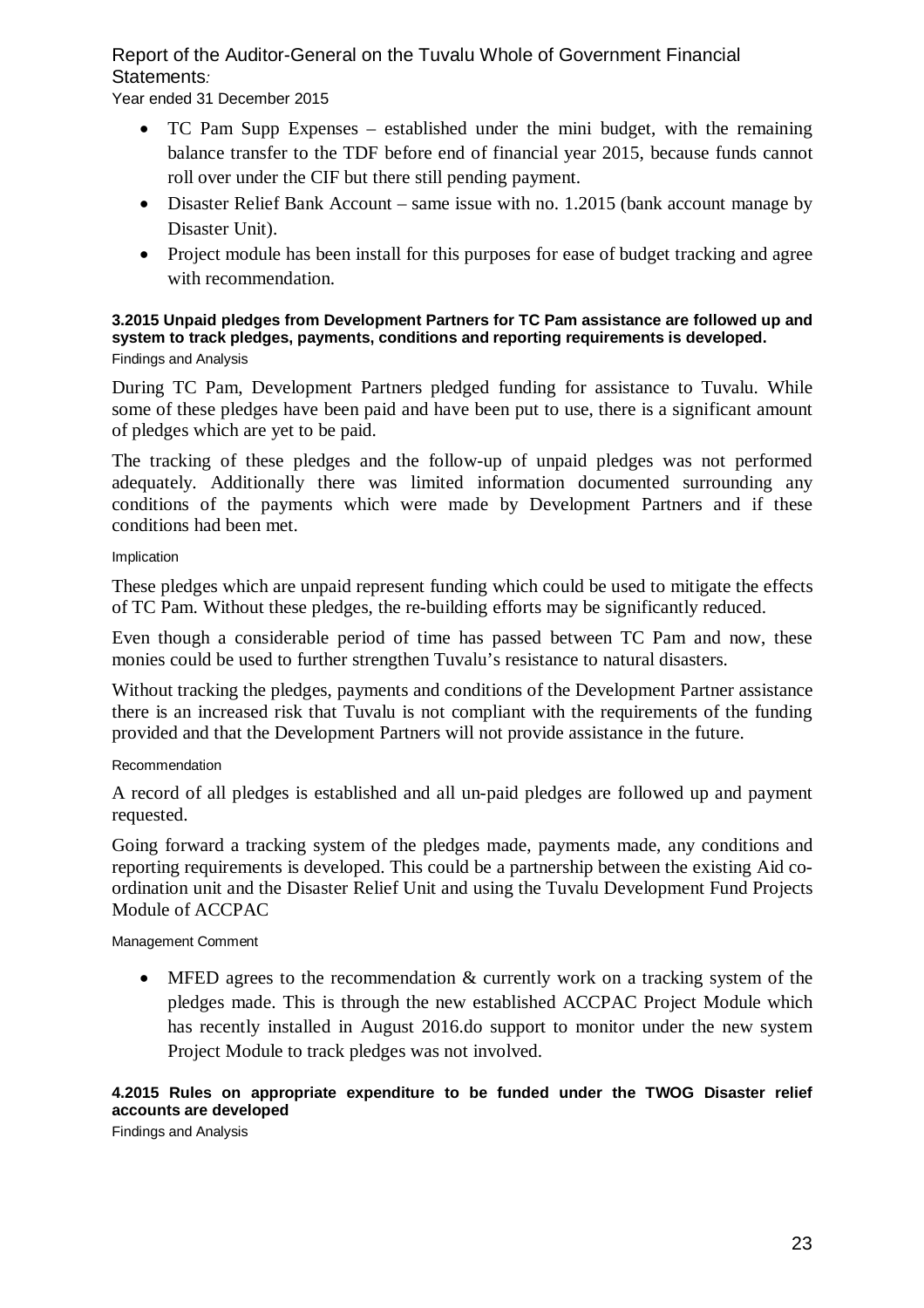# Year ended 31 December 2015

During TC Pam, there was over expenditure on food relief and purchases of non-essential items such as cigarettes. This caused wastage of food and funds to be misused on inappropriate expenditure.

There was no guidance for the Disaster Relief Unit to follow in terms of what was appropriate to be expended from the Disaster Relief Fund during TC Pam.

#### Implication

Without rules surrounding eligible expenditure:

- the risk of inappropriate expenditure being performed is significantly increased. This inappropriate expenditure means that funds are mis-directed to activities/ goods which may not provide maximum benefit to the victims of the disaster; and
- Development partners are more likely to place conditions and reporting requirements on their assistance, rather than providing direct budget support.

#### Recommendation

- An approved list of items to be included in food relief packages should be developed and presented to Cabinet for endorsement.
- Clear guidelines on procedures for procurement and payment/reimbursement are added to the list and communicated to all stakeholders involved in disaster response and relief.
- The Disaster Relief Unit is made responsible for overseeing compliance with the guidelines.

Management Comment

• MFED agree with the recommendations specified.

# **5.2015 Procurement of goods after the conclusion of an extreme urgency period are performed within the requirements of the Public Procurement Act and Regulations**

Findings and Analysis

According to Section 21(1)(c) of the 2014 Public Procurement Regulations, direct contracting is permitted in an event of a natural disaster when a response of extreme urgency is required, and is subject to prior approval of the Finance Minister. At all other times the procurement of goods and services should be in accordance with the public procurement regulations.

During the TC Pam response direct contracting or no procurement process was followed in most situations, even well after the extreme urgency period had concluded. Once the immediate assistance had been delivered and there were less urgent, however, still important procurements to be performed, these procurements should have followed the procurement requirements.

Implication

Large procurements internationally were made without the proper procurement process. Without these being followed, the risk of getting poor value for money, corruption, fraud and receiving poor quality goods is increased.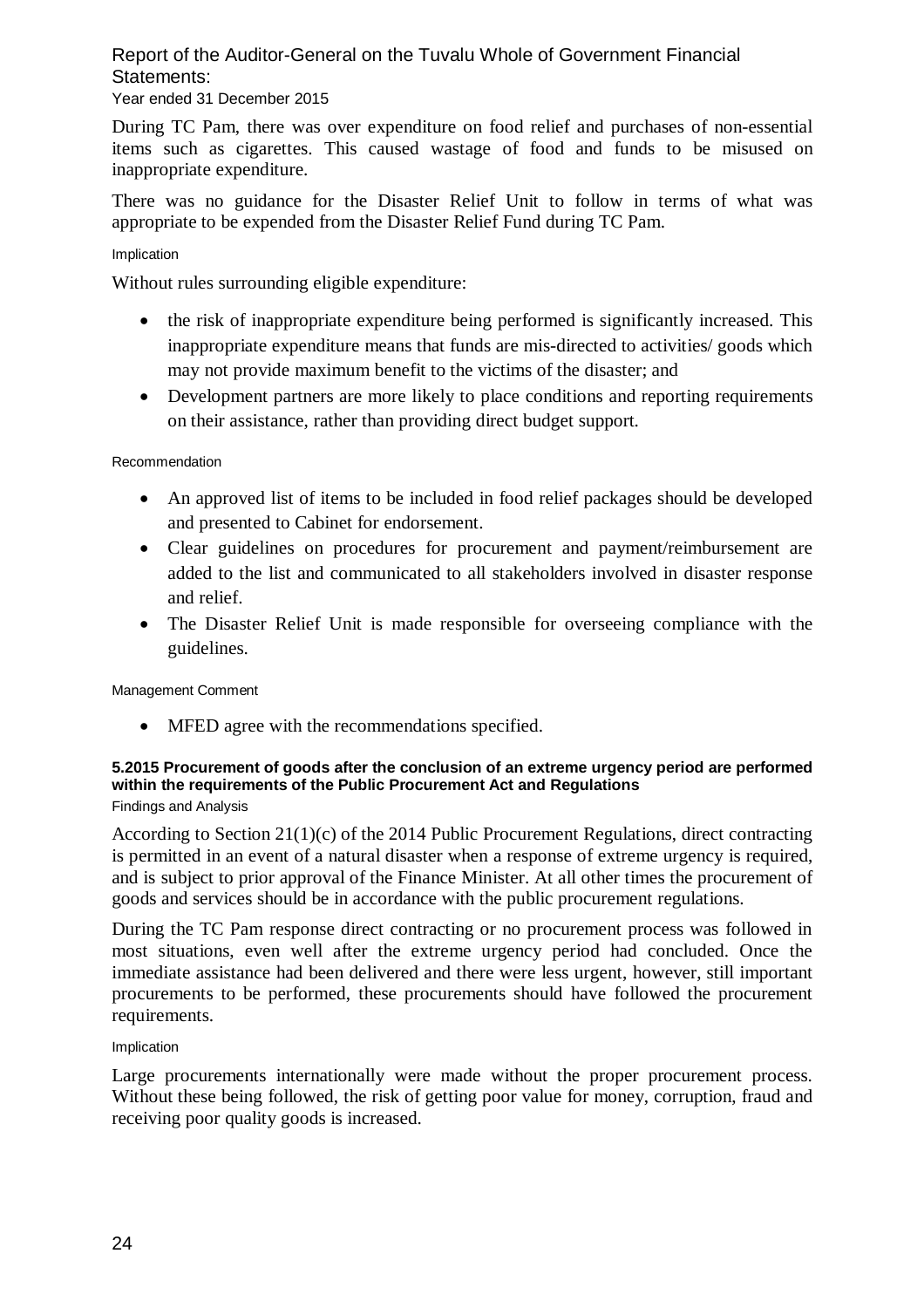# Year ended 31 December 2015

Additionally the level of transparency of the entire relief process is decreased, increasing the risk of more stringent conditions by development partners in the provision of funds into the future.

### Recommendation

The Public Procurement Regulations should be adhered to when procuring goods, works and services associated with disaster relief and recovery; to maximize economy and efficiency, promote supplier competition and achieve transparency.

Direct contracting should only be used during periods where extreme urgency is required.

### Management Comment

- MFED agree to the recommendation.
- CPU agree with the recommendation. The procurement process should be followed when procuring goods, works, and services except there is an extremely urgent case where a Direct Contract method should only be used.
- In a case of a natural disaster such as the TC PAM, direct contracting should be use during the extreme urgency period otherwise all procurement to be followed the proper procurement process. It is encouraged that proper contracts should be prepared by procuring entities with assistance from CPU soon after an approval from Minister of Finance to execute procurement under the Direct Contracting method.

# **6.2015 Annual budget for the Disaster Relief Unit is established for annual operating expenses** Findings and Analysis

Operating expenses such as the Disaster Relief Unit staff, catering, travel, stationery, team and committee costs are being paid as part out of the Disaster Relief Fund, rather than the recurrent budget. The Disaster Relief Fund should be only used for disaster management, not the recurrent expenses of the Disaster Relief Unit.

#### Implication

The Disaster Relief Fund is depleted due to the operating expenses of the Disaster Relief Unit being taken from it.

### Recommendation

Operating expenses such as the Disaster Relief Unit staff, catering, travel, stationery, team and committee costs should be budgeted for as part of the Disaster Relief Unit budget line and funded through the annual budget process.

The responsibility of budget preparation and submission rests with the Disaster Relief Unit.

Management Comment

• MFED agreed with the recommendation  $\&$  to transfer this account to manage by Treasury.

### **7.2015 Transhipment Revenue not reconciling to Financial Statements.**

Findings and Analysis

The listing of the transhipment revenue as recorded by the Ministry of Natural Resources – Fisheries department was unable to be reconciled to the amount of revenue in ACCPAC for the 2015 year. The variance between ACCPAC and the fisheries department listing was \$74k.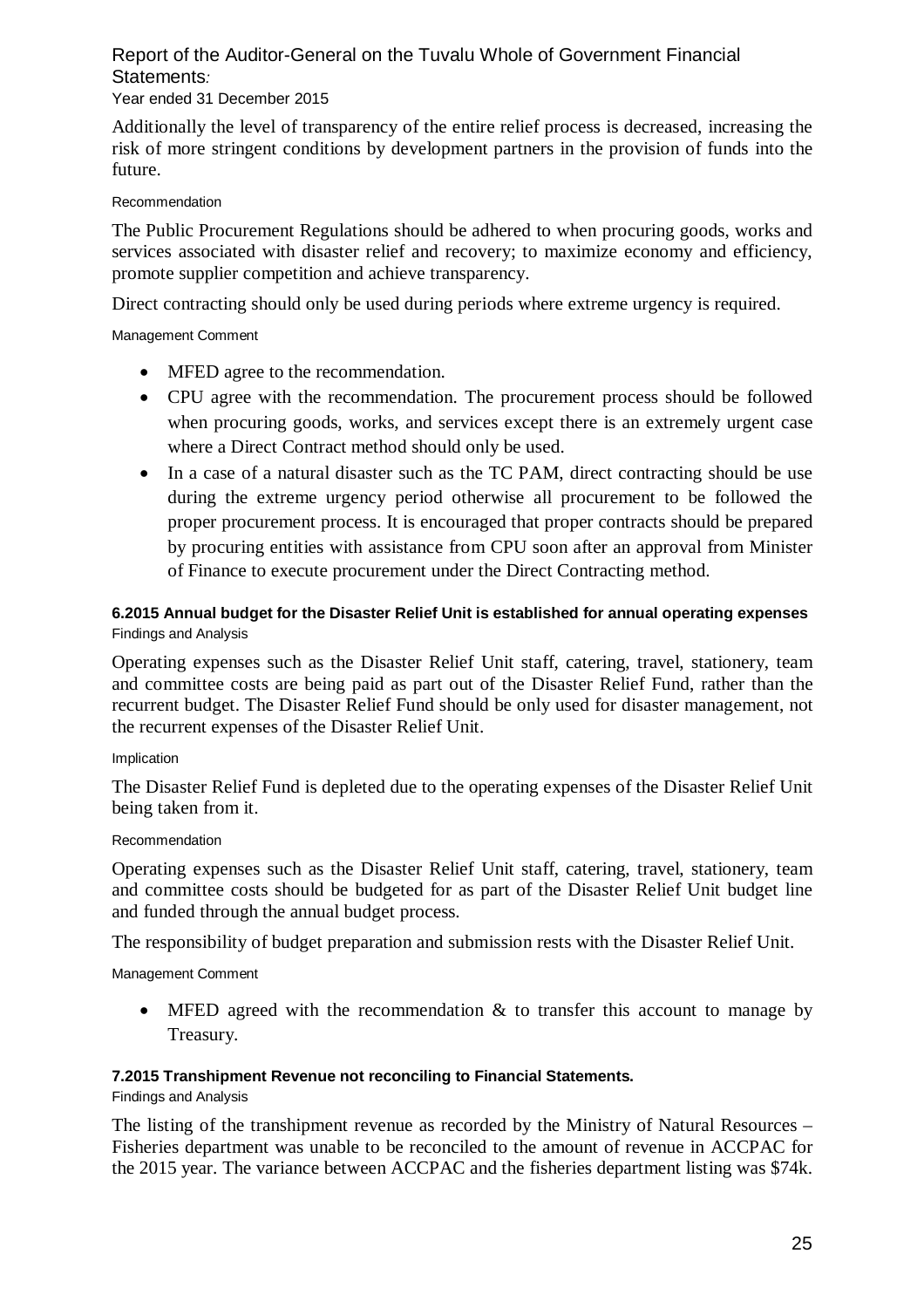# Year ended 31 December 2015

No reconciliations have taken place for this revenue which is monitored and recorded by the Fisheries Department.

#### Implication

Without the reconciliation, the transhipment revenue is mis-stated in the financial statements by \$74k.

#### Recommendation

Monthly reconciliations between the transhipment revenue listing and ACCPAC is completed. Consideration is given to using ACCPAC to monitor the transhipment revenues, reducing the need for reconciliations and other systems.

#### Management Comment

 $\bullet$  MFED not aware of revenue issues & will agreed to the recommendations.

### **8.2015 Virement Warrants not issued in 2015 for Virements**

Findings and Analysis

A Virement is the process in which the Minister for Finance approves the movement of funds between budget allocation item within the same expenditure Head. The process for approving Virements is noted in the Financial Instructions.

During our testing of the Virements and the budget process, it was noted that:

- No Virement Warrants were issued.
- There was no evidence of approval of the Virement Application by the Director of Planning and Budget or the Secretary for Finance and Economic Development, when required.

#### Implication

Without the issuing of Virement Warrants, the Virement Process is contrary to Section 17(2) of the Public Finance Act, which requires that all Virement Warrants are presented before Parliament and requires that a Virement Warrant is approved before the re-allocation occurs.

#### Recommendation

Virement Warrants are issued for all Virements which have been approved, in accordance with the requirements of the Financial Instructions.

#### Management Comment

- There was a misunderstanding in the revised Financial Instruction 2015, with the thought that no need to issue any warrant.
- This issue was addressed in this financial year 2016, which currently issuing warrant as stipulated under the revised Financial Instructions.

### **9.2015 Advances improperly accounted for in 2015**

### Findings and Analysis

The Minister for Finance under section 193 of the Financial Instructions can approve an advance out of the consolidated revenue fund. The advances in 2015 were not registered as an advance, rather as an expenditure and then if there was a subsequent repayment, a decrease in the expense.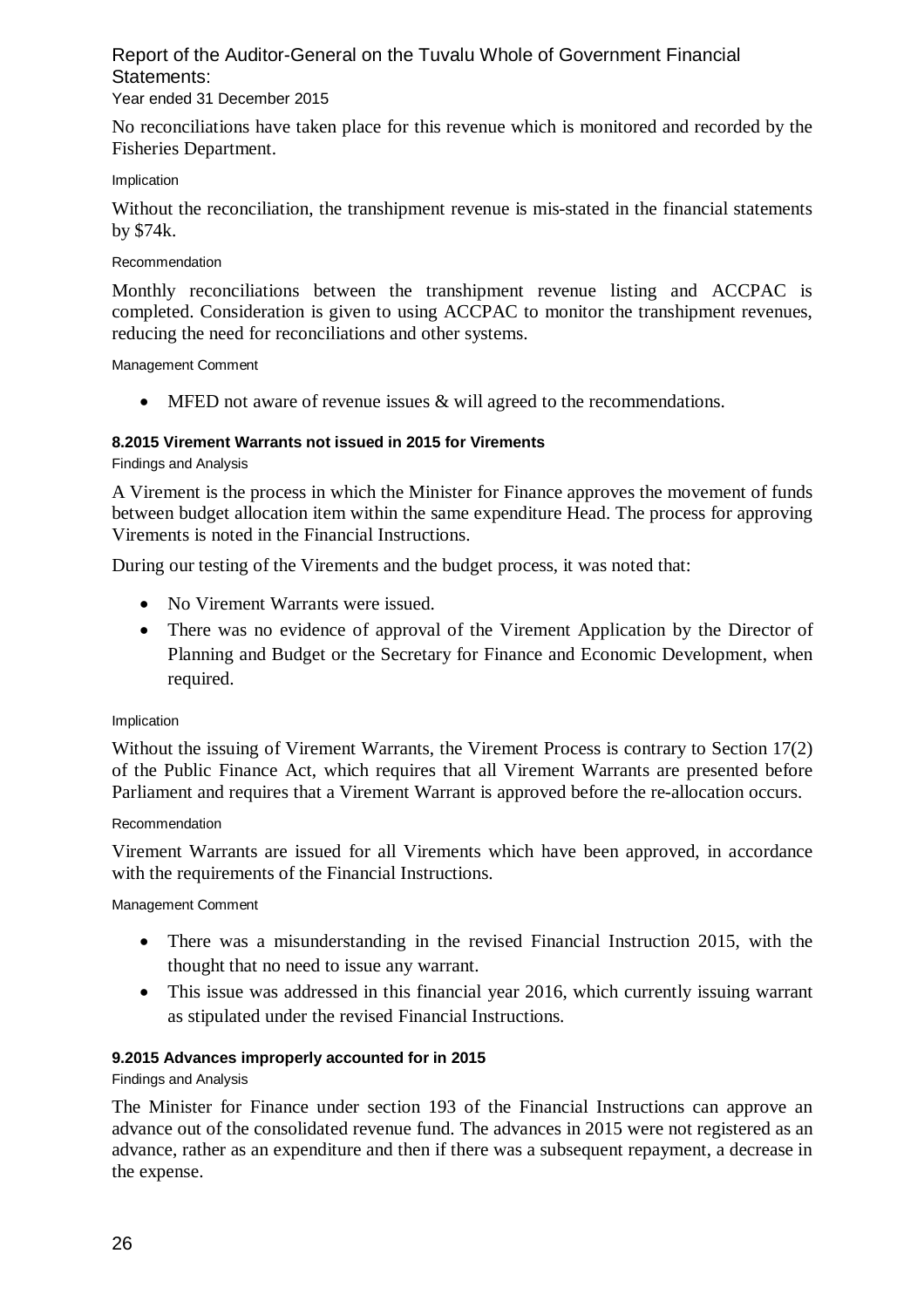#### Report of the Auditor-General on the Tuvalu Whole of Government Financial Statements*:*  Year ended 31 December 2015

Implication

Without accounting for advances as a receivable, the amount and who the advance is to be collected from is not able to be easily monitored in ACCPAC. This increases the risk that advances issued which are due for repayment are not followed up or a listing is easily able to be obtained from ACCPAC.

Additionally, with the payment out of a Ministries budget, even if the advance is repaid to that expenditure account, the amount cannot be expended, given the legislation surrounding payments from the consolidated revenue fund.

Additionally, the advances are considered to be receivable assets from the entity who has made the commitment, the financial statements are understating the receivables and overstating expenses.

#### Recommendation

Advances are entered into ACCPAC as a receivable and then after a certain period of time, taken out of the appropriate ministries budget.

Regular monitoring of the repayment of advances is completed and follow up with parties who committed to making payment is performed.

#### Management Comment

No response received from Management.

# **10.2015 Payments out of Coin Security Fund without proper declaration under the Currency Act**

Findings and Analysis

The Coin Security Fund Special Account has been established under the Currency Act. A payment of \$400,000AUD was made from the Coin Security Fund to the General Current Account.

Royalties of the sales of Tuvaluan commemorative coins are paid into the Coin Security Fund. It is unclear whether these payments are required to be paid into the Coin Security Fund.

Section 5(4) and 5(5) of the Currency Act requires:

*(4) The net profits of the* [Coin Security] *Fund in any financial year shall be determined after meeting or providing for all expenditure for that year and making such provision for contingencies as the Commissioner may consider desirable.*

*(5) Any net profits of the Fund as determined in accordance with subsection (4) shall be transferred to and form part of the Consolidated Fund.*

There was no determination of net profits by the Fund in 2015.

Implication

The transfer of funds out of the Coin Security Fund is contrary to the requirements of the Currency Act.

#### Recommendation

In future, all payments out of the Coinage Security Fund are made in accordance with the Currency Act.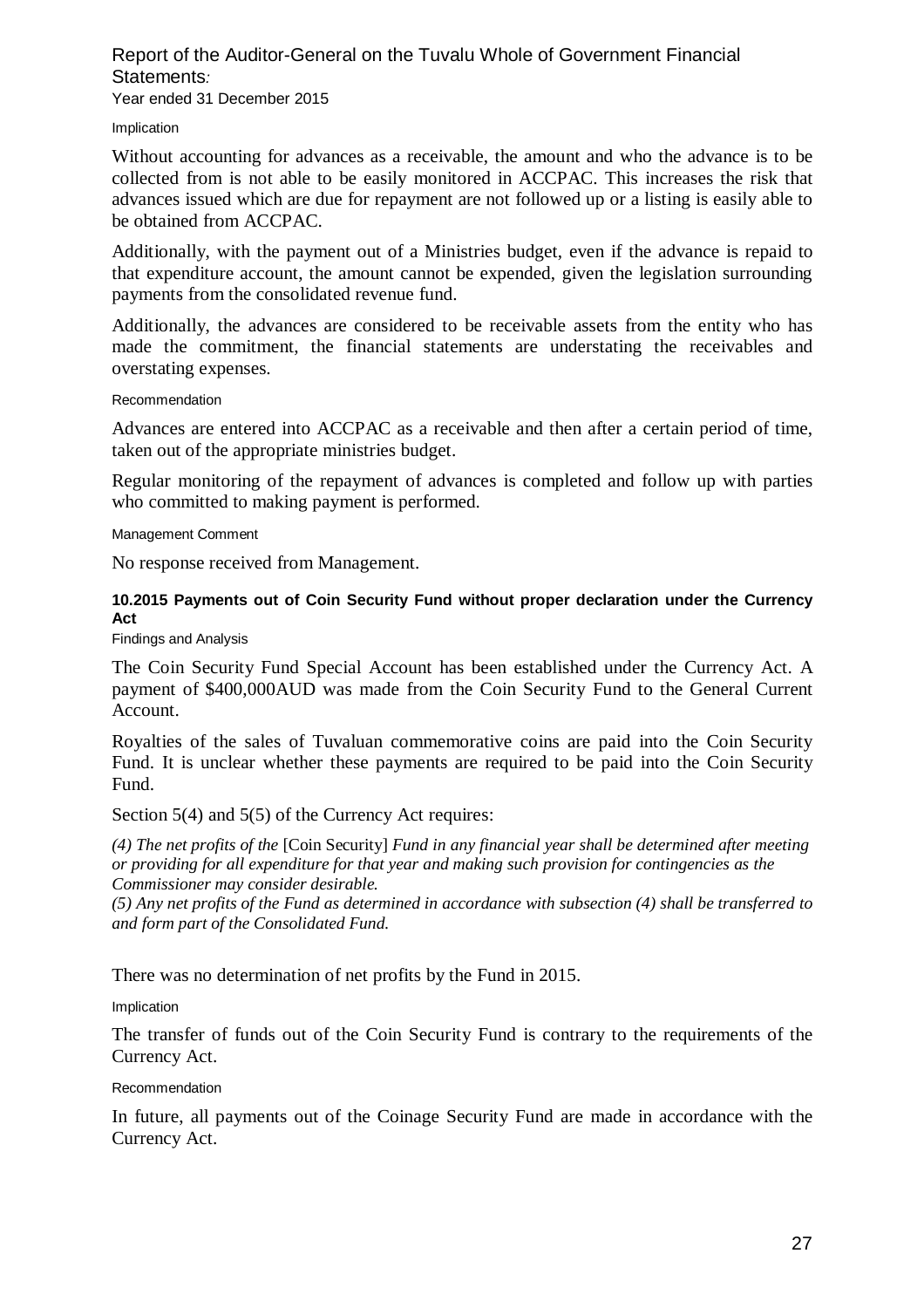# Year ended 31 December 2015

Investigation is performed by the TWOG into the purpose of the Coin Security Fund. If sales of commemorative coins are not required to be deposited into the Coin Security Fund, than they are deposited into the Consolidated Revenue Fund.

Management Comment

• There are no costs associated with the management of the Coin Security Fund and hence all funds in the fund are considered to be net profits.

# **11.2015 Cash only reconciled at year end, causing budget expenditure reporting to be inaccurate**

#### Findings and Analysis

ACCPAC uses the accrual basis for accounting, including for expenditure. The expenditure reported includes non-cash transactions for example expenses incurred by not paid. This is the correct practice for financial reporting, however, when reporting against appropriation expenditure and budget, the non-cash items should be excluded, as the budget is approved and monitored on the cash basis.

The Treasury uses the cash basis to perform the reporting of the Receipts and Payments, and the Statement of Unauthorised Expenditure at the end of the year, however, no cash reporting is performed during the year, in order to monitor budget expenditure.

Implication

 Without performing the cash reporting during the year, the controls over the payments made will not be effective. There will be no controls preventing expenditure from occurring.

Recommendation

- In future, all movements in the assets balance should be through the Statement of Assets and Liabilities and the Statement of Revenue and Expenditure rather than equity.
- In future, assets purchases should not be recognised as an expense and subsequently recognised as an asset through equity. Rather asset purchases should be recognised as an asset.

Management Comment

 Agree with Audit recommendation, we will comply what have been informed by Auditors and we will action in future all the movements of assets balance and also assets purchases.

### **12.2015 Interim Expenditure Warrants used inappropriately over two years**

Findings and Analysis

The Minister for Finance under section 15 of the Public Finance Act approved a Contingencies Warrant for urgent and unforeseen expenditures at the end of 2015. Two Contingency Warrants approved in late 2015 were carried over into the 2016 year. This is not permitted under the Public Finance Act as the Contingency Warrants are to be in "*respect of any financial year*", they are not to be carried over.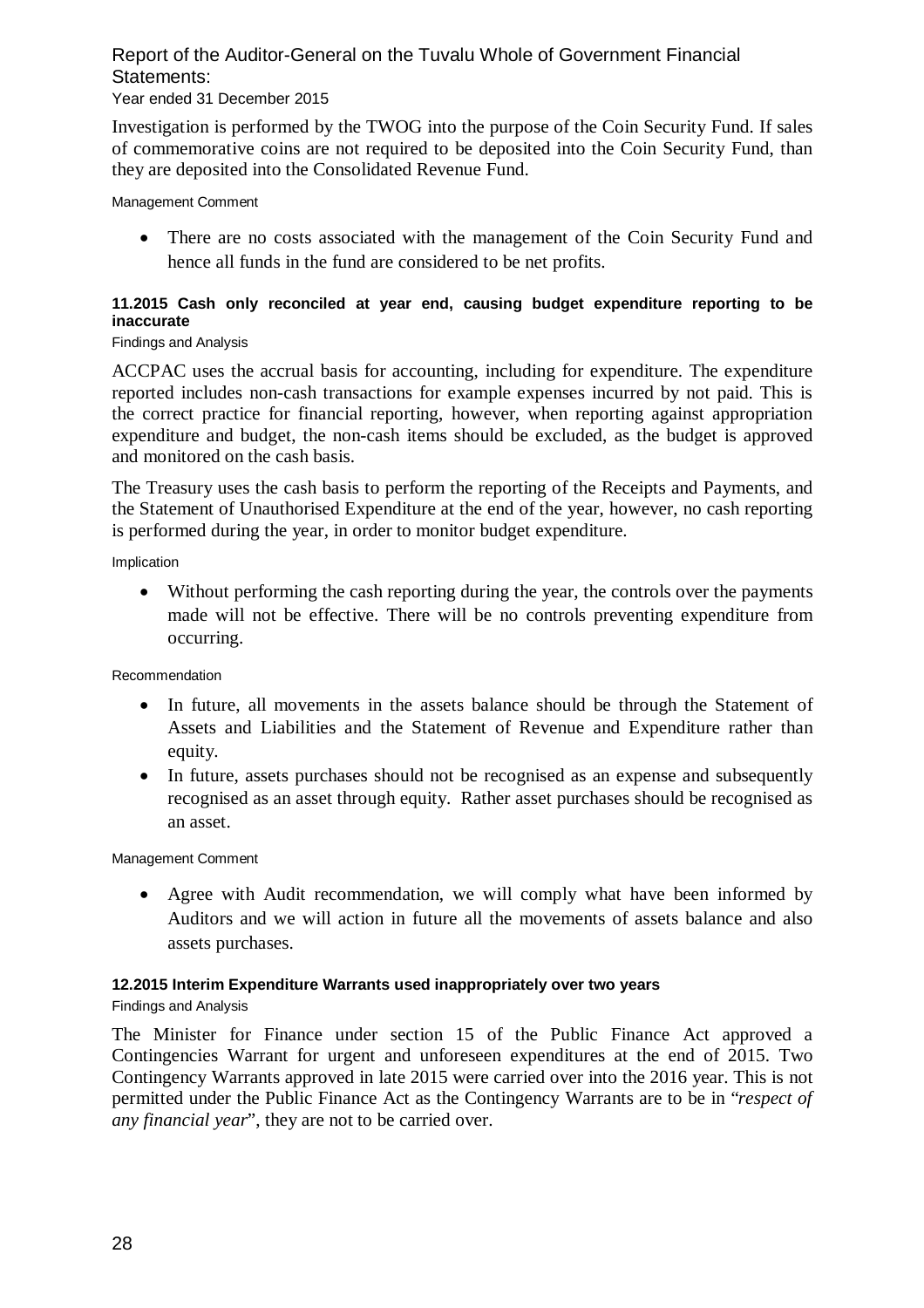# Year ended 31 December 2015

The expenditure approved within the Interim Expenditure Warrant was for expenses which were invoiced to the Government of Tuvalu before October 2015, which given proper planning and budgeting would not be considered urgent or unforeseen.

#### Implication

In 2016, the Contingency Warrants issued in 2015 are not valid, making the expenditure without an appropriation, assuming that the Appropriation Act is overspent.

The usage of these Contingency Warrants for non-urgent and foreseen expenditures is against the section 15 of the Public Finance Act.

#### Recommendation

In future if a Contingency Warrant is not all expended during the year it was approved, another Contingency Warrant is issued for the remaining amount in the next year, or the amount is included in the next year's budget.

Consideration is given to passing Supplementary Appropriation Acts instead of using Contingency Expenditure warrants, given Parliament was sitting in December 2015 and significant amounts of the expenditure within the Contingency Expenditure Warrants were incurred before Parliament sat.

An interim expenditure warrant is issued for the carried over expenditure in 2016 or a supplementary appropriation is passed.

Management Comment

 An oversight from staff, MFED was with the understanding that balances for supplementary can be move forward to the next financial year, which report in the next parliament sitting. Support the recommendation provided.

# **13.2015 Written delegations register to be created and submitted to Auditor-General**

Findings and Analysis

Section 20 of the 2015 Financial Instructions which applied from 1 January 2015 require that delegations are either completed through the Financial Instructions or in writing.

*20. The Minister may delegate through these Instructions, or in writing, that the exercising of powers may be carried out through the Secretary (except where any written law specifically provides otherwise).*

*a. The Secretary [for Finance and Economic Development] shall maintain a register of all delegations of authority issued by the Minister, and shall provide copies of written delegations to the Office of the Auditor General.*

A delegation is a document which allows the Minister to share some of his powers to certain staff or positions, to enable a more efficient finance function to be run. When requested from the Ministry of Finance, the written delegation documentation was unable to be produced.

#### Implication

Staff performing functions on behalf of the Minister for Finance may not have the formal delegation to do so. This means that they are not permitted to perform the function.

Recommendation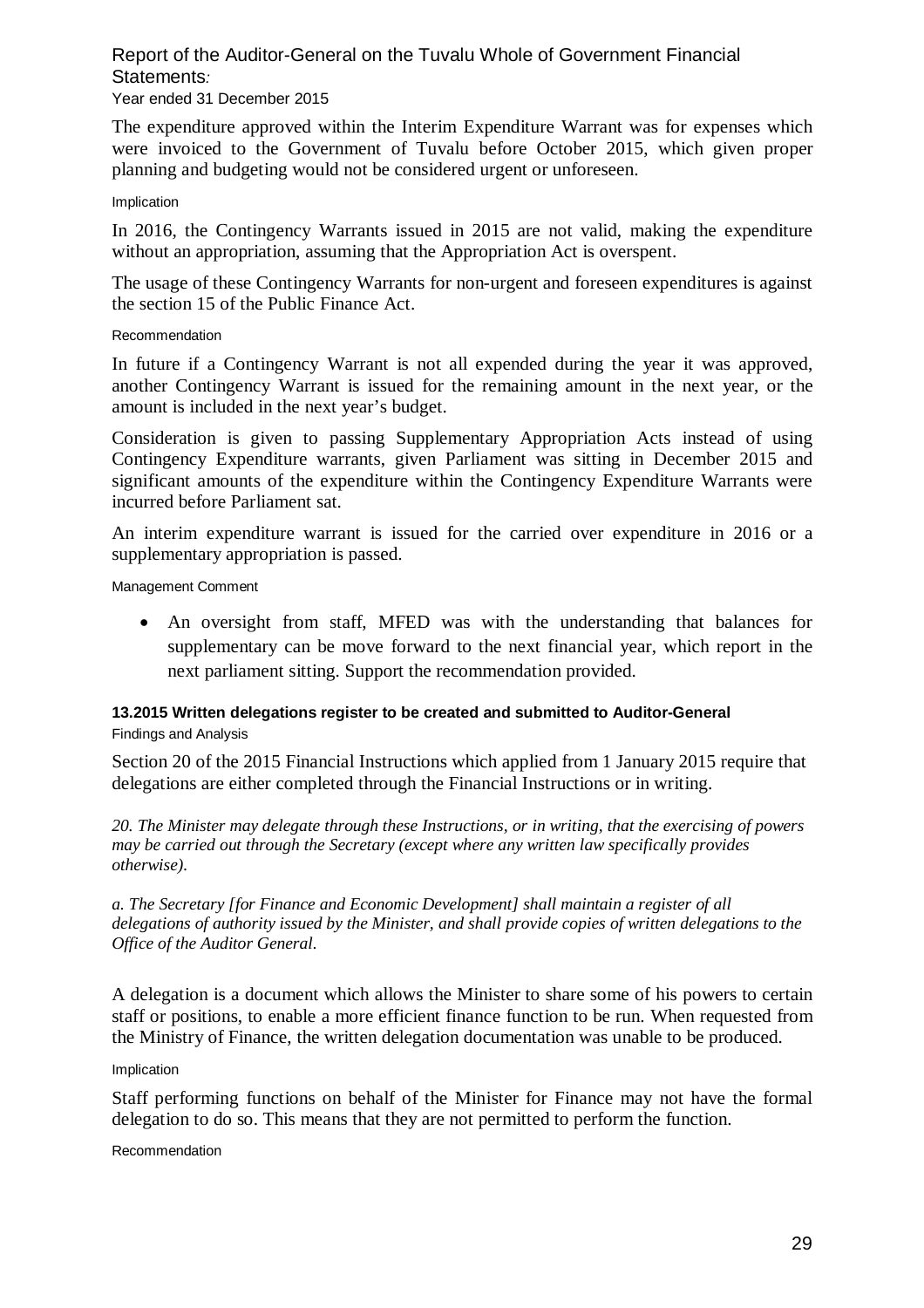# Year ended 31 December 2015

A review of the current delegations and the required delegations is completed. This includes the payments process. Any differences noted are amended by formal written delegation. These delegations are kept on record and are presented to Audit annually.

#### Management Comment

No response received from Management.

# **14.2015 Custom receivables**

#### Findings and Analysis

The Custom has its own system where it records revenues collected by the department. The receipting is done manually and then the system is updated. Currently the system is being used to reconcile bill of entries posted into the system to the manifest listing. This enables the department to identify imported goods which have not been cleared and still outstanding in the manifest.

The system however could not identify entries posted in the system which have not been paid as the recording of payments is not performed in the system. The department is unable to reconcile entries paid in the receipt book to entries posted in the system.

#### Implication

Without performing the reconciliation from the system to the amount collected, Customs are unable to determine any amounts which are yet to be paid. This increases the risk of Bills of entry not being paid and also understates the amount of receivables for the TWOG.

#### Recommendation

A process is developed to ensure that the system is reconciled to the cash receipted and revenue in ACCPAC. This could be through the usage of ACCPAC directly by the Customs Department, and using unique identifiers (such as Bill of Entry numbers) to reconcile the system to the cash received.

#### Management Comment

- Well the PC Trade framework itself couldn't accommodate as there is no module work inside PC Trade for such capacity. Thusly this capacity did physically. The unpaid bills of replenishing done amid the end of show. On the off chance that any unpaid bills of filling then we did issued a charge note to the representative of the bills. The greater part of extraordinary uncleared bills is having a place with venture and government.
- A transaction continuing for Customs to utilize APPAC framework for receipt as opposed to doing physically. We are attempting to arrange with PC exchange proprietor to consolidate a module that can help us discount show with receipt.
- A negotiation going on for Customs to use APPAC system for receipt rather than doing manually. We are trying to negotiate with PC trade owner to incorporate a module that can assisted us write off manifest with receipt.

# **15.2015 Virements process to updated to include approval and Warrant on same form** Findings and Analysis

For the approval of a Virement to occur, the Financial Instructions require that a Virement Warrant be issued by the Accounting Officer, the Head of Planning and Budgeting or the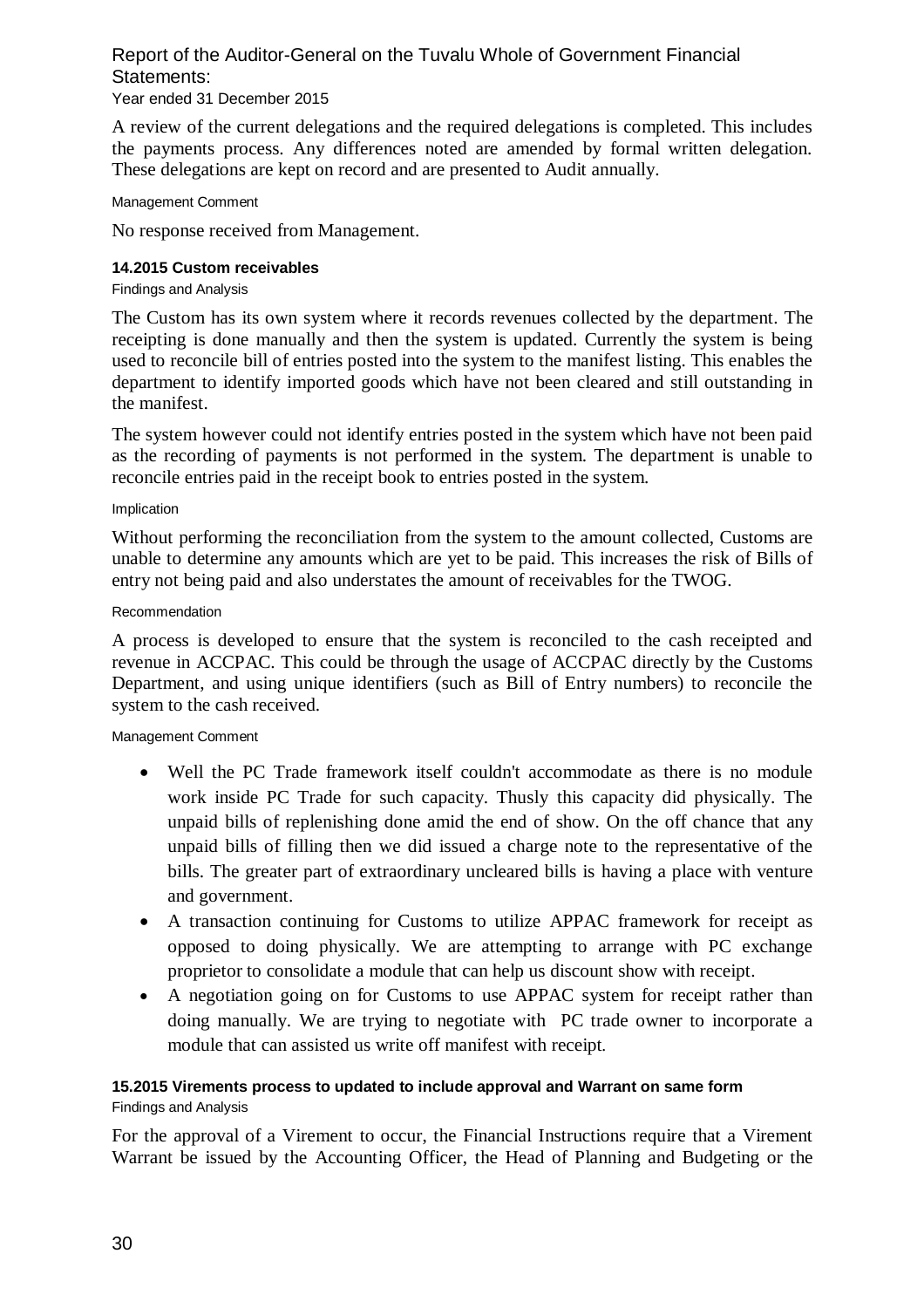# Year ended 31 December 2015

Secretary for Finance and Economic Development, depending on whether the movement of the funds are between sub heads or expenditure heads.

The current process is that a Virement application is lodged with the Ministry of Finance and a separate Virement Warrant is approved by the Ministry of Finance. The Virement application does not indicate what level of approval is required and is often approved by levels above the required delegation.

#### Implication

This process is inefficient as a Virement Application and then a subsequent Virement Warrant are required to be drafted and submitted.

#### Recommendation

The Virement application form:

- is revised to include a Virement Warrant approval at the bottom;
- once approved becomes the Virement Warrant;
- includes detail on what level of approval is required for the Virement Warrant; and
- defines what a sub-program activity and a program activity is.

#### Management Comment

 MFED support the recommendations and to be effective in the beginning of the next financial year 2017

# **16.2015 Transfer of \$3 million from Tuvalu Development Fund not in compliance with Public Finance Act**

Findings and Analysis

At 31 December 2015, a transfer of \$3 million from the Tuvalu Development Fund to the Tuvalu Government General Account was made.

No documentation was able to be provided surrounding the reason for the transfer except for a letter from the Secretary for Finance and Economic Development requesting the transfer.

The Schedule to the Public Finance Act section 1(1) states:

*"No moneys shall be issued from the Development Fund (hereinafter called "the Fund") for the purpose of meeting any expenditure except in accordance with a Development Warrant under the hand of the Minister."*

No development warrant was presented to audit. We acknowledge that the funds were redeposited into the Tuvalu Development Fund in early 2016.

#### Implication

Without a Development Warrant under the hand of the Minister, the transfer of funds from the Tuvalu Development Fund is not in compliance with the Public Finance Act.

#### Recommendation

Going forward payments out of the Tuvalu Development Fund are made with a Development Warrant and in compliance with the Public Finance Act. Proposed payments without a Development Warrant are not approved by Treasury.

The reasons are provided for the transfer of these funds.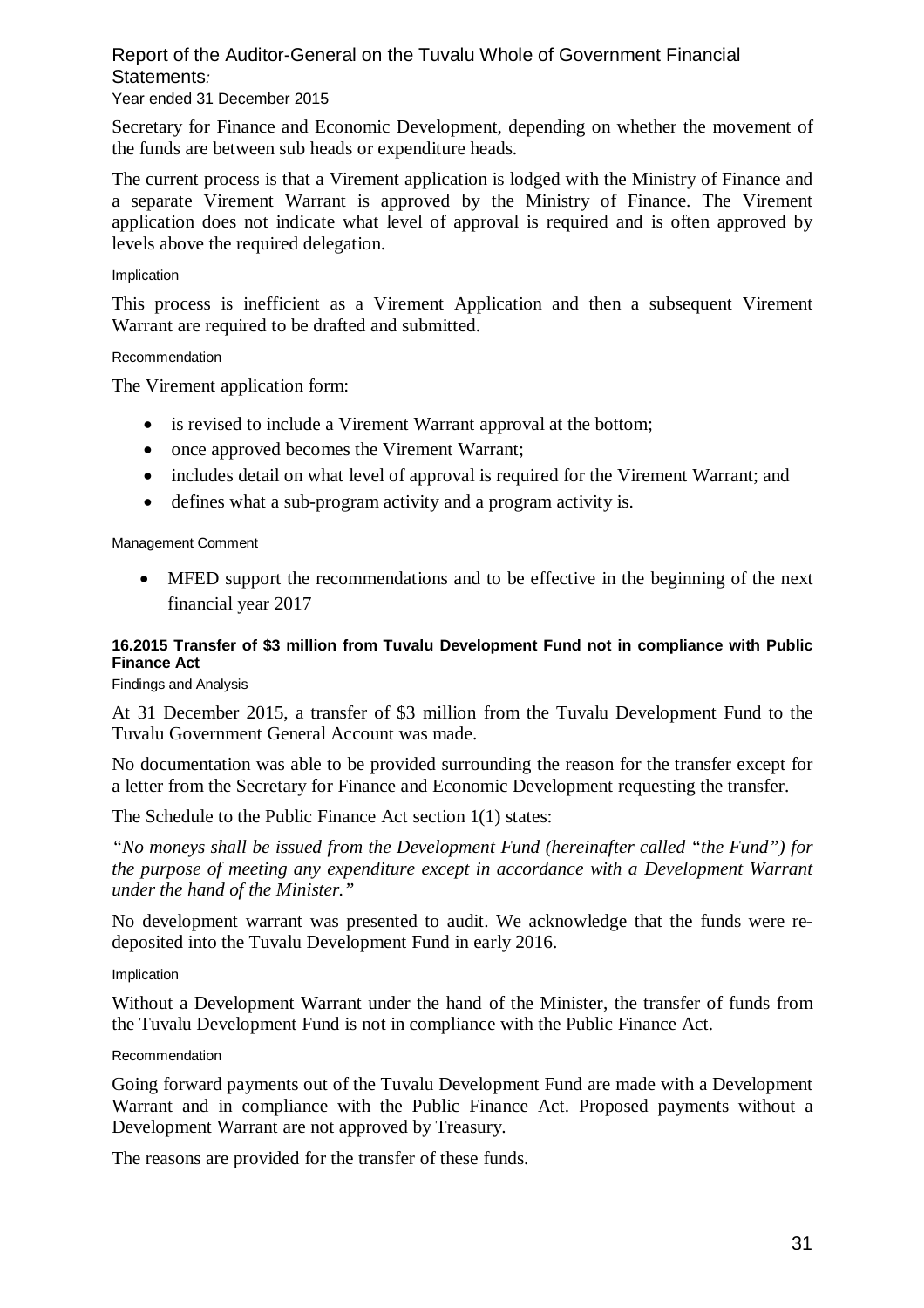### Report of the Auditor-General on the Tuvalu Whole of Government Financial Statements: Year ended 31 December 2015

#### Management Comment

This finding was compiled after management comments were sought and management are yet to review this finding. The Auditor General will formally request management respond to this issue at a future date.

#### **17.2015 Minster's spouse travel entitlements not clear in the policies and laws**

#### Findings and Analysis

The Prescription of Salaries (Amendment) Act, schedule 2 details additional allowances and privileges of Ministers, including Ministers being entitled to bring their spouse on 1 trip for Ministers and 2 trips for the Prime Minister and Governor General.

In the Travel Policy Part B, Civil Servant Travel Guide section 8.1 it was noted that the Spouses' trips are to be funded under the recurrent budget.

During our testing it was noted that Ministers spouse accompanying ministers on official trips more that the approved amount in the prescription of salaries Act. The reason for the spouses exceeding the number of trips was due to donor funded travel where the spouse was considered to be part of the delegation.

It is unclear if partially funded trips claimed by spouses are considered to funded trips under the Travel Guide.

Implication:

Given the Travel Guide and the Prescription of Salaries Act is unclear surrounding partially funded donor trips, there is increased risk of abuse of the privileges.

Recommendation:

Make the travel policy clear on the number of trips spouses are entitled with respect to fully funded and partially funded trips to avoid ambiguity.

Define what a trip is.

Any refunds by donors for overseas travel should indicate if they agree to fully or partially cover travelling expenses of the spouse.

#### Management Comment

This finding was compiled after management comments were sought and management are yet to review this finding. The Auditor General will formally request management respond to this issue at a future date.

### **18.2015 Local purchase orders and transfers to be taken into account when deriving cash movement**

#### Findings and Analysis

Local purchase orders are used to acquire goods and services from within the TWOG, by the TWOG. Some examples are travel on the passenger vessels and the ICT department fixing a computer.

These are entered into ACCPAC as an expense for the receiving department and revenue for the provider. These transactions are not removed when deriving the cash movement in the Statement of Receipts and Payments and the Statement of Unauthorised Expenditure.

#### Implication:

The receipts and payments in the Statement of Receipts and Payments are overstated.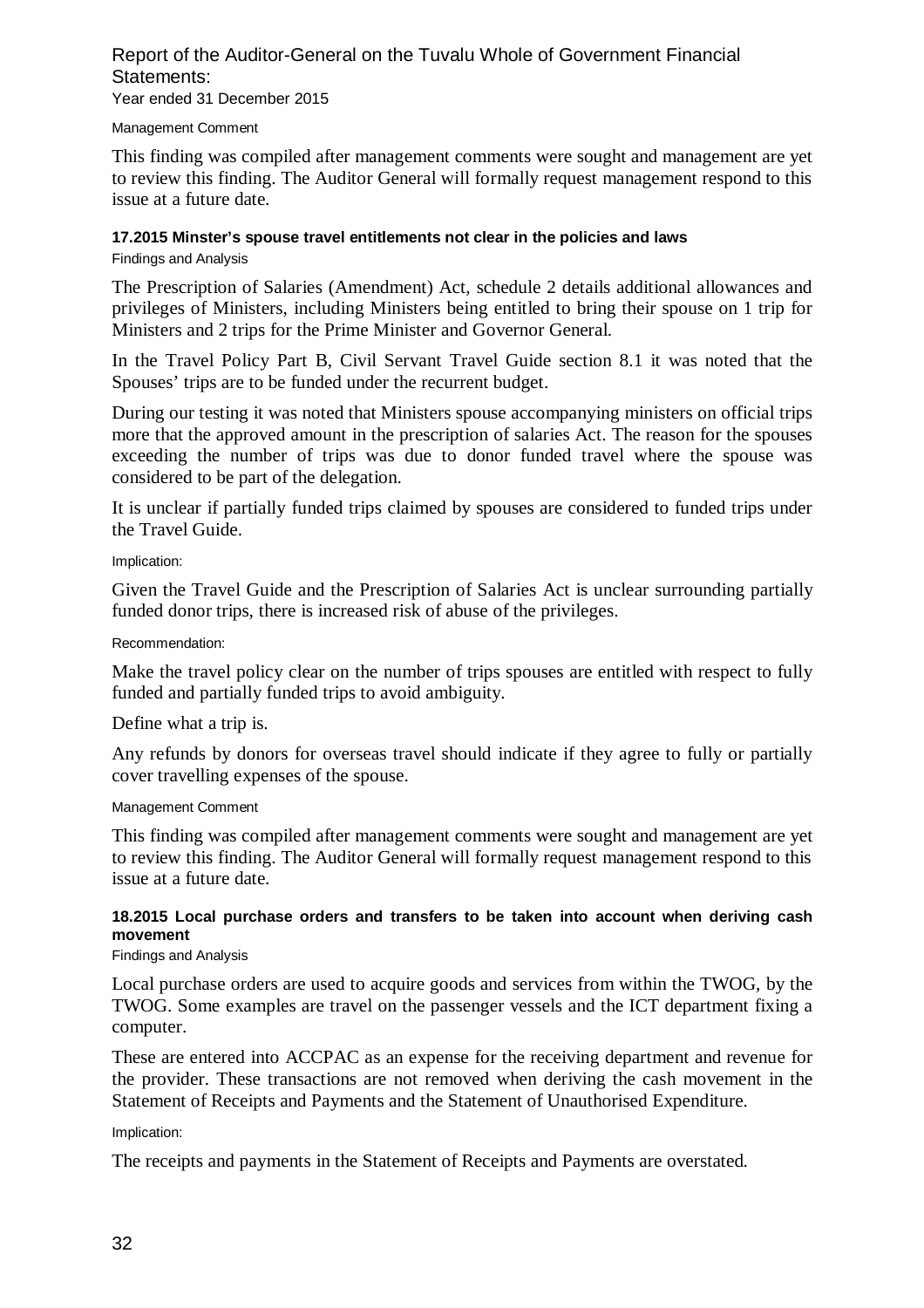#### Report of the Auditor-General on the Tuvalu Whole of Government Financial Statements*:*  Year ended 31 December 2015

The payments calculated in the Statement of Unauthorised Expenditure are overstated.

Recommendation:

Going forward, local purchase orders are taken into account when calculating the cash movements in the Statement of Receipts and Payments and Statement of Unauthorised Expenditure.

Management Comment

This finding was compiled after management comments were sought and management are yet to review this finding. The Auditor General will formally request management respond to this issue at a future date.

# **Appendix 1: Prior Year Audit Issues Which Remain Unresolved as at 31 December 2015**

### **1.2014 Over Expenditure of Budget Heads**

Findings and Analysis

During the audit, analysis was performed between the total amount of payments approved by the Appropriation Acts and the total cash payments made for 2015. The table below shows the total amount appropriated for each head, including Supplementary Appropriations and excluding Statutory Expenditure; the amount of non-statutory payments made; and the difference between the two.

| <b>Head</b>  | <b>Description</b>                  | Appropriated  | <b>Payments</b> | <b>Variance</b> |
|--------------|-------------------------------------|---------------|-----------------|-----------------|
| A            | Office<br>the<br>Governor<br>οf     | 151,886.19    | 140,345.07      | 11,541.12       |
|              | General                             |               |                 |                 |
| B            | Office of the Prime Minister        | 9,561,529.04  | 9,578,990.49    | $-17,461.45$    |
| $\mathbf c$  | Legal Service                       | 359,918.53    | 315,320.35      | 44,598.18       |
| D            | Parliament                          | 437,996.33    | 371,261.31      | 66,735.02       |
| E            | Office of the Auditor General       | 300,643.00    | 283,413.11      | 17,229.89       |
| F            | Finance<br>and<br>Economic          | 7,200,193.52  | 5,975,720.21    | 1,224,473.31    |
|              | Development                         |               |                 |                 |
| G            | <b>Public Utilities</b>             | 6,014,283.94  | 5,850,473.60    | 163,810.34      |
| H            | Health                              | 6,960,051.53  | 7,911,425.87    | $-951,374.34$   |
|              | <b>Natural Resources</b>            | 3,056,104.73  | 2,961,849.06    | 94,255.67       |
| J            | <b>Home Affairs</b>                 | 5,710,450.32  | 5,612,130.85    | 98,319.47       |
| K            | <b>Police &amp; Prison Services</b> | 1,608,669.34  | 1,477,049.01    | 131,620.33      |
| L            | Transport & Communication           | 6,750,803.28  | 6,133,003.78    | 617,799.50      |
| M            | Education, Youth and Sports         | 12,589,773.95 | 6,508,309.23    | 6,081,464.72    |
| N            | Judiciary                           | 189,855.50    | 185, 167. 18    | 4,688.32        |
| $\mathbf 0$  | <b>Foreign Affairs</b>              | 3,343,544.82  | 3,124,987.95    | 218,556.87      |
| <b>Total</b> |                                     | 64,235,704.02 | 56,429,447.07   | 7,806,256.95    |

It was noted that the payments made for the Office of the Prime Minister and the Ministry of Health was greater than the amount appropriated.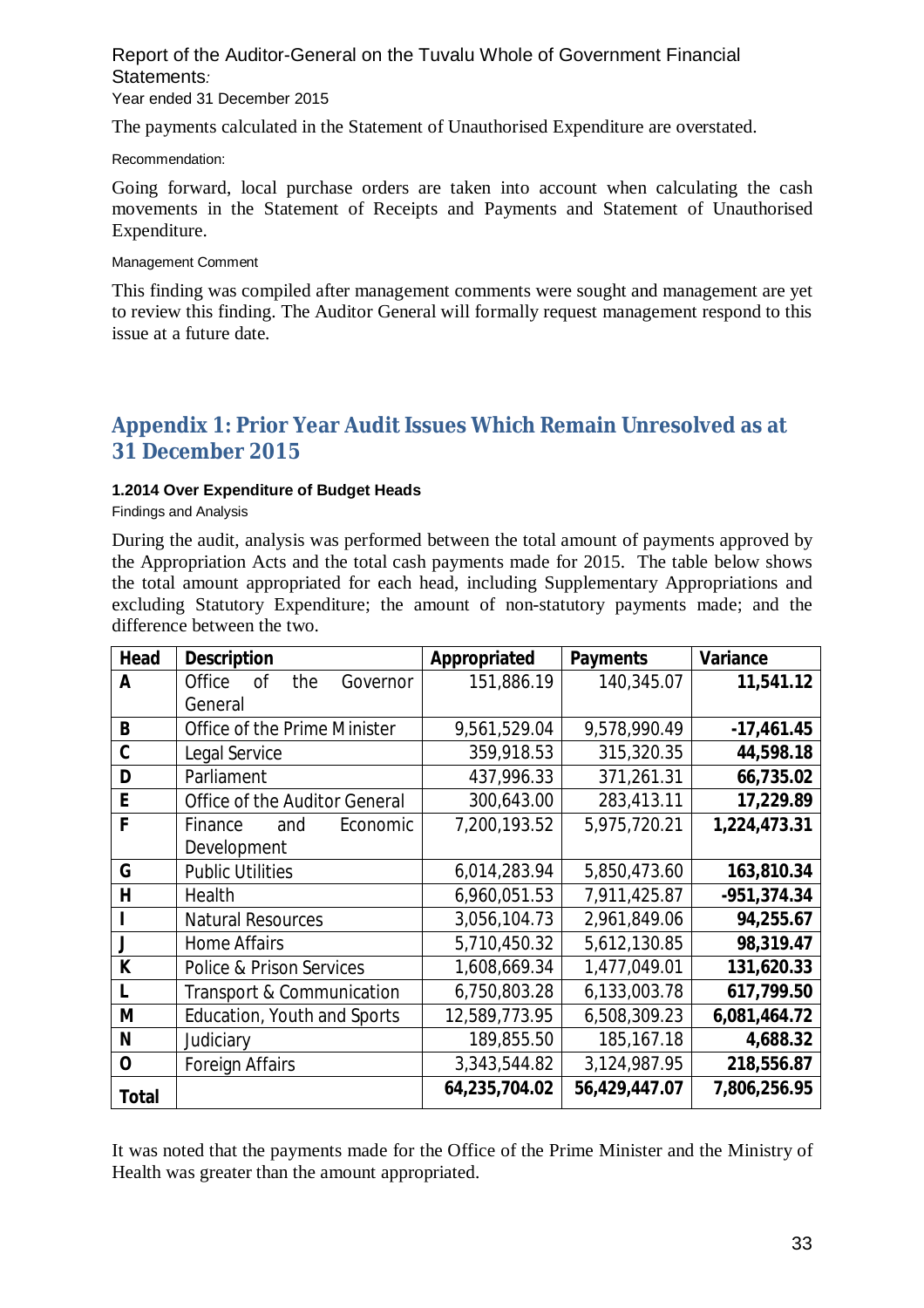# Report of the Auditor-General on the Tuvalu Whole of Government Financial Statements: Year ended 31 December 2015

Implication

 The payments made out of the three heads which payments exceeded the appropriation are in breach of the Constitution, the Public Finance Act and the Financial Instructions. Section 9 (C) of the Constitution of Tuvalu states that:

*"No money shall be issued from the Consolidated Fund except upon the authority of a warrant under the hand of the Minister responsible for Finance. No warrant shall be issued by the Minister responsible for Finance for the purpose of meeting any expenditure unless — (a) the expenditure has been authorised for the relevant financial year by an Appropriation Act;…"*

- Payments are being made without due consideration of the budget framework.
- The controls in place to prevent these overpayments are not effective.

### Recommendation

- The reason for the occurrence of these overpayments is investigated.
- Further strengthening of the payments process is performed to make the controls in preventing these over payments from occurring is performed.

#### Management Comment

No response received from Management.

#### **2.2014 Incorrect accounting for acquisitions, disposals and depreciation of assets** Findings and Analysis

Property Plant and Equipment assets have been included in the TWOG's Financial Statements for the first time in the 2013 Financial Statements and have since been included in 2014 and 2015. The movement in Property Plant and Equipment from 2014 to 2015, (deprecation, additions and disposals) have been performed via an Equity journal entry. There is no accounting for these asset movements in the Statement of Income and Expenditure or Statement of Assets and Liabilities.

The method of accounting for these Property Plant and Equipment is not consistent with the requirements of Tuvalu GAAP which looks to IFRS and IPSAS. These accounting standards require that any asset movements are accounted for through the Statement of Income and Expenditure and Statement of Assets and Liabilities, rather than through equity.

The write on of assets in 2013 should have been used only to initially account for assets, with asset accounting as described in the Accounting policies being implemented in 2015 onwards.

Implication

- Suppliers Expense for 2014 and 2015 is over stated as assets purchased in year have been expensed rather than capitalised (put on the Statement of Assets and Liabilities).
- Depreciation Expense for 2014 and 2015 is understated as no depreciation calculations have been performed.
- The equity movement of the net of additions, disposals and depreciation is incorrectly accounted for. These movements should be through the Statement of Assets and Liabilities and the Statement of Revenue and Expenditure.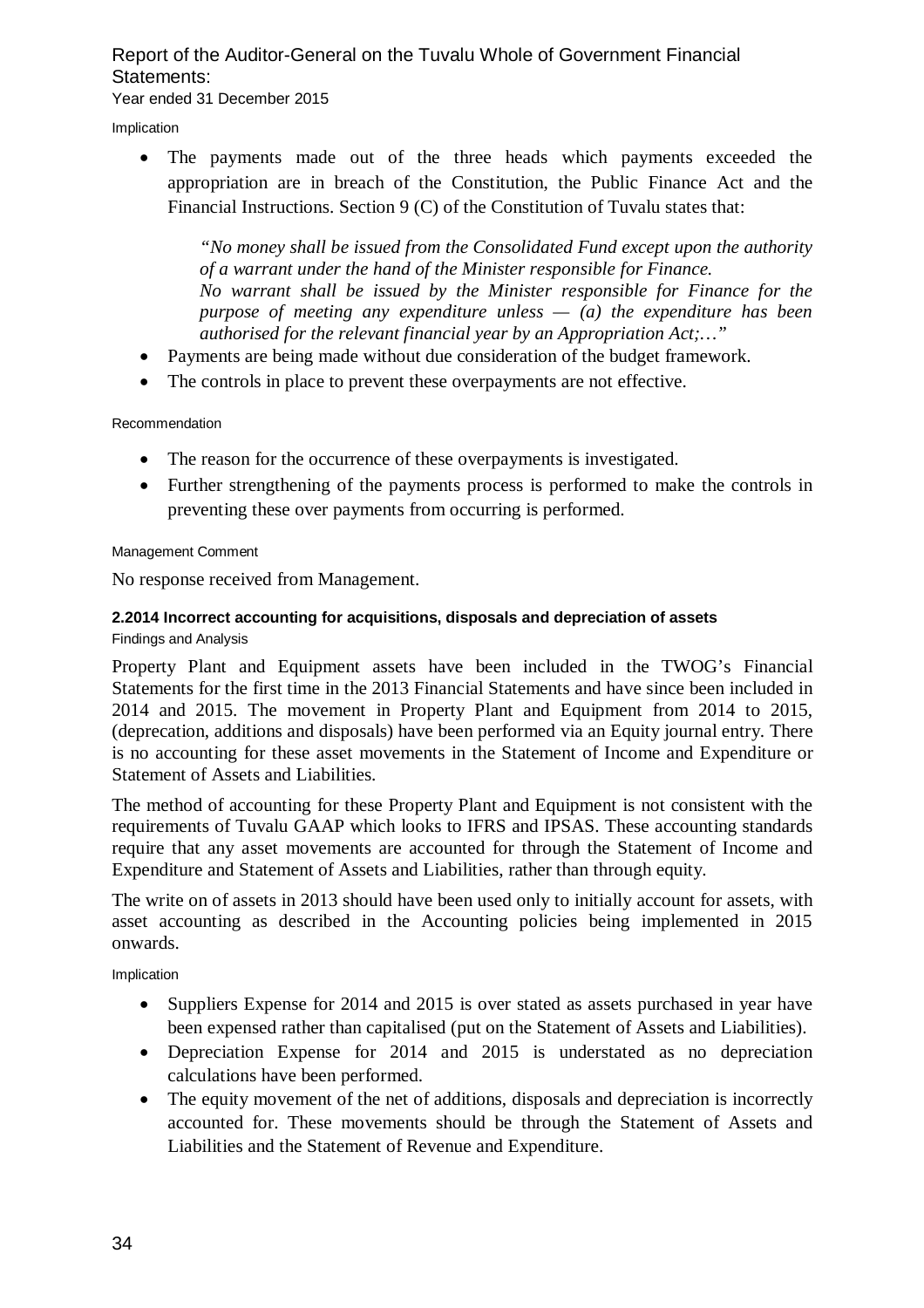Year ended 31 December 2015

 Assets provided by Development partners in 2015 are incorrectly accounted for as they should be recognised as deferred income over the period in which the asset is used, rather than in equity.

# Recommendation

- In future, all movements in the assets balance should be through the Statement of Assets and Liabilities and the Statement of Revenue and Expenditure rather than equity.
- In future, assets purchases should not be recognised as an expense and subsequently recognised as an asset through equity. Rather asset purchases should be recognised as an asset.

Management Comment

- All asset to be under this budget but to include in the recurrent budget, Treasury request if could create expenditure budget to cater for asset.
- Request for a Technical Assistance to assist to deal with this issue and agreed with Auditor's recommendation.

# **3.2014 Records Management System monitoring tax revenue (RMS) not updated in 2014 and 2015**

# Findings and Analysis

During our review of the Internal Revenue Department's accounting system for tax returns, the Records Management Database, it was found that the database had not been updated for all transactions occurring in 2014 and 2015.

Implication

- The database was unable to be reconciled to ACCPAC at the end of 2014 and 2015.
- There is limited comfort that the tax receivable and revenue figures in 2014 and 2015 are materially stated.
- Taxpayers who have not lodged a return for 2014/2015 or who have lodged a return for 2014/2015, however, not made payment may not be able to be identified and followed up, given the data is incomplete.

Recommendation

- Continue updating RMS in 2016. Ensure that the 2015 receivable balances are correct.
- Reconcile the tax revenues and receivables from RMS to ACCPAC on a monthly basis, updating ACCPAC if need be.
- Produce listings of tax receivable/outstanding from RMS and follow up taxpayers to ensure that they make payment.
- Discontinue usage of manual excel based recording to account for tax returns.
- Consider directly entering into ACCPAC the taxation revenue identified by the IRD staff, for ease of reconciliation to RMS.

Management Comment

• Treasury Department have not yet agreed to this and it may require by reprogramming by ACCPAC. It is propose that this issue is discussed between ACCPAC and RMS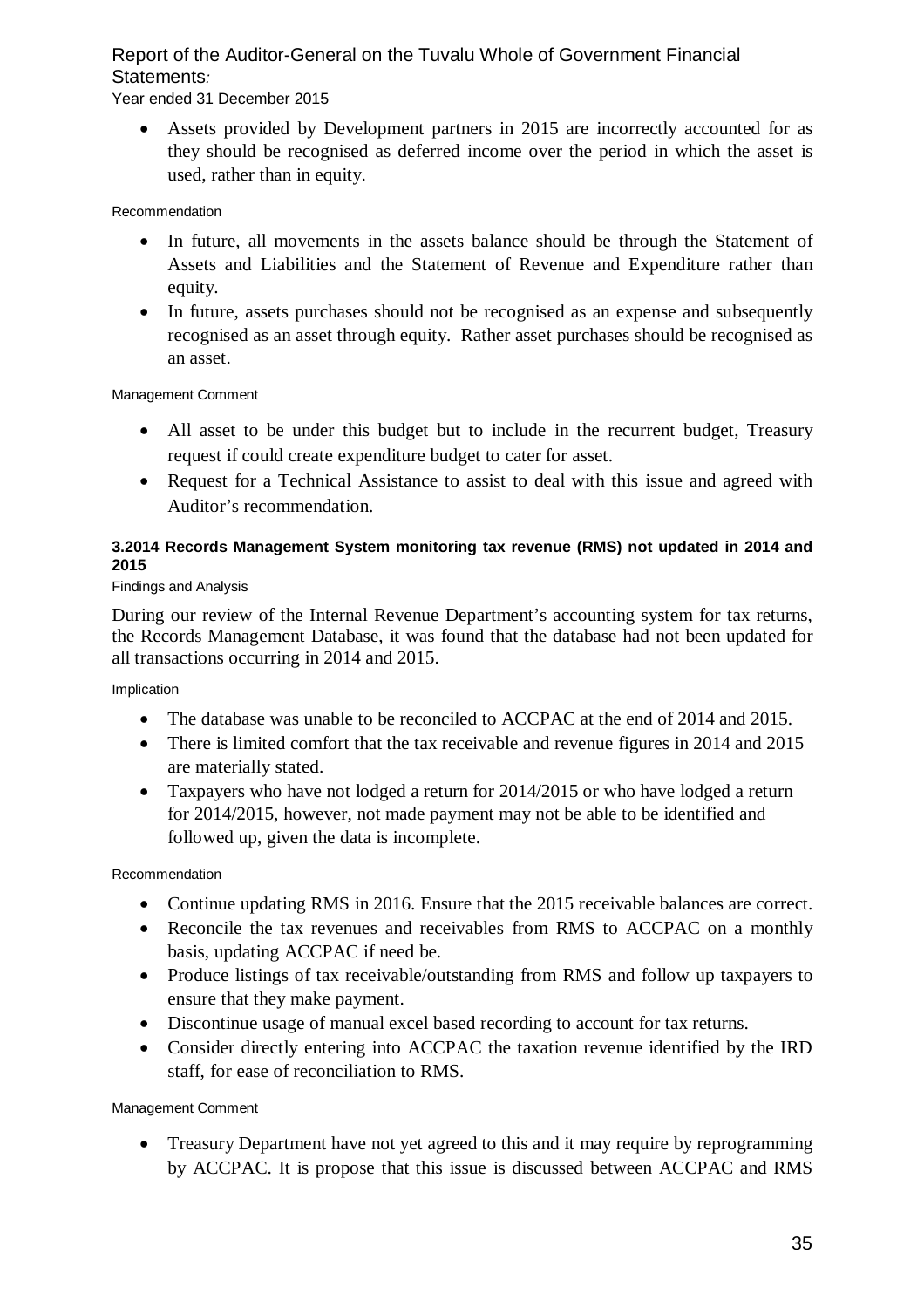Year ended 31 December 2015

Suppliers, who are both based in Wellington, to determine the most effective interrelationship between the two systems in this area. The system can generate reports if Management requests but cannot identify individually. All returns for four tax types from 2009 – 2015 have now been posted into the Revenue Management System except Personal Income.

- Debt Management work commenced in 2014 with the setting up of a Debt Management Unit and the recruitment of a Debt Management Officer. The initial work focussed on the reconciliation of taxpayer ledger in the Revenue Management System. The other major task was to clear the backlog in posting of returns outstanding since 2009.
- It must be noted that the Debt Management Unit is a very new unit.
- With the backlog in posting now being cleared and taxpayer ledgers being reconciled the Debt Management Unit has taken on further important roles of risk profiling and case selection. Cases are now selected for audit based on risks such as non-lodgement of returns and no-payment of taxes.
- RMS The work of DMU is greatly assisted by the RMS. The proper maintenance of RMS is critical in the management of tax debts. A key exercise that is continually being carried out by the DMU Officer is data cleansing of tax ledgers by tax types within RMS, reconciliation and separation of active taxpayers from dormant ones.
- Determine Future PFTAC Technical Assistance needs updated Version. (IRD still using the old version – RMS 1 while most Pacific Island Countries are using the new version which is RMS 7)
- IRD don't agree to discontinue usage of manual excel based recording to account for tax returns. There is a need to maintain or continue usage of manual excel in case the system is down or damage the Hard -drive will cause the loss of data and we can have another way of storing our data.

# **7.2014 Strategic planning for the TWOG to be improved, including linking Corporate Plans to the TKIII**

# Findings and Analysis

The TKIII (National Strategy for Sustainable Development) has been prepared and is the document which states the TWOG's development priorities. Underneath this document should be the Corporate Plans for each of the TWOG's Ministries and Departments which detail how they plan to implement the TKIII strategies.

Currently there are Corporate Plans for most Ministries and Departments; however, they are not well linked to the TKIII. There is limited monitoring of the process of being accountable for each Ministry and Department's Corporate Plan.

The TWOG used program based budgeting in 2015. There has been limited reporting on the effectiveness of the programs administered each year. The Finance Ministry in 2015 had responsibility for the monitoring of progress against the program budget, the TKIII or the Corporate Plans. This is performed on a quarterly basis with limited annual reporting.

In April 2016 the Evaluation and Co-ordination Unit (ECU) was established under the Office of the Prime Minister to monitor the progress against the TKIII. A TKIII Progress Report is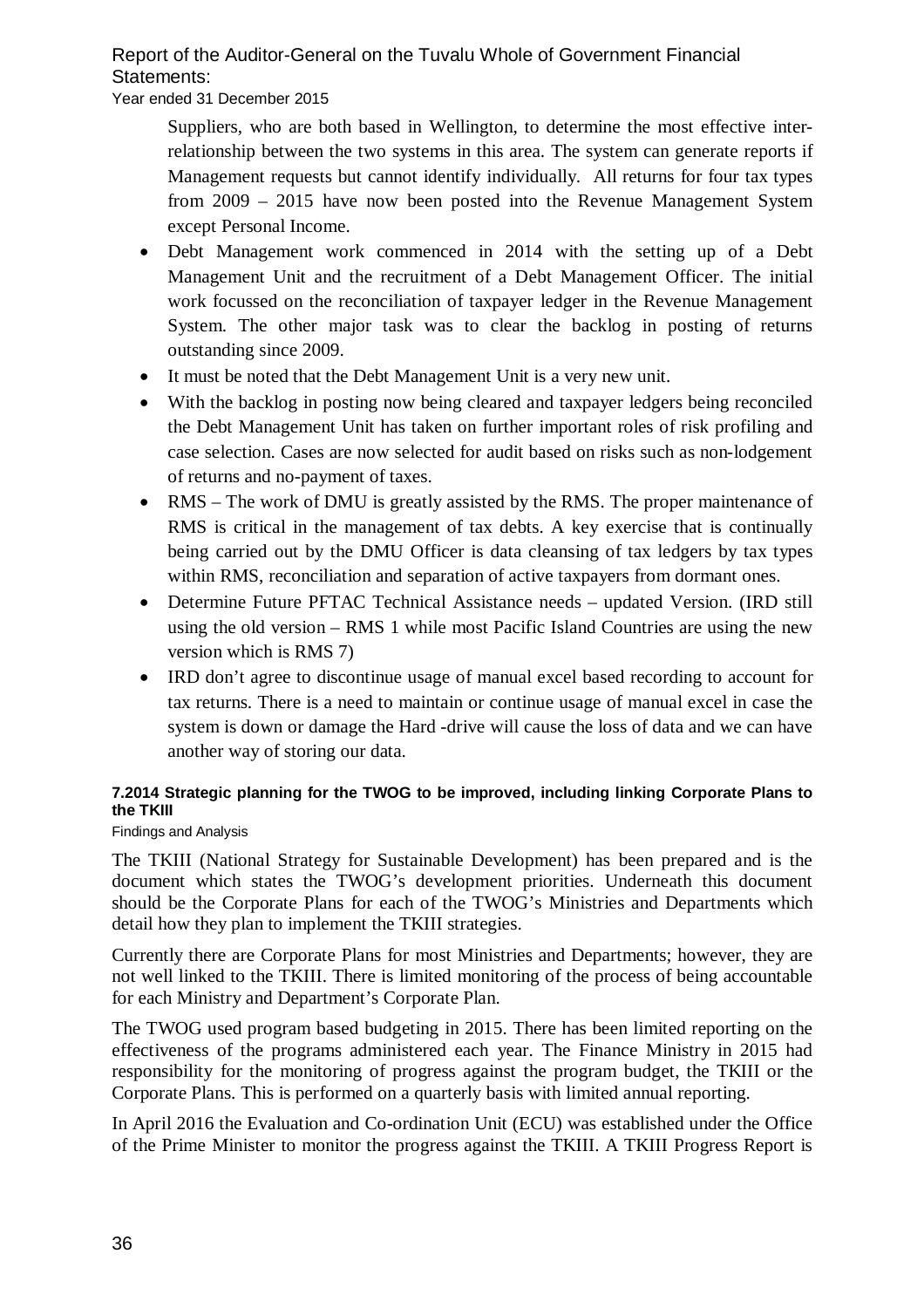### Year ended 31 December 2015

in use to review progress against the TKIII, however, the detail was limited and the ECU was not monitoring the progress against Ministries' Corporate Plans.

Implication

- There is limited accountability of the Ministries and Departments surrounding their Corporate Plans.
- Without effective monitoring of the progress against these plans, the TWOG will not be able to identify when a Ministry or Department is either not performing their planned tasks or is performing tasks which are not identified as a priority.

### Recommendation

- The function of monitoring and reporting on the TKIII progress is performed by the Headquarters of each Ministry.
- Emphasis is placed on performance of the functions required to achieve the goals in the TKIII and any goals identified in Corporate Plans which are not aligned to the TKII, are not considered a high priority.
- Performance of a review of the Corporate Plans of each Ministry and Department by the ECU to ensure that the strategies contained within the plans are aiming to achieve the goals of the TKIII. If they are not, the ECU works with the Ministry to update their Corporate Plan.
- If there is a priority goal not identified in the TKIII, than the ECU recommends that the TKIII is updated with that goal.
- Identify during the Strategic Planning process the risks of not completing the tasks in order to achieve the goals. Approaches to minimise these risks should also be considered. Include these risks in the TKIII Progress Report Updates.
- Further detail is provided in the TKIII Progress Report Updates including any likely risks to the milestones not being implemented, milestones identified for the future, reference to Corporate Plan in which the goal is included, summary of steps to be completed, links to more detail, likelihood of completion within timeframe, any issues causing delays, contact details of responsible staff.
- The ECU continues the practice of monitoring the Special Development Expenditure (SDE), links the SDE expenditure to the TKIII milestones and provides more detail in the SDE sheet similar to the TKIII Progress Report.

- The ECU is monitoring the TKIII on quarterly basis just like MFED have done in the past, and report to DCC and Cabinet.
- So far the monitoring for the 1st and 2nd qtrs. Have been done and the 3rd qtr report will be tabled in DCC on the 11/10. However, line Ministries will monitor their own activities themselves. Under the TOR of the ECU the TKIII will be monitored quarterly.
- Moreover, the TKIII was implemented in Apr this yr and therefore ECU will work closely with line Ministries in regards with their progress updates.
- With the linkages of CPs to TKIII I do not know how this has come into light because there are no CPs in place now except for MFED and MoH. Line Ministries are still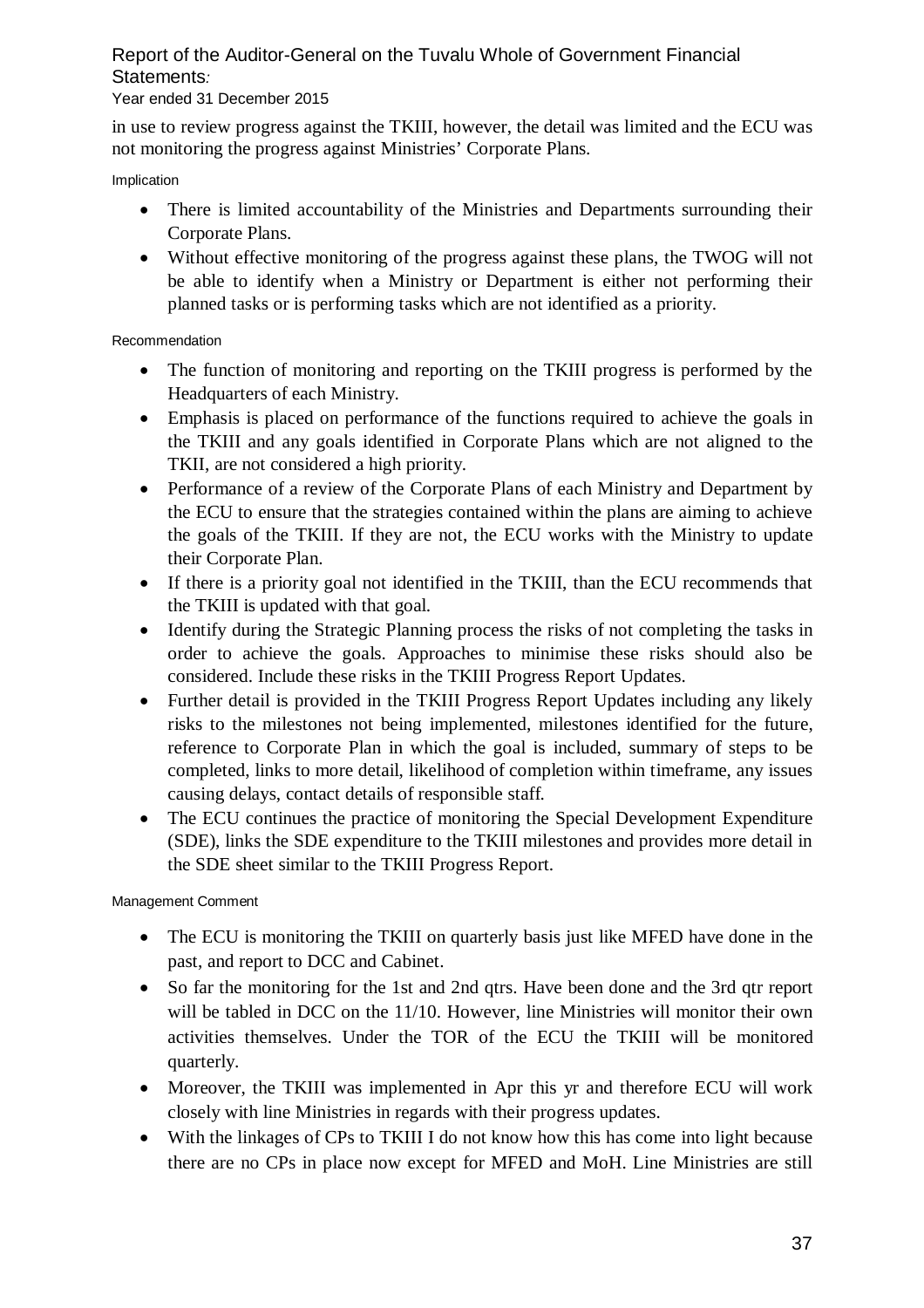Year ended 31 December 2015

working on their CPs in the meantime. Furthermore, ECU is monitoring CPs and there are updates on the 1st and 2nd qtrs. for some of the CPs from line Ministries. These were the  $2014 - 2016$  CPs. In regards with the new CPs  $2016 - 2018$  MFED and MoH were aligned with their TKIII milestones.

- Besides the 2014 2016 CPs were produced when TKII lifespan is about to end. Therefore, there are gaps there, otherwise some of the activities in line Ministries CPs linked with TKII and TKIII activities.
- That is exactly happening now TKIII updates are done by HQ and report to ECU quarterly, as it is ECU mandate to report to DCC and Cabinet, as mentioned before line Ministries will monitor their own milestones in their own capacity except for the quarterly progress reports.
- As already mentioned most line Ministries are still working on their new CPs otherwise ECU is monitoring all CPs except for MFATTEL as they have no CP (2014-2016).
- That's exactly what ECU will do otherwise DCC and Cabinet will have the final say.
- ECU have report to DCC and Cabinet the risk in some of TKIII activities, like the delay from procurement dept, the shortage in the lands dept, to do survey on the o/islands for projects, etc
- ECU will advice line Ministries on this point, however ECU will not be able to work closely with line Ministries on their CPs as that is not in our TOR. So far most of the line Ministries are working hard on their 2016 milestones and during the review to TKIII in 2018 then there will be a more clear pathway for those milestones will not be achieve by 2020 and what will be the new activities to be included for the future, and not now in 2016.
- All Ministries have completed their Corporate Plan with clear linkages to Te Kakeega III. Currently through the ECU, all line Ministries have to submit their progress reports on the implementation of their TKIII and Corporate Plan activities to DCC and Cabinet for their information.

# **8.2014 Loan to SELF (Student Educational Loan Fund) awardees and RSE workers being treated as expense and repayments treated as revenue**

Findings and Analysis:

The student educational loan fund (SELF) was an initiative to open up further education to all Tuvaluans who wishes to pursue further studies up to the top of their abilities. Successful applicants are awarded the loans and will have to repay to TWOG after completion of studies or returning home on failure. No interest is charged on these loans.

The student educational loan fund policy Section 4.7 states that *"loans will not be repaid to Government until after the applicants have completed their studies, or returned home on failure, or whatever the case may be".* 

There has not been any repayment made by students who have completed their studies or by students who have been terminated. Some of these students are now employed full time. The Tuvalu Whole of Government not made any actions to recover these loans.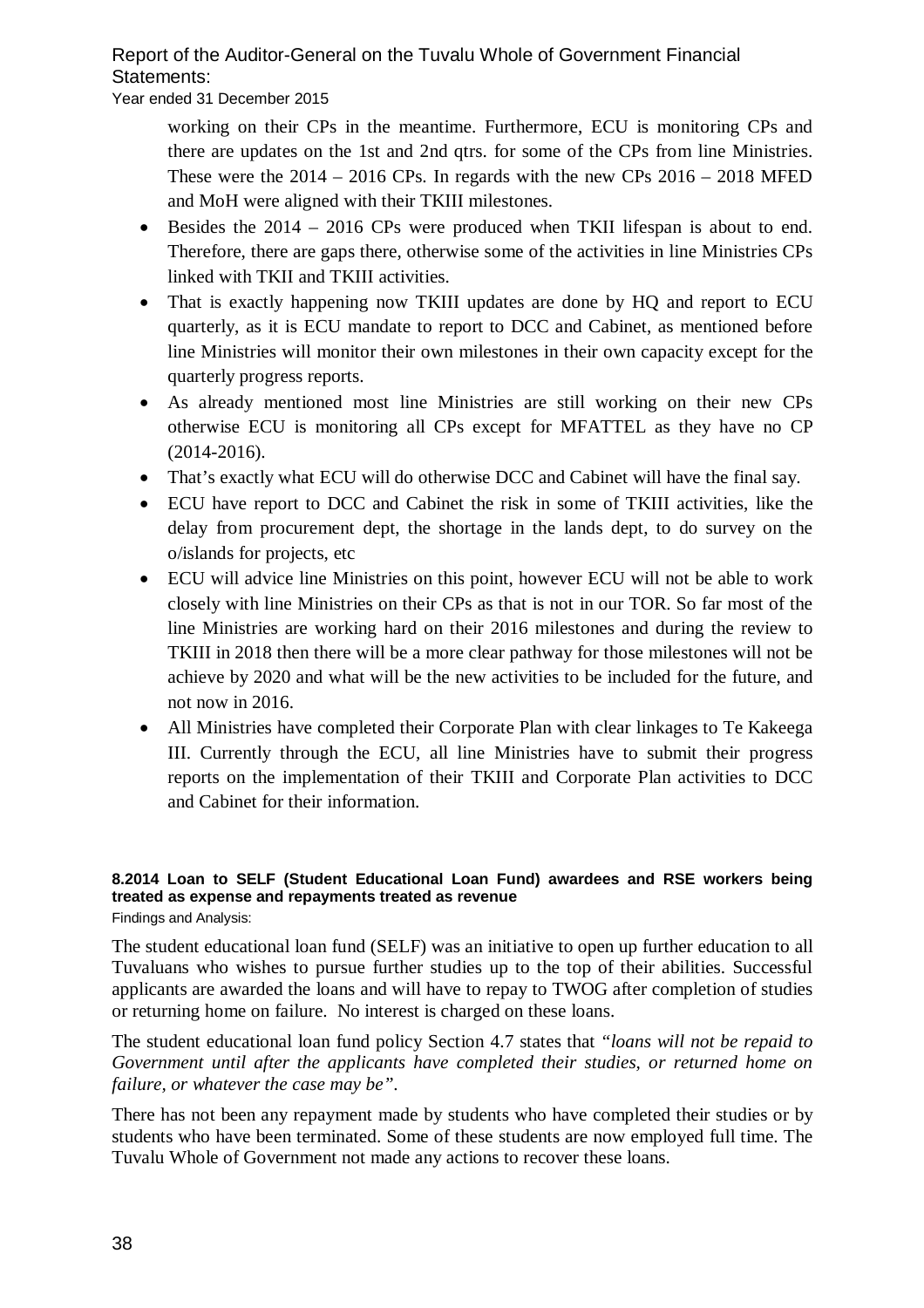### Year ended 31 December 2015

The Recognised Seasonal Employer (RSE) scheme allows workers from the number of Pacific countries including Tuvalu to take seasonal jobs in New Zealand. These jobs are in horticulture and viticulture industries. Successful applicants who do not have sufficient funds to travel to and from New Zealand can apply for a loan under the department of labour and the loan will be paid under the RSE worker allocation.

The Labour Department were not able to provide the updated list of outstanding loans in the RSE scheme and their balances when requested.

The SELF and RSE loans are not being recognised as loans in the TWOG's Financial Statements, rather they are recognised as expenses when paid out and revenues when they are re-paid. There is limited monitoring of the balances of amounts owed by each SELF awardee and RSE participant, nor is there any follow up on amounts which are now due.

#### Implication

- If the TWOG does not make any effort to collect these loans, there is an increased risk that these loans will never be recovered.
- As there is limited monitoring and recording of the amounts loaned and to whom, the recovery of loans will become more complicated and less likely to occur in the future.
- Expenses in the year that the loans are paid out are overstated and the Loan balance (Asset) is understated.
- Revenues in the year which loans are repaid are overstated.

### Recommendation

- We recommend that the department concern should make an effort to send out reminder letters to SELF and RSE awardees who have loans due to be re-paid.
- SELF and RSE payments should be recognised as a Loan (Asset) when they are paid out, rather than an expense.
- SELF and RSE repayments should be recognised as reduction in the loan amount i.e. reduction to receivables but not charged as revenue.
- The Treasury Department should assist the Education Department and Labour Department in setting up a monitoring system of Loans paid out in ACCPAC (similar to the imprest or advances currently performed), to ensure ease of reporting, all amounts (and repaid) to the TWOG are recorded.

- MFED support the recommendations.
- Treasury comment
	- o Regional Seasonal employment (RSE) has to effect now to input their amount in-order to capture individual debtors into the system but we have to gather information for past years for accurate accpac information
	- o SELF we could not create AR for individual student's as there's no policy implemented so that we could gather information into the system.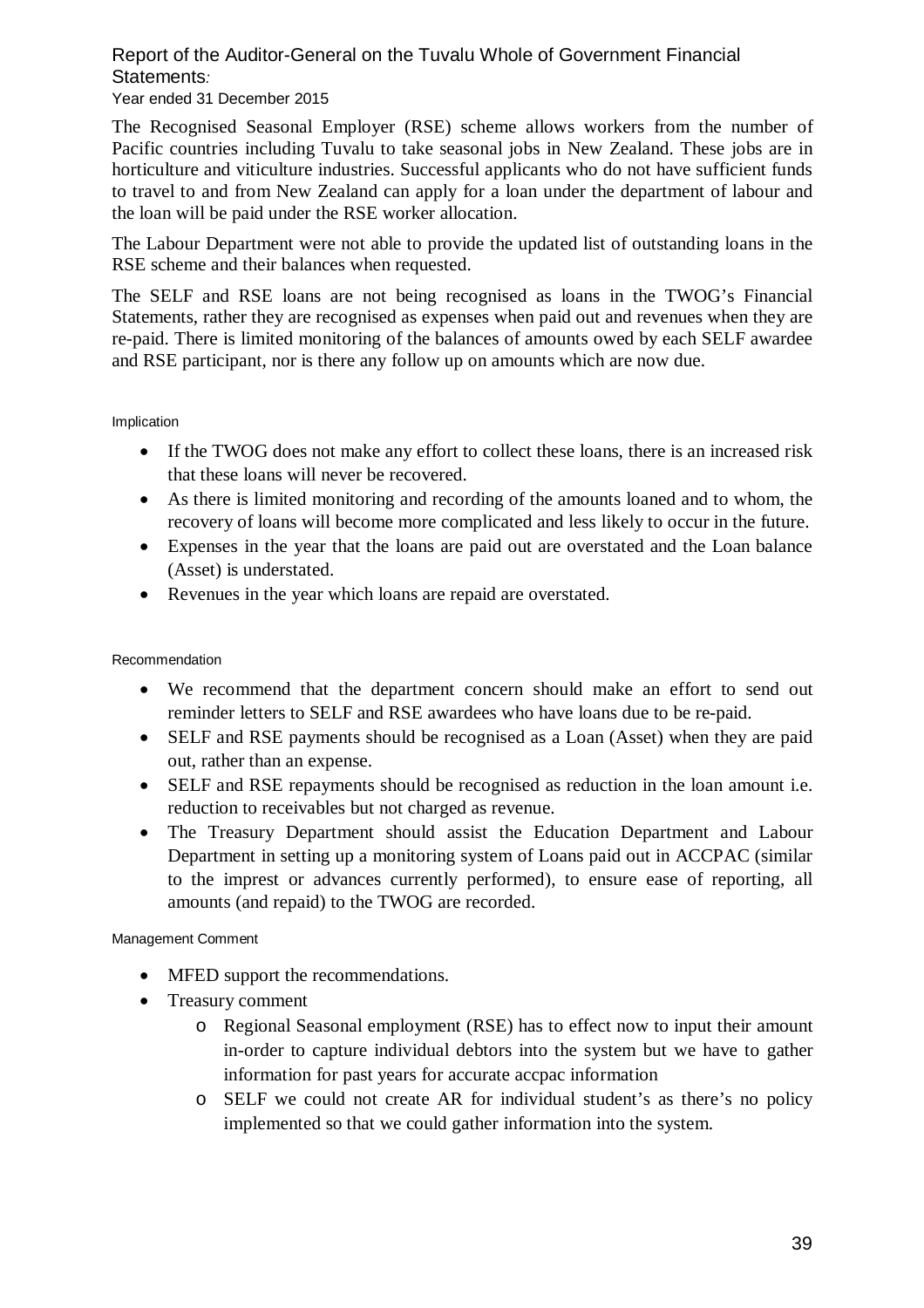Year ended 31 December 2015

### **9.2014 Terminated scholarship students approved to continue studying under the Student Education Loan Fund (SELF) scheme**

Findings and Analysis

Students have been approved to continue studies under the SELF scheme after their studies have been terminated by other sponsors. One student who was terminated in 2013 and one student who was terminated in 2014 were both approved by the SELF scheme in the same year they were terminated. This is a breach of Section 4.1.4 of the SELF manual which states:

*"Any applicant suspended, expelled or terminated from any institution on fault based reasons such as poor performance, disciplinary matters, and serious offence etc. will not be eligible for any award under this scheme within the next three years."*

#### Implication

Funding is allocated to students who are ineligible to receive funding under SELF.

Recommendation

- The SELF Management Board should ensure that terminated scholarship students are not permitted to apply for the SELF.
- The SELF Management Board must adhere to the policy and manual in place, to ensure objectivity and fairness is achieved for all applicants under the SELF scheme.

Management Comment

• MFED support the recommendations & will work closely with HRM.

#### **10.2014 No recording of annual leave and sick leave balances by TWOG**

Findings and analysis

No annual leave and sick leave balances are being recorded by the TWOG, instead annual and sick leave is reconciled to the staff member's file with the records of their annual leave on it. This process is time consuming and prone to errors, if a miscalculation or misfiling of an annual leave form or sick leave certificate occurs.

We acknowledge that a new payroll module within ACCPAC has been installed in 2016 and testing on the recording of annual and sick leave balances will be tested as part of the 2016 audit.

#### Implication

Given that the annual and sick leave files are not being updated in a timely manner, there is an increased risk of excessive annual or sick leave being taken, annual or sick leave taken and not recorded, annual leave payouts at end of the staff's service may be over paid and unidentified or unrecorded annual leave is taken.

Recommendation

- A system is developed where staff enter their annual leave requests in before they go on leave and this is approved by their superior and personnel and training before they go on leave. This could be incorporated into the current database system which has been developed to approve staff's overseas travel.
- Further effort is placed in obtaining staff's annual leave forms, approving and updating the annual leave balance, before the staff member actually goes on annual leave.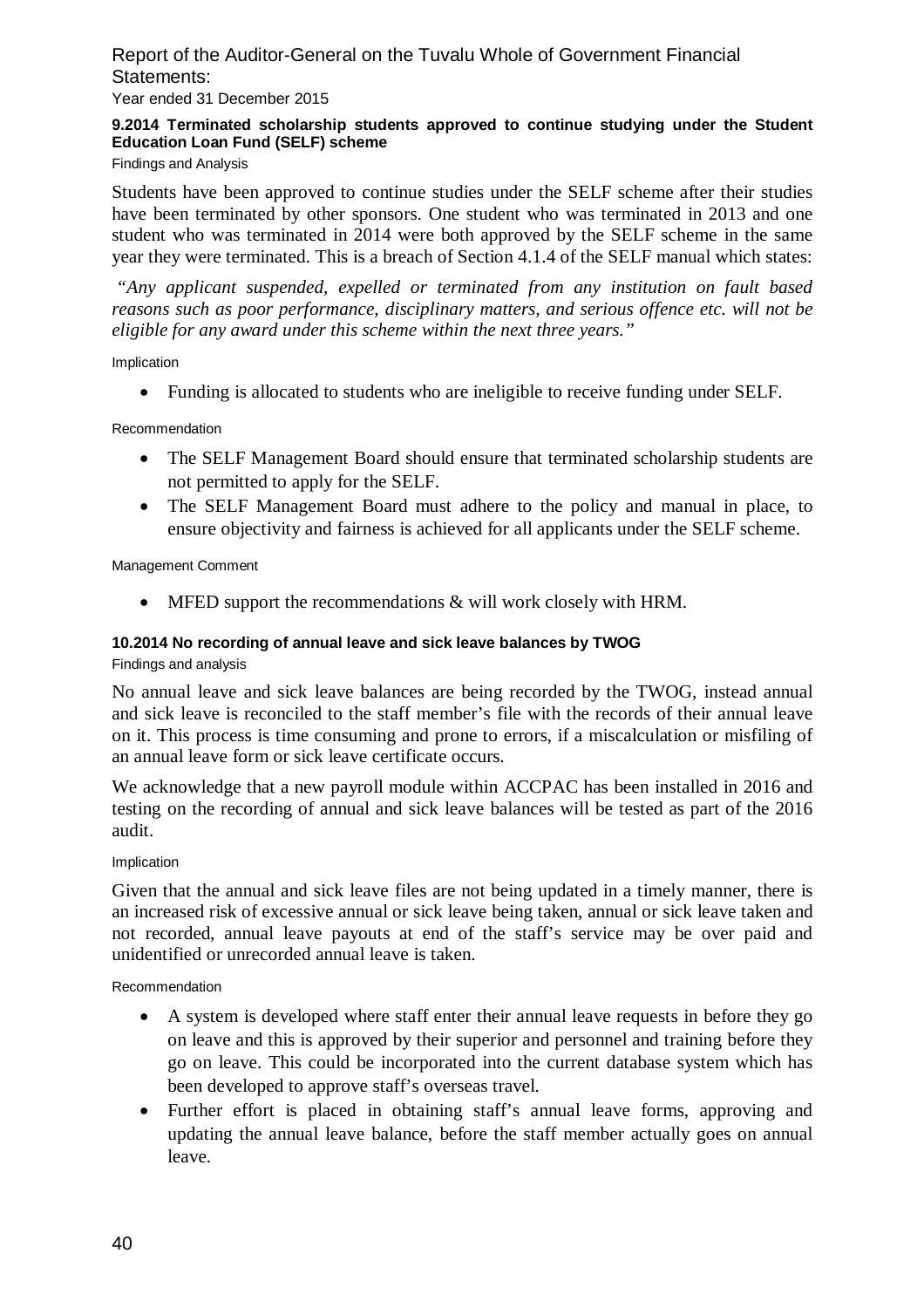Year ended 31 December 2015

- Annual leave and sick leave balances are calculated for each staff member and are updated with each leave form submitted.
- Instructions for Personnel are developed in order to consistently and effectively manage annual leave balances.

Management Comment

• This has been addressed through the new Payroll System set up under the ACCPAC Module.

### **11.2014 Observer's fund accountability.**

### Findings and Analysis

The observer fund within the Tuvalu Development Fund is used for payments to observers in the form of advances, imprests and salary.

It was unclear who is monitoring the receipts and the subsequent either collection or retirement of the imprests and advances made out of the Observer's fund. It was unclear if any monitoring of the Fishing companies who are obliged to make these payments is being performed, to ensure that all payments owed to the TWOG are collected.

Payments from the Observer's fund have been made without any description of the payment, making verification and administration challenging. Additionally in 2014 an amount of \$40k was transferred out of the Observer's fund and into Fisheries program activities.

### Implication

There is limited accountability of the Observers fund, surrounding completeness of receipts in and acquittal of advances and imprests which are paid out.

### Recommendation

- Payments and administration of the amounts owing out of the Observers Fund should be managed by Treasury.
- A set of rules surrounding the governing of the fund should be established and reviewed before each payment is made.
- Imprests and advances should be monitored by the Treasury department in ACCPAC with the Fisheries department performing the follow up of overdue imprests.
- The \$40k transferred to a different program is re-paid.

### Management Comment

 MFED support the recommendations except overdue imprest to be deducted from the final payment for observer fees.

### **12.2014 TDF development warrant issued inappropriately and Development Fund accounts overspent.**

### Findings and Analysis:

The Tropic Cyclone (TC) Pam Development Fund Account was created for Development Funds to be deposited for cyclone relief. Funds have been expended out of the TDF without a Development Fund Warrant and before receipt of the funds into the Development Fund Bank account.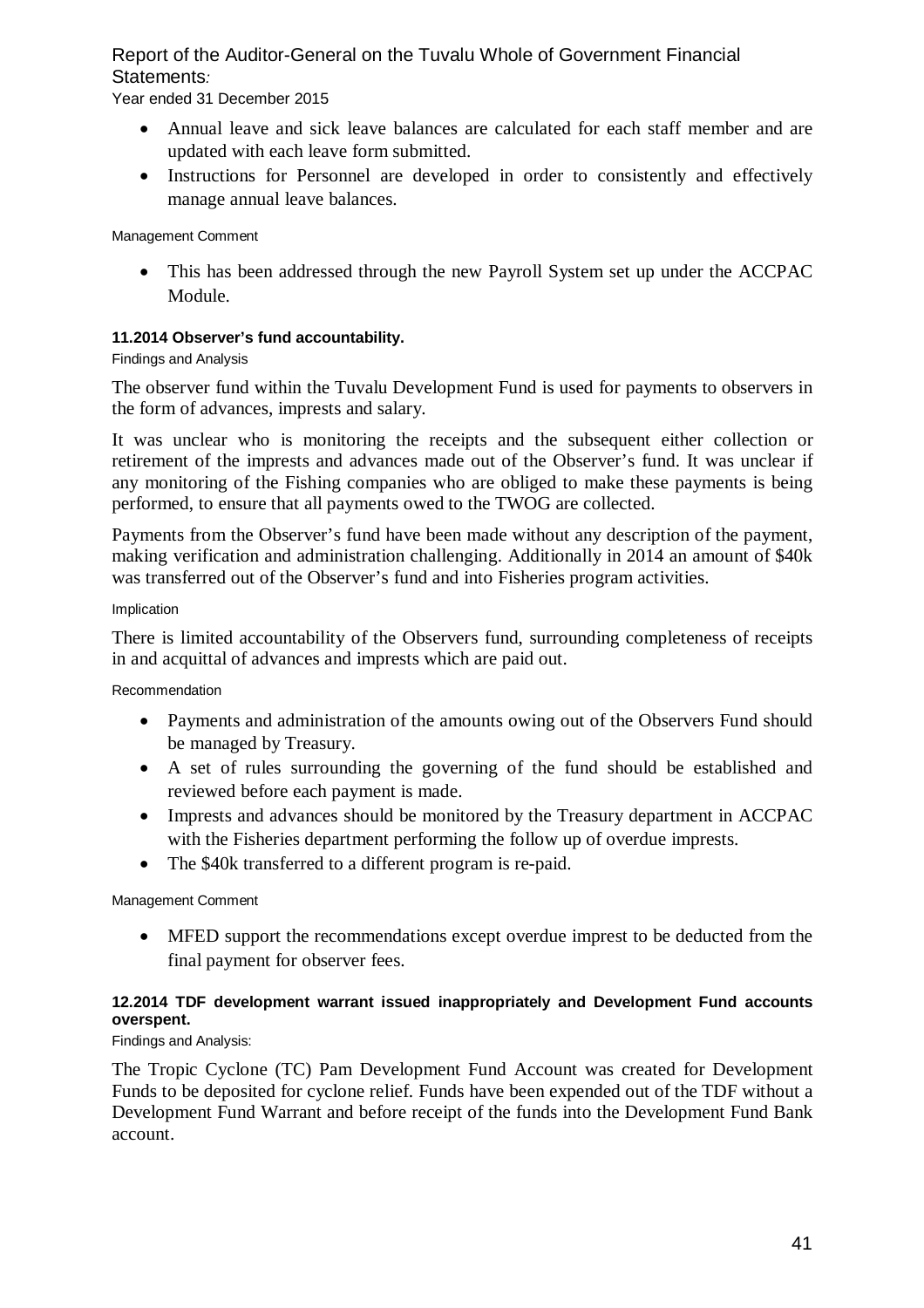Year ended 31 December 2015

The TC Pam Development Account has been overspent by \$1.3m in 2015. The overspend occurred when senior management made a direction to process payments under this item, as the overspend was planned to be reimbursed once funds from donors who have pledged to provide financial assistance are received into the TDF bank account.

This is not in compliance with the Public Finance Act and Schedule to the Public Finance Act rule 1: "*No moneys shall be issued from the Development Fund for the purpose of meeting any expenditure except in accordance with a Development Warrant under the hand of the Minister.* The FI 2015 Section 240 states "*No funds shall be advanced from the Consolidated Fund to the TDF or vice versa for any purpose*."

The Financial Instructions 2015 Section 249 state that

*"Upon the receipt of ODA (Overseas Development Assistance) funds, the Minister shall, in accordance with the powers conferred by the rules contained in the Schedule to the Act, issue a development fund warrant, authorising payment from the development fund the sum set out in the warrant against the requisite development project."*

Audit noted in 2015 that a Development Fund Warrant can only be issued once funds have been received. No funds were received into the TDF bank account before this Development Fund Warrant was issued as required by the Financial Instructions.

There was correspondence between the TWOG and Development Partners confirming the financial support that they will be provided, however, these funds were not received before the Development Fund Warrant was issued.

It is understood that there is a need to act urgently after a natural disaster including the release of funds, however, there are provisions in the Public Finance Act and Financial Instructions to perform this, without breaching the rules.

Implication

- There is a risk that remaining funds in the TDF bank account will not be sufficient to fund other project activities.
- There is an increased risk that all funds pledged by Development Partners may not be received and another project in which the funds have been diverted from suffers.
- The Public Finance Act and Financial Instructions have been breached, given the expenditure and warranting of funds for expenditure occurred before the funds were received into the TDF account.

Recommendation

- A development fund warrant should only be issued when there are funds deposited into the TDF bank account for that particular item.
- No expenditure should occur until the funds are received into the TDF Bank account.
- Payments should not be approved to be processed if there are insufficient funds for a TDF project.

Management Comment

Agreed with recommendation, has to strengthen policy to secure types of direction.

### **13.2014 Information and Communications Technology Weaknesses**

Findings and Analysis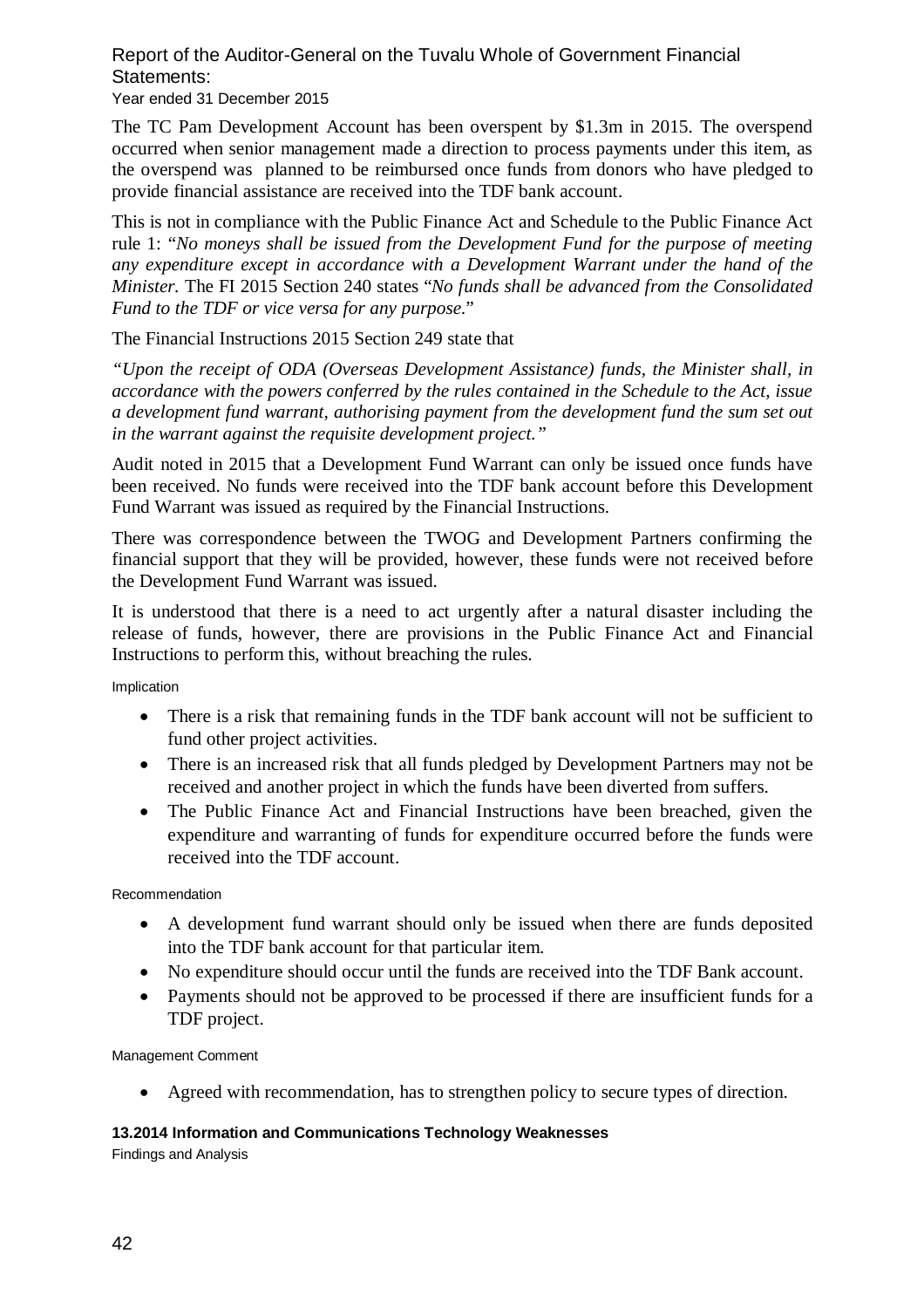### Year ended 31 December 2015

During our discussions with the Information, Communications and Technology (ICT) Department in the Ministry of Communications and Transport, the following issues were noted:

- 1. There is no ICT strategic committee giving overall strategic guidance and direction to the ICT Department.
- 2. A National ICT policy has been drafted, and presented to the DCC for approval, however, is yet to be approved by Cabinet or implemented.
- 3. No ICT security policy is in place, ensuring that ICT security is appropriate. The standardisation policy does provide some detail, however, this needs to be expanded to cover security.
- 4. Lack of documented processes surrounding the implementation of the above policies. This also includes a lack of desktop instructions for the performance of routine or repetitive tasks.
- 5. Lack of consistent antivirus software usage and antivirus management. This is included in the Standardisation policy, however, further effort is required to implement.
- 6. Lack of testing of new upgrades to computer software and servers.
- 7. No physical access policies in place restricting access to key IT areas. This includes the server room.
- 8. Lack of appropriate environmental controls in the server room, ensuring correct humidity, temperature and consistent power supply.
- 9. Lack of documented backup processes and lack of offsite backups performed.
- 10. No disaster recovery plan and procedures are in place.
- 11. Lack of user access control policies and processes, apart from the Standardisation Policy.
- 12. Lack of consistent framework of IT platforms. We acknowledge that the Standardisation Policy is attempting to implement this.

### Implication

- 1. Without an ICT strategic committee, there is limited guidance given to the ICT department on what their overall goals are and what they should be striving towards. This is particularly important when requested to take on new roles or when requested to perform something which is not considered a priority.
- 2. This could result in IT goals not contributing to the TWOG's overall strategic objectives and increase related costs and risks. While not approved and distributed, it is unable to be implemented.
- 3. There is no clear direction to maintain information security across the organisation and to properly safeguard the TWOG's assets. Without an IT security policy attempts to maintain information security will be performed inconstantly and without direction.
- 4. With a lack of processes, the risk of these tasks being performed inconsistently is greatly increased. If there is a turnover of staff, without processes in place, it is unlikely that these processes will be followed consistently.
- 5. Without consistent antivirus software regularly updated, the risk of services being interrupted and data corruption is increased. This could potentially cost the TWOG in terms of lost data, reputation, and theft of data and in computers which are rendered useless.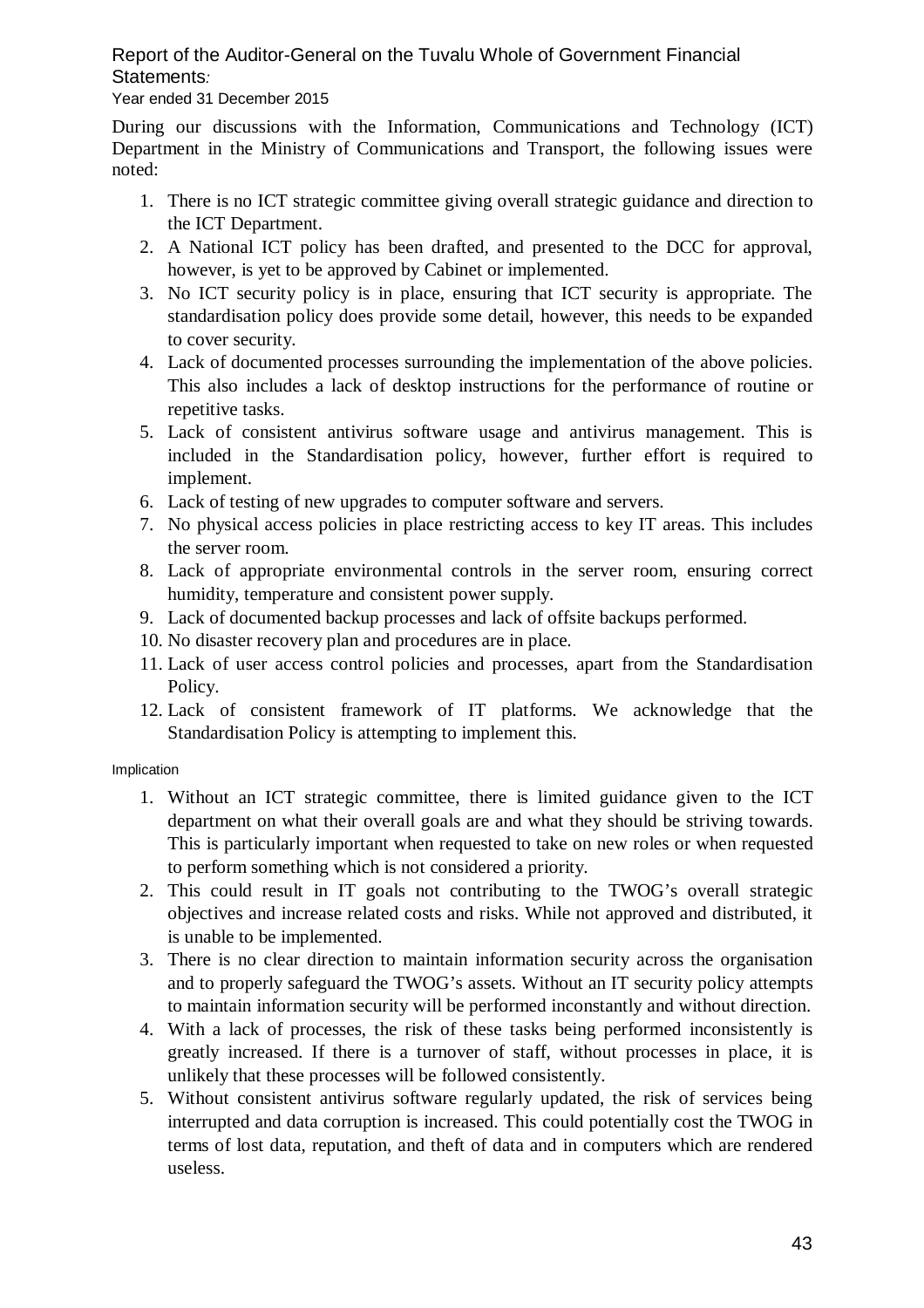Year ended 31 December 2015

- 6. Without testing new upgrades in a systematic and thorough way, there is an increased risk of changes made which do not address user requirements, downtime to computer users if the change is unsuccessful or causes issues and unknown effects on the ICT service being delivered.
- 7. Without control physical access to IT hardware, there is an increased risk of unauthorised access which could lead to theft, damage to hardware and misuse of TWOG assets.
- 8. Without proper environmental controls, there is an increased risk of loss of data due to failure of the current environmental controls, loss of performance of assets, premature failure of assets and aging of expensive IT equipment.
- 9. Without a formal documented backup process of key information, in the event of a failure of an information system, there will be significant cost and risk to the loss of key information of the TWOG.
- 10. Without a Disaster Recovery Plan, in the event of a disaster, the response will not be co-ordinated with limited guidance on what to prioritise. There will be an increased risk of downtime, loss of data and assets, disruption of key services, and the priority systems will not be restored.
- 11. Without a user control and access policy, there is an increased risk that excessive access is given to some users. This increases the risk of loss of data, accidental deletion of data, inappropriate user rights being granted to certain staff members and incorrect modifications made to systems by staff members who are not qualified to do so.
- 12. Without a consistent IT platform (for example all staff using a single version of Windows and single version of Office), there are inefficiencies in managing these systems by the ICT department. This includes not being able to roll out updates to one platform, having to ensure that different user platforms work with the infrastructure in place, and an increased risk of virus infection

### Recommendations

- 1. An ICT strategic committee is formed and meets on a regular basis.
- 2. The National ICT policy is approved and implemented.
- 3. An ICT security policy is drafted and approved.
- 4. Detailed process and procedures are documented for the requirements of the above policies.
- 5. The Antivirus software defined in the Standardisation policy is rolled out to all computers.
- 6. New upgrades are formally and rigorously tested in an isolated environment.
- 7. Physical access policies are defined and adhered to.
- 8. Appropriate environmental controls are put in place in the server room and wherever else key IT infrastructure is located.
- 9. A backup process is formalised and followed.
- 10. A DRP and subsequent procedures are put into place and are tested on a regular basis.
- 11. User access controls are defined and reviewed to ensure that they are appropriate.
- 12. A consistent framework of IT platforms is approved and rolled out to all TWOG IT users.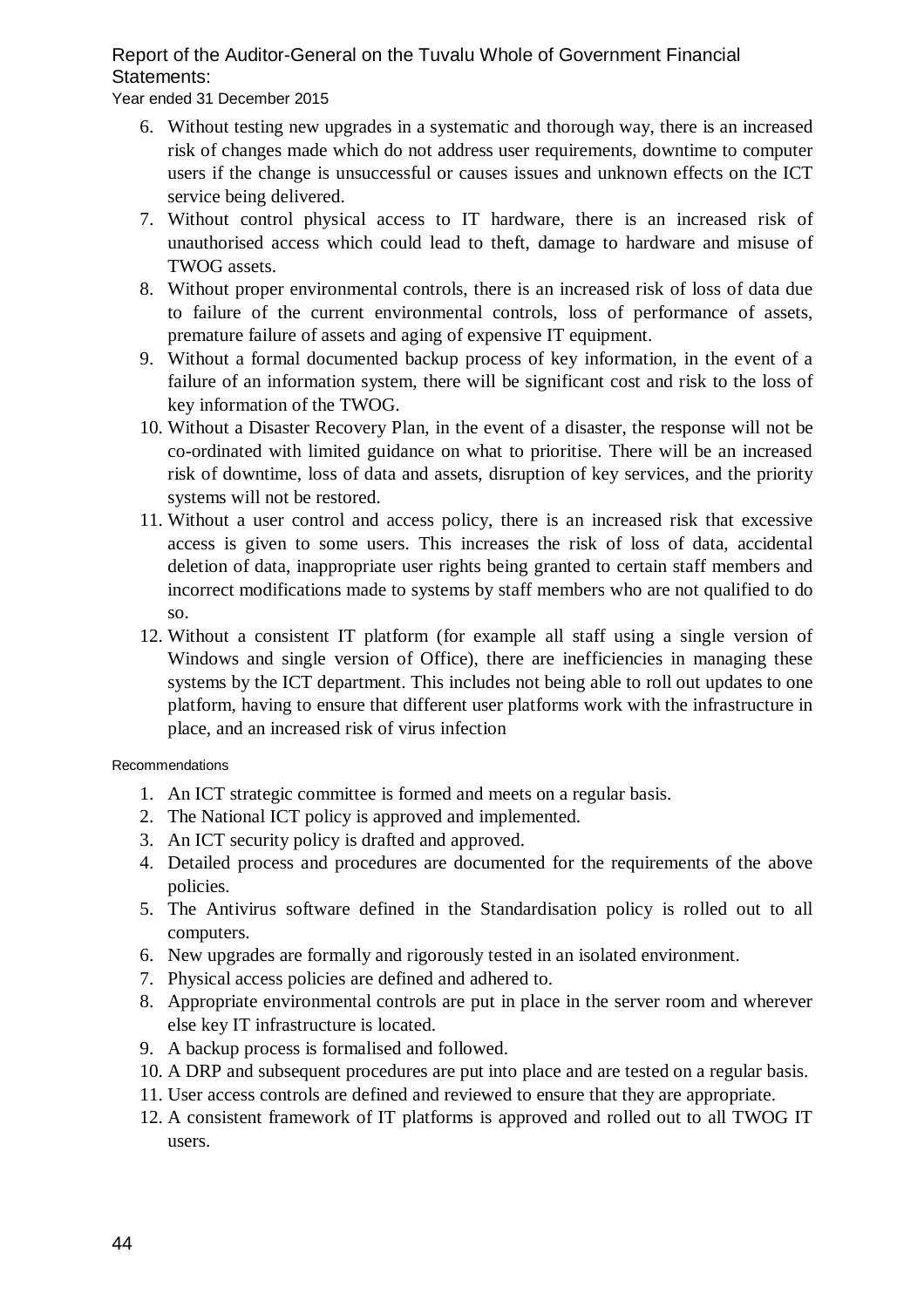#### Report of the Auditor-General on the Tuvalu Whole of Government Financial Statements*:*  Year ended 31 December 2015

These findings and analysis are further developed in a Technical Audit Report which was sponsored by the Commonwealth Secretariat for the ICT department. The Technical Audit Report, documents the current practices and what the minimum service levels and requirements should be. We recommend that this report is used as a base for the implementation these recommendations.

#### Management Comment

No response received from Management.

### **14.2014 Publication and approval of the Finance Circulars**

Findings and analysis

The financial instructions have been revised and re-issued with the effective date of 1 January 2015. Much of the guidance in the previous Financial Instructions has been removed from the Financial Instructions and has been placed into Finance Circulars which remain in draft form.

These draft Finance Circulars are yet to be reviewed, approved and published in 2016.

#### Implication

Without these Finance Circulars being approved, circulated and implemented there are significant processes which required to be performed with limited guidance.

Recommendation

- The Finance Circulars are finalised, approved and are distributed for use. This will enable consistency of the application of finance functions and will give guidance in the application of the financial instructions.
- Education of key stakeholders is performed on the requirements of the revised Finance Circulars.

Management Comment

Have been actioned, financial circular have been approve & are distributed for use.

#### **15.2014 Promotion and education of stakeholders of the revised financial instructions** Findings and analysis

The financial instructions have been revised and re-issued with the effective date of 1 January 2015. To date there has been limited promotion and education of the requirements of the revised Financial Instructions.

No further progress has been assessed by during 2016.

Implication

- Without performing education on the requirements of the new financial instructions, there will be limited change in the practices of the TWOG staff.
- The requirements of the revised financial instructions will not be adhered to.

Recommendation

 Appropriate education and promotion of the requirements of the updated financial instructions is performed by Finance. This could be in the form of workshops, presentations, meeting with individual staff in key positions and through email communications.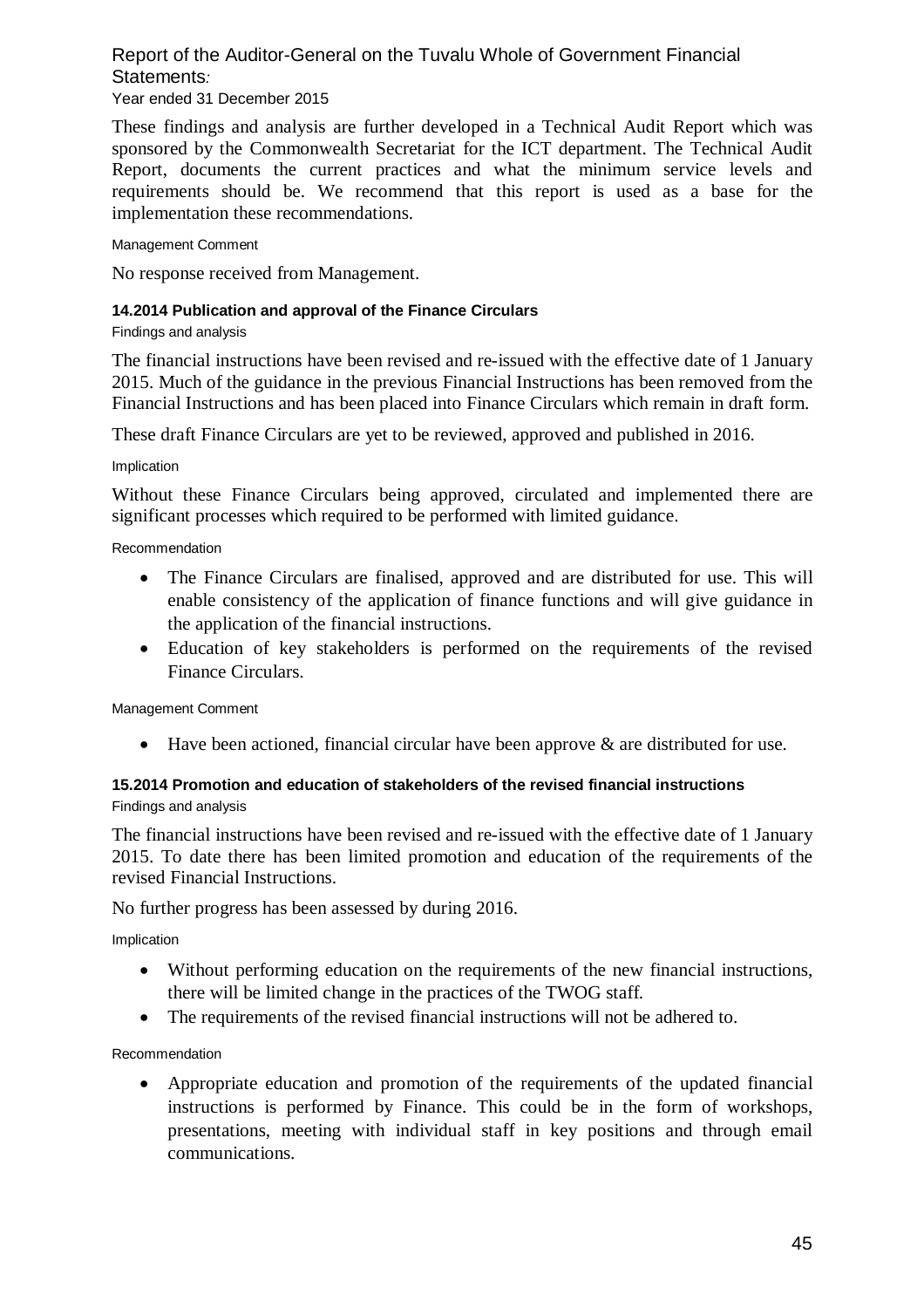Year ended 31 December 2015

 Feedback on the implementation of the revised Financial Instructions is obtained and considered for the next revision of the Financial Instructions.

Management Comment

• Ongoing

### **16.2014 Fraud policy implementation**

Findings and Analysis

A fraud policy was drafted as part of the revised financial instructions. It has been included as a Finance Circular. To date it remains in draft form and has not been widely circulated, reviewed, adopted or put to use.

We acknowledge that in 2016, the Fraud Policy Financial Instructions and Finance Circular have been updated, however, are yet to be circulated and staff educated.

Implication

A significant part of any fraud policy is to act as a deterrent to fraud. By promoting awareness of the fraud policy and the consequences of committing fraud, the policy is designed to prevent fraud as well providing guidance on what to do in the event a potential fraud is identified.

Without promoting the fraud policy, the deterrent effect of the policy is diminished. This means that the policy is less effective and the risk of fraud being committed is increased.

Recommendation

- That the Finance Circular which contains the fraud policy is reviewed, finalised, and put to use.
- Education of staff is performed on their obligations surrounding fraud and the requirements of the fraud policy.

Management Comment

• Draft policy has been approved and will be circulated on the 28th Sept, 2016.

### **18.2014 Bank accounts not controlled by the Chief Accountant**

Findings and Analysis

Several departments within the TWOG manage and maintain accounts outside the control of the Treasury Department. These accounts were set up to assist activities within the departments or projects which are not funded under the Annual budget, however, are part of the Consolidated Revenue Fund. In 2015 these accounts included:

- Solar Energy account which was set up to meet activities related to the solar energy project.
- Disaster account which was set up to meet disaster relief activities and the maintenance of household water gutters and;

The holding of these accounts management of these accounts breaches the new Financial Instructions Section 235 which states that, "The Chief Accountant, on behalf of the Ministry, must manage and maintain all bank accounts held by Government, and there shall be, for no reason, accounts held outside of the control of the Treasury Department".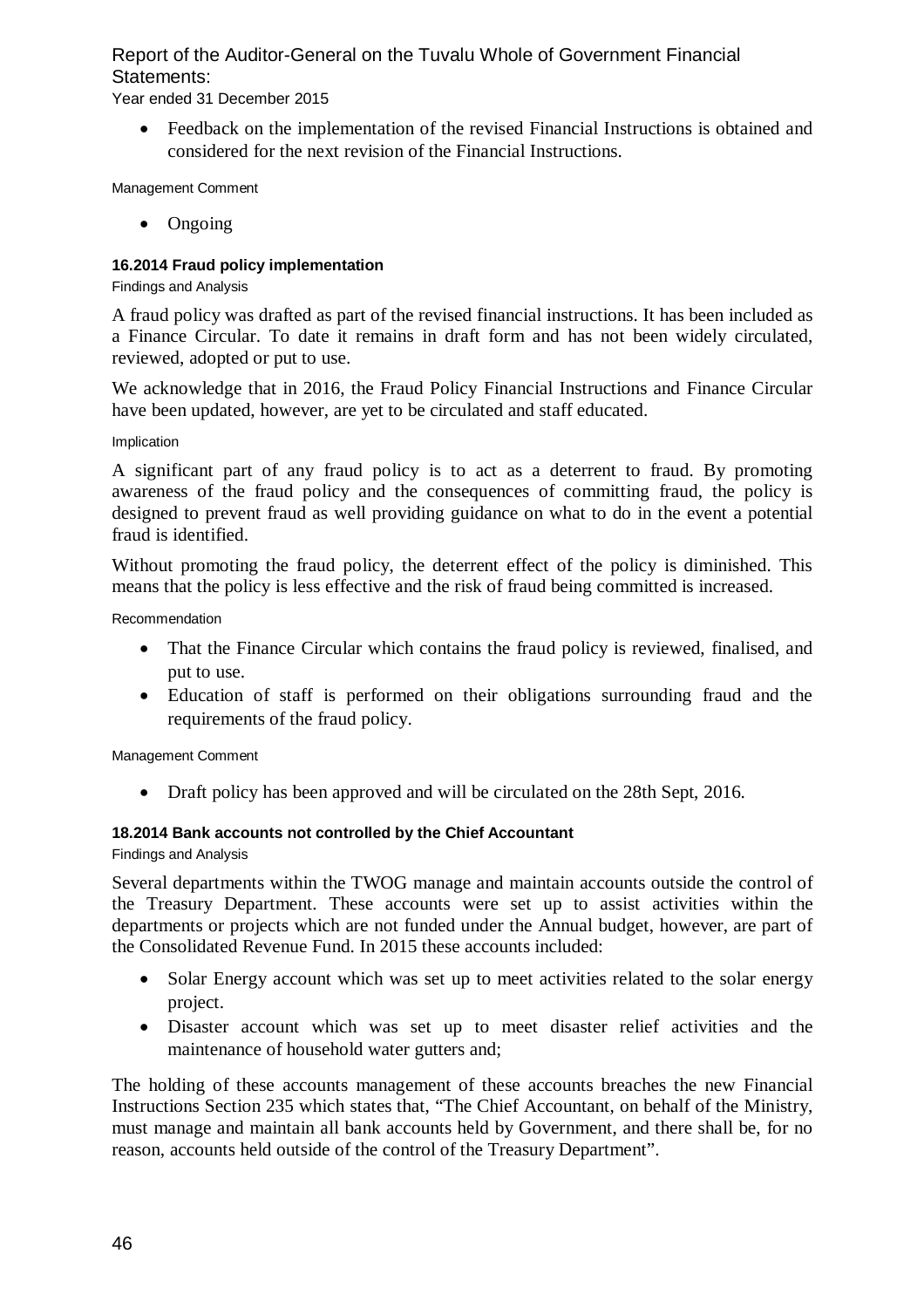Year ended 31 December 2015

Implication

- Without the involvement of the Chief Accountant in administering these accounts, the risk of funds being misused will be increased.
- Given these bank accounts are considered to be part of the Consolidated Revenue Fund, it is prohibited to expend money from these accounts without a valid appropriation (i.e. budget allocation in the current year).

Recommendation

- All departments and projects (including the above) hand over to the Chief Accountant all the accounts that are separately administered by them.
- These accounts are then closed and consolidated in the Consolidated Revenue Fund and are appropriated in the normal budget process.

Management Comment

 Concern department have been request numerous time to hand over bank account to Chief Accountant. Solar account has been now hand over, except Disaster Relief – currently follow up with this account.

### **19.2014 Reconciliation of Aged Purchase Order listing to the General Ledger**

Findings and Analysis:

The TWOG is currently implementing the use of purchase orders prior to preparation of a payment vouchers. This new system was introduced in early 2014 and is proving to be an effective tool in preventing over spending within the TWOG.

A purchase order ensures that there are adequate funds in the TWOG's budget to expend funds before they are committed. Additionally a purchase order ensures that it is clear to the supplier what the TWOG wishes to order.

Audit noted when performing testing of payables that the General Ledger balance of the purchase order clearing account which is recognised as a payable, was not able to be reconciled to the aged purchase order listing. The variance was \$6,147.14 (2014 \$56,880.40)

Implication

- Audit was unable to receive a listing of outstanding purchase orders which reconciled to the General Ledger account at 31 December 2015.
- Due to the account not reconciling, audit was unable to gain assurance surrounding the accounts payable figure for 2015.
- There is an increased risk that purchase order amount is misstated in the financial statement.

Recommendation

- Reconciliation between the Aged Purchase Order listing and the General Ledger is performed on a regular basis.
- The reason for the variance is determined and amended in the General Ledger.
- Once the practice which causes the variance between the General Ledger and the Purchase Order Module is identified, this practice is discontinued.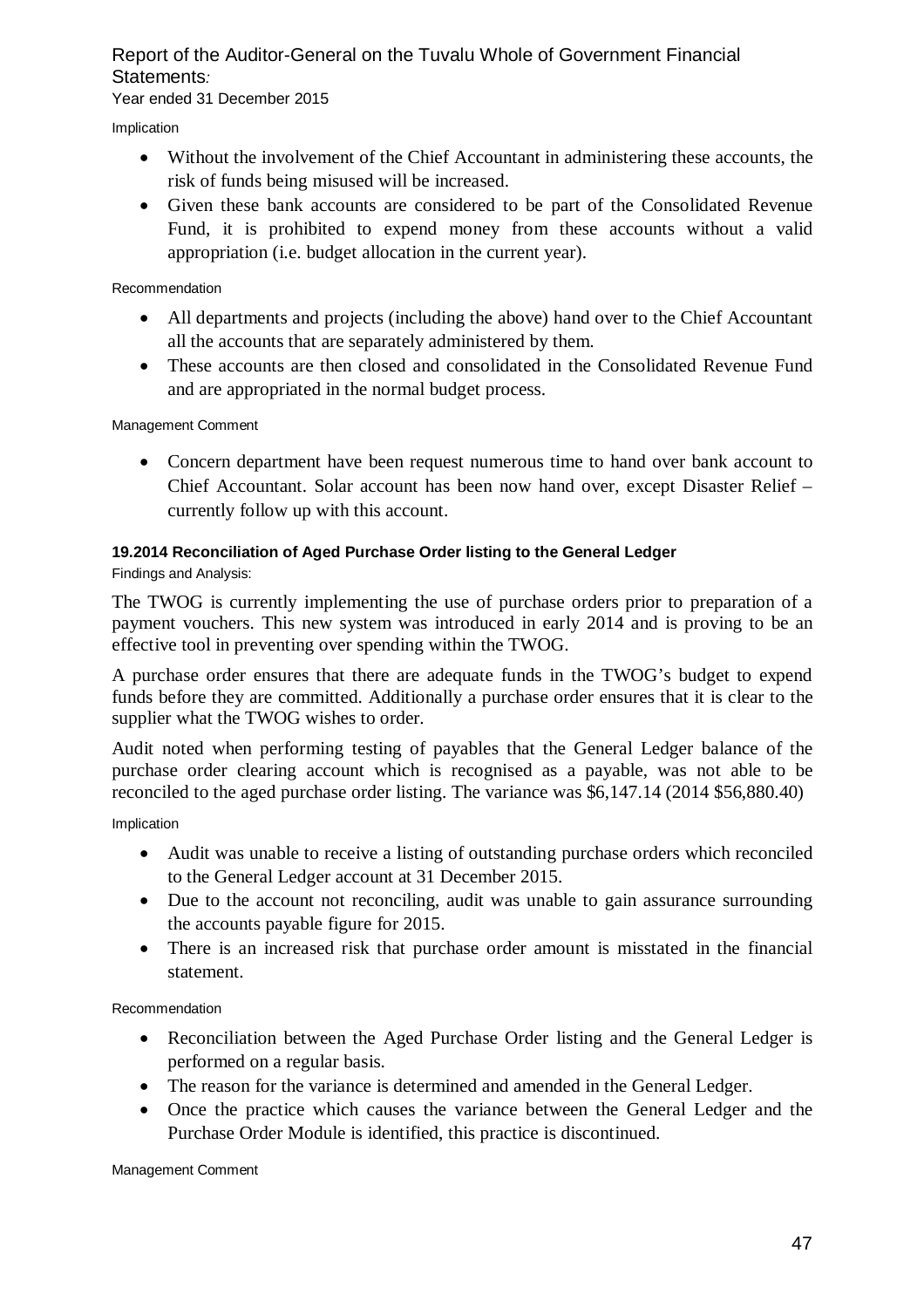Year ended 31 December 2015

 Monthly reconciliation has to undertake immediately in future to solve problems arises, we agreed with Auditors recommendation.

### **20.2014 Monitoring of upper air space revenue**

Findings and Analysis:

TWOG has entered into an agreement for the management and collection of revenue from aeroplanes utilising Tuvalu's air space, with the Nadi Flight Information Region (NFIR). There has been limited monitoring by the TWOG of the shares of the revenue which is received from the NFIR agreement, nor is the TWOG fully aware of the conditions contained in the agreement with NFIR. The agreement was unable to be located when requested by audit.

We acknowledge that the Aviation Department is aware of this issue.

Implication

- Given the split of revenue shares was unable to be reconciled with the agreement as the agreement was unable to be located, there is an increased risk that TWOG receives less revenue from the NFIR agreement than it is entitled to.
- The Aviation Department is unaware if it is receiving all of the benefits from the NFIR agreement.

Recommendation

- A copy of the agreement is obtained, reviewed for the revenue share calculation and filed properly for ease of access in the future.
- The revenue share in the agreement should be agreed with the payments received by the TWOG to ensure that all revenues that the TWOG is entitled to are being collected.
- The agreement with NFIR should be reviewed to ensure that there is adequate transparency of reporting of information relating to the distribution of revenue shares and other entitlements of the TWOG.

Management Comment

• MFED follow up on a feasibility study on the upper space. NZ is now work closely with GoT to determine on revenues received from upper space.

### **21.2014 Lack of Procurement Planning**

Findings and analysis

An annual procurement plan is required to be compiled for every ministry as per the Public Procurement Regulations Section 14. The purpose of the annual procurement plan maximise efficiency and economy. The annual procurement plans enable timely actions on individual procurement transactions and to allow the Central Procurement Unit to consolidate the procurement of common user items into bigger packages in order to ensure economies of scale are gained.

No procurement plans were submitted for 2015 to the Central Procurement Unit.

Implication

 Without procurement plans being submitted, limited planning and grouping of common procurements are able to be performed, leading to inefficiencies and multiple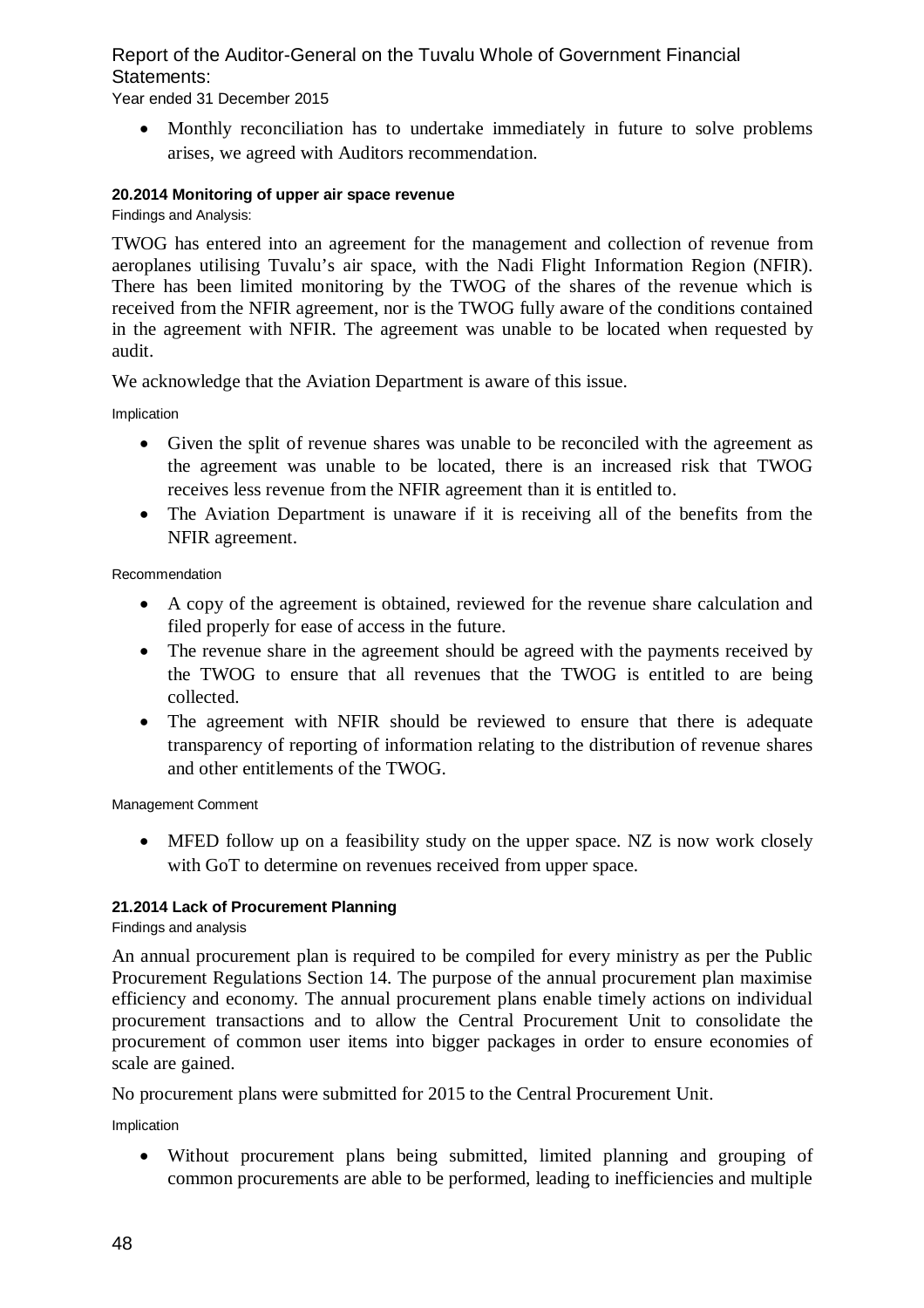Year ended 31 December 2015

bid documentation requests for similar items being issued. This is likely to increase costs of the TWOG to procure the same items, frustrating major suppliers having to fill out multiple bid documents for similar items and may cause compatibility issues if different items are purchased (for example computers and software).

- The Central Procurement Unit is unable to plan major procurements nor is the budgeting process in allocating funds effective.
- The Ministries and Departments who have not submitted procurement plans are in breach of the Section 14 of Procurement Regulations.

### Recommendation

- Annual Procurement plan should be prepared in advance of each fiscal year and aligned with the annual budget application to the ministry responsible for finance.
- The Central Procurement Unit should follow up with Ministries and Departments who are yet to submit their Annual Procurement Plan.

Management Comment

This finding was re-included after management comments were sought and management are yet to review this finding. The Auditor General will formally request management respond to this issue at a future date.

### **22.2014 Goods receipting process not being followed**

### Findings and Analysis

The Tuvalu Whole of Government has in 2014 implemented the use of Purchase Orders. A Purchase Order is raised in order to ensure that:

- funds are available within the budget for the purchase of the goods and services,
- the TWOG does not commit to purchase goods in which is does not have funds allocated,
- it is clear what goods are to be purchased, and
- approval of purchases is made prior to committing to purchase or receive goods.

This is an improvement from the past.

As part of the purchasing process, goods receipting should also occur. The updated financial instructions paragraph 135, require a goods receipt to be written on the invoice before being presented to Treasury for payment. Goods receipting is when the goods/services are received they are matched to the invoice and the purchase order, to ensure that the goods/services which have been received are consistent with the goods/services required in the purchase order and charged to the TWOG on the invoice.

It was noted in 2014 that:

- Some Purchase Orders (POs) were raised after the commitment of funds and goods were received.
- There was limited goods receipting occurring.

Implication

 When a PO is raised after the commitment of funds and goods received (i.e. when the invoice is presented for payment), there is increased risk of overspending of budgets, incorrect goods are received or an unfavourable pricing change occurs.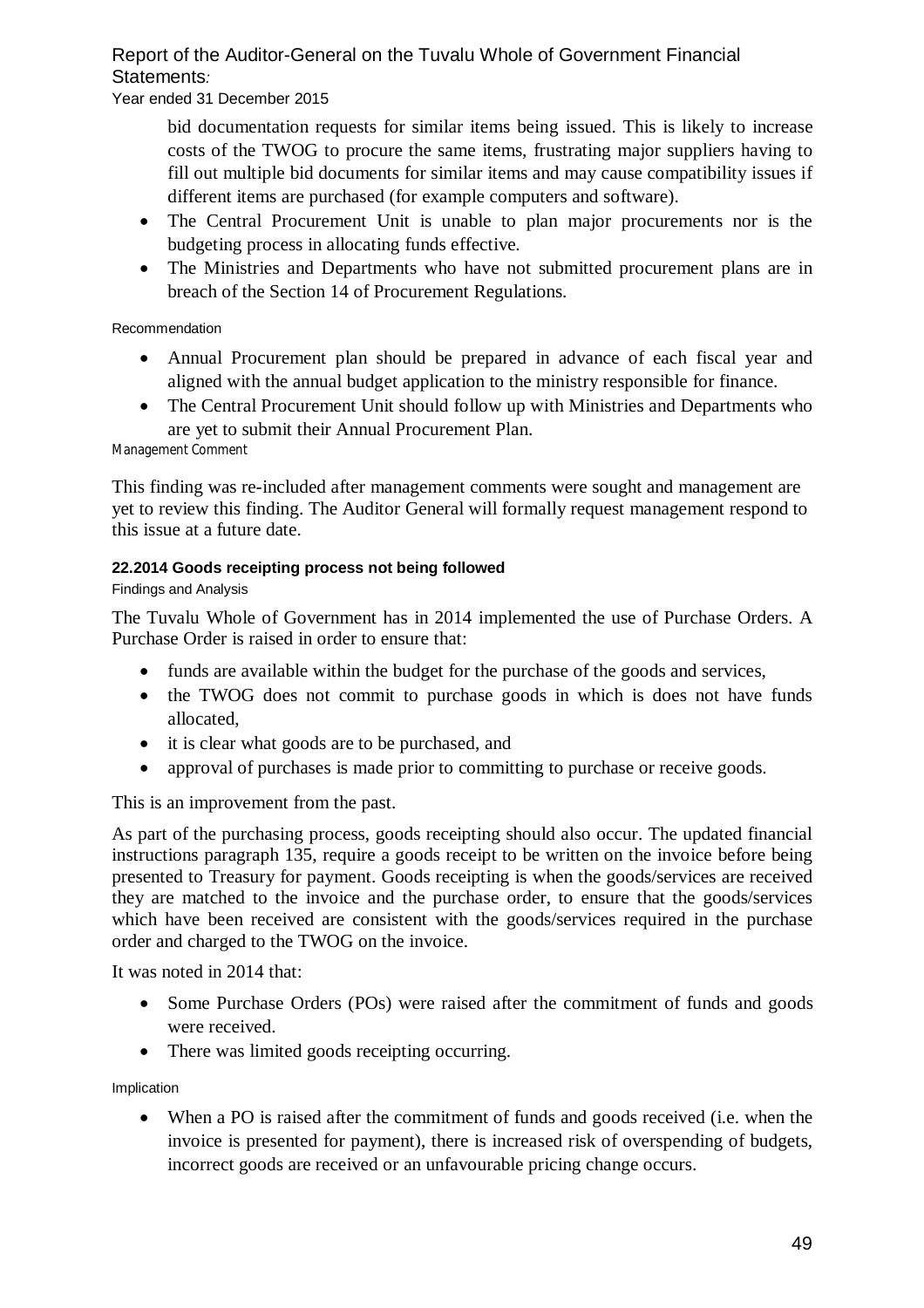Year ended 31 December 2015

Without goods receipting, there is increased risk of goods/services being provided which are not consistent with the goods/services committed to in the purchase order and billed on the invoice.

### Recommendation

- Goods receipting is performed as per the financial instructions. Invoices presented to Treasury which do not have a Goods Receipt on them are returned to the accounting officer for them to verify that the goods/services have been received.
- Education of accounting officers is performed surrounding the requirements of raising POs before a commitment is made and goods receipting on the invoice.

Management Comment

- To strengthen all Permanent Secretaries to comply to the process of Purchase Order and Suppliers has to support our process not to release goods when no PO submitted by varies department
- Agreed with Auditors recommendation

### **24.2014 Timely reconciliation of Imprest**

### Findings and Analysis

An Imprest is initially recognised as receivable in the TWOG accounts, when paid out to staff members as a travel advance. Once the amount is retired (either re-paid or acquitted against an expense) in full it will be transferred out of receivables.

Audit noted that there were quite a few receivables in the TWOG accounts which have negative amounts which imply they are payables rather than receivables.

It was noted that this could be either due to an over repayment of imprest amount by the staff member or a misposting made in the system. These negative amounts have not been reconciled to the imprest documentation and will only be reconciled once a staff member raises a refund claim for the overpaid imprest.

Implication

- Without timely reconciliation of imprests, the receivable may be understated as the negative amounts offset or reduces positive amounts.
- Mispostings may remain in the system, causing misstatement of the receivables balance.

Recommendation

- Imprests should be reconciled on a timely basis to ensure over payment and under payment is identified and addressed on a timely manner.
- Review of all negative amounts in Accounts Receivable should be performed and the amounts either removed from the system if they are mispostings or re-paid to staff members if they are over payment of imprests.

Management Comment

 Agree with recommendation timely reconciliation of Imprest, Officer concern has to reconcile on a timely basis to ensure in-order to solve this problems.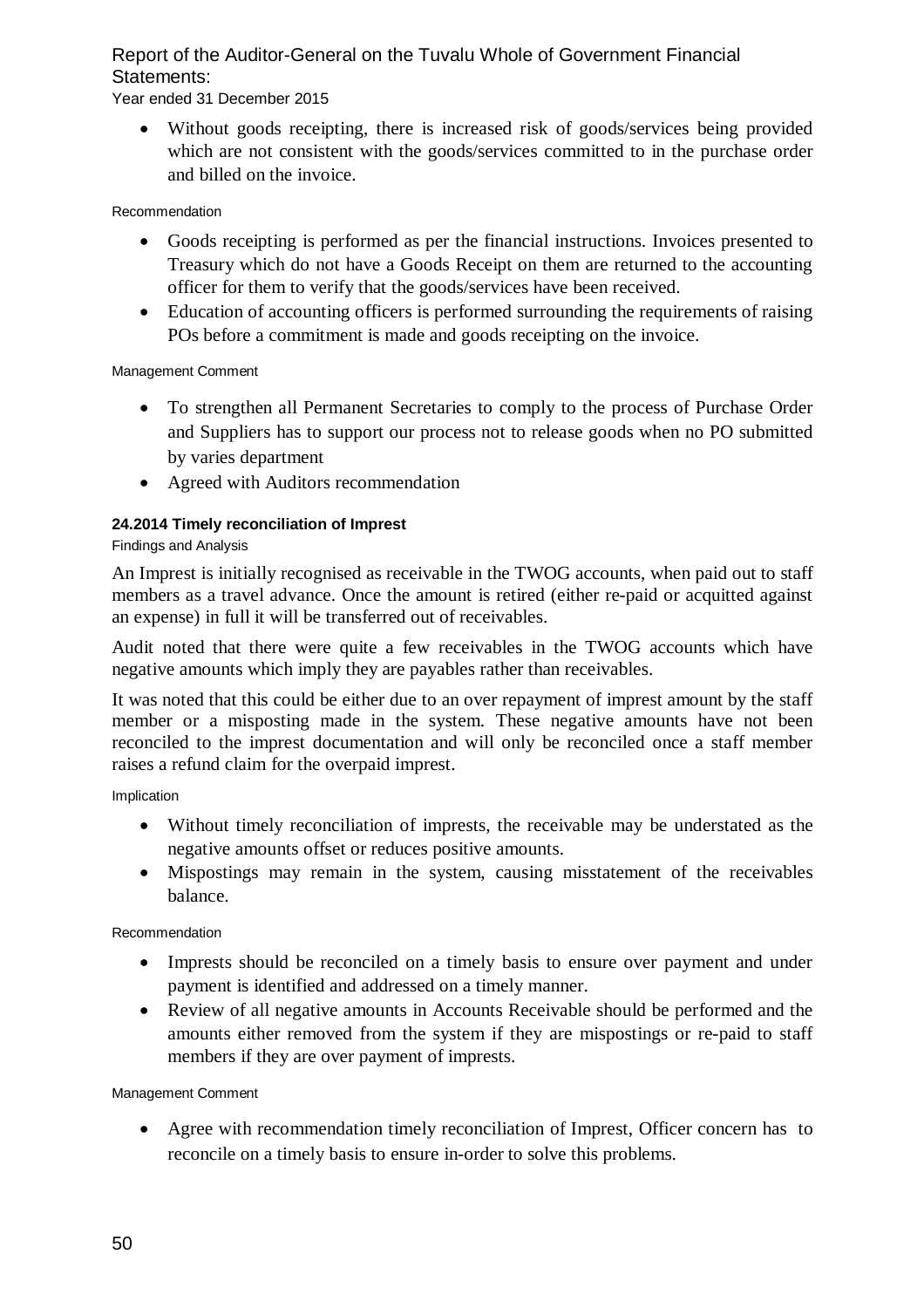Year ended 31 December 2015

 On weekpay Friday officer concern has to update AR base on the list of imprest deduction to solve this problems being overpaid and underpaid.

### **26.2014 Grants and Subsidy Weaknesses**

Findings and Analysis

During our discussions with the Office of the Prime Minister, Ministry of Finance, Ministry of Public Utilities, Ministry of Health, Ministry of Home Affairs, Ministry of Education, Ministry of Foreign Affairs, Trade, Tourism, Environment & Labour, the following issues were noted.

- 1. There is no formal agreement in place with the recipients of the grants for each of the Ministries above.
- 2. There is no standard acquittal report template format in use for recipients of grants to use to report to the Ministry administering the grant.
- 3. There is no formal policy in place for the administration of the Distant Flexible Learning (DFL) courses through the Tuvalu USP Campus. Reimbursements are being processed without guidance on subjects which are not considered to be relevant to the staff members role in the TWOG.
- 4. The selection criteria defined under the In-service training policy is not being followed. Staff members are required to serve for a minimum of three years before being eligible for an In-service scholarship. It was noted that two staff members who were approved for the scholarship had not met this requirement of minimum service time.
- 5. It was noted that there are civil servants accommodated under the Government housing scheme who are not entitled to the grade of rental house in which they are housed.
- 6. Lack of guidance and proper documentation in the justification and approval of decisions on which civil servant to allocate accommodation to under the Kaupule Housing Scheme.
- 7. There was a decision approved by Cabinet in order to allow all civil servants to apply for housing allowances. This change in policy was not updated in the GAO.

Implication

- 1. Without the agreement policy for grants and subsidies, there is limited guidance given to each Ministry on what the overall purpose and criteria are in relation to distribution and reporting of grants and subsidies.
- 2. Without a standardised report the Ministry creates an acquittal report, which may not contain all the information required by the Treasury and implementing Ministry.
- 3. Without a formal policy in place, there is a risk that the refunding of courses will be paid for in appropriate courses studied by staff, making the policy more costly and less efficient.
- 4. The policy is not being adhered to and there is an increased risk of selecting a less eligible applicant. This is unfair to applicants who are adhering to the requirements.
- 5. Civil servants are receiving benefits which they are not entitled to and are causing civil servants who are entitled to miss out on their entitled house.
- 6. Not documenting the justification for decision of the TWOG on the allocation of housing, decreases the transparency of the application process and increases risk of inappropriate allocations occurring in the future.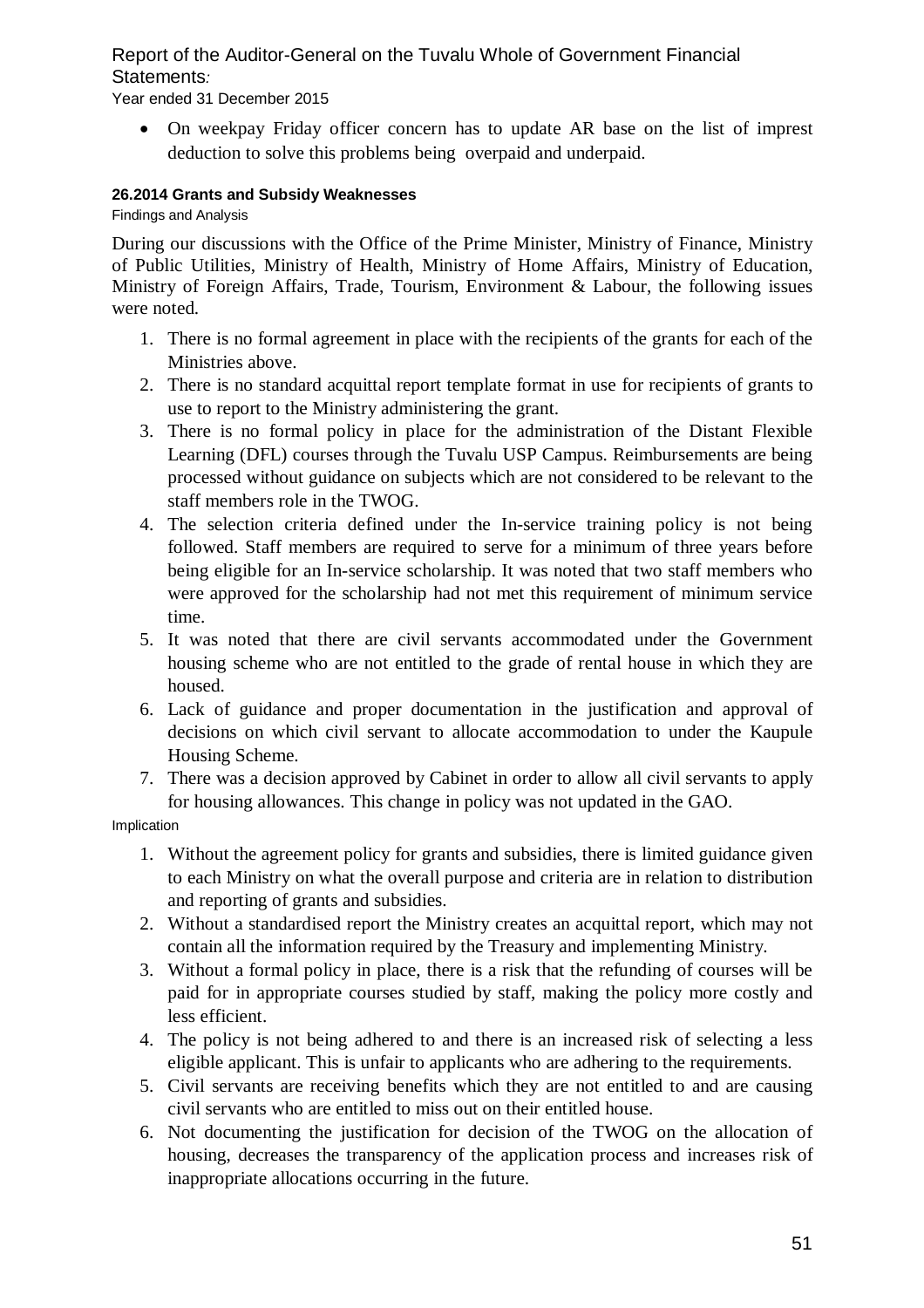### Year ended 31 December 2015

7. There is confusion as to whether the new policy has legal effect or not given that the GAO has not been updated.

#### Recommendations

- 1. That the TWOG produces a grant agreement and requests all recipients to review and sign the agreement. This agreement should be developed in conjunction with the Attorney General. This will ensure that grants are paid consistently and there is formal agreement on the obligations of both parties and the purpose the grant.
- 2. A consistent standard acquittal report template is created (in conjunction with the Ministry of Finance), approved and put to use. Training is provided to grant recipients on how to fill out the acquittal form.
- 3. A USP Reimbursement policy is drafted and approved, which details which courses will be reimbursed as well as ensuring that only relevant courses are reimbursed.
- 4. The In-service scholarship policy is followed and ineligible applicants are not considered.
- 5. The Housing Committee should compile a list of all civil servants who are accommodated in housing which they are not entitled to as well as a listing of all civil servants who are currently in Government Housing. In future the housing policy should be followed.
- 6. The department should document and justify the decision of allocating houses under the Kaupule Housing Scheme.
- 7. Either the GAO is updated or the policy is amended in order for the policy and GAO to be consistent.

Management Comment

No response received from Management.

### **28.2014 Lack of Internal audit function**

#### Findings and Analysis

The TWOG does not have an internal audit function, which opposed to an external audit function focusses on assessing and minimising financial risk of the TWOG.

#### Implication

Limited internal risk assessment and recommendations for minimising of risk are performed given the lack of an Internal Audit function.

#### Recommendation

An internal audit function is established in order to report to finance on the risks and control deficiencies in the TWOG, which should be further addressed. By providing assurance on the effectiveness of the TWOG's internal control environment and identifying opportunities for performance improvement, internal audit can make a valuable contribution to achieving the TWOG's objectives and to managing the TWOG's risks.

We acknowledge that work has been performed during 2016 to create an internal audit unit and we recommend that work it continues until the internal audit is functional.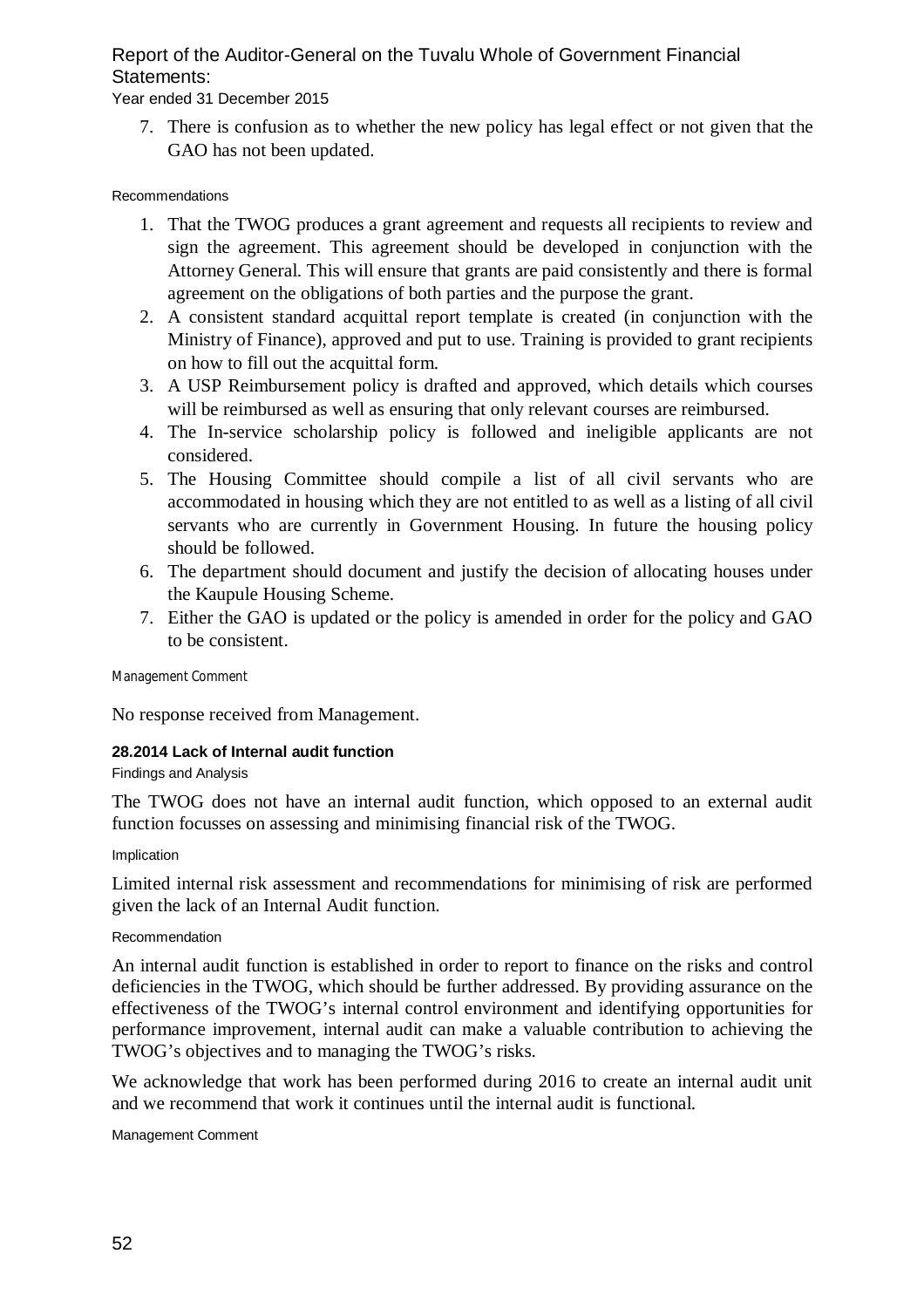Year ended 31 December 2015

 Internal Audit has been established, interview will be expected to conduct in mid-October.

### **29.2014 Monthly analysis between bank reconciliation module and General ledger is performed.**

Findings and analysis

At 31 December 2015, there was a variance between the cash balance in ACCPAC in the General Ledger module to the Cash balance in the banking module. This variance was \$64k.

The cash module is able to be reconciled to the bank statement.

Implication

The Cash balance presented in the Financial Statements is misstated by \$64k.

#### Recommendation

Reconciliation of the Bank module to the General Ledger should be performed monthly, with any variance investigated promptly. It is understood that there will be a legacy variance of \$64k from 2015, however, the variance should not differ from this amount. If there are unexplained movements in the variance (as in the variance is not \$64k) occur, than investigation of the reason for the movement should occur.

Management Comment

 Has to undertake reconciliation on a monthly basis between bank reconciliation module and General Ledger, we agreed Auditor's recommendation.

#### **32.2014 Payroll committee record of minutes**

Findings and Analysis

From our review of the payroll system we noted that there is no evidence of check by payroll committee after payroll is processed.

We suggest that a fortnightly workpaper be prepared by the payroll officer to indicate differences occurring between pay weeks for the payroll committee. This will allow the payroll committee to easily identify the causes of any changes in payroll costs from week to week.

Implication

Without a record of review by the Payroll Committee, audit was unable to gain assurance whether this task had been completed and how effective the review process was in finding and correcting errors within the payrun process.

Without movement from pay to pay analysis performed, the payroll committee's review will take longer and will be less targeted.

Recommendation

Prepare a fortnightly workpaper to show the movement of the current fortnightly payroll costs from previous period.

The reconciliation can also be signed off by the Payroll committee to indicate review of approval prior to payroll payment.

Management Comment

• Minutes is now available.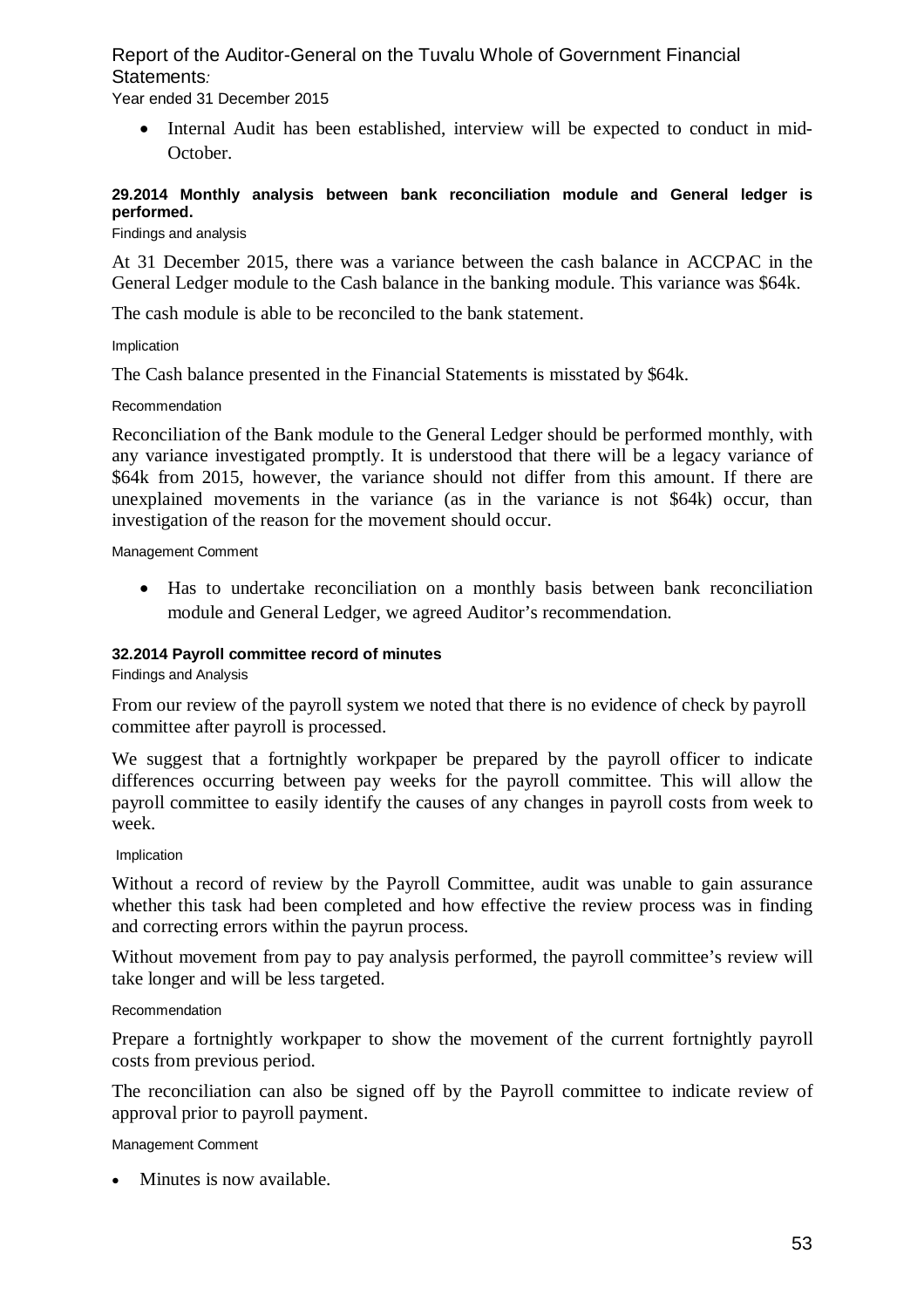| <b>Recommendation</b>                                                                                                                                                                                                                                                     | <b>Risk</b>                                                                                                                                                                                                                                                                                                                                                                                                                                                                                                                                                                                                                                                   | <b>Management response</b>                                                     |
|---------------------------------------------------------------------------------------------------------------------------------------------------------------------------------------------------------------------------------------------------------------------------|---------------------------------------------------------------------------------------------------------------------------------------------------------------------------------------------------------------------------------------------------------------------------------------------------------------------------------------------------------------------------------------------------------------------------------------------------------------------------------------------------------------------------------------------------------------------------------------------------------------------------------------------------------------|--------------------------------------------------------------------------------|
| LC 2013.1 Schedule to the Public Finance Act -<br><b>Estimates of Expenditure</b><br>Estimates of the expenditure should be produced<br>in line with the expectations of Parliament as<br>part of the budget process and the expenditure<br>limits are adhered to.        | The schedule to the Public Finance Act requires that all expenditure<br>from the Tuvalu Development Fund (TDF) is performed via a<br>Development Warrant and that no Development Warrants are to<br>be issued unless the expenditure has been authorised by resolution<br>of Parliament.<br>No resolution of Parliament has been performed in order to<br>approve expenditure out of the TDF for 2014.<br>The expenditure made out of the TDF is considered to be<br>unlawful because there has been non-compliance with the<br>Public Finance Act requirements.<br>Section 74 of the Financial Instructions specifies that no accounting                     | No response received from Management.<br>No response received from Management. |
| LC 2013.2 Section 74 of the Financial Instructions<br>Further investigation into the reason for the<br>overspending is performed.<br>Further emphasis is placed on the implementation of<br>$\bullet$<br>the purchasing controls designed to prevent the<br>overspending. | officer shall incur or commit any expenditure that shall exceed the<br>approved estimates of expenditure for any sub head item under<br>his control. By incurring expenditure above the estimates for sub<br>head items, the accounting officer will be in breach of Section 74<br>of the Financial Instructions.<br>We note that during the year there has been expenditure above<br>the estimates for sub head items. This was indicated by an<br>overspend in the budget sub head expenditure. The expenditure<br>estimates were updated for virements (approved movements)<br>between sub head expenditure items before the calculation of<br>overspends. |                                                                                |
| LC 2013.3 Section 7 of the Currency Act<br>The Currency Act should be amended to make clear<br>the purpose of the Fund.                                                                                                                                                   | Section 7 of the Currency Act requires the Commissioner of<br>Currency (Minister for Finance) to:<br>(d) not later than the 31st day of March each year prepare<br>a report on all coin issued and redeemed during the                                                                                                                                                                                                                                                                                                                                                                                                                                        | No response received from Management.                                          |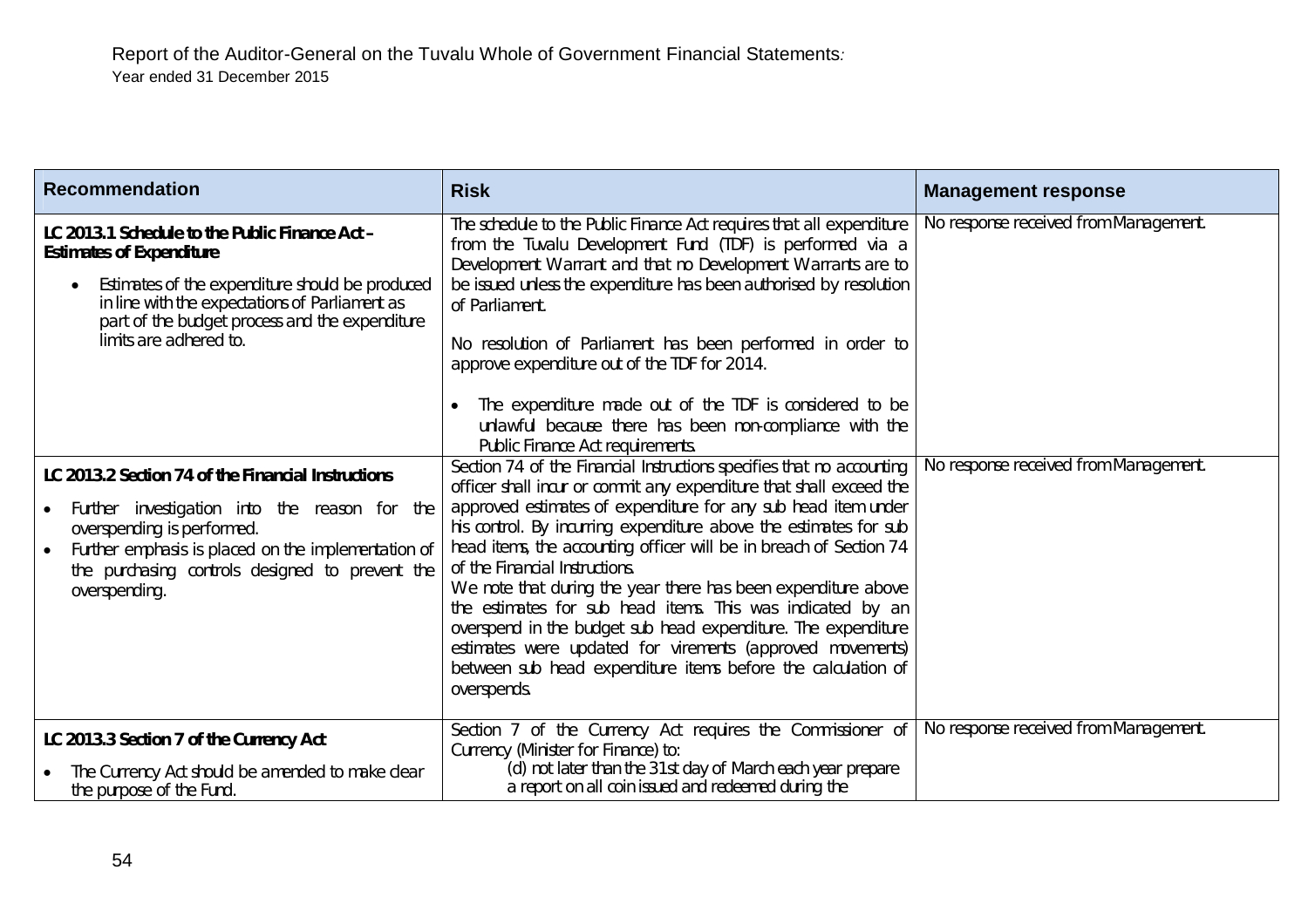| <b>Recommendation</b>                                                                                                                                                                                                                         | <b>Risk</b>                                                                                                                                                                                                                                                                                                                                                                                                                                                                                                                                                                                                                                                                                                                                                                                                                                                                                                                                                                                                                  | <b>Management response</b>            |
|-----------------------------------------------------------------------------------------------------------------------------------------------------------------------------------------------------------------------------------------------|------------------------------------------------------------------------------------------------------------------------------------------------------------------------------------------------------------------------------------------------------------------------------------------------------------------------------------------------------------------------------------------------------------------------------------------------------------------------------------------------------------------------------------------------------------------------------------------------------------------------------------------------------------------------------------------------------------------------------------------------------------------------------------------------------------------------------------------------------------------------------------------------------------------------------------------------------------------------------------------------------------------------------|---------------------------------------|
| The Commissioner of Currency should begin reporting<br>on annual basis the financial position of the Fund. This<br>could be incorporated into the TWOG Report for<br>ease of reporting.                                                       | preceding financial year together with an account of all<br>expenditure incurred and revenue therefrom;<br>(e) publish as at the 31st day of March each year by such<br>means as he may think appropriate to inform the public a<br>statement of the liabilities and assets of the Coin Security<br>Fund:<br>(f) perform all such other duties as are or may be imposed<br>on him by or under this Act.<br>No report under Section (d) and (e) was produced by the<br>Commissioner of Currency for the year ended 31 March 2014.<br>Additionally, it is not clear from the Currency Act what the Coin<br>Security Fund (the Fund) purpose is, nor are there any detailed<br>reporting requirements in the Currency Act.<br>There is limited transparency surrounding the Fund, its usage and<br>the distributions from the Fund. Payments may be made into the<br>Fund which should be paid into the Consolidated Fund. Given the<br>purpose of the Fund is not clear, the funds use is considered to be<br>unclear as well. |                                       |
| 3.2013 Incomplete disclosures for Property Plant and<br>Equipment as per Tuvalu GAAP<br>A comprehensive disclosure of Property Plant and<br>Equipment in compliance with the accounting policies<br>is performed in the Financial Statements. | The TWOG 2013 Financial Statements do not include disclosures<br>of Property Plant and Equipment as required by the Tuvalu GAAP<br>(which looks to IPSAS and IFRS). Asset disclosures not included<br>which are required include:<br>Disclosure of Property Plant and Equipment in the Financial<br>$\bullet$<br>Statements by defined classes (e.g. Property, motor vehicles,<br>boats, office equipment etc.)<br>Disclosure of accumulated depreciation<br>Disclosure of the comparative period asset values and<br>accumulated depreciation<br>Disclosure of deferred income relating to donated assets.                                                                                                                                                                                                                                                                                                                                                                                                                  | No response received from Management. |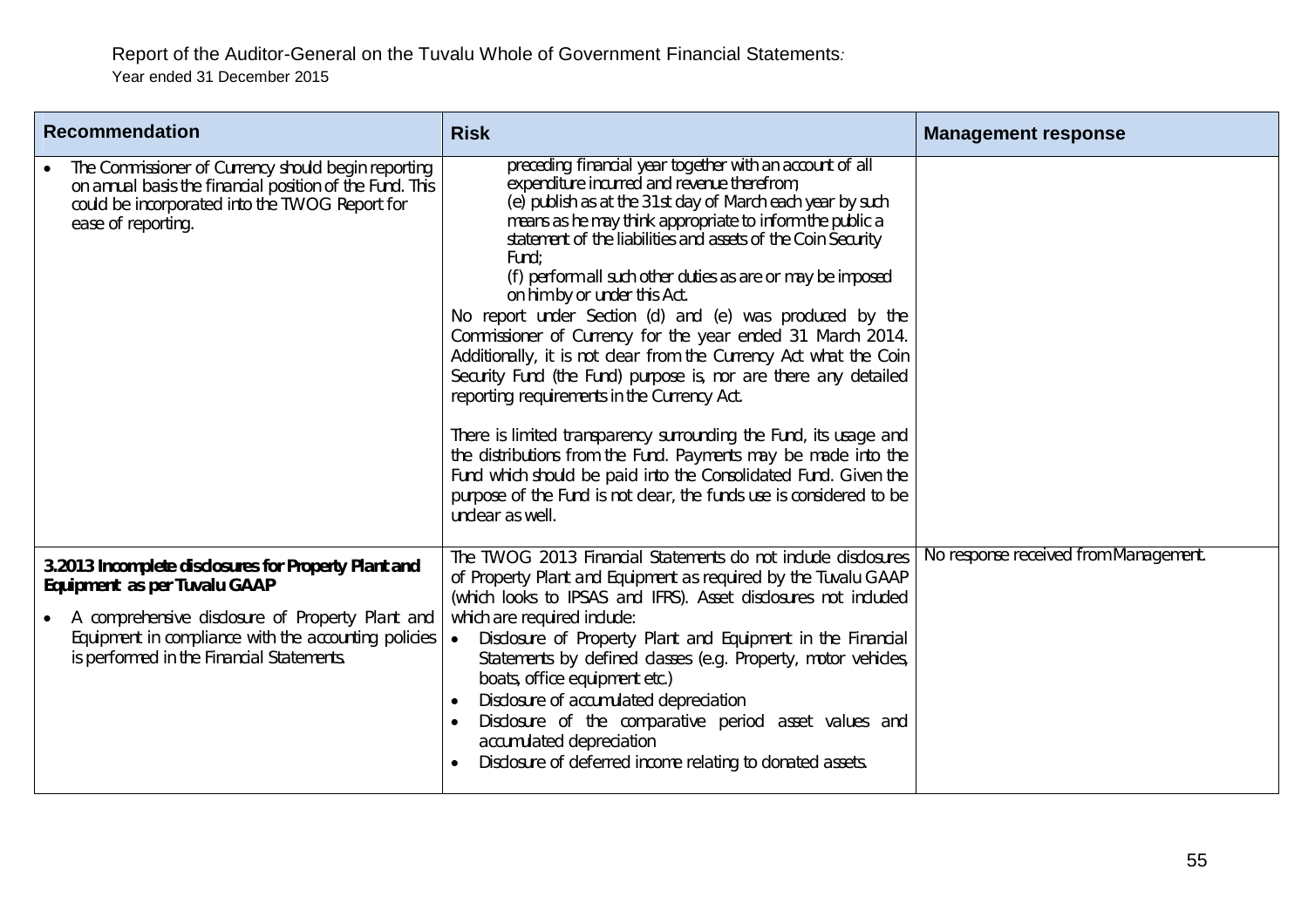| <b>Recommendation</b>                                                                                                                                                                                                                                                                                                                                                                                                                                        | <b>Risk</b>                                                                                                                                                                                                                                                                                                                                                                                                                                                                                                                                                     | <b>Management response</b>            |
|--------------------------------------------------------------------------------------------------------------------------------------------------------------------------------------------------------------------------------------------------------------------------------------------------------------------------------------------------------------------------------------------------------------------------------------------------------------|-----------------------------------------------------------------------------------------------------------------------------------------------------------------------------------------------------------------------------------------------------------------------------------------------------------------------------------------------------------------------------------------------------------------------------------------------------------------------------------------------------------------------------------------------------------------|---------------------------------------|
|                                                                                                                                                                                                                                                                                                                                                                                                                                                              | The implications are that:<br>Assets are not appropriately disclosed as per Tuvalu GAAP.<br>The users of the Financial Statements have less of an<br>understanding of the TWOG's asset base and values and<br>what type of asset is held by the TWOG.                                                                                                                                                                                                                                                                                                           |                                       |
| 4.2013 No depreciation charge for Property Plant and<br>Equipment                                                                                                                                                                                                                                                                                                                                                                                            | In the TWOG Financial Statements, there is no depreciation<br>expense recognised for Property Plant and Equipment.                                                                                                                                                                                                                                                                                                                                                                                                                                              | No response received from Management. |
| In future, depreciation charges are calculated and<br>included in the Statement of Income and Expenditure.<br>Assets purchased in the future are identified and<br>included as assets, rather than being initially<br>expensed and then written on through an equity<br>adjustment.                                                                                                                                                                          | The depreciation expense for 2015 is understated.                                                                                                                                                                                                                                                                                                                                                                                                                                                                                                               |                                       |
| 5.2013 Lack of Assets management plan<br>An assets management plan is developed which details<br>for major assets:                                                                                                                                                                                                                                                                                                                                           | The TWOG does not have any plan in place for the<br>replacement/ maintenance of key assets of the TWOG. The<br>TWOG holds many strategically important assets which serve<br>the people of Tuvalu                                                                                                                                                                                                                                                                                                                                                               | No response received from Management. |
| planned replacement dates;<br>planned maintenance and repair schedules, including<br>and<br>skills required to<br>perform<br>resources<br>maintenance:<br>estimated costs of replacement and repairs, along<br>with timelines for the replacement/repair work so it<br>can be budgeted for;<br>if asset is planned to be replaced or not;<br>$\bullet$<br>contingency plan if asset becomes unusable; and<br>if a spare/ replacement asset needs to be held. | In the event that these assets become unusable, there would be<br>quite a disruption to the performance of the TWOG's<br>activities.<br>There may be a considerable delay/ disruption to the services<br>the TWOG provides while a replacement is sought/ repair is<br>made. This may include critical functions like transport and<br>medical care.<br>We acknowledge that in 2015 a Deferred Maintenance Fund<br>has been established within the Tuvalu Development Fund,<br>however, there has been no documentation detailing the plans<br>for these funds. |                                       |
| 6.2013 Management of Property Plant and Equipment                                                                                                                                                                                                                                                                                                                                                                                                            | TWOG begun accounting for Property Plant and Equipment in<br>2013. There is no asset management policy in 2015 and the                                                                                                                                                                                                                                                                                                                                                                                                                                          | No response received from Management. |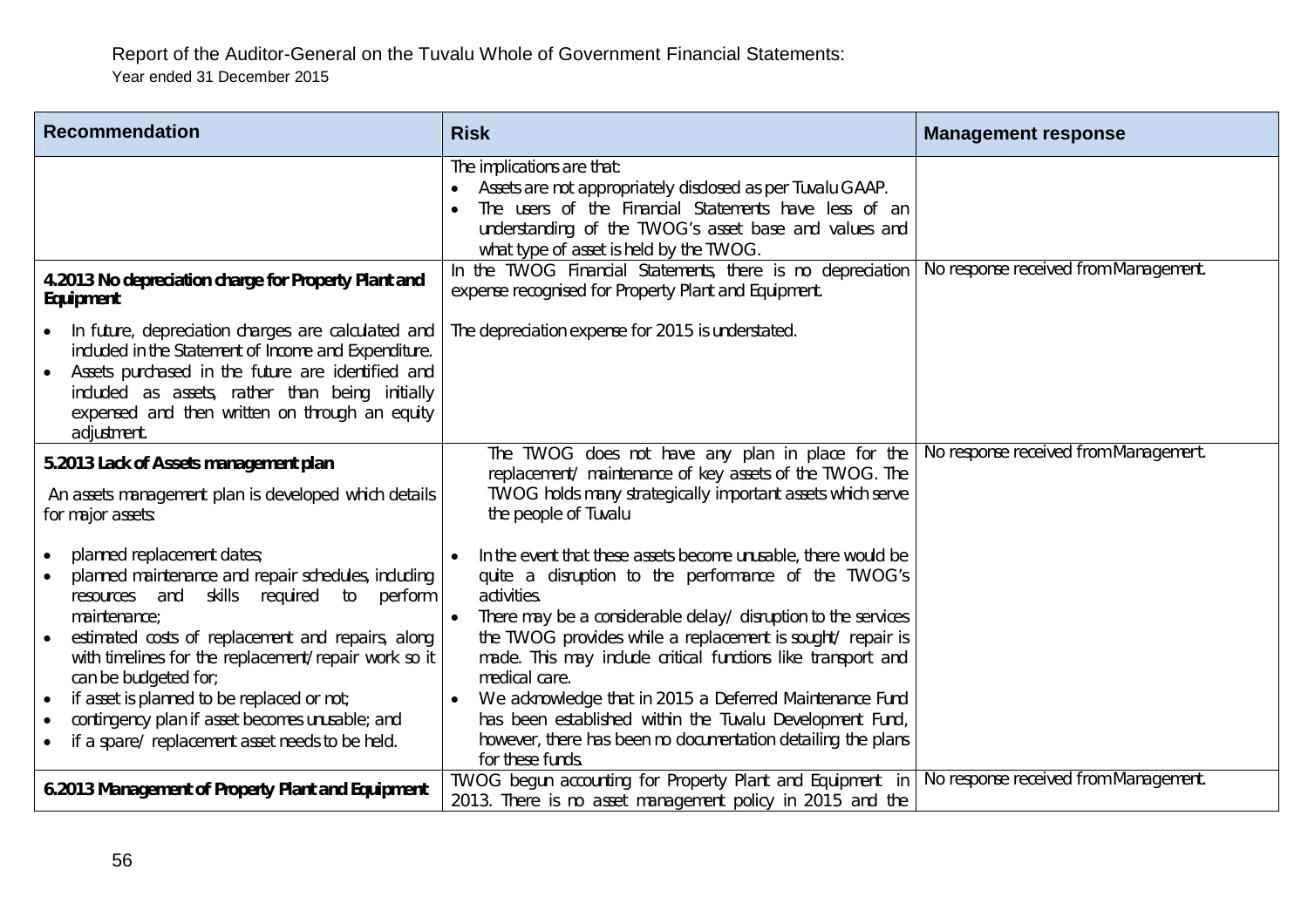| <b>Recommendation</b>                                                                                                                                                                                                                                                                                                                                                                                                                                                                                                                                                                                                                                                                                                                                                                                                                                                                                                                                                                                                                                                                                                                                                                                                                                                                                                                                                                        | <b>Risk</b>                                                                                                                                                                                                                                                                                                                                                                                                                                                                                                                                                                                                                                                                                                                                                                                                                                                                                                    | <b>Management response</b>            |
|----------------------------------------------------------------------------------------------------------------------------------------------------------------------------------------------------------------------------------------------------------------------------------------------------------------------------------------------------------------------------------------------------------------------------------------------------------------------------------------------------------------------------------------------------------------------------------------------------------------------------------------------------------------------------------------------------------------------------------------------------------------------------------------------------------------------------------------------------------------------------------------------------------------------------------------------------------------------------------------------------------------------------------------------------------------------------------------------------------------------------------------------------------------------------------------------------------------------------------------------------------------------------------------------------------------------------------------------------------------------------------------------|----------------------------------------------------------------------------------------------------------------------------------------------------------------------------------------------------------------------------------------------------------------------------------------------------------------------------------------------------------------------------------------------------------------------------------------------------------------------------------------------------------------------------------------------------------------------------------------------------------------------------------------------------------------------------------------------------------------------------------------------------------------------------------------------------------------------------------------------------------------------------------------------------------------|---------------------------------------|
| and Inventory<br>Assets are added to the asset register as soon as<br>they are purchased, rather than being added at the<br>year-end stock count.<br>Instructions are documented on how to perform the<br>stock count for both Assets and Inventory.<br>The name and date of the staff member who<br>performed the count is documented.<br>Sign-off on the accuracy of the count by two staff<br>members is performed.<br>A stock take report is compiled which contains: the<br>results of the count; requests approval for write off<br>of items which are unable to be located; requests<br>approval to write on for items located which are not<br>on the asset listing; and details the investigations<br>performed during the count. This report is presented<br>to the Secretary for Finance for approval.<br>A stock take of both assets and Inventory in the<br>middle of the year is performed, to ensure that staffs<br>are familiar with and understand the process.<br>The stock take is performed with representatives of<br>the OAG being observers.<br>The Property Plant and Equipment register is<br>$\bullet$<br>updated with the results of the stock count.<br>Labels are used on assets to ensure ease of<br>identification.<br>Assets located during the stock count which were not<br>on the register are written onto the register and their<br>value is estimated. | process in accounting for assets and Inventory was considered to<br>be weak. We acknowledge that the TWOG has recruited an asset<br>manager in 2014, however, more needs to be done to ensure that<br>Property Plant and Equipment and Inventory are managed<br>appropriately. Additionally, we acknowledge that the Finance<br>Circulars approved in September 2016 contain guidance on asset<br>management, however, these were not used for the 2015 audit<br>and the Finance Circular still requires major drafting efforts for it<br>to be user friendly, compliant with the Financial Instructions and<br>able to be implemented.<br>Without a strong process in managing assets, the risk of assets<br>being stolen, used for personal gain and used inappropriately<br>is increased.<br>Without a Fixed Asset management policy, there is an<br>increased risk of assets being managed inconsistently. |                                       |
| 7.2013 Review of in year purchases for Property Plant                                                                                                                                                                                                                                                                                                                                                                                                                                                                                                                                                                                                                                                                                                                                                                                                                                                                                                                                                                                                                                                                                                                                                                                                                                                                                                                                        | The TWOG did not perform a review of all expenses during the<br>2014 year to ensure that all assets which were purchased in 2014                                                                                                                                                                                                                                                                                                                                                                                                                                                                                                                                                                                                                                                                                                                                                                               | No response received from Management. |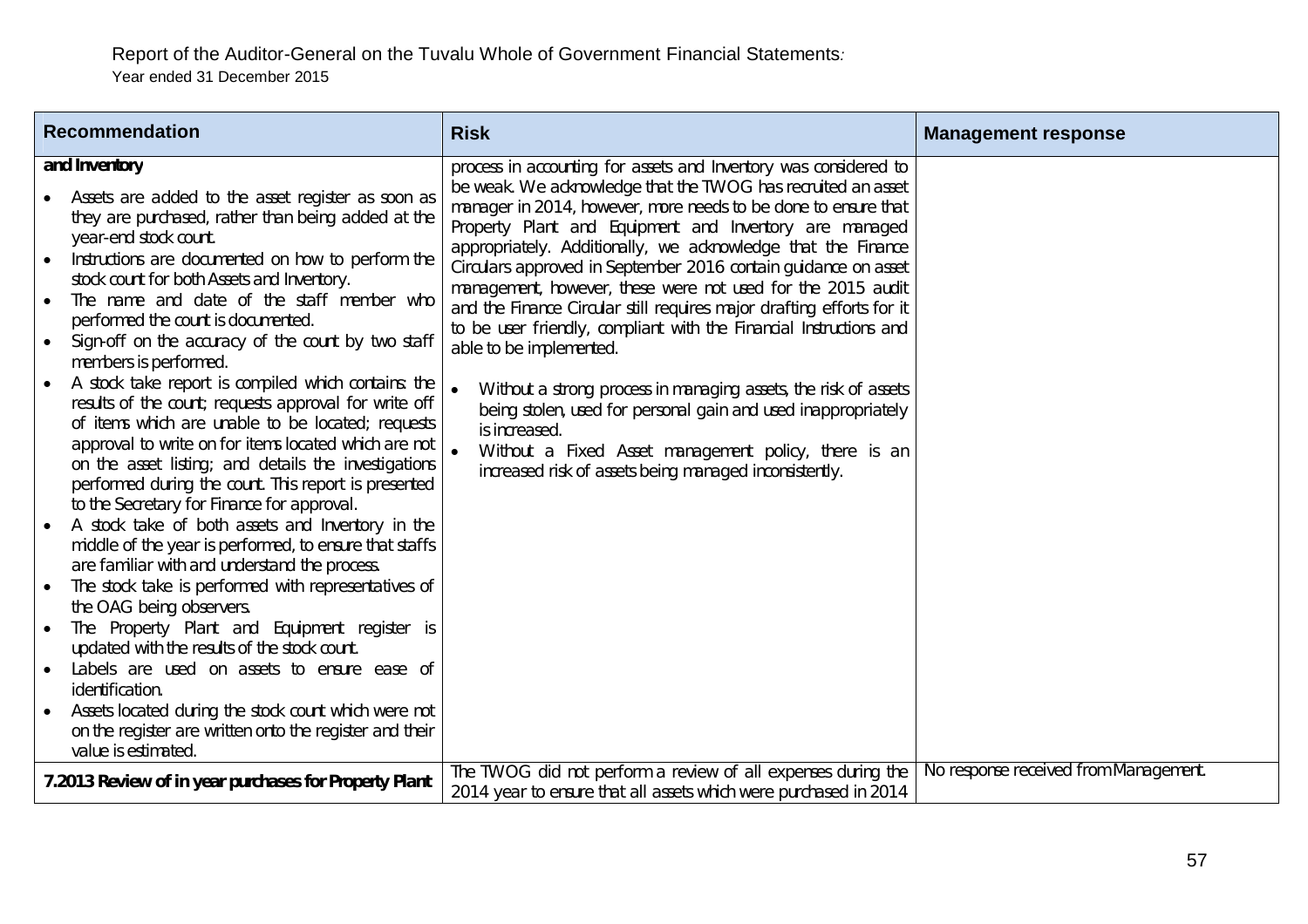| <b>Recommendation</b>                                                                                                                                                                                                                                                                                                                                                                                                                                                                                                                                                                                                                                                                                            | <b>Risk</b>                                                                                                                                                                                                                                                                                                                                                                                                                                                                                                                                                                                                                                            | <b>Management response</b>            |
|------------------------------------------------------------------------------------------------------------------------------------------------------------------------------------------------------------------------------------------------------------------------------------------------------------------------------------------------------------------------------------------------------------------------------------------------------------------------------------------------------------------------------------------------------------------------------------------------------------------------------------------------------------------------------------------------------------------|--------------------------------------------------------------------------------------------------------------------------------------------------------------------------------------------------------------------------------------------------------------------------------------------------------------------------------------------------------------------------------------------------------------------------------------------------------------------------------------------------------------------------------------------------------------------------------------------------------------------------------------------------------|---------------------------------------|
| and Equipment<br>Every quarter the TWOG should review all<br>expenditure transactions over the asset recognition<br>threshold to ensure that all assets have been<br>capitalised rather than expensed.<br>Repairs and Maintenance expenditure should be<br>reviewed for improvements which have been<br>incorrectly booked as repairs and maintenance which<br>should be capitalised.<br>Future budgets should split out planned capital<br>purchases from recurrent expenditure to ensure<br>increased value to the budget documentation, ease<br>of reporting of planned asset purchases and<br>identification of Property Plant and Equipment.                                                                | have been capitalised (put on the asset register). Instead the assets<br>purchased in 2014 were expensed and written on via an equity<br>journal at the end of the year.<br>This method of capitalising assets is not in line with Tuvalu<br>GAAP and the TWOG's accounting policies.<br>Expenses in 2014 are overstated by the amount of assets<br>which should have been capitalised, as is the movement in<br>equity.                                                                                                                                                                                                                               |                                       |
| 8.2013 Portable and Attractive Assets register to be<br>kept<br>A portable and attractive register is maintained and<br>$\bullet$<br>rules surrounding the addition of assets to this<br>register are developed.<br>Office expenses transactions are reviewed to ensure<br>$\bullet$<br>that all portable and attractive items are entered on<br>the register and are properly managed.<br>TWOG should ensure that all assets provided by<br>Development Partners to individuals are included as<br>assets on the Portable and Attractive register and<br>remain TWOG property.<br>There should be frequent counting of Portable and<br>Attractive items to ensure they remain in the<br>possession of the TWOG. | Portable and attractive assets are those which are<br>considered to have a high value and are easy to re-locate.<br>These can be mobile phones, laptops, radios, USB sticks,<br>tablets and projectors. While the value of the items may be<br>less than the asset capitalisation and management threshold,<br>the TWOG needs to ensure that these assets remain in their<br>possession. Currently there is no register for portable and<br>attractive items, nor is there any controls preventing theft or<br>misuse.<br>Without active management, there is an increased risk that<br>portable and attractive items are stolen, pilfered and misused | No response received from Management. |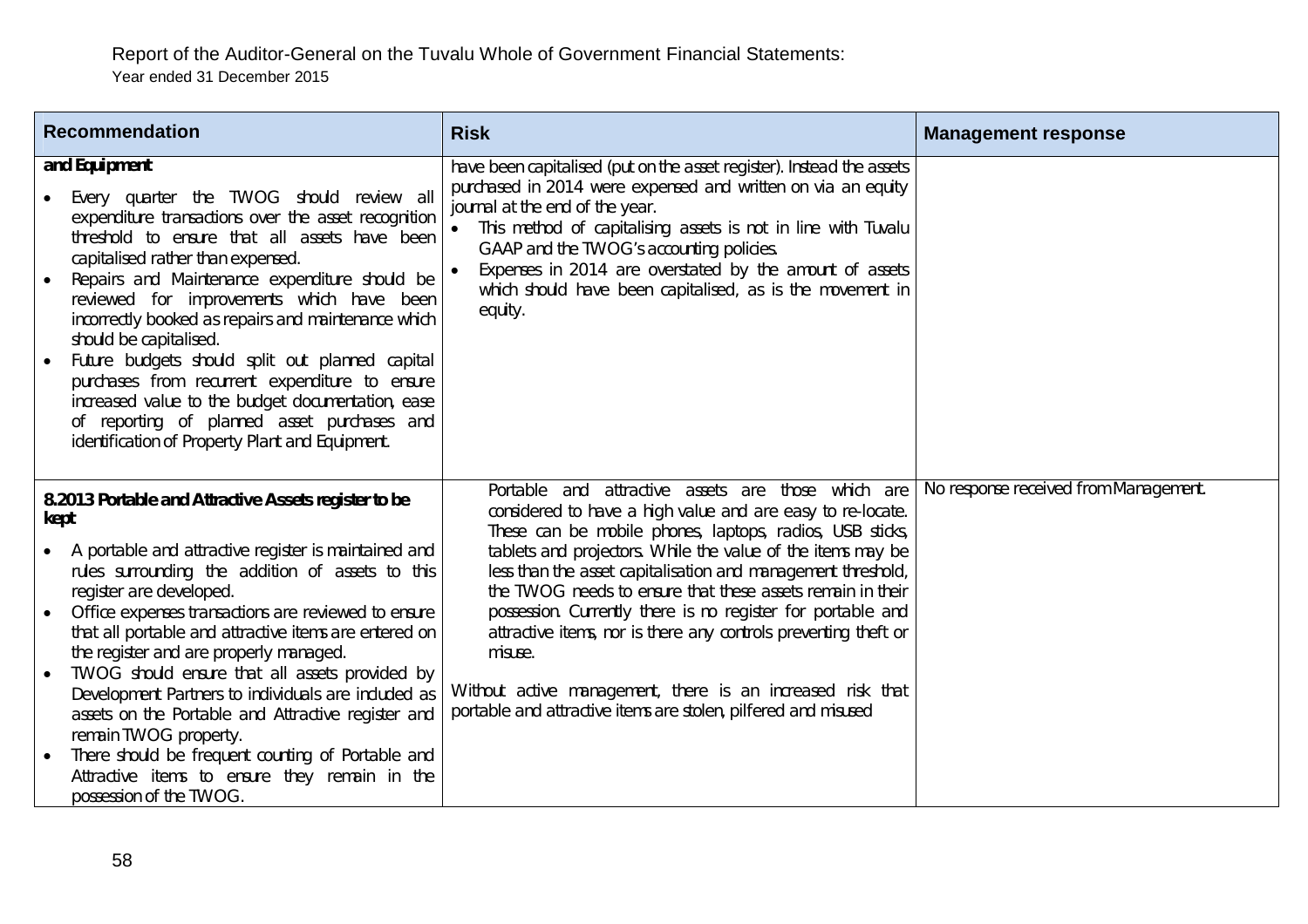| <b>Recommendation</b>                                                                                                                                                                                                                                                                                                                                                                                                                                                                                             | <b>Risk</b>                                                                                                                                                                                                                                                                                                                                                                                                                                               | <b>Management response</b>            |
|-------------------------------------------------------------------------------------------------------------------------------------------------------------------------------------------------------------------------------------------------------------------------------------------------------------------------------------------------------------------------------------------------------------------------------------------------------------------------------------------------------------------|-----------------------------------------------------------------------------------------------------------------------------------------------------------------------------------------------------------------------------------------------------------------------------------------------------------------------------------------------------------------------------------------------------------------------------------------------------------|---------------------------------------|
| A policy of clearly marking Portable and Attractive<br>items as the TWOG's property should be developed<br>and introduced.<br>If a fraud plan is developed, there could be some<br>commentary surrounding management of Portable<br>and Attractive items.                                                                                                                                                                                                                                                         |                                                                                                                                                                                                                                                                                                                                                                                                                                                           |                                       |
| 11.2013 Non-reconciliation of the movement in the<br>Tuvalu Development Fund for the year to the<br>movement in the Tuvalu Development Fund bank<br>account<br>Going forward additional effort is placed in<br>reconciling the movement in the Tuvalu Development<br>Fund for the year to the movement in the Tuvalu<br>Development Fund bank account.                                                                                                                                                            | The movement in cash in 2015 in the Tuvalu Development<br>Fund for the year was unable to be reconciled to the<br>movement in the Tuvalu Development Fund bank account.<br>There are unexplained movements within the<br>Tuvalu<br>$\bullet$<br>Development Fund. There are either incomplete receipts<br>balances or incorrect accounting for expenditure.                                                                                               | No response received from Management. |
| 12.2013 Non-inclusion of Inventory in the Financial<br><b>Statements</b><br>Similar to the assets write on process undertaken in<br>the 2014 Financial Statements, Inventories are<br>documented and counted on a regular basis.<br>Inventory is included in the Financial Statements and<br>the accounting policy note in the Financial Statements<br>is updated.<br>Additional detail is provided in the draft finance<br>circular surrounding Inventories, to ensure that they<br>are accounted for correctly. | Inventories have not been disclosed as assets in the Financial<br>Statements. They have been expensed when purchased, rather<br>than when consumed. There is no record of Inventory.<br>Assets in the Financial Statements of the TWOG are<br>$\bullet$<br>understated by the value of Inventory on hand at 31/12/15<br>Expenses are overstated and retained earnings understated in<br>the Financial Statements of the TWOG by the value of<br>Inventory | No response received from Management. |
| 13.2013 Financial Statements for PEs not included as<br>they have not been compiled                                                                                                                                                                                                                                                                                                                                                                                                                               | A review of the Public Enterprises found that the Nation<br>Fishing Corporation of Tuvalu (NAFICOT), Tuvalu Philatelic<br>Bureau (TPB), Tuvalu Post and Travel Limited (TPTL), Tuvalu                                                                                                                                                                                                                                                                     | No response received from Management. |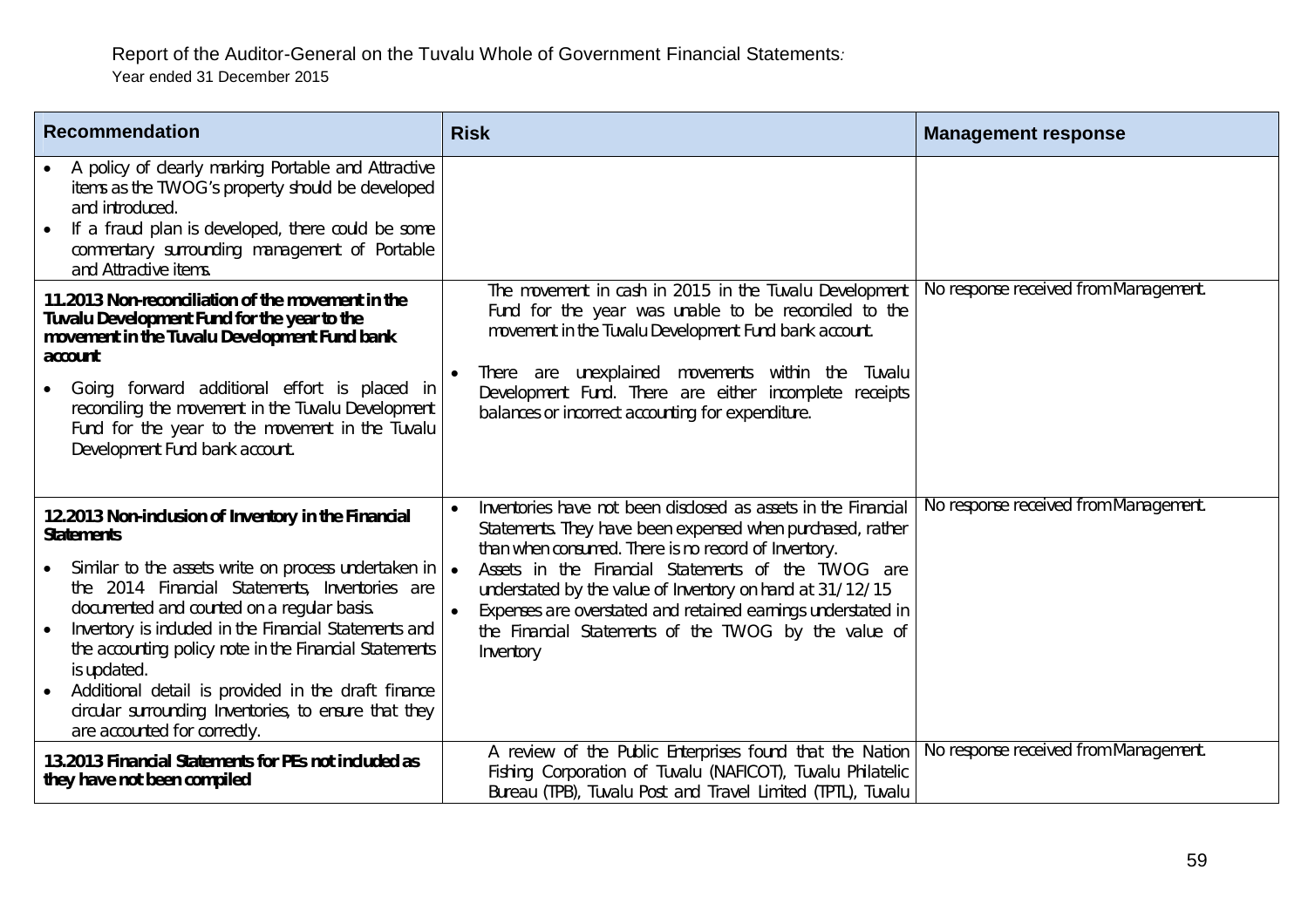| <b>Recommendation</b>                                                                                                                                                                                        | <b>Risk</b>                                                                                                                                                                                                                                                                                                 | <b>Management response</b>            |
|--------------------------------------------------------------------------------------------------------------------------------------------------------------------------------------------------------------|-------------------------------------------------------------------------------------------------------------------------------------------------------------------------------------------------------------------------------------------------------------------------------------------------------------|---------------------------------------|
| That the Public Enterprises ensure that they submit<br>Financial Statements for audit and consolidation<br>before 30 June the following year.                                                                | Post Limited (TPL), Pacific Forum Lines, and the Tuvalu<br>Maritime Training Institute (TMTI) had not finalised their 2015<br>Financial Statements at time of the Financial Statements being<br>published. The figures used in the Financial Statements were<br>either estimates or the prior year figures. |                                       |
|                                                                                                                                                                                                              | The values of the Public Enterprises disclosed in the Financial<br>Statements do not reflect their true financial position                                                                                                                                                                                  |                                       |
| 15.2013 Payment of Honorarium Allowances to Civil<br><b>Servants</b>                                                                                                                                         | A review of the Ministry of Education, Youth and Sports'<br>expenses found that Honorarium payments were being made<br>by the TWOG to civil servants who are attending or                                                                                                                                   | No response received from Management. |
| In future, no payments of Honorarium allowances are<br>made to civil servants.                                                                                                                               | presenting workshops.<br>Payment of honorarium allowances is prohibited by the TWOG                                                                                                                                                                                                                         |                                       |
| Any Payment Voucher requesting<br>allowance<br>$\bullet$<br>payments should be rejected by the Secretary for<br>Finance.                                                                                     | Policy on meeting allowances. Attendance or presentation at these<br>workshops is considered part of the role of these civil servants.                                                                                                                                                                      |                                       |
|                                                                                                                                                                                                              | These payments are not in compliance with the Policy<br>$\bullet$<br>developed surrounding payments to civil servants, and should<br>not have been made.                                                                                                                                                    |                                       |
| 16.2013 Non-inclusion of donated services in the<br><b>Financial Statements</b>                                                                                                                              | The TWOG receives some professional services from<br>development partners without any cost to the TWOG. This is<br>in the form of the provision of people to perform functions                                                                                                                              | No response received from Management. |
| In the future, TWOG should record the services being<br>provided by Development Partners and include these<br>costs in the Financial Statements.<br>We acknowledge that getting a full list and<br>$\bullet$ | that the TWOG are unable to provide either due to lack of<br>expertise or lack of capacity. These provided services are<br>not being accounted for in the Financial Statements. We<br>acknowledge that some of these services are estimated in the                                                          |                                       |
| estimating the value of the services provided by all<br>Development Partners is not a simple undertaking.<br>We recommend that a lesser priority is placed on<br>this issue.                                 | budget documentation.<br>The non-inclusion of services provided by development<br>partners without any cost to the TWOG, understates the<br>expenses of the TWOG in the year in which the services were<br>received. The Financial Statements do not show the full costs of                                 |                                       |
|                                                                                                                                                                                                              | all of the goods and services provided by the TWOG.                                                                                                                                                                                                                                                         |                                       |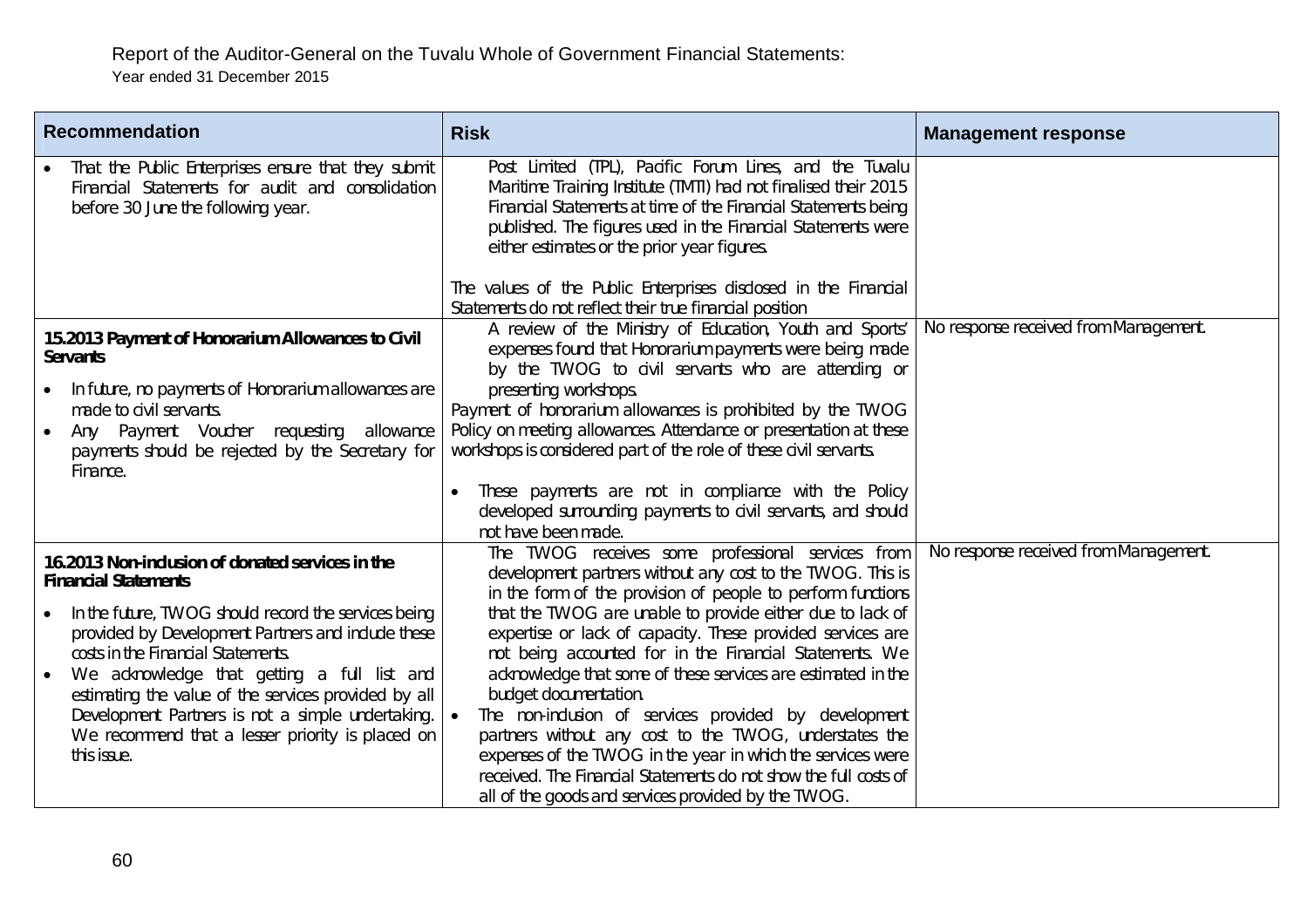| <b>Recommendation</b>                                                                                                                                                                                                                                                                                                                                                                                                                                                    | <b>Risk</b>                                                                                                                                                                                                                                                                                                                                                                                                                                                                                                                                                                                                                                                             | <b>Management response</b>            |
|--------------------------------------------------------------------------------------------------------------------------------------------------------------------------------------------------------------------------------------------------------------------------------------------------------------------------------------------------------------------------------------------------------------------------------------------------------------------------|-------------------------------------------------------------------------------------------------------------------------------------------------------------------------------------------------------------------------------------------------------------------------------------------------------------------------------------------------------------------------------------------------------------------------------------------------------------------------------------------------------------------------------------------------------------------------------------------------------------------------------------------------------------------------|---------------------------------------|
| 18.2013 Monthly votebook reconciliation process to<br>include assets reporting and counting<br>The votekeepers and accountable officers on a<br>regular basis in accordance with the Financial<br>Instructions perform a count of all of their Property<br>Plant and Equipment, Inventory and Portable and<br>Attractive assets and report the results of the count to<br>Treasury. Any unaccounted items from the previous<br>count must be investigated and justified. | With the recent introduction of Property Plant and Equipment into<br>the Financial Statements and management of Property Plant and<br>Equipment within the TWOG, there are limited measures in place<br>to ensure that Property Plant and Equipment, Inventory and<br>Portable and Attractive assets are accounted for.<br>Without some form of accounting process being performed,<br>$\bullet$<br>Property Plant and Equipment, Inventory and Portable and<br>Attractive items may not be reported accurately, may be<br>subject to fraud and may be not be included within the<br><b>Financial Statements.</b>                                                       | No response received from Management. |
| 20.2013 Settlement of purchases to Overseas Suppliers<br>Documentation of settlements of purchases by<br>telegraphic transfers in which the THC has been<br>involved should be copied to the THC mission for<br>monitoring purposes. This should include full details of<br>payments including, who payment was made to,<br>amount of the payment and what the payment was<br>for.                                                                                       | The payment of overseas suppliers can be arranged through<br>the Tuvalu High Commission (THC) in Fiji. It was found that after<br>the THC made some of these orders on behalf of the TWOG in<br>Tuvalu and submitted the invoices/quotes to TWOG in Tuvalu,<br>settlements of these invoice/quotes were made directly with<br>the suppliers without the THC's consent or knowledge.<br>Without notifying the THC that a direct payment to the<br>supplier has been made by TWOG Tuvalu rather than via the<br>THC, there is a risk of double payment occurring and<br>accounting for these payments (and outstanding items) by the<br>THC is considerably more complex. | No response received from Management. |
| 21.2013 Establishment of the TMTS Liaison Officer<br>The TMTS Liaison Officer post should be established<br>and filled so that the Clerk/Registry Officer can<br>perform their duties.                                                                                                                                                                                                                                                                                   | During our review of the functions of the Tuvalu High<br>Commission (THC), we found that the current Clerk/Registry<br>Officer is dealing with the responsibilities of the Tuvalu<br>Medical Treatment Scheme (TMTS) Liaison Officer. The TMTS<br>Liaison Officer post remains vacant.<br>The Clerical/Registry Officer's responsibilities are left<br>unperformed due to the additional effort required of taking<br>on the functions of the TMTS Liaison Officer. This has the risk of                                                                                                                                                                                | No response received from Management. |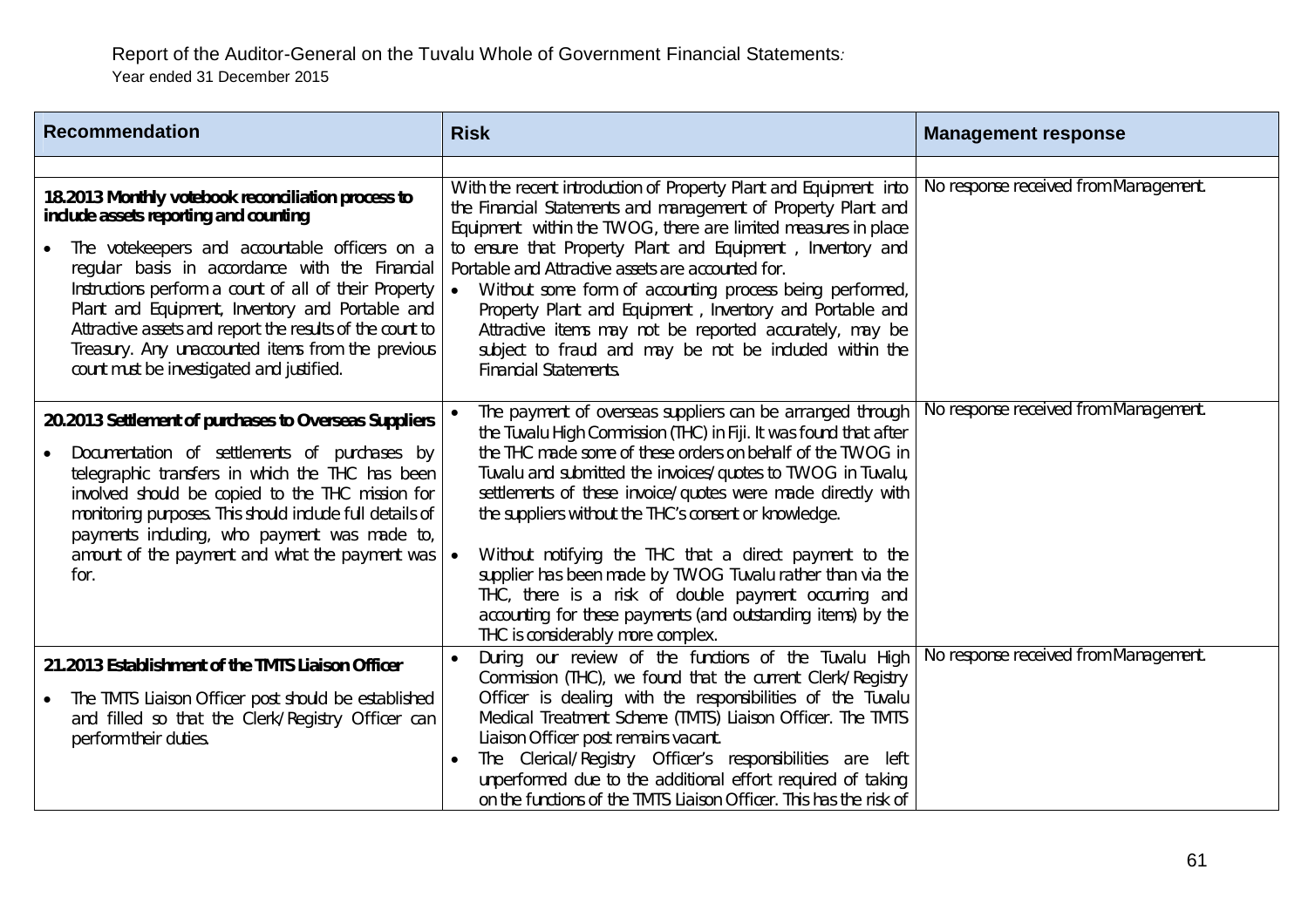| <b>Recommendation</b>                                                                                                                                                                                                                                                                                                                                                                                                                          | <b>Risk</b>                                                                                                                                                                                                                                                                                                                                                                                                                                                                                                                                                                                                                                                                                                                                                                                                              | <b>Management response</b>            |
|------------------------------------------------------------------------------------------------------------------------------------------------------------------------------------------------------------------------------------------------------------------------------------------------------------------------------------------------------------------------------------------------------------------------------------------------|--------------------------------------------------------------------------------------------------------------------------------------------------------------------------------------------------------------------------------------------------------------------------------------------------------------------------------------------------------------------------------------------------------------------------------------------------------------------------------------------------------------------------------------------------------------------------------------------------------------------------------------------------------------------------------------------------------------------------------------------------------------------------------------------------------------------------|---------------------------------------|
|                                                                                                                                                                                                                                                                                                                                                                                                                                                | affecting communication links between the THC and line<br>ministries, communications with other embassies and the day to<br>day functions of the THC.                                                                                                                                                                                                                                                                                                                                                                                                                                                                                                                                                                                                                                                                    |                                       |
| 25.2013 Non reconciliation of Undelivered Cargo List<br>to the warehousing file<br>The UCL continues to be updated until all goods are<br>either cleared by Customs or are seized by Customs<br>and auctioned.                                                                                                                                                                                                                                 | When a ship unloads its goods, the total amount of goods<br>unloaded is detailed in a manifest. This manifest is reconciled to<br>the bills of entry prepared to clear the goods into Tuvalu. The<br>goods which do not have a bill of entry appear in the Undelivered<br>Cargo List (UCL). This represents goods on which Customs duty has<br>not been paid.<br>As part of our audit testing we found that the UCL is not<br>being updated for duty which has been paid subsequent to<br>the initial compilation of the UCL.<br>Customs will not know which items on the UCL that Duty has not<br>been paid on. They will not know which items should remain in<br>their possession.<br>There is an increased risk that Customs will not identify goods<br>that are taken without payment if the UCL is not updated for | No response received from Management. |
| 1.2012 Non Consolidation of NAFICOT and its Joint<br><b>Ventures</b><br>The Joint Ventures are consolidated into the Financial<br>Statements of the TWOG in the future:<br>Proper monitoring of the Joint Ventures' performance<br>$\bullet$<br>occurs through NAFICOT; and<br>The TWOG requests that NAFICOT produce<br>Financial Statements and present them to the Office<br>of the Auditor-General for audit as required by the<br>PE Act. | cleared goods.<br>Although NAFICOT is a company scheduled as a public<br>trading enterprise under the PE Act, it is under the definite<br>control of the Ministry of Natural Resources and should be<br>incorporated into the TWOG's Financial Statements. The<br>TWOG has via NAFICOT entered into multiple joint ventures<br>with companies who are fishing within Tuvalu's waters. These<br>are not recognised in the TWOG's Financial Statements,<br>given NAFICOT have not produced Financial Statements since<br>1999.<br>The assets, liabilities, expenses and revenues of the TWOG will be<br>understated given the non-consolidation of the NAFICOT and                                                                                                                                                         | No response received from Management. |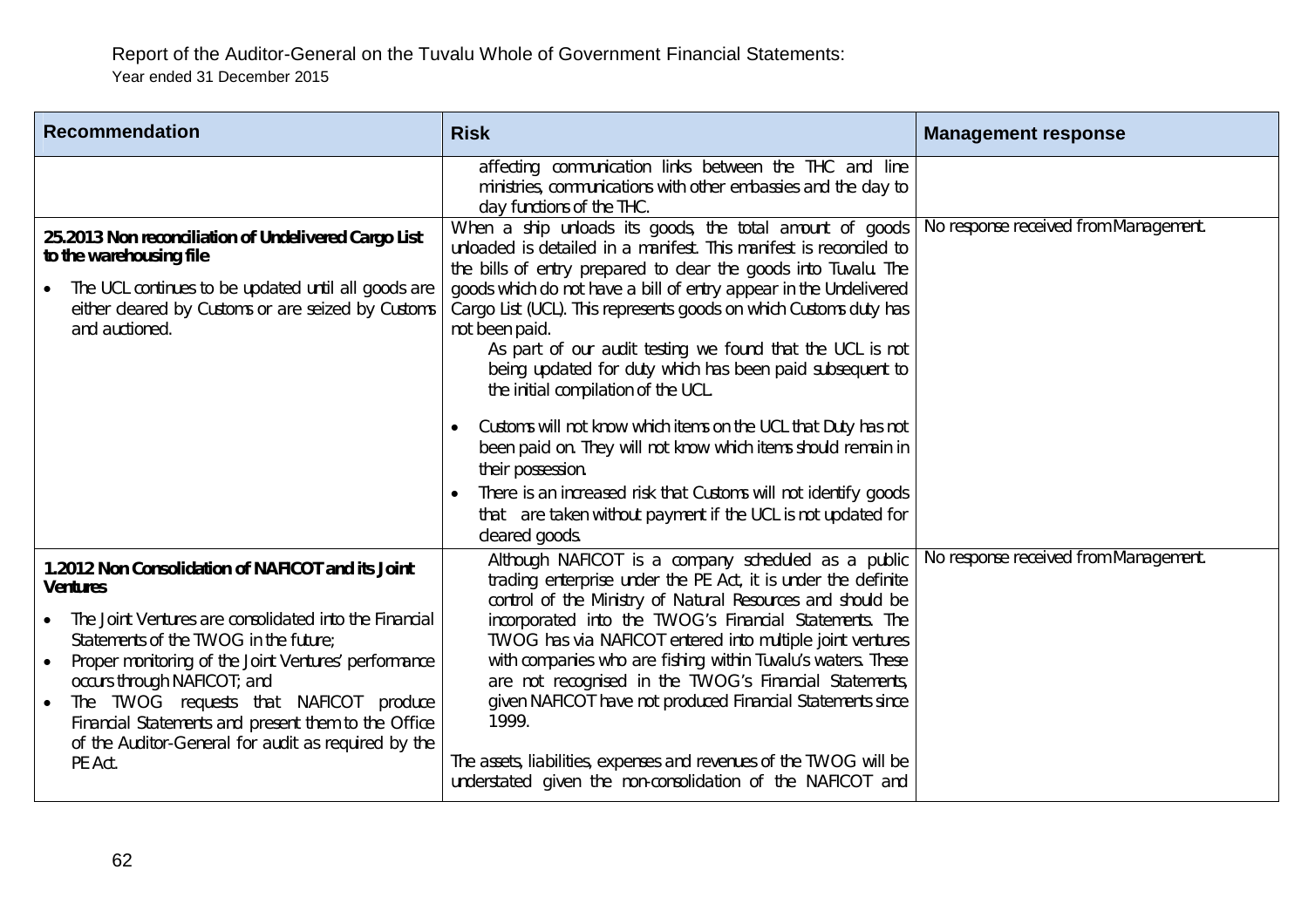| <b>Recommendation</b>                                                                                                                                                                                                                                                                                                                                                                                                                                                                                                                                                                             | <b>Risk</b>                                                                                                                                                                                                                                                                                                                                                                                                                                                                                                                                                                                                                                                                                                                                                                       | <b>Management response</b>            |
|---------------------------------------------------------------------------------------------------------------------------------------------------------------------------------------------------------------------------------------------------------------------------------------------------------------------------------------------------------------------------------------------------------------------------------------------------------------------------------------------------------------------------------------------------------------------------------------------------|-----------------------------------------------------------------------------------------------------------------------------------------------------------------------------------------------------------------------------------------------------------------------------------------------------------------------------------------------------------------------------------------------------------------------------------------------------------------------------------------------------------------------------------------------------------------------------------------------------------------------------------------------------------------------------------------------------------------------------------------------------------------------------------|---------------------------------------|
|                                                                                                                                                                                                                                                                                                                                                                                                                                                                                                                                                                                                   | through NAFICOT the Joint Ventures, into the TWOG's Financial<br>Statements.<br>Without proper reporting by NAFICOT and the Joint Ventures, the<br>TWOG does not have any oversight of the operations of the Joint<br>Ventures.                                                                                                                                                                                                                                                                                                                                                                                                                                                                                                                                                   |                                       |
| 3.2012 Tuvalu Development Fund (TDF) Opening and<br><b>Closing Balances and Budget Estimates</b><br>We acknowledge that measures are being taken to<br>improve the management of Aid and the Tuvalu<br>Development Fund through the creation of the Aid<br>Information Management System. The TWOG should:<br>Produce budget estimates for the TDF within the<br>budget process which occurs surrounding the<br>expenditure from the Consolidated Fund. Perform<br>monitoring of the expenditure which occurs to<br>ensure that expenditure is in line with amounts<br>warranted from the budget. | The TDF is required by 2(2) of the Schedule of the Public<br>Finance Act to produce budget estimates annually. No<br>budget estimates were produced for 2012 for the Tuvalu<br>Without<br>budget estimates for<br>Development Fund.<br>expenditure from the TDF, which are to be approved by<br>resolution of Parliament, no development warrant should be<br>issued, except under exceptional circumstances stated in the<br>Schedule to the Public Finance Act. Payments made under<br>exceptional circumstances (without prior approval) must be<br>the subject of a supplementary development estimate and be<br>tabled and approved by resolution at the next session of<br>Parliament. Without this Parliamentary approval, all<br>expenditures out of the TDF are illegal. | No response received from Management. |
| 4.2012 Tuvalu Development Fund Accountability<br>Amend the Public Finance Act to make the Schedule<br>part of the Public Finance Act, so that it can only then<br>be changed by an Act of Parliament. Additionally,<br>include further rules surrounding the expenditure from<br>the TDF, to ensure that expenditure is for the purpose<br>of the funds provided and made with Parliamentary<br>approval.                                                                                                                                                                                         | Currently the TDF requirements are contained in the Schedule<br>to the Public Finance Act, which can be amended by the<br>Minister for Finance, by giving notice to Parliament. Given<br>these requirements are surrounding the expenditure and<br>provision of estimates from the TDF, they are considered to<br>be important. With these limited controls over the amendment<br>of the TDF schedule, the Minister for Finance could potentially<br>change the reporting and expenditure requirements of the<br>TDF and further limit the TWOG's accountability in terms of<br>expenditure of funds from the TDF. This has the potential to<br>undermine Parliaments responsibility for the control of public<br>finances.                                                       | No response received from Management. |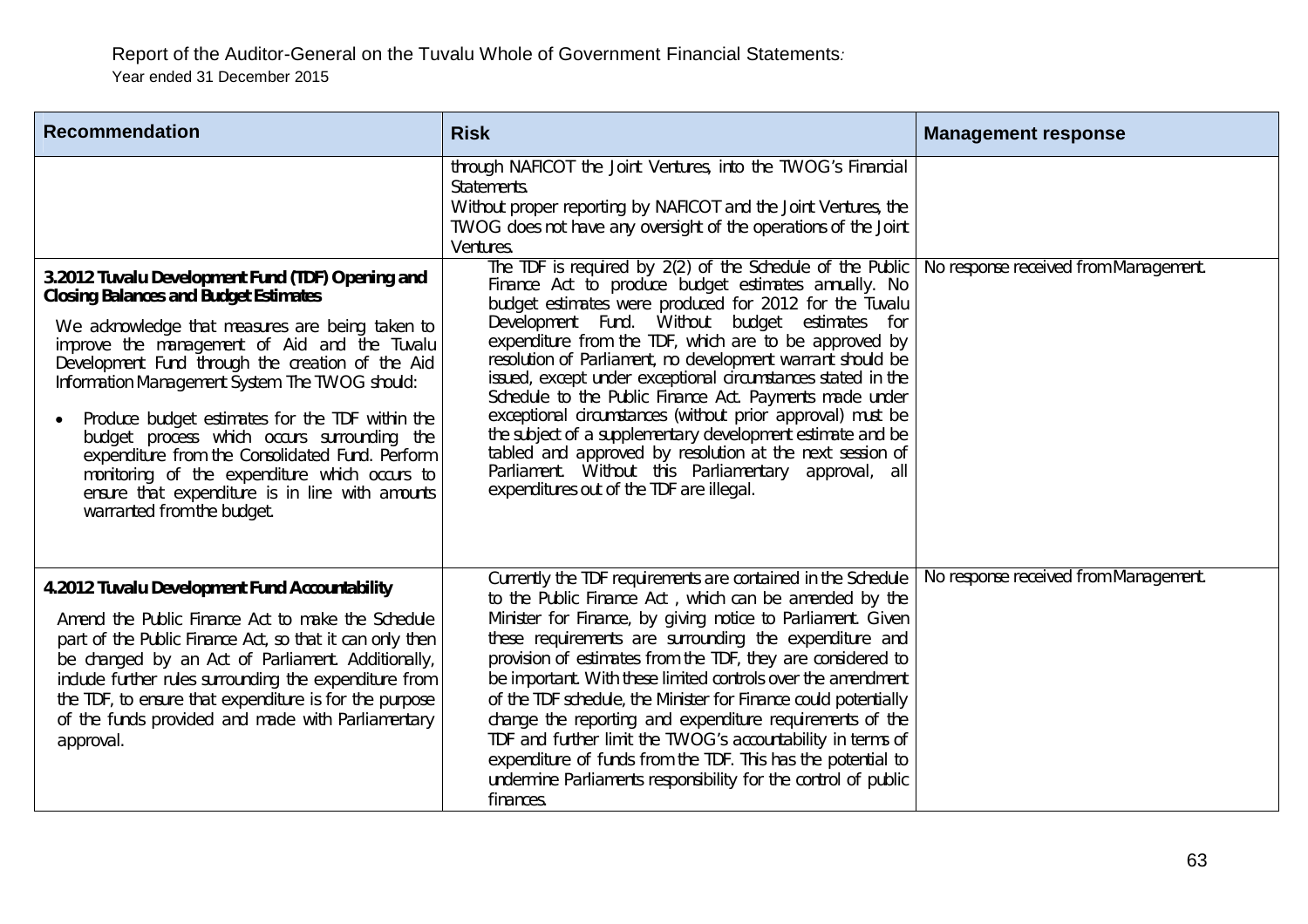| <b>Recommendation</b>                                                                                                                                                                                                                                                                              | <b>Risk</b>                                                                                                                                                                                                                                                                                                                                                                                                                                                                                                                                                                                                                                                           | <b>Management response</b>            |
|----------------------------------------------------------------------------------------------------------------------------------------------------------------------------------------------------------------------------------------------------------------------------------------------------|-----------------------------------------------------------------------------------------------------------------------------------------------------------------------------------------------------------------------------------------------------------------------------------------------------------------------------------------------------------------------------------------------------------------------------------------------------------------------------------------------------------------------------------------------------------------------------------------------------------------------------------------------------------------------|---------------------------------------|
| 5.2012 Cabinet Minutes and Records of Decisions<br>Cabinet Minutes are produced and circulated in a<br>timely manner to key decision makers.<br>If there are concerns surrounding confidentiality, at a<br>minimum a record of decisions made should be made<br>available soon after each meeting. | The Auditor-General requested copies of Cabinet Minutes for<br>2015 and into 2016 to review the critical decisions made to<br>ensure that there was executive approval.<br>The majority of minutes requested were able to be provided,<br>however, there were some minutes unable to be located by<br>the OPM staff.<br>Without documentation of the decisions made by Cabinet, the<br>Government is less able to enforce and make the changes to<br>programs which are required. If an approved program is not<br>performed or there is disagreement on the outcomes of the<br>meeting, than there will be no evidence to demonstrate what<br>should have been done. | No response received from Management. |
| 7.2012 Observer Fund Expenditure<br>A detailed set of rules is developed in order to ensure<br>that expenditure out of the Observer's Fund is used to<br>fund the observers program and funding is not used for<br>purposes such as fuel and ministerial travel<br>expenditure.                    | The Observer's Fund, one fund within the Tuvalu Development Fund,<br>is used to employ observers to monitor foreign fishing vessels<br>fishing in Tuvaluan waters.<br>The Fisheries Department was unable to present us with any<br>rules governing the Observer's Fund, only a letter from the<br>Secretary with guidelines on expenditure.<br>Without any rules surrounding the usage of the Observer's Fund,<br>there is no accountability surrounding the expenditure out of the<br>fund.                                                                                                                                                                         | No response received from Management. |
| 8.2012 Management of .TV Contract<br>The agreement is reviewed and all the benefits to<br>Tuvalu are documented and provided by VeriSign.                                                                                                                                                          | We have reviewed the .TV agreement with VeriSign and<br>subsequent amendments to the agreement. We found that<br>there were provisions in the contract with benefits to the<br>TWOG. The TWOG is yet to take these benefits up with<br>VeriSign.<br>Tuvalu is missing out on benefits of the VeriSign contract                                                                                                                                                                                                                                                                                                                                                        | No response received from Management. |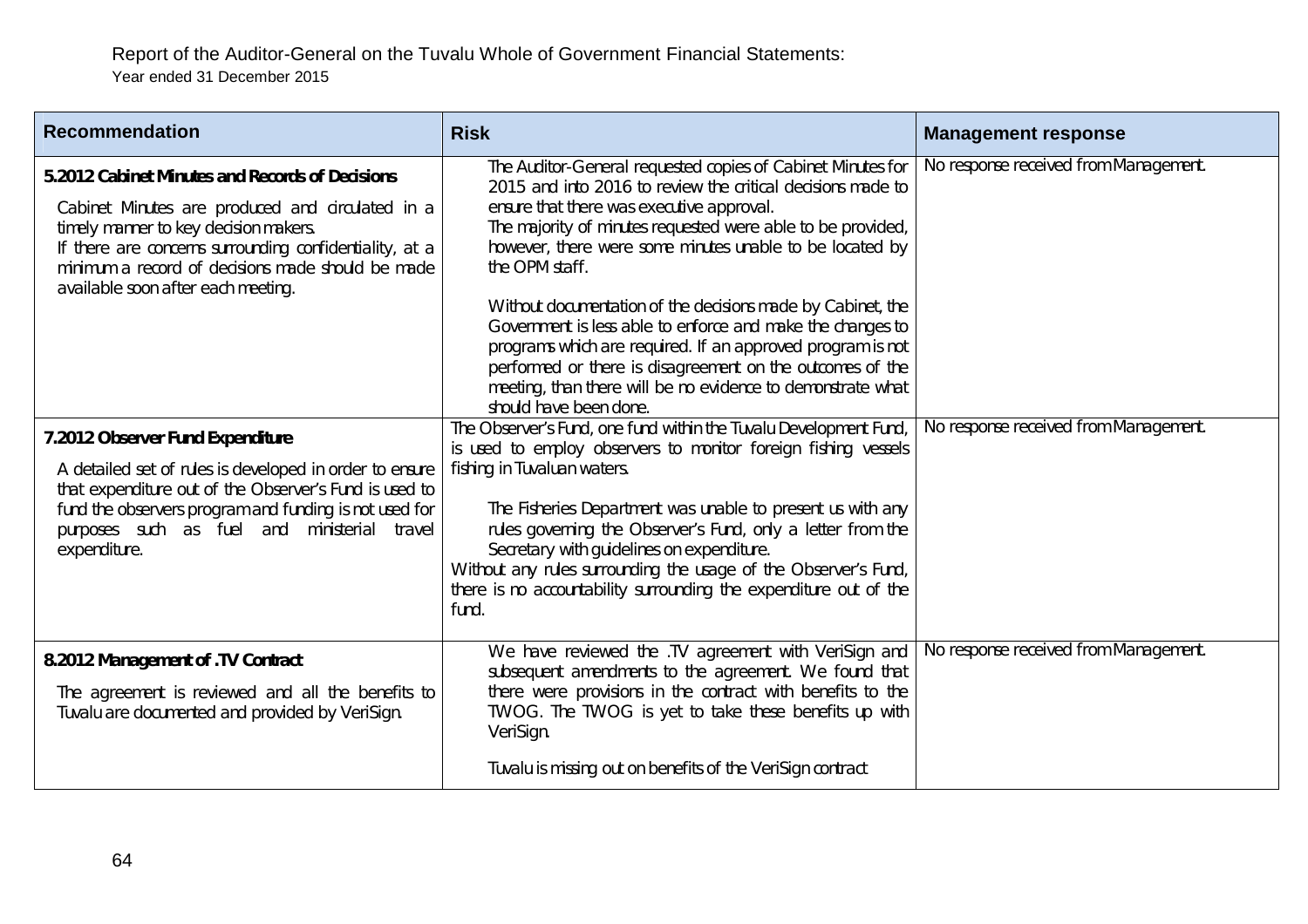| <b>Recommendation</b>                                                                                                                                                                                                                                                               | <b>Risk</b>                                                                                                                                                                                                                                                                                                                                                                                                                                                                                                                                                                                                                                                                                                            | <b>Management response</b>            |
|-------------------------------------------------------------------------------------------------------------------------------------------------------------------------------------------------------------------------------------------------------------------------------------|------------------------------------------------------------------------------------------------------------------------------------------------------------------------------------------------------------------------------------------------------------------------------------------------------------------------------------------------------------------------------------------------------------------------------------------------------------------------------------------------------------------------------------------------------------------------------------------------------------------------------------------------------------------------------------------------------------------------|---------------------------------------|
| 11.2012 Special Funds Rules and Governance<br>That the Minister establishes regulations for the<br>operations and control of the Special funds, or closes<br>the funds.                                                                                                             | Under Section 167(2) of the Constitution, special funds have<br>to be established under the authority of an Act of Parliament.<br>During the audit we requested the documentation for the<br>establishment of each of the special funds in existence by<br>Ministerial Order under the authority of the Public Finance<br>Act or under a dedicated Act of Parliament.                                                                                                                                                                                                                                                                                                                                                  | No response received from Management. |
|                                                                                                                                                                                                                                                                                     | The documentation we received was satisfactory in the<br>establishment of the funds, however, it was not comprehensive<br>surrounding the rules and governance of each of the funds.<br>We acknowledge there has no expenditure from the funds<br>except for a transfer to the consolidated fund from the<br>Coinage Security Special Fund.                                                                                                                                                                                                                                                                                                                                                                            |                                       |
|                                                                                                                                                                                                                                                                                     | Without rules surrounding the usage, governance and<br>purpose of the funds, monies could be expended without<br>proper justification and management scrutiny. There are<br>inadequate controls for ensuring Parliamentary oversight of<br>the receipt and expenditure of public monies from special<br>funds.                                                                                                                                                                                                                                                                                                                                                                                                         |                                       |
| 12.2012 Review of Financial Statements<br><b>Reconciliations and Provision of Supporting</b><br><b>Documentation</b><br>We recommend that supporting documentation,<br>calculations and analytical review are attached to the<br>working papers and they are evidenced as reviewed. | We acknowledge that there has been an improvement in the<br>preparation of the financial statement supporting<br>documentation; however, further effort is required. The issues<br>which were noted by the Auditor-General were:<br>The reconciliations to the balance sheet accounts were<br>completed, but limited supporting documentation was<br>attached.<br>No analytical review of movements to budget and the<br>prior year was completed.<br>No evidence of review on most of the documentation<br>presented to the Auditor-General.<br>No documentation of the payroll fortnightly reconciliation<br>and payroll analysis of movements in the pays.<br>Compiling supporting documentation and performance of | No response received from Management. |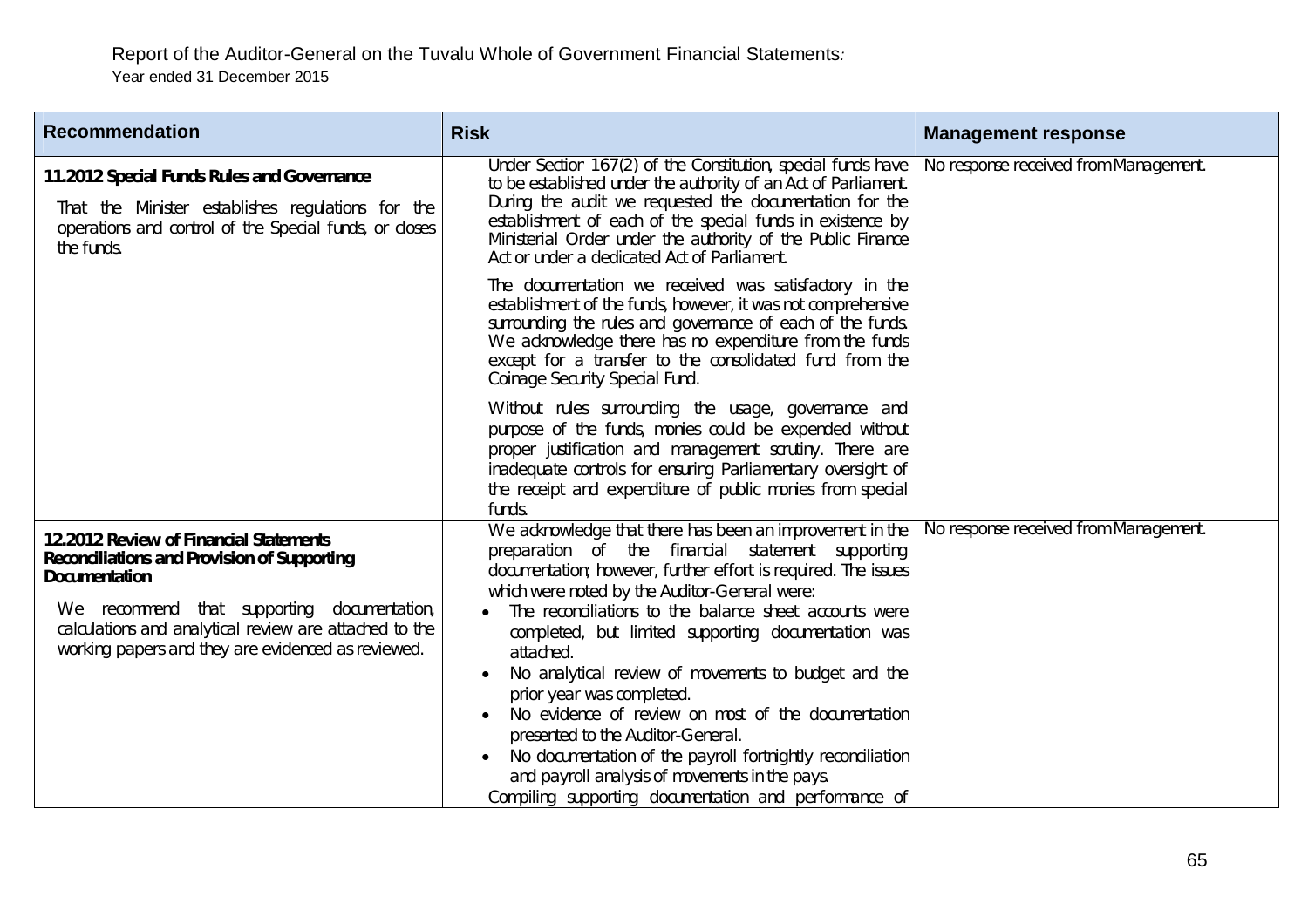| <b>Recommendation</b>                                                                                                                                                                                                                                                                                                                                                                                                                                                                                                                                                                  | <b>Risk</b>                                                                                                                                                                                                                                                                                                                                                                                                                                                                                                                                                                                                                                                                                                                                                                                                                                                                                                                                                                                                                                                                                                                                                                                                                                                                | <b>Management response</b>            |
|----------------------------------------------------------------------------------------------------------------------------------------------------------------------------------------------------------------------------------------------------------------------------------------------------------------------------------------------------------------------------------------------------------------------------------------------------------------------------------------------------------------------------------------------------------------------------------------|----------------------------------------------------------------------------------------------------------------------------------------------------------------------------------------------------------------------------------------------------------------------------------------------------------------------------------------------------------------------------------------------------------------------------------------------------------------------------------------------------------------------------------------------------------------------------------------------------------------------------------------------------------------------------------------------------------------------------------------------------------------------------------------------------------------------------------------------------------------------------------------------------------------------------------------------------------------------------------------------------------------------------------------------------------------------------------------------------------------------------------------------------------------------------------------------------------------------------------------------------------------------------|---------------------------------------|
|                                                                                                                                                                                                                                                                                                                                                                                                                                                                                                                                                                                        | analytical review demonstrates understanding of the<br>formation of the Financial Statements and the key drivers of<br>the figures. This demonstration assists in the audit process and<br>also develops TWOG staff understanding.<br>Without review, the risk of errors being reported in the<br>accounts is increased.                                                                                                                                                                                                                                                                                                                                                                                                                                                                                                                                                                                                                                                                                                                                                                                                                                                                                                                                                   | No response received from Management. |
| 13.2012 Improper Consolidation of Public Enterprises.<br>Given the current stage of the TWOG's accounts, it is<br>recommended that a lesser priority be placed on the<br>proper consolidation of the Public Enterprises. The<br>TWOG should continue to account for the Public<br>Enterprises using the equity method until there is<br>sufficient capacity to undertake the consolidation<br>process.<br>However, the improper consolidation is still considered<br>an accounting and audit issue, and should not be<br>ignored because of priorities currently taking<br>precedence. | Currently the TWOG consolidates the Public Enterprises by<br>taking into account the equity movements (i.e. Assets minus<br>Liabilities) of each of the Public Enterprises at the end of each<br>year. This is not in compliance with Generally Accepted<br>Accounting Principles (GAAP), which the TWOG is using to<br>prepare their Financial Statements.<br>Under GAAP, entities that are controlled by the TWOG<br>should be consolidated into the Financial Statements of the<br>TWOG. That is all revenues, expenditures, assets and<br>liabilities of the Public Enterprises and other controlled<br>entities should be added to the all revenues, expenditures,<br>assets and liabilities of the TWOG.<br>The process of consolidation should also include the<br>elimination of the TWOG's investment in each of the Public<br>Enterprises with the TWOG's equity in each of the entities;<br>and the elimination of transactions between the Public<br>Enterprises and the TWOG, including Community Service<br>Obligations.<br>The impact is that expenses and revenues of the TWOG will<br>be understated as well as the assets and liabilities. In net<br>terms, assets and liabilities will be equivalent, as the PEs are<br>accounted for as an investment. |                                       |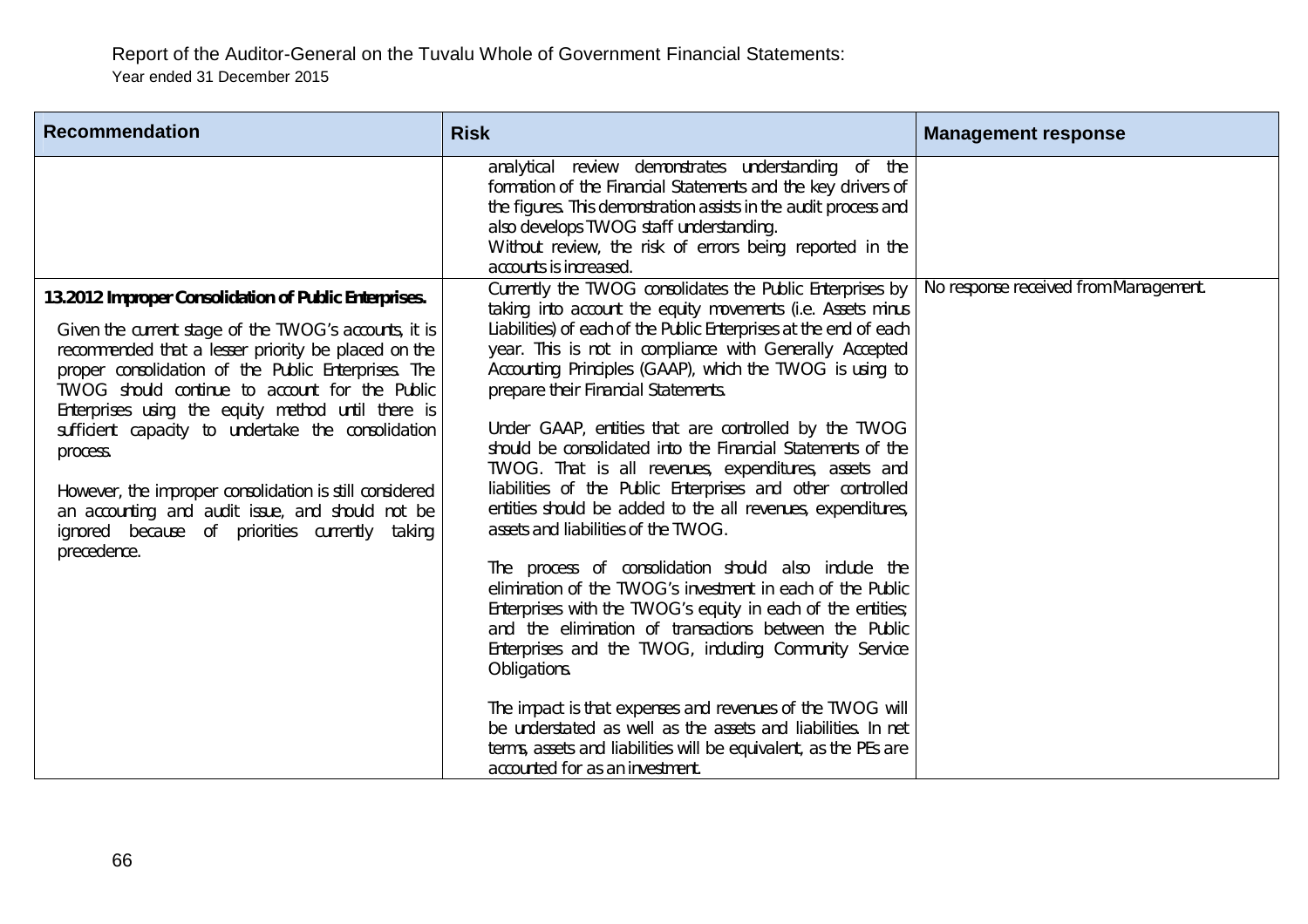| <b>Recommendation</b>                                                                                                                                                                                                                                                                                                                                                                                                                                                                                                                                                                                        | <b>Risk</b>                                                                                                                                                                                                                                                                                                                                                                                                                                                                                                                                                                                                                                                                                                                                                                                                                                                                                                                                                                                                       | <b>Management response</b>            |
|--------------------------------------------------------------------------------------------------------------------------------------------------------------------------------------------------------------------------------------------------------------------------------------------------------------------------------------------------------------------------------------------------------------------------------------------------------------------------------------------------------------------------------------------------------------------------------------------------------------|-------------------------------------------------------------------------------------------------------------------------------------------------------------------------------------------------------------------------------------------------------------------------------------------------------------------------------------------------------------------------------------------------------------------------------------------------------------------------------------------------------------------------------------------------------------------------------------------------------------------------------------------------------------------------------------------------------------------------------------------------------------------------------------------------------------------------------------------------------------------------------------------------------------------------------------------------------------------------------------------------------------------|---------------------------------------|
| 17.2012 Follow up of Special Imprests<br>requirements of the Financial<br>Instructions<br>The<br>surrounding imprests is adhered to, including sending<br>timely reminders of overdue imprests and charging<br>interest on outstanding imprest accounts.                                                                                                                                                                                                                                                                                                                                                     | No reminder letters were sent to officers with outstanding<br>special imprests to remind them to continue settling<br>amounts owed.<br>Interest which should be charged on overdue imprests as<br>per Section 201 of the Financial Instructions is not being<br>charged.<br>Reminder letters not sent and not charging interest on<br>overdue imprest could lead to people with outstanding<br>imprests neglecting to settle their overdue amounts with the<br>TWOG. The interest which is currently not charged on<br>overdue imprests is lost revenue for TWOG.                                                                                                                                                                                                                                                                                                                                                                                                                                                 | No response received from Management. |
| 8.2011 Tax Reconciliation Issues<br>Monthly or more frequent reconciliation between<br>ACCPAC and RMS is recommended. The audit team<br>can provide an Excel template for the reconciliation.<br>The purpose of the reconciliation is to identify mis-<br>posting errors, payments received that are not in<br>ACCPAC but recorded, arrears of tax which are<br>recorded in RMS but not in ACCPAC, and payments<br>received that appear in ACCPAC but are not recorded<br>with IRD. Additionally we recommend the IRD document<br>the reconciliation as audit evidence and to keep a<br>record of variances. | In the past years, the Inland Revenue Department (IRD) had<br>not performed any reconciliation from their records of<br>taxation revenue due and collected with ACCPAC which<br>records the actual revenue and receivables. No reconciliation<br>was performed for 2014 between the IRD's Revenue<br>Management System (RMS) and the Treasury's ACCPAC for<br>both revenues and taxation amounts receivable.<br>We acknowledge that there has been improvement in the<br>documentation of the IRD's taxes due, however, no<br>reconciliation is being performed.<br>The non-performance of the reconciliation poses a risk in that:<br>the IRD are not able to tell who has paid their tax or not,<br>there have been posting errors into ACCPAC, that payment<br>of tax has been made but is not recorded, unpaid taxes are<br>unable to be detected and other concealed fraudulent<br>activities are occurring. Even though Tax and Customs have<br>their own cashier, reconciliation with ACCPAC is essential. | No response received from Management. |
| 16.2011 No Reconciliation Between Fisheries and                                                                                                                                                                                                                                                                                                                                                                                                                                                                                                                                                              | Fishing license Fees and Access Fees are collected by the<br>TWOG. Payment confirmation is sent to the Treasury                                                                                                                                                                                                                                                                                                                                                                                                                                                                                                                                                                                                                                                                                                                                                                                                                                                                                                   | No response received from Management. |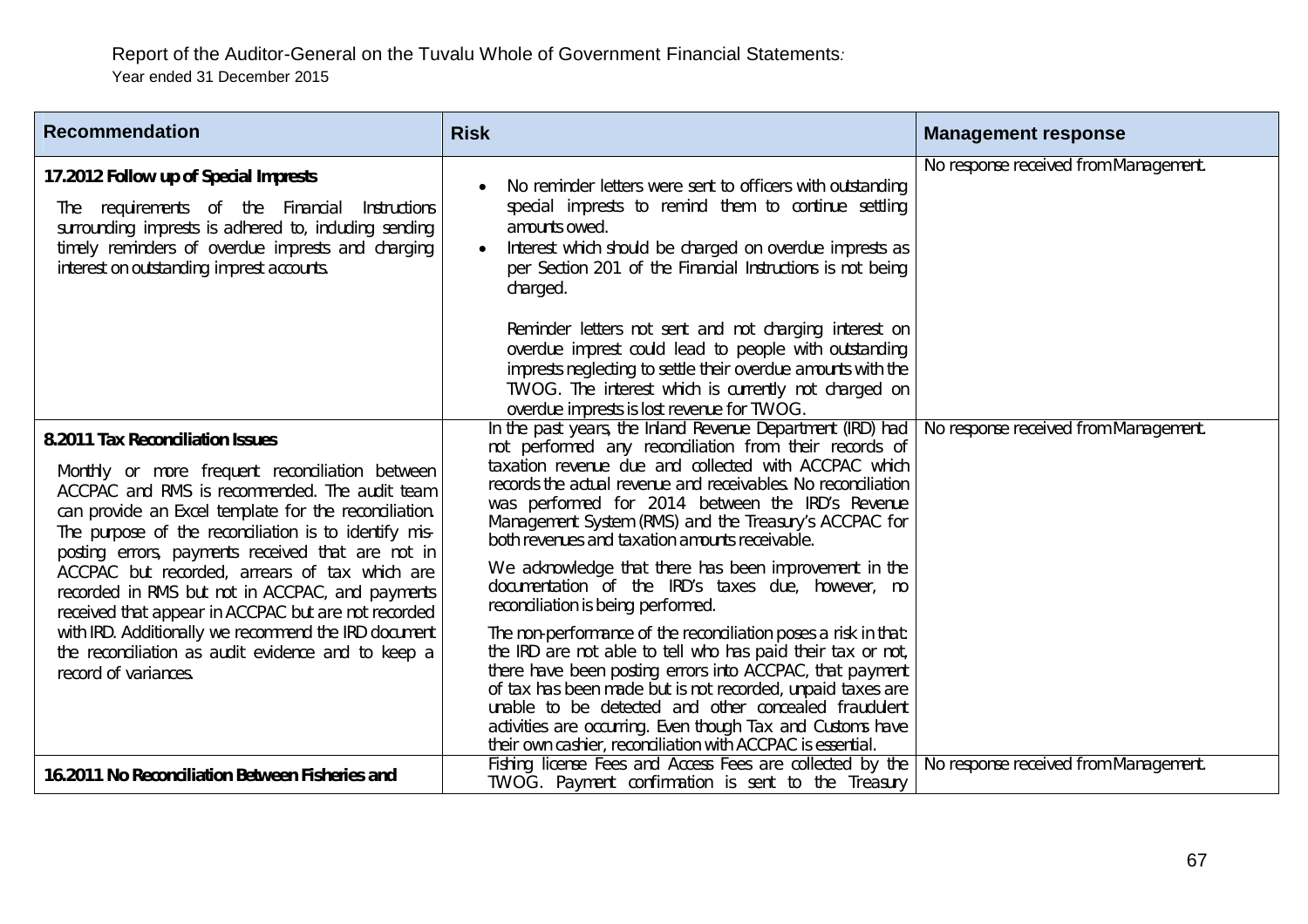| <b>Recommendation</b>                                                                                                                                                                                                                                                                                                                                                                                                                                                                     | <b>Risk</b>                                                                                                                                                                                                                                                                                                                                                                                                                                                                                                                                                                                                                                                                                                                                     | <b>Management response</b>            |
|-------------------------------------------------------------------------------------------------------------------------------------------------------------------------------------------------------------------------------------------------------------------------------------------------------------------------------------------------------------------------------------------------------------------------------------------------------------------------------------------|-------------------------------------------------------------------------------------------------------------------------------------------------------------------------------------------------------------------------------------------------------------------------------------------------------------------------------------------------------------------------------------------------------------------------------------------------------------------------------------------------------------------------------------------------------------------------------------------------------------------------------------------------------------------------------------------------------------------------------------------------|---------------------------------------|
| <b>Treasury Records.</b><br>The Audit recommends that the Fisheries department<br>and Treasury department to perform a regular<br>reconciliation of their fishing license revenue and fines<br>to ensure that all amounts due are paid and that all<br>payments are recorded in the Fisheries Management<br>System (TUFMAN).                                                                                                                                                              | Department and sometimes copied to the Tuvalu Fisheries<br>Department to update their records of payments received.<br>No reconciliation of fishing licenses between Treasury records<br>and the Fisheries Department records is performed. The<br>Fisheries Department needs to know if payment has been<br>made in order to determine if a vessel is fishing illegally in<br>Tuvalu's Exclusive Economic Zone.<br>Vessels that are found to be illegally fishing in Tuvalu's waters are                                                                                                                                                                                                                                                       |                                       |
|                                                                                                                                                                                                                                                                                                                                                                                                                                                                                           | normally fined in accordance with the laws of Tuvalu. The<br>monitoring of the fines imposed and payment of the fines is not<br>performed by the Fisheries Department. There is no follow up on<br>fines payment, nor any method to record all fines which are due to<br>be paid.                                                                                                                                                                                                                                                                                                                                                                                                                                                               |                                       |
|                                                                                                                                                                                                                                                                                                                                                                                                                                                                                           | As treasury records and fisheries records are not reconciled, it<br>makes it difficult for the fisheries department to trace whether a<br>particular fishing vessel has paid for their fees and fines and also<br>for Treasury to ensure that all revenues of the TWOG are<br>completely collected. This reconciliation would also assist in<br>identifying payments which relate to multiple financial years.                                                                                                                                                                                                                                                                                                                                  |                                       |
| 17.2011 Fisheries to Keep Minutes of Negotiation on<br><b>File</b><br>Official records and minutes of negotiating to<br>٠<br>approve fishing licenses discussed via email<br>should be filed for transparency.<br>The secretary for the Access Agreement and<br>Licensing committee should file official records<br>of decisions made (including printing or saving<br>emails), to<br>transparency<br>ensure<br>and<br>accountability of the Access Agreement and<br>Licensing committee. | Fishing nations/companies interested in fishing in Tuvalu's<br>waters will firstly negotiate with the Fisheries Department<br>through the Permanent Secretary and Director for Fisheries.<br>The negotiation is surrounding the terms and condition of the<br>Access Agreements. We noted that the fisheries staff are<br>using their personal email addresses for negotiation purposes<br>and that there are no written minutes to confirm the<br>negotiation outcomes.<br>If negotiation records including emails and minutes are not kept<br>properly the process becomes more vulnerable to fraudulent<br>activities which can lead to decreased revenues from fishing or<br>increased exploitation of Tuvalu's limited fisheries resource. | No response received from Management. |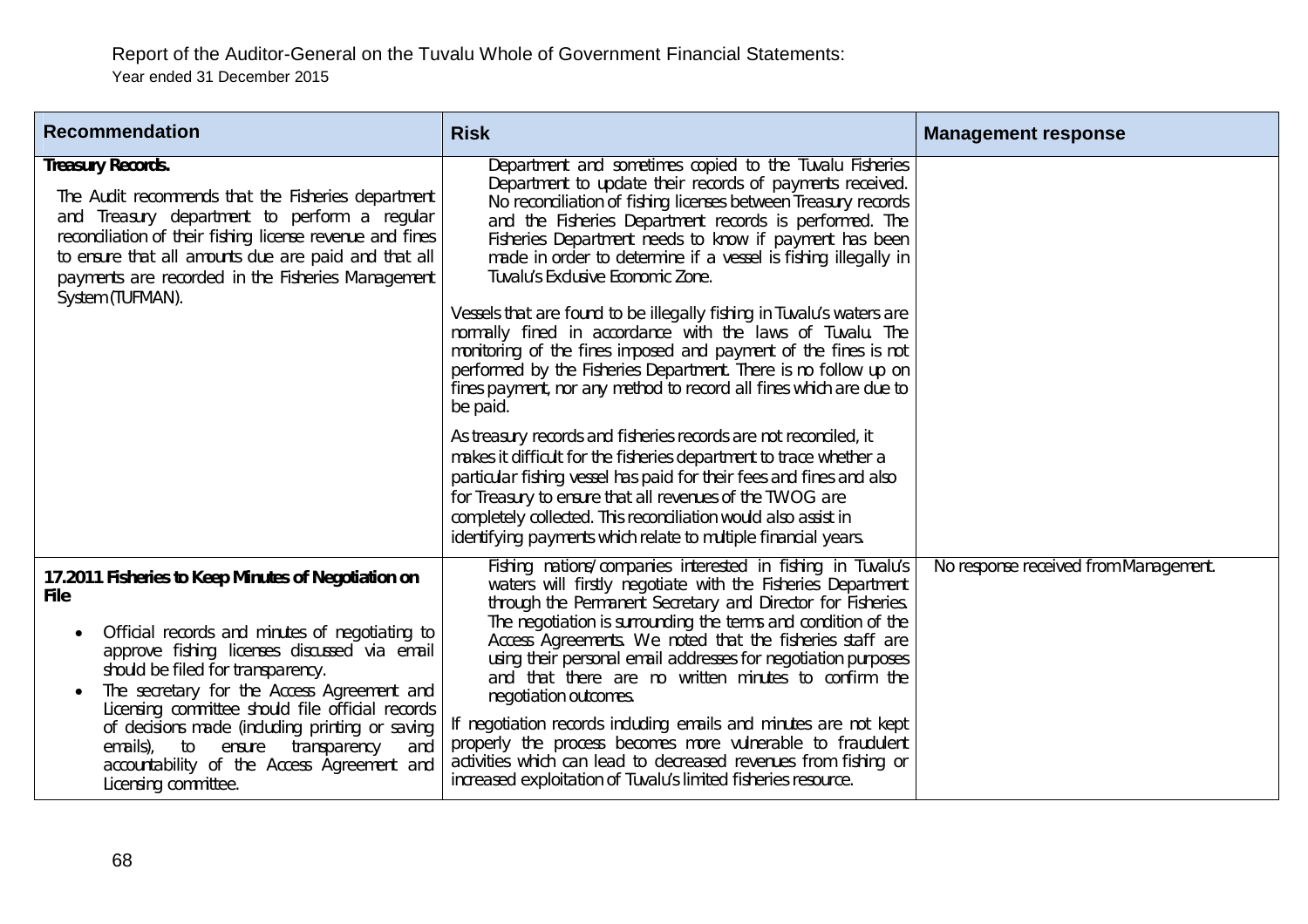| <b>Recommendation</b>                                                                                                                                                                                                                                                                                                                                                                                                                                                                                                                                                                                                                                                                                                                                                                                                                                                                                                                                    | <b>Risk</b>                                                                                                                                                                                                                                                                                                                                                                                                                                                                                          | <b>Management response</b>            |
|----------------------------------------------------------------------------------------------------------------------------------------------------------------------------------------------------------------------------------------------------------------------------------------------------------------------------------------------------------------------------------------------------------------------------------------------------------------------------------------------------------------------------------------------------------------------------------------------------------------------------------------------------------------------------------------------------------------------------------------------------------------------------------------------------------------------------------------------------------------------------------------------------------------------------------------------------------|------------------------------------------------------------------------------------------------------------------------------------------------------------------------------------------------------------------------------------------------------------------------------------------------------------------------------------------------------------------------------------------------------------------------------------------------------------------------------------------------------|---------------------------------------|
| 8.2009 Reconciliation Between Customs and ACCPAC<br>Develop a reconciliation which is performed monthly, to<br>ensure that all transactions in the Customs database<br>are accounted for in ACCPAC.<br>Initially the monthly movements could be reconciled in<br>order to simplify the reconciliation process.                                                                                                                                                                                                                                                                                                                                                                                                                                                                                                                                                                                                                                           | Currently there is no reconciliation process between the<br>Customs revenue collection system and ACCPAC. The amount<br>of revenue noted in the Customs database does not agree to<br>the amount collected in ACCPAC.<br>The implication is that payments recorded by ACCPAC may not<br>agree to the Customs revenue collection database. This may cause<br>either issues surrounding the release of goods without payment or<br>the refusal to release goods, even though payment has been<br>made. | No response received from Management. |
| 1.2008 Guarantees and Commitments Issued by<br><b>Government</b><br>Perform due diligence to identify the risks, exposure,<br>likelihood of recovery of outlay and alternative options<br>prior to issuing any guarantee or other financial<br>commitments to any local or overseas institutions.<br>Involve the Attorney General's office to provide a<br>legal opinion as to the correct level of approval<br>authority required before the TWOG commits financial<br>or other obligations both locally and overseas.<br>Formally notify and provide supporting documentation<br>to Treasury when such guarantees are issued after<br>proper approval and due diligence so that the nature<br>and extent of the TWOG's commitments can be<br>correctly recorded and reported.<br>When a commitment is made, Purchase Orders are<br>raised equivalent to the payments schedule, with the<br>amounts and timings, to ensure that funds are<br>available. | TWOG enters into contract/ commitment which is not able to be<br>serviced or is onerous.<br>Cashflow forecasts are inaccurate as all contract payments are not<br>known by Treasury.<br>Contract payments may not be in accordance with the Public<br>Finance Act if the correct authority is not provided.<br>Nature and extent of the TWOG's commitments are not recorded.                                                                                                                         | No response received from Management. |
| 5.2008 Debt Management Policy                                                                                                                                                                                                                                                                                                                                                                                                                                                                                                                                                                                                                                                                                                                                                                                                                                                                                                                            | That all debts which are owed to the TWOG are not                                                                                                                                                                                                                                                                                                                                                                                                                                                    | No response received from Management. |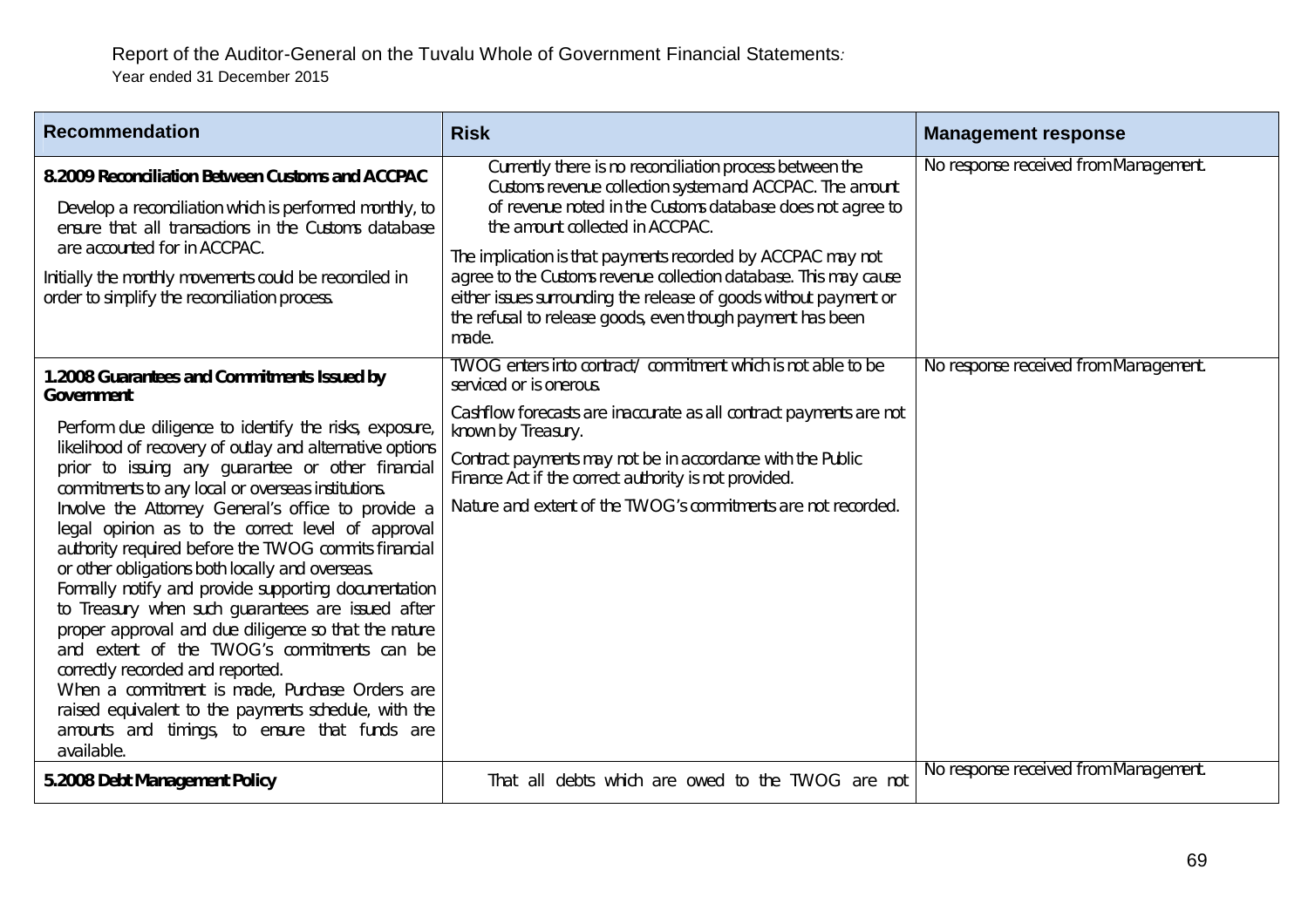| <b>Recommendation</b>                                                                                                                                                                                                                                                                   | <b>Risk</b>                                                                                                                                                                                                                                                           | <b>Management response</b>            |
|-----------------------------------------------------------------------------------------------------------------------------------------------------------------------------------------------------------------------------------------------------------------------------------------|-----------------------------------------------------------------------------------------------------------------------------------------------------------------------------------------------------------------------------------------------------------------------|---------------------------------------|
| Develop and implement a debt management policy to<br>assist in the timely recovery of debts owed to TWOG.<br>Approve advances based only on full and complete<br>budget details.<br>Ensure appropriate documentation is available for all<br>advances made prior to processing payment. | collected.<br>We acknowledge that the Accounts Receivable and Advances<br>finance circular has been approved in September 2016 and<br>covers the issue of debt management. The implementation of this<br>Finance Circular will be reviewed as part of the 2016 audit. |                                       |
| 9.2008 Employee Entitlements<br>Human Resources Management Department<br>The                                                                                                                                                                                                            | Liabilities for leave and sick leave may accrue without finance<br>being able to forecast resultant cash flows.                                                                                                                                                       | No response received from Management. |
| maintains a record of leave entitlement liabilities and<br>provide this information at least quarterly to Treasury<br>to include in the Financial Statements.                                                                                                                           | Leave may be taken, however, not recorded in the system.<br>We acknowledge that within ACCPAC, the payroll module is in<br>use in 2016, however, further work is required to ensure that the<br>leave balances entered into the system are accurate and complete.     |                                       |
| Reconcile the leave entitlements of staff to their leave<br>records on an annual basis.                                                                                                                                                                                                 |                                                                                                                                                                                                                                                                       |                                       |
| 4.2007 Unauthorised Expenditure<br>That all expenditure is processed only within the<br>approved vote appropriation.<br>Any irregular expenditure should be drawn to the<br>immediate attention of the Auditor-General.                                                                 | Unauthorised expenditure is processed without appropriate<br>authority i.e. through the initial budget process, virements or<br>supplementary funding.                                                                                                                | No response received from Management. |
| 18.2007 Government Policy Register                                                                                                                                                                                                                                                      | TWOG officials apply TWOG policy inconsistently giving                                                                                                                                                                                                                | No response received from Management. |
| Compile a TWOG policy register to log all TWOG<br>policies to ensure easy access and consistent<br>application for all TWOG employees. Once compiled<br>the listing of all policies should be reviewed to ensure<br>that any duplication of policies are addressed.                     | rise to inconsistent practices across ministries and functions.                                                                                                                                                                                                       |                                       |
| The TWOG policy register and corresponding policies<br>are placed on the intranet site, for ease of access.                                                                                                                                                                             |                                                                                                                                                                                                                                                                       |                                       |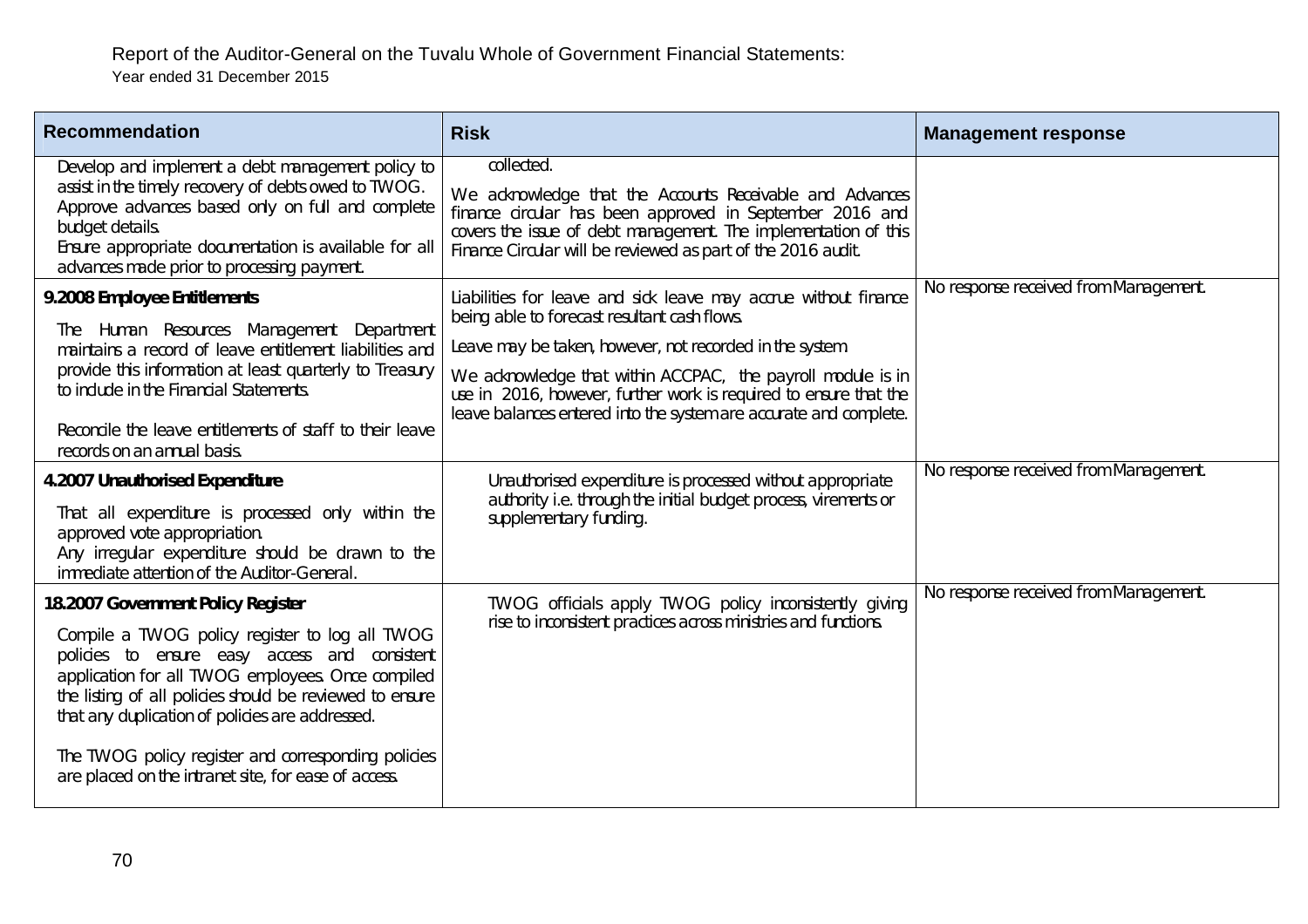| <b>Recommendation</b>                                                                                                                                                                                                                                                                                                                                                                                                                                                              | <b>Risk</b>                                                                                                                                                                                                       | <b>Management response</b>            |
|------------------------------------------------------------------------------------------------------------------------------------------------------------------------------------------------------------------------------------------------------------------------------------------------------------------------------------------------------------------------------------------------------------------------------------------------------------------------------------|-------------------------------------------------------------------------------------------------------------------------------------------------------------------------------------------------------------------|---------------------------------------|
| 19.2007 Government Contracts Register<br>All TWOG contracts are reviewed by the TWOG<br>legal division and monitored through a centralised<br>contracts register. Centralising and updating TWOG<br>contracts will facilitate better decision making, better<br>cash flow forecasting, better management and<br>budgeting and increased transparency.<br>It is understood that the Central Procurement Unit will<br>have a role in the creation of this register going<br>forward. | TWOG is unaware at a global level what contracts they are<br>counter-party to and the impact this has on TWOG cash flows.<br>That the TWOG are not able to effectively manage contracts to its<br>fullest extent. | No response received from Management. |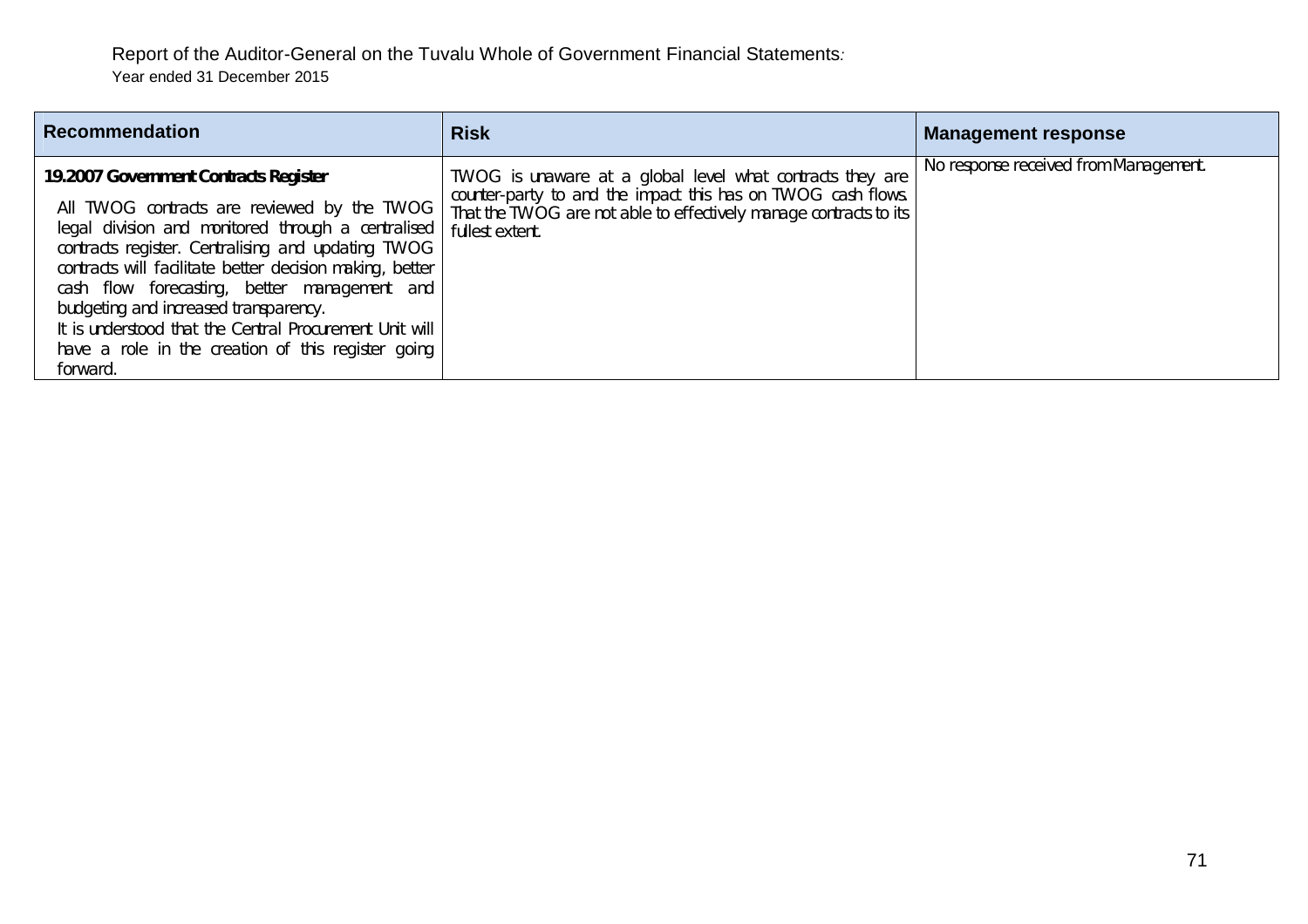# **Appendix 2: Audit Issues Closed during the 2015 Audit**

4.2014 Expenditure not in Compliance with Requirements of the Procurement System

5.2014 Final Budget Expenditure Figures in Financial Statements and General Ledger not reconciling with the Appropriation Acts and Estimates of Statutory Expenditure

6.2014 Virements and Warrants not being Performed Correctly

17.2014 Creation of special fund and rules for maintenance and replacement of assets funding

23.2014 Timely submission of Brussel mission monthly accounts

25.2014 Strengthening of the Ombudsman Commission

27.2014 No delegations register in place for 2014 and 2015 as required by s.206 of the 2014 Financial Instructions (FIs) for signing of PVs and chapter 2 of the 2015 FIs

30.2014 Bank reconciliations are printed at the end of each month.

31.2014 Elements of Financial Statements not provided to audit within Public Finance Act deadline

10.2013 Accounting for in-kind assets

14.2013 Tuvalu Post and Travel Limited revenues being incorrectly accounted for and retained by the TWOG

17.2013 Usage and review of Miscellaneous Revenue account for sales of assets and fisheries pay-ins

19.2013 TDF reconciliation and banking

5.2011 Fraud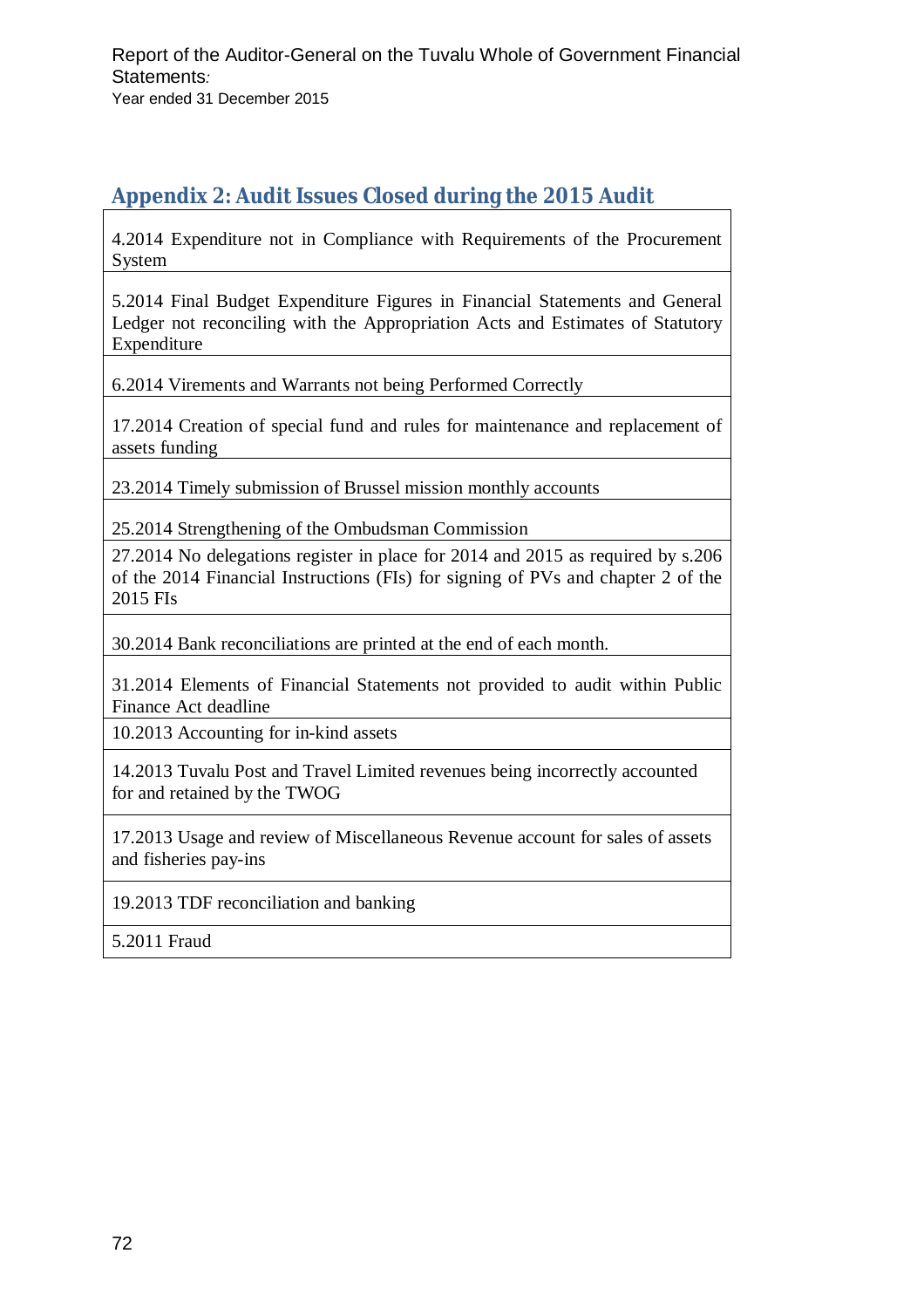Report of the Auditor-General on the Tuvalu Whole of Government Financial Statements*:*  Year ended 31 December 2015

**Appendix 3: Tuvalu Whole of Government Financial Statements and Independent Audit Report for 2015**

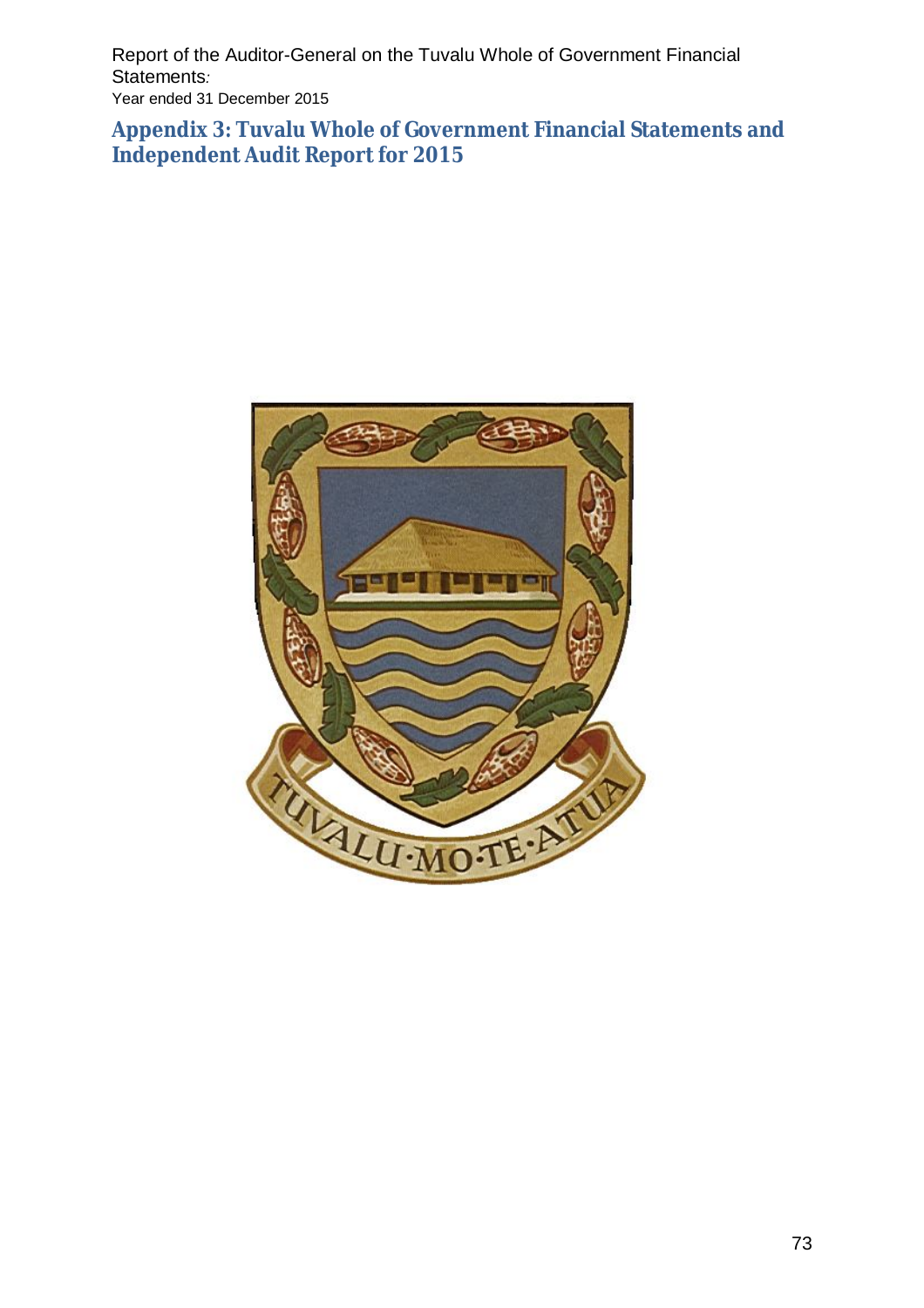Report of the Auditor-General on the Tuvalu Whole of Government Financial Statements: Year ended 31 December 2015

#### **Tuvalu Whole of Government Independent Audit Report for the year ended 31 December 2015**

To: Honourable Members of the Tuvalu Parliament

I have audited the accompanying Financial Statements of the Tuvalu Whole of Government, which comprise the Statement of Income and Expenditure; the Statement of Assets and Liabilities as at 31 December 2015; Statement of Changes in Equity; Statement of Revenue and Expenditure and by Heads; Statement of Receipts and Payments by Heads; Comparative Statement of Actual and Estimated Recurrent Revenue by 'Subhead'; Comparative Statement of Actual and Estimated Recurrent Expenditure by 'Subhead'; for the year then ended and the summary of significant accounting policies and other explanatory information.

#### **The Financial Report and Finance Minister's Responsibility**

The Minister of Finance is responsible for the preparation and true and fair presentation of the financial report in accordance with the Public Finance Act and for such internal control as management determines is necessary to enable the preparation of Financial Statements that are free from material misstatement, whether due to fraud or error.

#### **Basis for Disclaimer of Audit Opinion**

#### **Uncertainty surrounding valuation, completeness and existence of Property Plant and Equipment in the Financial Statements**

The Tuvalu Whole of Government's accounting policy changed in 2013 to recognise Property Plant and Equipment assets in the Financial Statements. Property Plant and Equipment was written on via an equity adjustment in 2013 using estimates of their value. This practice has continued for assets which are included in the Property Plant and Equipment balance in 2014 and 2015. I was unable to satisfy myself that the valuation estimates made by the Tuvalu Whole of Government were robust and accurate.

A stock count was performed at the end of 2015, however due to lack of robust supervision, the timing of the stock count extending into mid-2016 and lack of guidance surrounding the stock count processes I was unable to satisfy myself that the Property Plant and Equipment balance is complete and that all assets in the balance exist.

Property Plant and Equipment asset purchases in 2015 were accounted for through expense accounts and then are written on as assets using an adjustment to retained earnings. Depreciation of Property Plant and Equipment has not been recognised as an expense. Accordingly, the expense accounts used to purchase these assets are overstated and the depreciation expense accounts are understated.

I have not been able to obtain sufficient appropriate audit evidence to support the Property Plant and Equipment portion of the Statement of Assets and Liabilities, the Introduction of Property Plant and Equipment portion of the Statement of Changes in Equity, the noninclusion of Depreciation expense in the Statement of Income and Expenditure and all Expenses in the Statement of Income and Expenditure.

The lack of robust valuation, the lack of a robust stock count of Property Plant and Equipment and the improper accounting for Property Plant and Equipment constitute a limitation of scope of the audit which is significant and pervasive.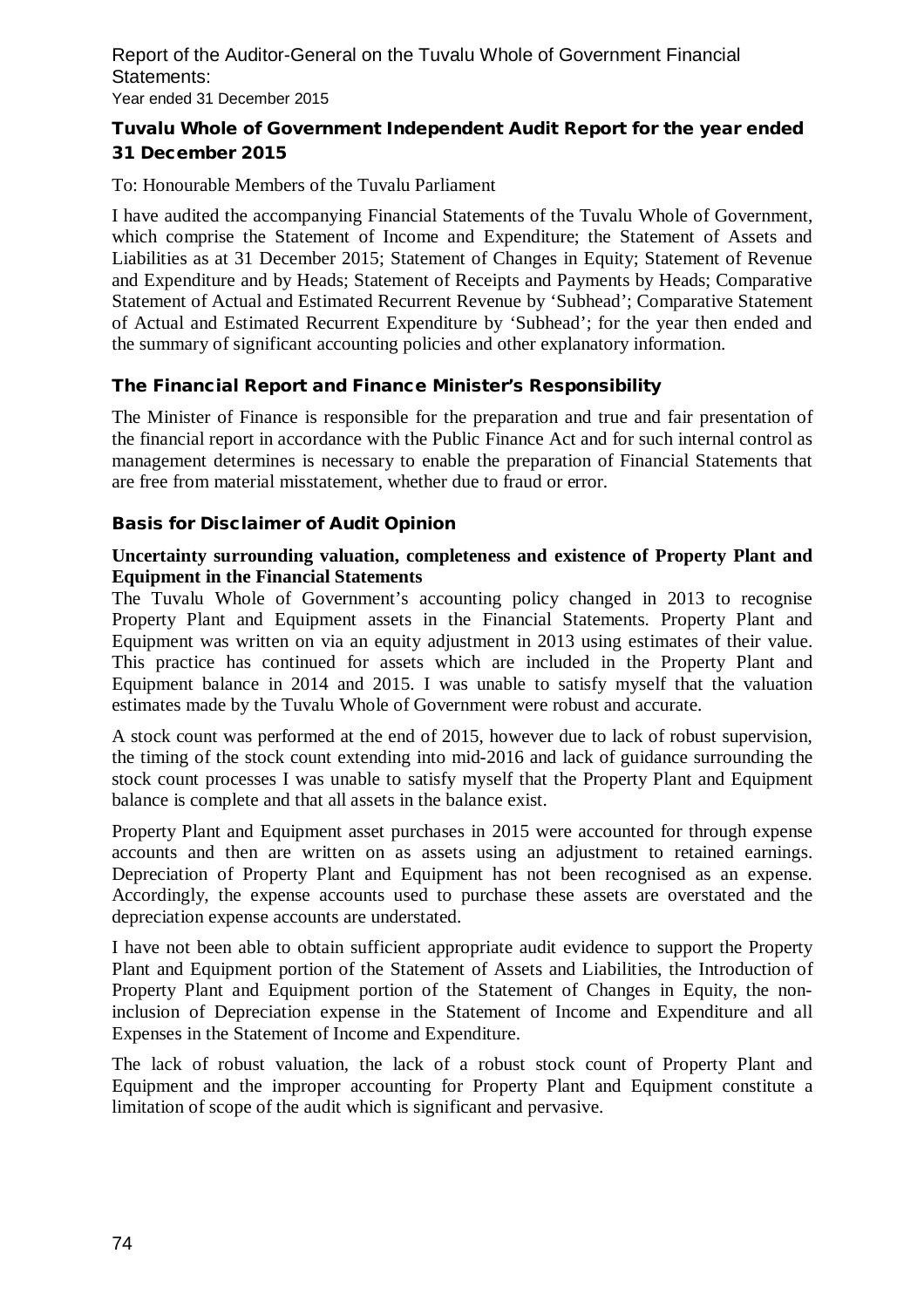# Report of the Auditor-General on the Tuvalu Whole of Government Financial Statements*:*

Year ended 31 December 2015

#### **Lack of evidence to support prior year comparatives**

My audit report on the Financial Statements for the period ended 31 December 2014 was a Qualified Disclaimer of Audit Opinion. Due to deficiencies in controls and accounting records, there is uncertainty in relation to the 31 December 2014 comparatives presented in these Financial Statements.

I have not been able to obtain sufficient appropriate audit evidence to support the prior year comparatives. This constitutes a limitation of scope which is significant and pervasive.

#### **Non-consolidation of NAFICOT, TPL and TMTI**

The Tuvalu Whole of Government controls the National Fishing Corporation of Tuvalu (NAFICOT), Tuvalu Post Limited (TPL) and the Tuvalu Maritime Training Institute (TMTI) public enterprises.

NAFICOT has not produced Financial Statements since 1999 however has become financially active in the past years, including entering into multiple joint venture agreements which are also financially active. TMTI has not produced Financial Statements since 2013. TPL has never produced Financial Statements. Without the consolidation of NAFICOT Financial Statements (which include the joint venture operations), the TPL Financial Statements and the TMTI Financial Statements, the Tuvalu Whole of Government Financial Statements are incomplete.

I have not been able to obtain sufficient appropriate audit evidence to support the noninclusion of TMTI, TPL and NAFICOT (including NAFICOT's Joint Ventures). This affects the completeness of the Investments in Corporations Balance on the Statement of Assets and Liabilities, and the completeness of the Unrealised Gain (Loss) on Investment in Corporations on the Statement of Income and Expenditure. This constitutes a limitation of scope which is significant.

#### **The non-inclusion of Inventory in the Financial Statements**

Inventories are not disclosed as assets in the Financial Statements. They are expensed when purchased, rather than recorded as assets until consumed. There is no record of Inventory, nor is there any management of Inventory.

I have not been able to obtain sufficient appropriate audit evidence to support the noninclusion of Inventory in the Statement of Assets and Liabilities and the non-inclusion of the Statement of Summaries of Unallocated Stores and Manufacturing Accounts. This constitutes a limitation of scope of the audit which is significant.

#### **Lack of evidence to support completeness of Account Receivable and Revenues Financial Statements**

The Account Receivable balance is understated in the Financial Statements. This is due to outstanding Taxation, Customs, Fishing Licences and Wharfage revenues not being recognised as Receivables in the Financial Statements. The Accounts Receivable balances relating to Taxation, Customs, Fishing Licences and Wharfage in their individual systems was not reflected on the Tuvalu Whole of Government's accounting system. I was unable to satisfy myself surrounding the completeness of the Account Receivable balance and corresponding Revenue balances in the Financial Statements.

The lack of evidence to support the completeness of the Account Receivable balance and the completeness of the corresponding Revenue transactions in the Financial Statements constitutes a limitation of scope of the audit which is significant.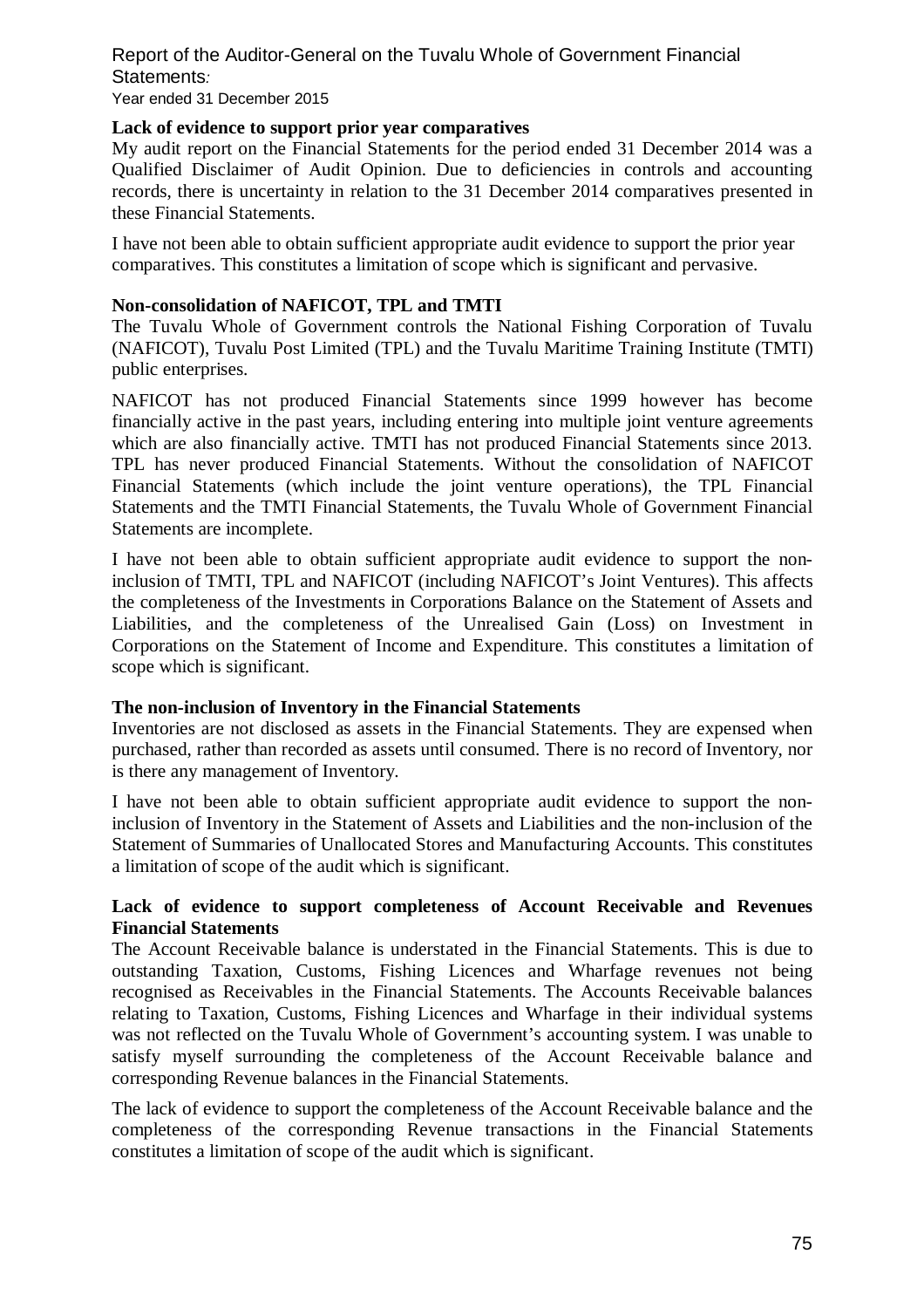#### Report of the Auditor-General on the Tuvalu Whole of Government Financial Statements: Year ended 31 December 2015

#### **Limitation of scope surrounding Cabinet minutes and decisions**

All Cabinet minutes and key decisions made in Cabinet for 2015 were unable to be presented to me for review. This constitutes a limitation of scope as without a record of key decisions made (some of which can affect the financial position of the Tuvalu Whole of Government), I am unable to be certain that the Financial Statements reflect these decisions.

The inability for Audit to review all Cabinet minutes and Decisions constitutes a limitation of scope which is significant. It is uncertain which areas if any of the Financial Statements will be affected.

#### **Movement of Statement of Receipts and Payments by Heads unable to be reconciled to Cash balances**

The movement in the Cash Balance in the Statement of Receipts and Payments by heads was unable to be reconciled to the in Cash balances as per the Statement of Assets and Liabilities. The adjustments made to the accrual balance to remove the non-cash entries were incomplete.

I have not been able to obtain sufficient appropriate audit evidence to support the figures in the Statement of Receipts and Payments, and the Statement of Unauthorised Expenditure.

#### **Opinion**

Because of the significance of the matters described in the Basis for Disclaimer of Audit Opinion paragraph, I have not been able to obtain sufficient appropriate audit evidence to provide a basis for an audit opinion. Accordingly, I do not express an opinion on the Financial Statements.

#### **Emphasis of Matter**

I draw attention to Note 19 to the Financial Statements which describe the unauthorised expenditures above the final budget amounts which have been made by the Tuvalu Whole of Government. My opinion is not qualified in respect of this matter.

#### **Scope**

I was engaged to audit the accompanying Financial Statements of the Tuvalu Whole of Government, which comprise the all statements required under Section 31 of the Public Finance Act for the year ended 31 December 2015.

#### **Auditor's Responsibility**

I have conducted an independent audit in order to express an opinion on the financial report. I have audited the Financial Statements of the Tuvalu Whole of Government for the year ended 31 December 2015 in accordance with Section 172 of the Constitution and Section 32 of the Public Finance Act.

My responsibility is to express an opinion on these Financial Statements based on my audit. I conducted my audit in accordance with International Standards of Supreme Audit Institutions (ISSAI). This responsibility arises under the Audit Act. The ISSAI standards require that I comply with ethical requirements and plan and perform the audit to obtain reasonable assurance about whether the Financial Statements are free from material misstatement.

My audit involved performing procedures to obtain audit evidence about the amounts and disclosures in the Financial Statements. I assessed the results of those procedures in forming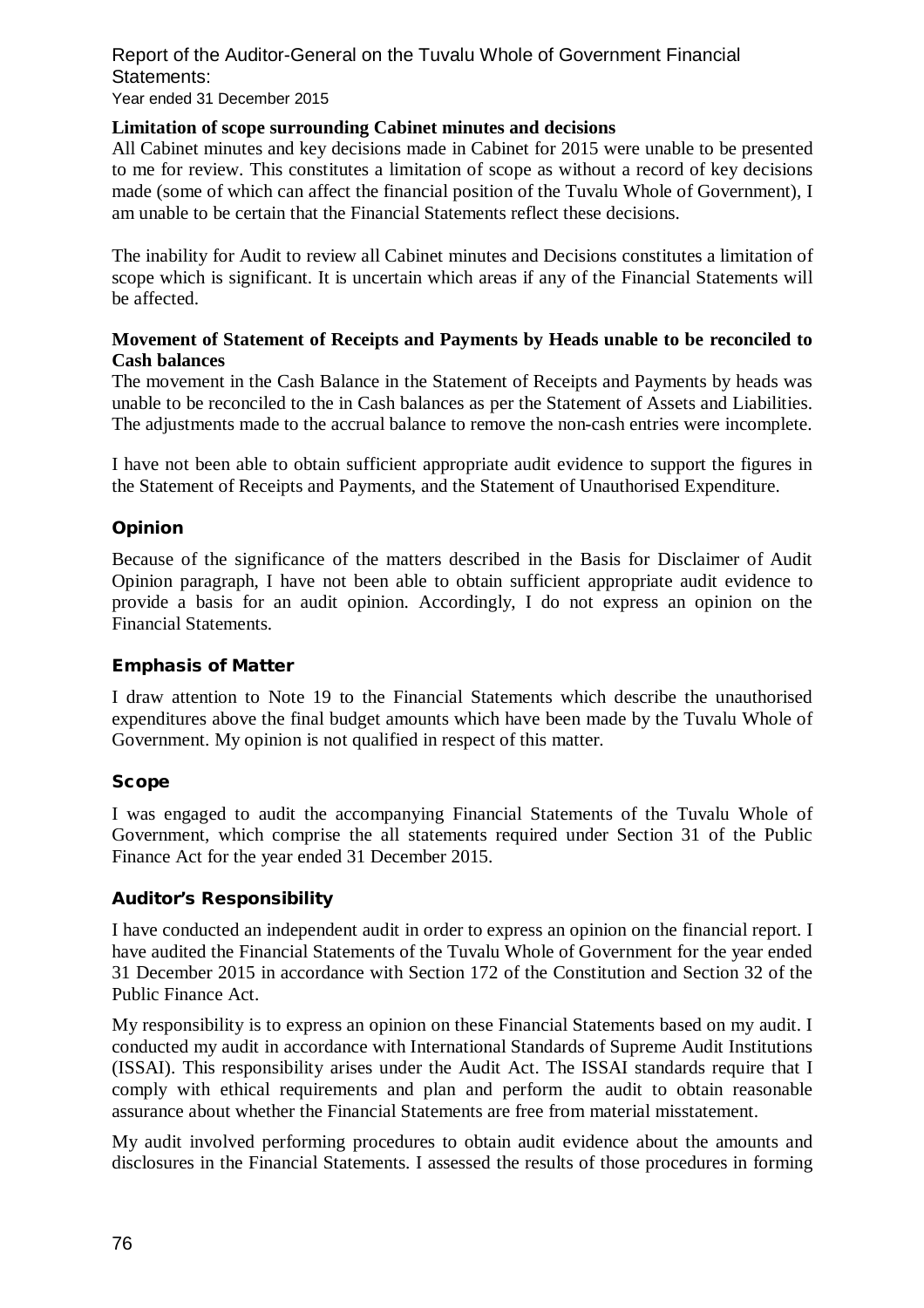### Report of the Auditor-General on the Tuvalu Whole of Government Financial Statements*:*

#### Year ended 31 December 2015

my opinion. The procedures selected depend on my judgment, including the assessment of the risks of material misstatement of the Financial Statements, whether due to fraud or error.

In making those risk assessments, I considered internal control relevant to the entity's preparation and fair presentation of the Financial Statements in order to design audit procedures that are appropriate in the circumstances, but not for the purpose of expressing an opinion on the effectiveness of the entity's internal control.

My audit also included evaluating the appropriateness of accounting policies used and the reasonableness of accounting estimates made by management, as well as evaluating the overall presentation of the Financial Statements.

I planned and performed the audit to obtain all information and explanations I considered necessary in order to obtain reasonable assurance that the Financial Statements are free from material misstatements, whether caused by fraud or error.

Material misstatements are differences or omissions of amounts and disclosures that would affect a reader's overall understanding of the Financial Statements.

I did not examine every transaction, nor do I guarantee complete accuracy of the Financial Statements. I evaluated the overall adequacy of the presentation of information in the Financial Statements.

I believe that the audit evidence we have obtained is sufficient and appropriate to provide a basis for my qualified audit opinion.

#### **Audit Independence**

The Office of the Auditor-General Tuvalu complies with all applicable independence requirements of the Audit Act.

Sincerely,

Eli Lopati **Auditor-General for Tuvalu**  Funafuti 30 September 2015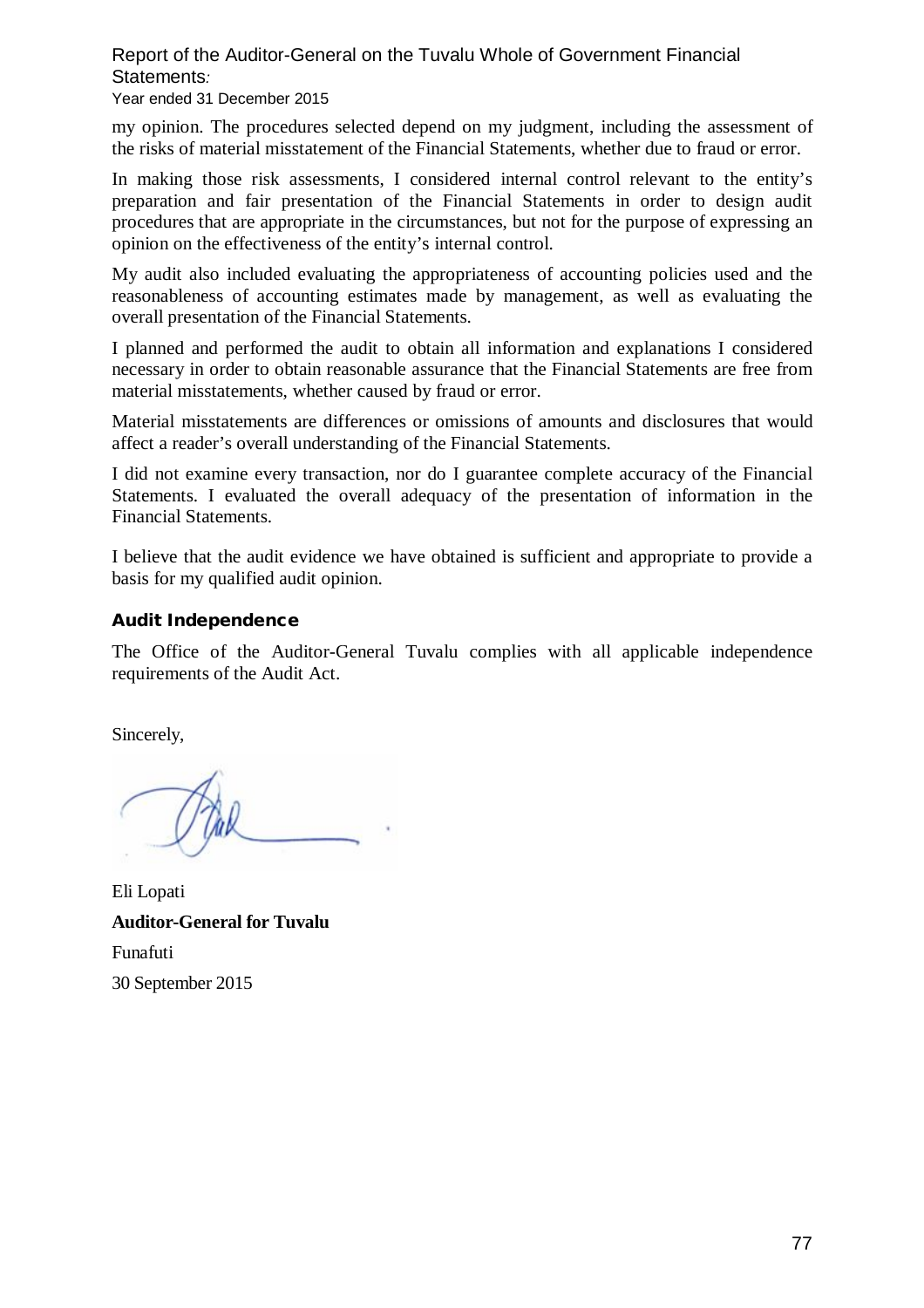# **TUVALU WHOLE OF GOVERNMENT**



# **FINANCIAL STATEMENTS**

# **for the Year Ended 31 December 2015**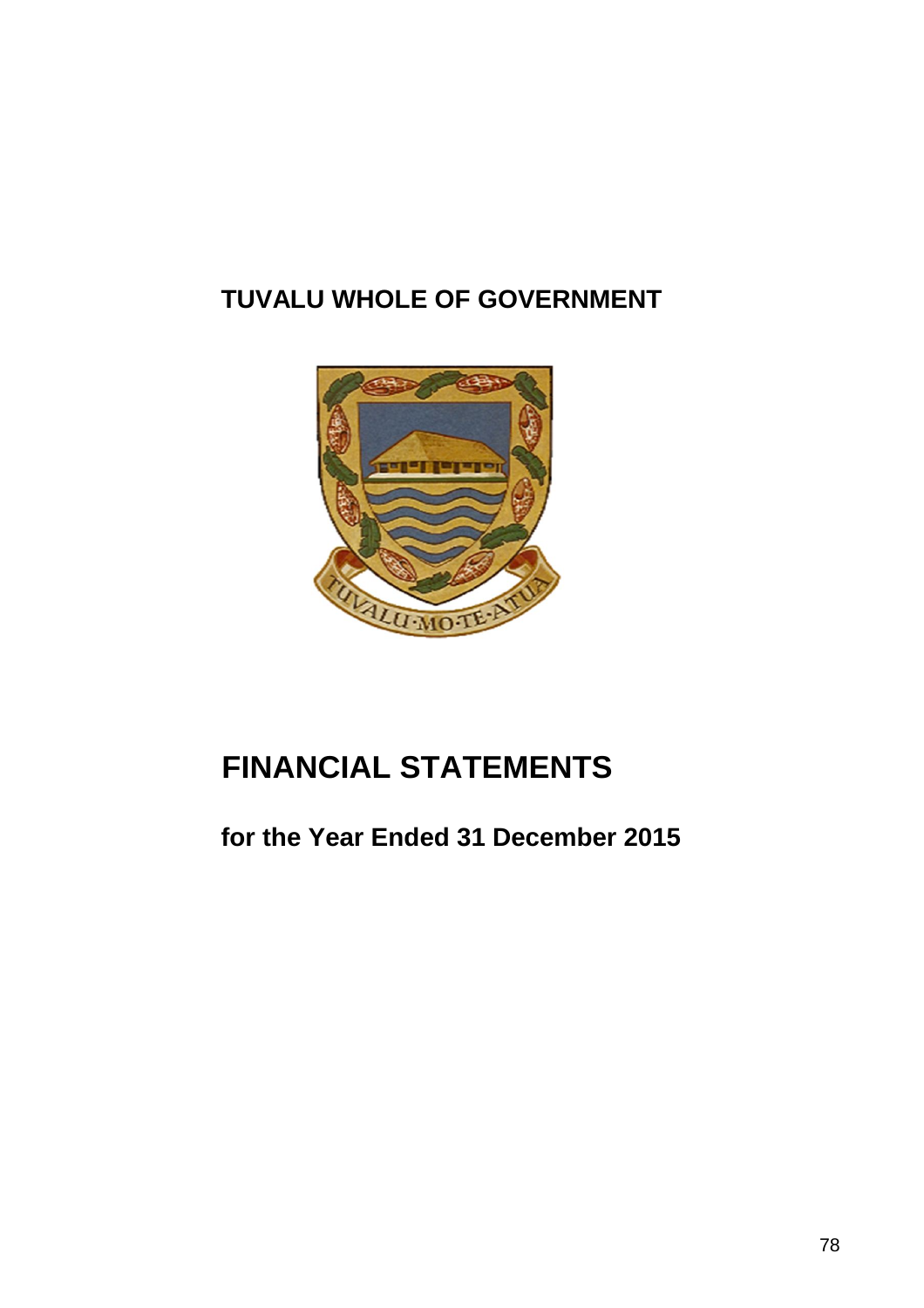#### **STATEMENT OF RESPONSIBILITY**

The Government is pleased to present the Financial Statements of the Government of Tuvalu for the Year Ended 31 December 2015

We hereby declare that:

- **-** We have been responsible for the preparation of these Financial Statements and the judgments made in them.
- **-** We are responsible for establishing and maintaining a system of internal controls designed to provide reasonable assurance as to the integrity and reliability of financial reporting.
- **-** In our opinion these Financial Statements fairly reflect the financial position and operations of the Government of Tuvalu for Year Ended 31 December 2015

The Financial Statements were authorised for issue by the Minister of Finance on 30 June 2016

SAAMUUL

**Hon. Maatia Toafa Mr Letasi Iulai** Minister of Finance & Economic Development

Permanent Secretary for Finance and Economic Development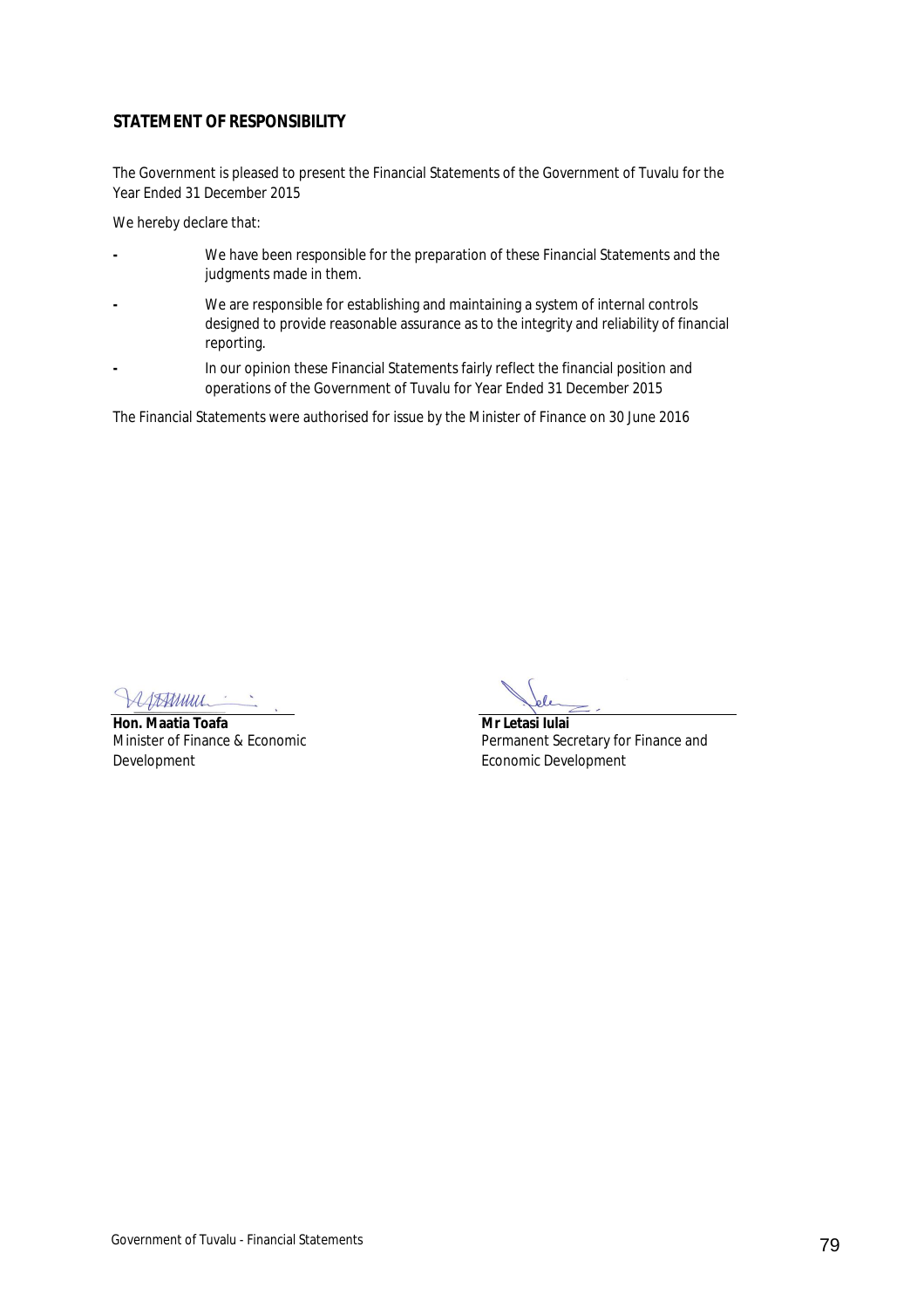#### **STATEMENT OF INCOME AND EXPENDITURE**

#### **For the Year Ended 31-Dec-15**

|                                                                           | <b>Notes</b> | 2015<br><b>Actual</b>   | 2015<br><b>Budget</b>  | 2014<br><b>Actual</b>   |
|---------------------------------------------------------------------------|--------------|-------------------------|------------------------|-------------------------|
| <b>INCOME</b>                                                             |              |                         |                        |                         |
|                                                                           |              |                         |                        |                         |
| Taxation                                                                  | 9            | 8,598,454               | 8,735,000              | 5,922,957               |
| Interest, Dividends and Rent                                              | 10           | 6,482,016               | 2,355,653              | 3,671,560               |
| <b>Fisheries Licenses</b>                                                 |              | 24,211,463              | 17,074,127             | 13,626,652              |
| .TV                                                                       |              | 6,273,625               | 5,450,000              | 5,514,159               |
| <b>External Assistance and Grants</b>                                     | 11           | 16,085,619              | 11,656,000             | 11,628,551              |
| Other Income<br>Distribution from Tuvalu Trust Fund                       | 12           | 2,762,402<br>4,782,567  | 2,934,340<br>8,700,000 | 2,527,011<br>10,711,398 |
| <b>TOTAL INCOME</b>                                                       |              | 69,196,145              | 56,905,120             | 53,602,287              |
|                                                                           |              |                         |                        |                         |
| <u>EXPENDITURE</u><br>Wages, Salaries, and Allowances                     |              | 15,062,275              | 16,456,925             | 13,923,859              |
| <b>Contributions to Tuvalu National Provident Fund</b>                    |              | 1,234,303               | 1,454,083              | 1,165,388               |
| Travel                                                                    | 13           | 3,661,191               | 2,402,523              | 2,279,496               |
| Fuel, Electricity and Communications                                      |              | 1,975,407               | 2,258,394              | 2,219,287               |
| Maintenance                                                               |              | 5,013,107               | 5,606,246              | 1,629,714               |
| Bank Charges and Fees                                                     |              | 294,728                 | 736,966                | 650,465                 |
| Grants and Subsidies (incl. Scholarships Support)                         | 14           | 18,973,719              | 14,548,615             | 10,545,161              |
| <b>Tuvalu Medical Treatment Scheme</b>                                    |              | 3,661,527               | 1,804,000              | 2,509,414               |
| <b>Other Expenses</b>                                                     | 15           | 5,383,333               | 5,648,328              | 4,218,499               |
| <b>Special Development Expenditures</b>                                   |              | 3,382,275               | 5,303,377              | 2,368,005               |
| <b>TOTAL EXPENDITURE</b>                                                  |              | 58,641,864              | 56,219,457             | 41,509,289              |
| <b>RECURRENT SURPLUS / (DEFICIT)</b>                                      |              | 10,554,281              | 685,664                | 12,092,998              |
|                                                                           |              |                         |                        |                         |
| <b>OTHER GAIN AND LOSS</b>                                                |              |                         |                        |                         |
| Unrealised Gain (Loss) on Trust Fund Investment                           | 4            | 3,258,321               |                        | 516,955                 |
| Unrealised Gain (Loss) on Investment in Corporations                      | 5            | 2,484,779               |                        | (411, 726)              |
| Unrealised Gain (Loss) on Currency Movement (Offshore Loans)              | 8            | (522, 233)              |                        | (202, 176)              |
| Movement on Tuvalu Development Fund Operation<br>Doubtful Debts (Expense) | 16<br>6      | 4,441,644<br>(861, 181) |                        | 43,105                  |
| <b>TOTAL OTHER REVENUE AND EXPENDITURE</b>                                |              | 8,801,330               |                        | (5,664)<br>(59, 507)    |
|                                                                           |              |                         |                        |                         |
| <b>TOTAL SURPLUS / (DEFECIT)</b>                                          |              | 19,355,611              |                        | 12,033,492              |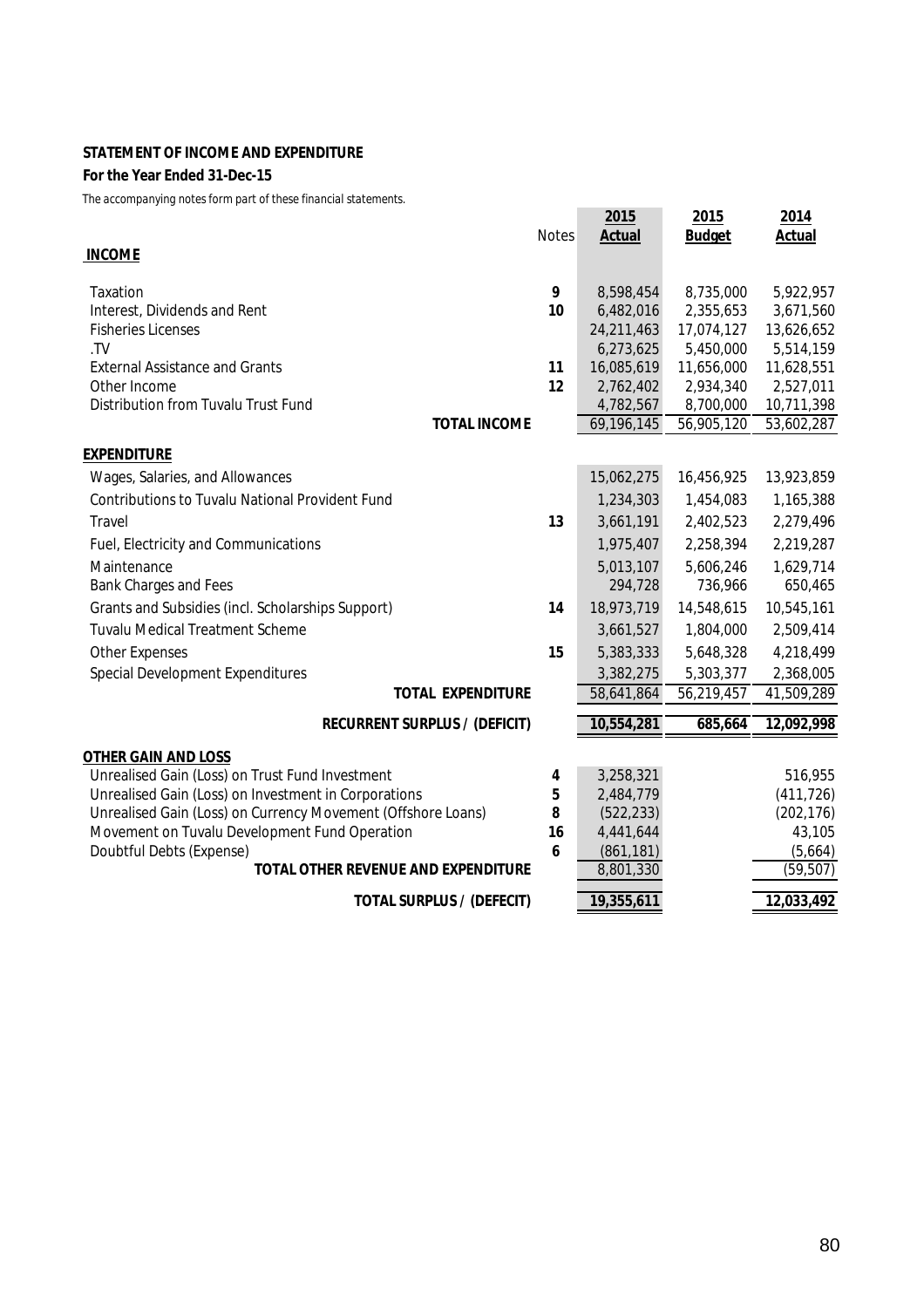#### **STATEMENT OF ASSETS AND LIABILITIES**

#### **Prepared in accordance with Public Finance Act s31(1)(i)**

#### **For the Year Ended 31-Dec-15**

|                                                    | <b>Notes</b>            | 2015                 | 2014                 |
|----------------------------------------------------|-------------------------|----------------------|----------------------|
| <b>GOVERNMENT EQUITY</b>                           |                         |                      |                      |
| Surplus / (Deficit)                                |                         | 19,355,611           | 12,033,492           |
| <b>Retained Earnings</b>                           |                         | 169,075,327          | 131,623,615          |
| <b>TOTAL GOVERNMENT EQUITY</b>                     |                         | 188,430,938          | 143,657,107          |
| <b>REPRESENTED BY:</b>                             |                         |                      |                      |
| <b>ASSETS</b>                                      |                         |                      |                      |
| <b>Current Assets</b>                              |                         |                      |                      |
| Cash & Cash Equivalents                            | 1                       | 510,610              | 4,999,058            |
| <b>Special Funds</b>                               | $\mathbf{2}$            | 1,236,522            | 1,403,660            |
| Cash Investments                                   | $\mathbf{3}$            | 25,660,908           | 24,690,987           |
| <b>Debtors</b>                                     | 6                       | 5,514,212            | 1,550,612            |
| <b>Total current assets</b>                        |                         | 32,922,252           | 32,644,318           |
| <b>Non-Current Assets</b>                          |                         |                      |                      |
| <b>Tuvalu Trust Fund</b>                           | 3 & 4                   | 65,106,670           | 54,065,782           |
| Tuvalu Development Fund                            | 3 & 16                  | 6,903,589            | 2,457,184            |
| Investments in Corporations                        | 3&5                     | 15,295,664           | 12,810,885           |
| Property, Plant and Equipment                      | 18                      | 78,683,952           | 55,522,039           |
| <b>Total Non-Current Assets</b>                    |                         | 165,989,876          | 124,855,891          |
| <b>TOTAL ASSETS</b>                                |                         | 198,912,128          | 157,500,208          |
| <b>LIABILITIES</b>                                 |                         |                      |                      |
|                                                    |                         |                      |                      |
| <b>Less Current Liabilities</b>                    |                         |                      |                      |
| <b>Accounts Payable</b><br><b>Unearned Revenue</b> | 7                       | 579,512<br>1,628,217 | 944,072<br>4,168,332 |
| Accounts Payable - Tuvalu Provident Fund           |                         | 380,984              | 376,947              |
| Other                                              | $\overline{\mathbf{z}}$ | 2,222                | 1,872                |
| <b>Total current liabilities</b>                   |                         | 2,590,936            | 5,491,223            |
| <b>Less Non-Current Liabilities</b>                |                         |                      |                      |
| Offshore Loans                                     | 8                       | 6,969,761            | 6,988,147            |
| Domestic Loans                                     | 8                       | 920,493              | 1,363,731            |
| <b>Total non-current liabilities</b>               |                         | 7,890,254            | 8,351,878            |
|                                                    |                         |                      |                      |
| <b>TOTAL LIABILITIES</b>                           |                         | 10,481,190           | 13,843,101           |
| <b>TOTAL NET ASSETS</b>                            |                         | 188,430,938          | 143,657,107          |
|                                                    |                         |                      |                      |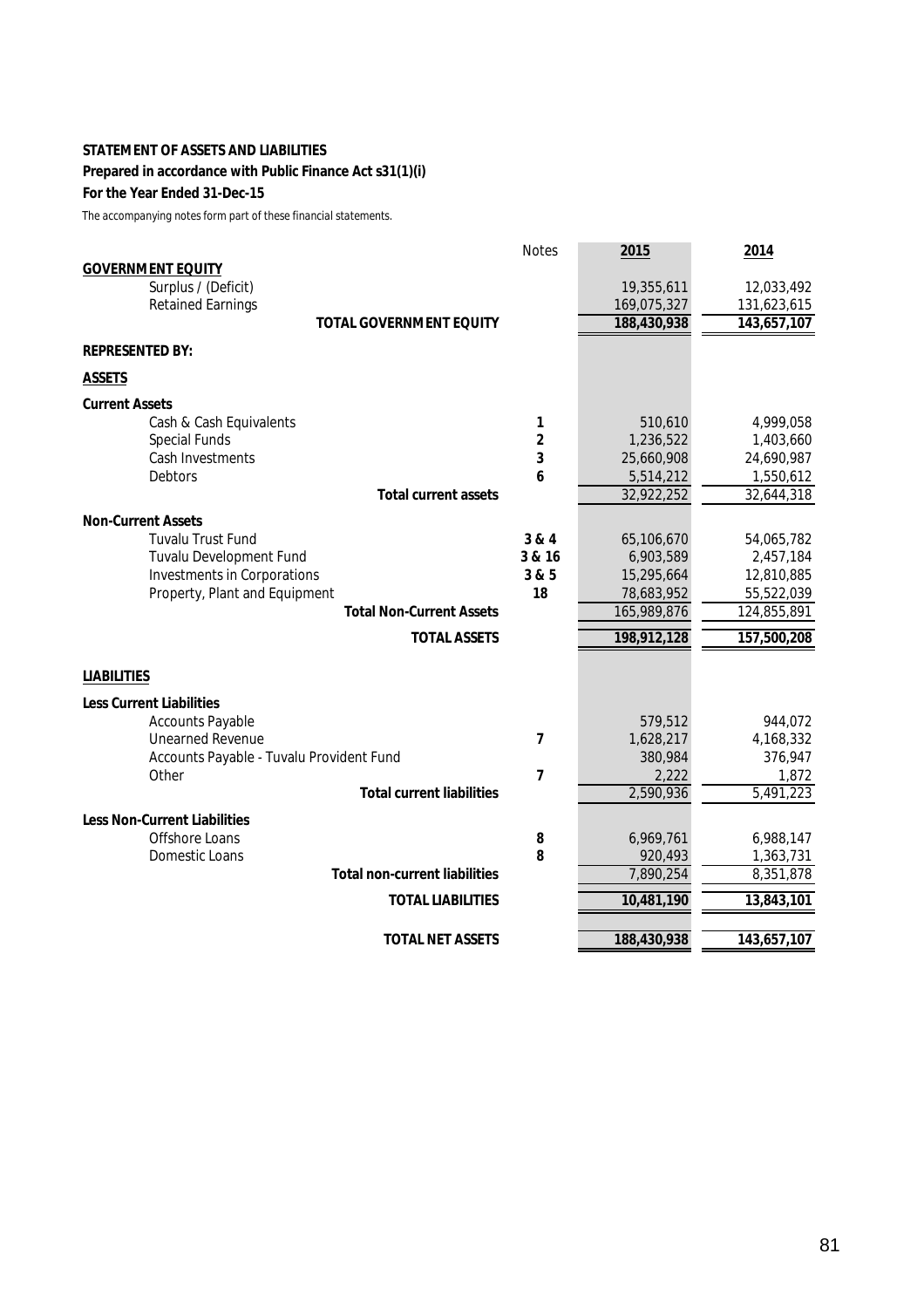#### **STATEMENT OF CHANGES IN EQUITY**

#### **For the Year Ended 31-Dec-15**

|                                                   | <b>Notes</b> | 2015         | 2014        |
|---------------------------------------------------|--------------|--------------|-------------|
| <b>Retained Earnings as at 1 January</b>          |              | 143,677,371  | 135,410,762 |
| <b>Movements reflected on Income Statement</b>    |              |              |             |
| Net Surplus/(Deficit) for the period              |              | 10,554,281   | 12,092,998  |
| Other Gain (Loss) for the period                  |              | 8,801,330    | (59, 507)   |
| Movements not reflected on Income Statement       |              |              |             |
| Introduction of Property, Plant & Equipment       | 18           | 23, 161, 914 | (2,784,658) |
| Write off of Nukufetau Cash Book Prior Year Error | Acc Pol 2.5  |              | (48, 967)   |
| Accounts Receivable Prior Year Error              | Acc Pol 2.5  |              | (429, 787)  |
| Accounts Payable Prior Year Error                 | Acc Pol 2.5  |              | (503, 471)  |
| Revenue Prior Year Error                          | Acc Pol 2.5  | 2,236,042    | 0           |
| <b>Accumulated Funds as at 31 December</b>        |              | 188,430,938  | 143,677,371 |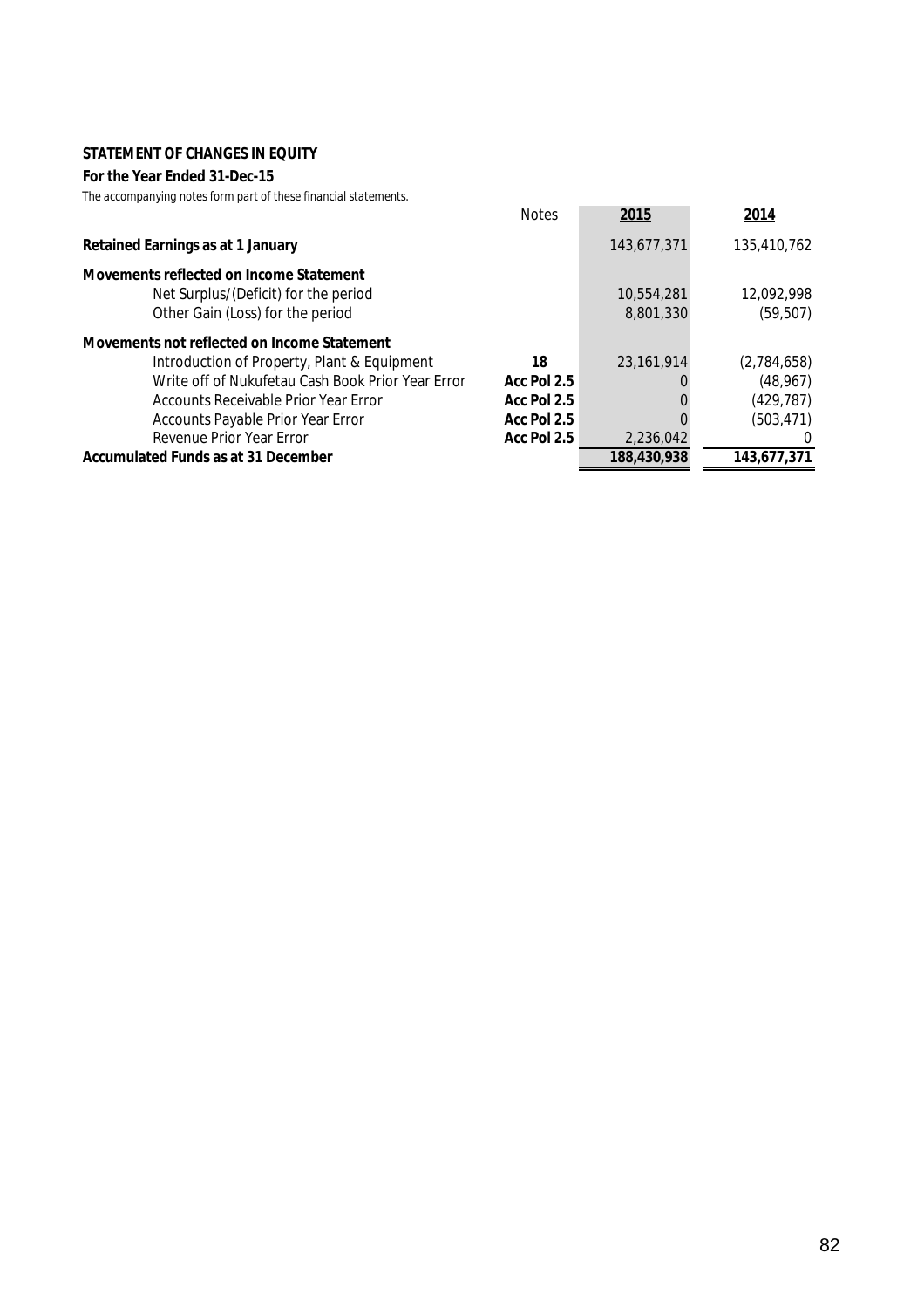#### **STATEMENT OF REVENUE AND EXPENDITURE BY HEADS**

**For the Year Ended 31-Dec-15**

*The accompanying notes form part of these financial statements.* **Budget Approved on Cash Basis**

| Head | <b>Head of Expenditure / Government Function</b>             | 2015<br><b>Actual</b> | 2015<br><b>Original</b><br><b>Budget</b> | <b>Variance</b><br>(Bud - Act) |
|------|--------------------------------------------------------------|-----------------------|------------------------------------------|--------------------------------|
|      | <b>RECURRENT REVENUE</b>                                     |                       |                                          |                                |
| Α    | Office of the Governer General                               | $\Omega$              | 0                                        | 0                              |
| В    | Office of the Prime Minister                                 | 259,646               | 278,350                                  | (18, 704)                      |
| С    | Legal Services                                               | 99,418                | 74,050                                   | 25,368                         |
| D    | Parliament                                                   | 0                     | 0                                        | 0                              |
| Ε    | Office of the Auditor General                                | 37,733                | 64,500                                   | (26, 767)                      |
| F    | Finance and Economic Development                             | 31,185,429            | 20,993,041                               | 10,192,388                     |
| G    | <b>Public Utilities</b>                                      | 153,404               | 115,800                                  | 37,604                         |
| Η    | Health                                                       | 11,430                | 15,000                                   | (3, 571)                       |
| I    | <b>Natural Resources</b>                                     | 24,338,154            | 18,704,119                               | 5,634,035                      |
| J    | <b>Home Affairs</b>                                          | 56,157                | 16,300                                   | 39,857                         |
| К    | Police and Prison Services                                   | 31,828                | 50,400                                   | (18, 572)                      |
| L    | <b>Transport and Communications</b>                          | 8,117,478             | 7,521,420                                | 596,058                        |
| M    | Education, Youth and Sports                                  | 36,983                | 80,000                                   | (43, 017)                      |
| N    | Judiciary                                                    | 6,237                 | 5,750                                    | 486                            |
| 0    | Foreign Affairs, Trade, Tourism, Environment & Labour        | 79,683                | 286,391                                  | (206, 708)                     |
|      | Distribution from Tuvalu Trust Fund                          | 4,782,567             | 8,700,000                                | (3,917,433)                    |
|      | <b>TOTAL RECURRENT REVENUE</b>                               | 69,196,145            | 56,905,120                               | (12, 291, 025)                 |
|      | <b>RECURRENT EXPENDITURE</b>                                 |                       |                                          |                                |
| Α    | Office of the Governer General                               | 179,674               | 177,960                                  | (1, 714)                       |
| B    | Office of the Prime Minister                                 | 9,633,265             | 5,205,084                                | (4,428,180)                    |
| С    | <b>Legal Services</b>                                        | 357,195               | 390,815                                  | 33,620                         |
| D    | Parliament                                                   | 551,182               | 594,845                                  | 43,663                         |
| E    | Office of the Auditor General                                | 312,078               | 329,270                                  | 17,192                         |
| F    | Finance and Economic Development                             | 3,556,035             | 6,975,514                                | 419,479                        |
| G    | <b>Public Utilities</b>                                      | 5,871,119             | 3,158,859                                | (2,712,259)                    |
| H    | Health                                                       | 7,566,814             | 6,192,720                                | (1, 374, 094)                  |
| I    | <b>Natural Resources</b>                                     | 3,012,410             | 3,086,301                                | 73,891                         |
| J    | <b>Home Affairs</b>                                          | 5,665,006             | 5,733,725                                | 68,719                         |
| К    | Police and Prison Services                                   | 1,507,406             | 1,627,297                                | 119,890                        |
| L    | <b>Transport and Communications</b>                          | 6,360,244             | 6,781,000                                | 420,756                        |
| M    | Education, Youth and Sports                                  | 10,765,770            | 12,519,971                               | 1,754,201                      |
| N    | Judiciary                                                    | 202,473               | 209,856                                  | 7,383                          |
| 0    | Foreign Affairs, Trade, Tourism, Environment & Labour        | 3,101,195             | 3,234,741                                | 135,046                        |
|      | <b>TOTAL RECURRENT EXPENDITURE</b>                           | 58,641,864            | 56,219,457                               | (5, 422, 408)                  |
|      | <b>RECURRENT SURPLUS / (DEFICIT)</b>                         | 10,554,281            | 685,664                                  | (6,868,618)                    |
|      |                                                              |                       |                                          |                                |
|      | <b>OTHER GAIN AND LOSS</b>                                   |                       |                                          |                                |
|      | Unrealised Gain (Loss) on Trust Fund Investment              | 3,258,321             |                                          |                                |
|      | Unrealised Gain (Loss) on Investment in Corporations         | 2,484,779             |                                          |                                |
|      | Unrealised Gain (Loss) on Currency Movement (Offshore Loans) | (522, 233)            |                                          |                                |
|      | Movement on Tuvalu Development Fund Operation                | 4,441,644             |                                          |                                |
|      | Doubtful Debts (Expense)                                     | (861, 181)            |                                          |                                |
|      | TOTAL OTHER REVENUE AND EXPENDITURE                          | 8,801,330             |                                          |                                |
|      | <b>TOTAL SURPLUS / (DEFECIT)</b>                             | 19,355,611            |                                          |                                |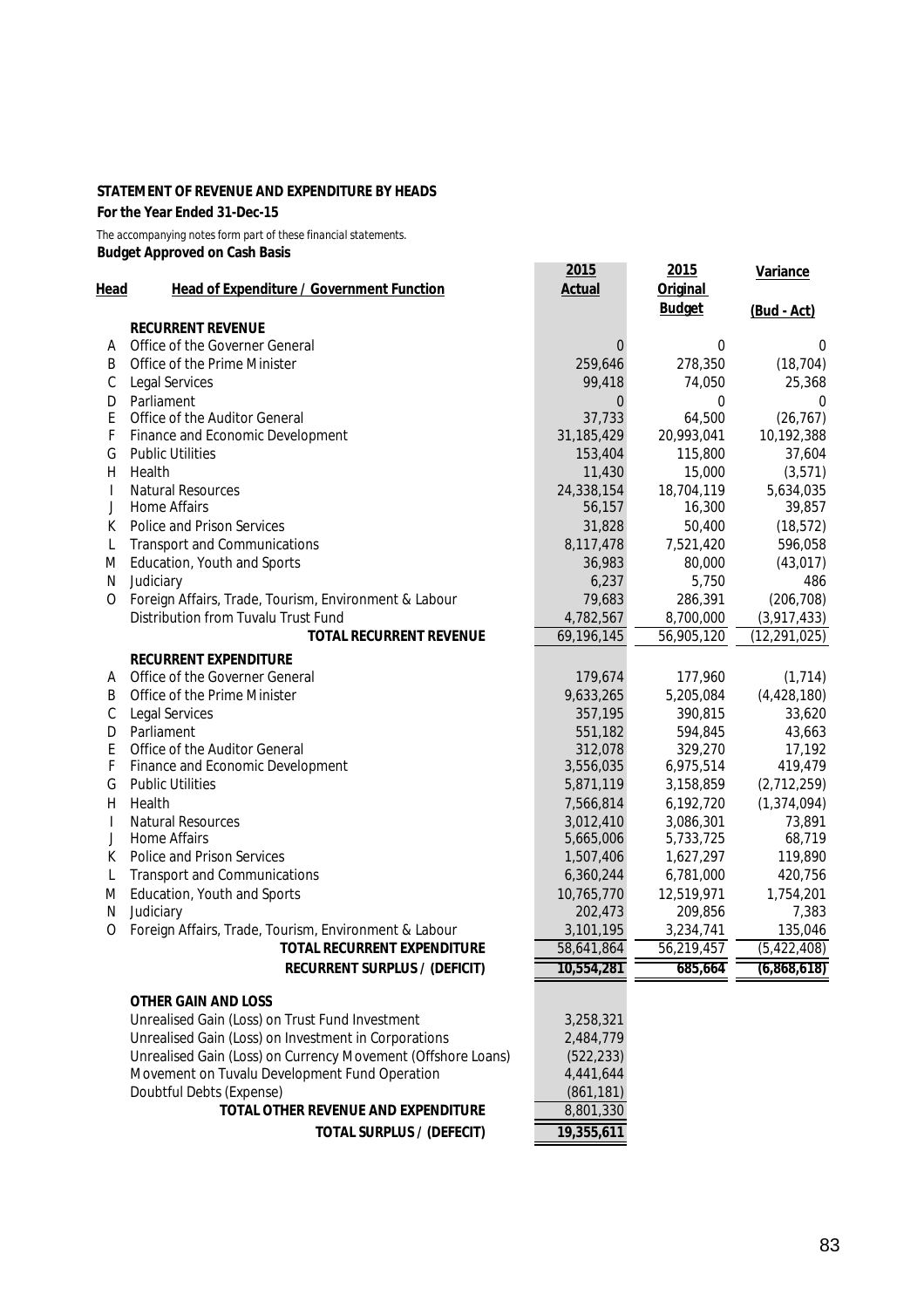# **STATEMENT OF RECEIPTS AND PAYMENTS BY HEADS Prepared in accordance with Public Finance Act s31(1)(ii) For the Year Ended 31-Dec-15**

|          | Budget Approved on Cash Basis                  | 2015                 | <b>Adjust for</b>  |                   | 2015            | 2015            | 2015                |               |
|----------|------------------------------------------------|----------------------|--------------------|-------------------|-----------------|-----------------|---------------------|---------------|
| Head     | <b>Head / Government Function</b>              | <b>Expense &amp;</b> | <b>Movement of</b> | 2014/2015 Accrual | Accrual         | Receipts &      | <b>Final Budget</b> | Variance      |
|          |                                                | Revenue              | AP/AR accrual      | <b>Journals</b>   | <b>Movement</b> | <b>Payments</b> | Provision           | (Bud - Act)   |
|          |                                                |                      | balance            |                   |                 |                 |                     |               |
|          | <b>RECURRENT RECEIPTS</b>                      |                      |                    |                   |                 |                 |                     |               |
| A        | Office of the Governer General                 | $\Omega$             | 0                  | $\Omega$          | $\Omega$        | $\Omega$        | U                   |               |
| B        | Office of the Prime Minister                   | 259,646              | 0                  | $\Omega$          | $\Omega$        | 259,646         | 278,350             | 18,704        |
| С        | <b>Legal Services</b>                          | 99,418               | 0                  | $\Omega$          | $\Omega$        | 99,418          | 74,050              | (25, 368)     |
| D        | Parliament                                     | $\Omega$             | $\Omega$           | $\Omega$          | $\Omega$        | $\Omega$        | $\Omega$            | $\Omega$      |
| Ε        | Office of the Auditor General                  | 37.733               | 0                  | 31,027            | 31,027          | 68.759          | 64.500              | (4, 259)      |
|          | Finance and Economic Development               | 31,185,429           | (239)              | (9,640,960)       | (9,641,199)     | 21,544,230      | 20,993,041          | (551, 189)    |
| G        | <b>Public Utilities</b>                        | 153,404              | $\Omega$           | $\mathbf 0$       | 0               | 153,404         | 115,800             | (37,604)      |
| H        | Health                                         | 11,430               | 0                  | $\Omega$          | $\Omega$        | 11,430          | 15,000              | 3,571         |
|          | <b>Natural Resources</b>                       | 24,338,154           | $\Omega$           | 815,569           | 815,569         | 25, 153, 723    | 18,704,119          | (6,449,604)   |
|          | <b>Home Affairs</b>                            | 56,157               | 0                  | 0                 | $\mathbf 0$     | 56,157          | 16.300              | (39, 857)     |
| К        | Police and Prison Services                     | 31,828               | 0                  | $\Omega$          | $\Omega$        | 31,828          | 50,400              | 18,572        |
|          | <b>Transport and Communications</b>            | 8,117,478            | 0                  | (1, 262, 203)     | (1, 262, 203)   | 6,855,275       | 7,521,420           | 666,145       |
| M        | Education, Youth and Sports                    | 36,983               | 0                  | $\Omega$          | $\Omega$        | 36,983          | 80,000              | 43,017        |
| N        | Judiciary                                      | 6,237                | 0                  | $\Omega$          | $\Omega$        | 6,237           | 5,750               | (486)         |
| $\Omega$ | Foreign Affairs, Trade, Tourism, Env. & Labour | 79,683               | 0                  | $\Omega$          | $\Omega$        | 79,683          | 286,391             | 206,708       |
|          | Drawdown from the Tuvalu Trust Fund            | 4,782,567            | 0                  | $\Omega$          | $\Omega$        | 4,782,567       | 8,700,000           | 3,917,433     |
|          | <b>TOTAL RECEIPTS by heads</b>                 | 69,196,145           | (239)              | (10,056,567)      | (10,056,806)    | 59,139,340      | 56,905,120          | (2, 234, 219) |
|          | <b>RECURRENT PAYMENTS</b>                      |                      |                    |                   |                 |                 |                     |               |
|          | Office of the Governer General                 | 179,674              | $\Omega$           | 7,296             | 7,296           | 186,969         | 183,933             | (3,036)       |
| B        | Office of the Prime Minister                   | 9,633,265            | (20, 887)          | $\Omega$          | 20,887          | 9,654,152       | 9,677,433           | 23,281        |
| C        | <b>Legal Services</b>                          | 357,195              | 156                | $\Omega$          | (156)           | 357,039         | 390,815             | 33,776        |
| D        | Parliament                                     | 551,182              | 91                 | 1,090             | 999             | 552,181         | 646,645             | 94,464        |
| F        | Office of the Auditor General                  | 312,078              | (39)               | $\Omega$          | 39              | 312,117         | 329,270             | 17,152        |
|          | Finance and Economic Development               | 6,555,885            | (554)              | 1,410,943         | 1,411,497       | 7,967,382       | 7,230,240           | (737, 142)    |
| G        | <b>Public Utilities</b>                        | 5,871,119            | (144)              | 1,456             | 1,600           | 5,872,718       | 6,044,480           | 171,762       |
| H        | Health                                         | 7,566,814            | 989                | (71, 119)         | (72, 108)       | 7,494,706       | 6,990,247           | (504, 458)    |
|          | <b>Natural Resources</b>                       | 3,012,410            | 341                | 19,908            | 19,568          | 3,031,978       | 3,086,301           | 54,323        |
| J.       | <b>Home Affairs</b>                            | 5,665,006            | 13,749             | 8,930             | (4, 819)        | 5,660,187       | 5,740,646           | 80,459        |
| К        | Police and Prison Services                     | 1,507,406            | $\overline{2}$     | 2,259             | 2,258           | 1,509,664       | 1,637,296           | 127,633       |
|          | <b>Transport and Communications</b>            | 6,360,244            | 3,697              | 2,700             | (997)           | 6,359,247       | 6,780,999           | 421,752       |
| M        | Education, Youth and Sports                    | 10,765,770           | 516                | (49, 963)         | (50, 478)       | 10,715,291      | 12,619,970          | 1,904,679     |
| N        | Judiciary                                      | 202,473              | 14                 | 2,034             | 2,020           | 204,493         | 209,856             | 5,363         |
| 0        | Foreign Affairs, Trade, Tourism, Env. & Labour | 3,101,195            | 457                | (73, 951)         | (74, 409)       | 3,026,786       | 3,375,241           | 348,455       |
|          | <b>TOTAL PAYMENTS by heads</b>                 | 61,641,714           | (1,613)            | 1,261,583         | 1,263,196       | 62,904,910      | 64,942,064          | 2,038,462     |
|          | <b>TOTAL CASH MOVEMENT</b>                     |                      |                    |                   |                 | (3,765,571)     |                     |               |

|                                                |             |                              |                 | Balance as at |            |
|------------------------------------------------|-------------|------------------------------|-----------------|---------------|------------|
| Cash movement reconciled to:                   | <b>Note</b> |                              | <b>Movement</b> | 31/12/2015    | 31/12/2014 |
| <b>Movement in Balance of Deposit Accounts</b> |             |                              | (4,508,714)     | 490.345       | 4,999,058  |
| <b>Movement in Special Fund Balances</b>       |             |                              | (167.137)       | 1.236.522     | 1.403.660  |
| <b>Movement in Cash Investments</b>            |             |                              | 969.920         | 25.660.908    | 24.690.987 |
| Interest on Tuvalu Development Fund IBD        |             |                              | 4.761           | 193.438       | 188.677    |
|                                                |             | <b>CASH ACCOUNT MOVEMENT</b> | (3,701,170)     |               |            |
|                                                |             | UNRECONCILED MOVEMENT        | 64.401          |               |            |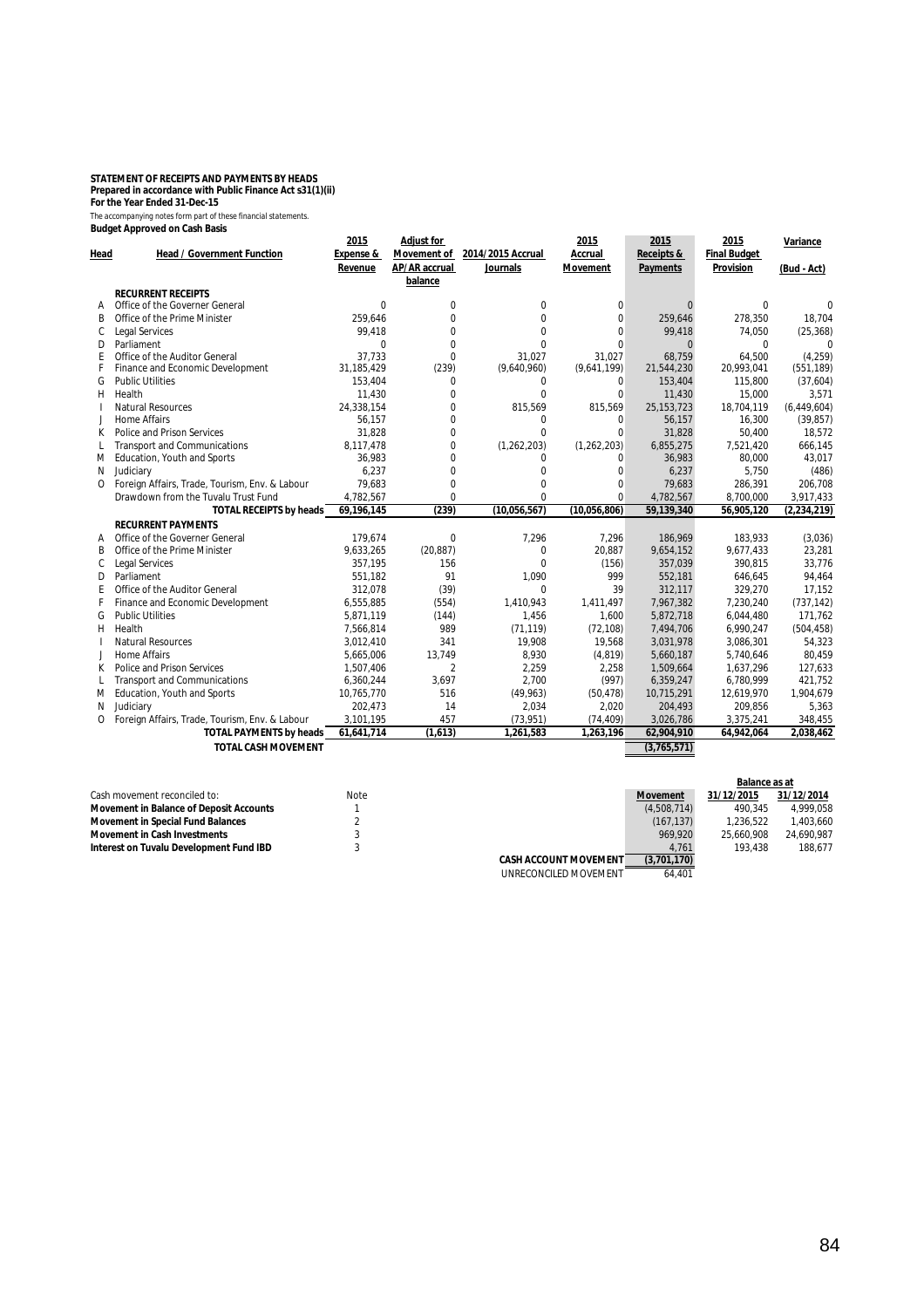#### **COMPARATIVE STATEMENT OF ACTUAL AND ESTIMATED RECURRENT REVENUE by 'SUB HEAD' Prepared in accordance with Public Finance Act s 31 (1)(iii)**

**For the Year Ended 31-Dec-15**

*The accompanying notes form part of these financial statements.* **Budget Approved on Cash Basis**

**2015 2015 Budget Office of the Prime Minister** B01 Corporate Services - Office of the Prime Minister 1,069 1,350 (281)<br>B04 Personnel and Training 109,713 127,000 (17,287) B04 Personnel and Training 109,713 127,000 (17,287)<br>B08 Tuvalu Media Department 109,713 127,000 (45.466) B08 Tuvalu Media Department 41,534 87,000 (45,466) B11 Immigration 107,330 63,000 44,330 **Legal Services** C01 Office of the Attorney General 28,368 28,368 C02 People's Lawyer 2002 People's Lawyer 2003,000 (3,000) **Office of the Auditor General** E01 Office of the Auditor General 37,733 64,500 (26,767) **Finance and Economic Development**<br>**FO1** Corporate Services - E F01 Corporate Services - Finance 11,542,324 12,113,596 (571,272)<br>F02 Planning and Budget 12,113,596 (810) F02 Planning and Budget 0 810 (810)<br>F03 Central Statistics Division 60 60 50 10 Central Statistics Division F04 Customs 3,256,873 3,750,000 (493,128) F06 Treasury 10,855,983 0 10,855,983 F07 Inland Revenue 5,520,739 5,119,484 401,254 F09 Industries 9,450 9,100 350 **Public Utilities** G01 Corporate Services - Public Utilities 560 0 560 G02 Energy 4,485 5,000 (515) G03 Public Works Department 2008 148,359 110,800 37,559 **Health**<br>H03 H03 Curative 11,430 11,000 429 H04 Preventative Primary and Preventative Health Services 0 4,000 4,000 (4,000) **Natural Resources** 101 Corporate Service - Natural Resources 1,405 0 1,405 0 1,405<br>
102 Agriculture 102 Agriculture 1,405 9,813 12,280 (2,467) I02 Agriculture 9,813 12,280 (2,467) I03 Fisheries 24,248,984 18,640,489 5,608,495 I04 Lands and Surveys 77,953 51,350 26,603 **Home Affairs** J01 Corporate Services - Home Affairs (1998) 100 16,270 16,300 23,970<br>J08 Solid Waste Agency of Tuvalu (SWAT) 1998 15,887 0 15,887 Solid Waste Agency of Tuvalu (SWAT) 15,887 0 15,887 **Police and Prison Services** K01 Police and Prison Services 60 and 2012 18,572) 31,828 50,400 (18,572) **Transport and Communications** L01 Corporate Services - Communications and Transport 6,273,625 5,450,000 823,625 L02 Marine 1,626,315 1,774,000 (147,685) L03 Aviation 217,124 296,820 (79,696) L04 Information, Communication and Technology  $200$  500 (300)<br>
L07 Meteorological Office 214 100 114 Meteorological Office **Education, Youth and Sports**<br>MO4 **EEA Seconda** M04 EFA Secondary School 34,180 80,000 (45,820)<br>M05 Library 32,803 0 2,803 M05 Library 2,803 0 2,803 **Judiciary** N01 Judiciary 6,237 5,750 486 **Foreign Affairs, Trade, Tourism, Environment & Labour** O01 Corporate Services - Foreign Affairs, Trade, Tourism, Environi 640 0 640 0 640 640<br>
O03 Suva Mission 62,809 25,191 27,618 O03 Suva Mission 52,809 25,191 27,618 O04 Permanent Mission of Tuvalu to the UN 0 100 (100)<br>
O08 Trade Office 1.605 0 1.605 O08 Trade Office 2008 1,605 0 1,605 O10 Labour 24,629 81,000 (56,371) O11 Taipei Mission 0 180,100 (180,100) **TTF Distribution to CIF**<br>**TOTAL RECURRENT REVENUE**  $\begin{array}{|c|c|c|c|c|}\n\hline\n & 4,782,567 & 8,700,000 & (3,917,433) \\
\hline\n & 69,196,145 & 56,905,120 & (12,291,025)\n\end{array}$ **TOTAL RECURRENT REVENUE 69,196,145 56,905,120 (12,291,025) Variance Head of Revenue / Government Function Constant Constant Constant Constant Constant Constant Constant Constant Constant Constant Constant Constant Constant Constant Constant Constant Constant Constant Constant Constant C RECURRENT REVENUE**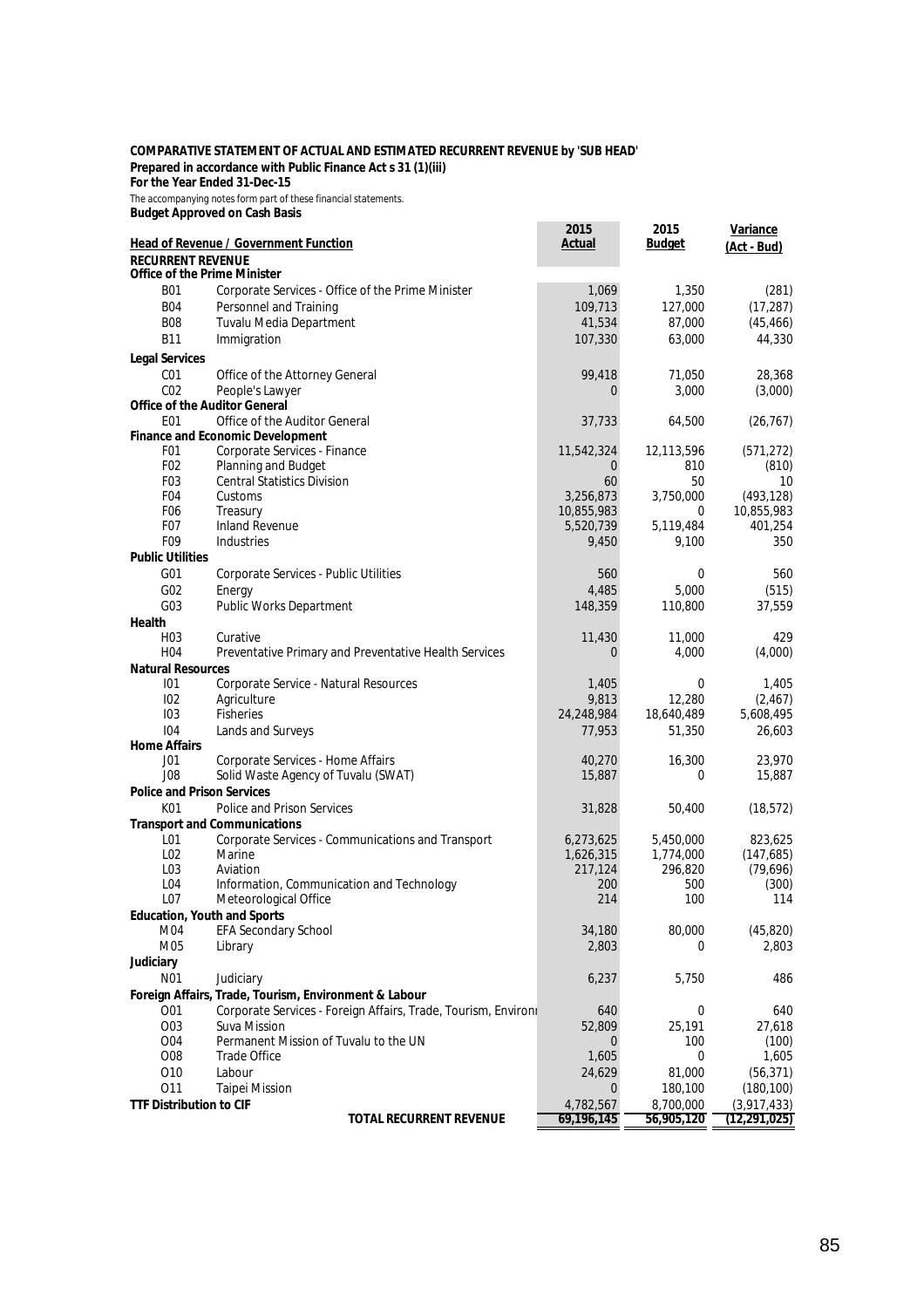#### **COMPARATIVE STATEMENT OF ACTUAL AND ESTIMATED RECURRENT EXPENDITURE by 'SUB HEAD' Prepared in accordance with Public Finance Act s 31 (1)(iv)**

**For the Year Ended 31-Dec-15**

The accompanying notes form part of these financial statements.

**Budget Approved on Cash Basis**

|                          | <b>Head of Expenditure / Government Function</b>      | 2015<br><b>Actual</b> | 2015<br><b>Original</b> | <b>Variance</b>     |
|--------------------------|-------------------------------------------------------|-----------------------|-------------------------|---------------------|
|                          | <b>RECURRENT EXPENDITURE</b>                          |                       | <b>Budget</b>           | (Bud - Act)         |
|                          | <b>Office of the Governer General</b>                 |                       |                         |                     |
| A01                      | Office of the Governor General                        | 179,674               | 177,960                 | (1, 714)            |
|                          | <b>Office of the Prime Minister</b>                   |                       |                         |                     |
| <b>B01</b>               | Corporate Services - Office of the Prime Minister     | 6,736,673             | 2,965,036               | (3,771,637)         |
| <b>B04</b>               | Personnel and Training                                | 2,156,348             | 1,204,295               | (952, 053)          |
| <b>B08</b>               | Tuvalu Media Department                               | 385,393               | 437,736                 | 52,343              |
| <b>B10</b>               | Department of Women                                   | 134,499               | 114,268                 | (20, 231)           |
| <b>B11</b>               | Immigration                                           | 220,352               | 483,750                 | 263,398             |
|                          |                                                       |                       |                         |                     |
| <b>Legal Services</b>    |                                                       |                       |                         |                     |
| CO <sub>1</sub>          | Office of the Attorney General                        | 246,874               | 258,691                 | 11,818              |
| CO <sub>2</sub>          | People's Lawyer                                       | 64,508                | 69,478                  | 4,970               |
| CO <sub>3</sub>          | Office of the Ombudsman                               | 45,813                | 62,645                  | 16,832              |
| <b>Parliament</b>        |                                                       |                       |                         |                     |
| D <sub>01</sub>          | Office of the Parliament                              | 551,182               | 594,845                 | 43,663              |
|                          | <b>Office of the Auditor General</b>                  |                       |                         |                     |
| E01                      | Office of the Auditor General                         | 312,078               | 329,270                 | 17,192              |
|                          | <b>Finance and Economic Development</b>               |                       |                         |                     |
| F <sub>0</sub> 1<br>F02  | Corporate Services - Finance<br>Planning and Budget   | 1,933,574             | 5,414,862               | 481,288             |
| F03                      | <b>Central Statistics Division</b>                    | 374,024<br>165,346    | 304,466<br>209,008      | (69, 558)<br>43,662 |
| F <sub>04</sub>          | Customs                                               | 292,765               | 241,320                 | (51, 445)           |
| F <sub>06</sub>          | Treasury                                              | 493,667               | 456,349                 | (37, 318)           |
| F <sub>0</sub> 7         | <b>Inland Revenue</b>                                 | 195,161               | 202,852                 | 7,692               |
| F08                      | Public Enterprise Reform and Montoring Unit           | 35,883                | 45,962                  | 10,079              |
| F09                      | Industries                                            | 65,615                | 100,695                 | 35,081              |
| <b>Public Utilities</b>  |                                                       |                       |                         |                     |
| G01                      | Corporate Services - Public Utilities                 | 3,311,638             | 632,365                 | (2,679,273)         |
| G <sub>02</sub>          | Energy                                                | 109,154               | 107,665                 | (1, 489)            |
| G <sub>03</sub>          | Public Works Department                               | 2,450,327             | 2,418,829               | (31, 498)           |
| Health                   |                                                       |                       |                         |                     |
| H <sub>0</sub> 1         | Corporate Service - Health                            | 4,020,548             | 2,220,080               | (1,800,468)         |
| H <sub>02</sub>          | <b>Health Administration</b>                          | 400,142               | 456,618                 | 56,476              |
| H <sub>0</sub> 3         | Curative                                              | 2,716,276             | 2,950,515               | 234,239             |
| H <sub>04</sub>          | Preventative Primary and Preventative Health Services | 429,847               | 565,506                 | 135,659             |
| <b>Natural Resources</b> |                                                       |                       |                         |                     |
| 101                      | Corporate Services - Natural Resources                | 295,028               | 304,192                 | 9,164               |
| 102                      | Agriculture                                           | 658,750               | 667,555                 | 8,805               |
| 103                      | <b>Fisheries</b>                                      | 822,586               | 883,117                 | 60,532              |
| 104                      | Lands and Surveys                                     | 1,236,047             | 1,231,436               | (4,611)             |
| <b>Home Affairs</b>      |                                                       |                       |                         |                     |
| J <sub>01</sub>          | Corporate Services - Home Affairs                     | 226,160               | 223,488                 | (2,673)             |
| J <sub>02</sub>          | Department of Rural Development                       | 4,634,671             | 4,622,226               | (12, 445)           |
| J03                      | <b>Community Affairs</b>                              | 365,732               | 459,060                 | 93,328              |
| J05                      | Culture                                               | 9,343                 | 14,463                  | 5,120               |
| J08                      | Solid Waste Agency of Tuvalu (SWAT)                   | 429,100               | 414,489                 | (14, 612)           |
|                          |                                                       |                       |                         |                     |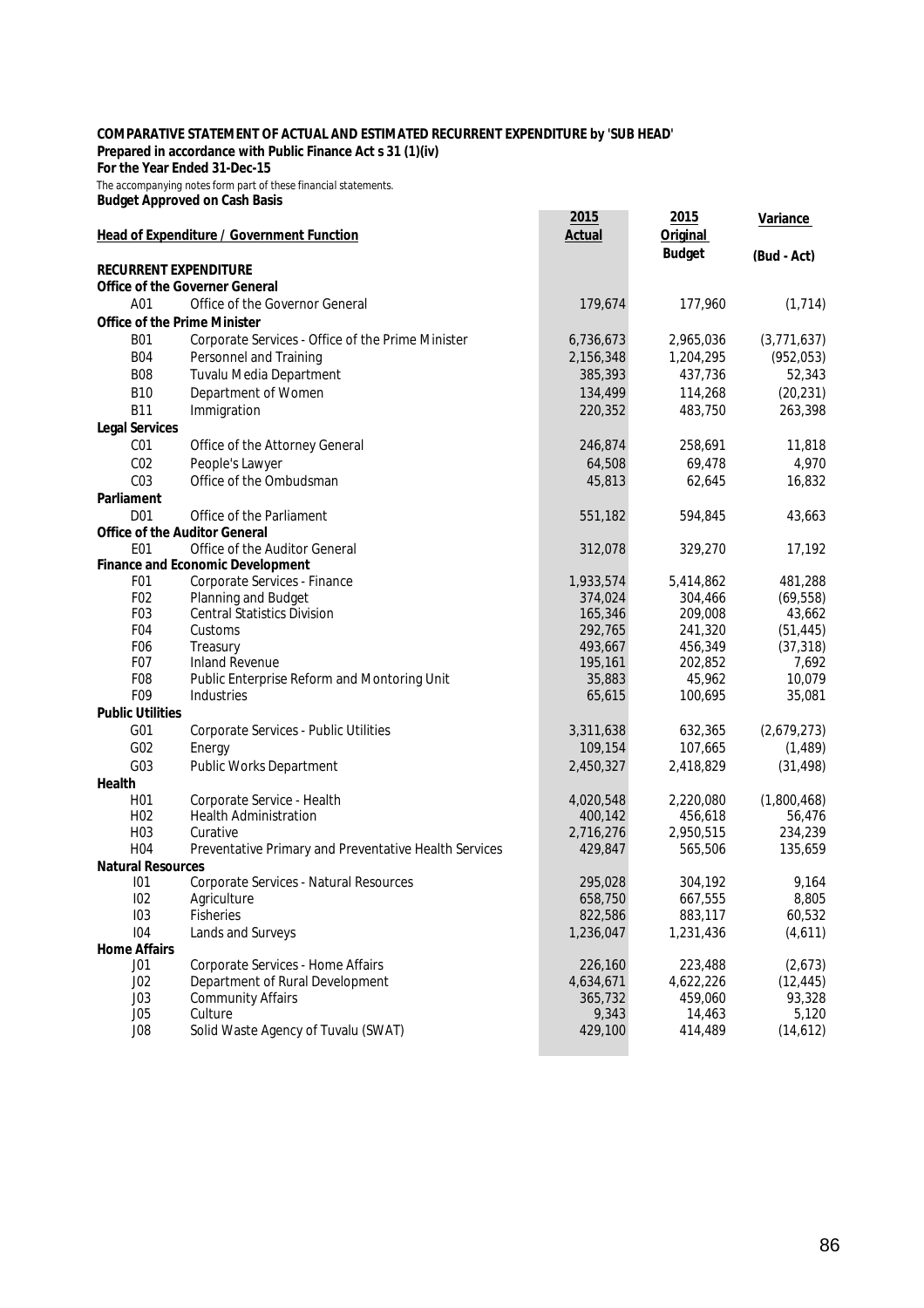|                 | <b>Head of Expenditure / Government Function</b>      | 2015<br><b>Actual</b> | 2015<br><b>Original</b><br><b>Budget</b> | <b>Variance</b><br>between<br><b>Actual and</b> |
|-----------------|-------------------------------------------------------|-----------------------|------------------------------------------|-------------------------------------------------|
|                 |                                                       |                       |                                          | <b>Budget</b>                                   |
|                 | <b>Police and Prison Services</b>                     |                       |                                          |                                                 |
| K01             | Police and Prison Services                            | 1,507,406             | 1,627,297                                | 119,890                                         |
|                 | <b>Transport and Communications</b>                   |                       |                                          |                                                 |
| L <sub>01</sub> | Corporate Services - Communications and Transport     | 551,372               | 578,149                                  | 26,777                                          |
| L02             | Marine                                                | 4,942,719             | 5,289,497                                | 346,778                                         |
| L03             | Aviation                                              | 231,006               | 218,869                                  | (12, 137)                                       |
| L04             | Information, Communication and Technology             | 390,605               | 431,377                                  | 40,772                                          |
| L07             | Meteorological Office                                 | 244,541               | 263,107                                  | 18,565                                          |
|                 | <b>Education, Youth and Sports</b>                    |                       |                                          |                                                 |
| M01             | Corporate Services - Educations, Youth and Sports     | 1,322,205             | 1,402,300                                | 80,096                                          |
| M02             | <b>Education Department</b>                           | 508,498               | 516,164                                  | 7,666                                           |
| M03             | Primary Education                                     | 3,924,124             | 5,363,633                                | 1,439,510                                       |
| M04             | EFA Secondary School                                  | 1,984,711             | 2,242,159                                | 257,447                                         |
| M05             | Library                                               | 83,828                | 130,667                                  | 46,839                                          |
| M06             | Sports                                                | 480,075               | 289,073                                  | (191,002)                                       |
| M07             | Pre-service Scholarships                              | 1,967,611             | 2,021,692                                | 54,080                                          |
| M08             | Youth                                                 | 18,781                | 36,440                                   | 17,659                                          |
| M09             | Early Childhood Care and Education                    | 475,938               | 517,843                                  | 41,905                                          |
| Judiciary       |                                                       |                       |                                          |                                                 |
| N <sub>01</sub> | Judiciary                                             | 202,473               | 209,856                                  | 7,383                                           |
|                 | Foreign Affairs, Trade, Tourism, Environment & Labour |                       |                                          |                                                 |
| 001             | Corporate Services - Foreign Affair                   | 701,207               | 612,780                                  | (88, 428)                                       |
| <b>O02</b>      | Labour                                                | 134,957               | 114,861                                  | (20, 095)                                       |
| O03             | <b>Suva Mission</b>                                   | 371,978               | 364,331                                  | (7,647)                                         |
| <b>O04</b>      | Permanent Mission of Tuvalu to the UN                 | 453,351               | 404,004                                  | (49, 347)                                       |
| <b>O05</b>      | <b>Brussels Mission</b>                               | 360,779               | 381,027                                  | 20,248                                          |
| O06             | Environment                                           | 111,856               | 168,927                                  | 57,071                                          |
| <b>O07</b>      | Tuvalu Consulate in Auckland                          | 325,566               | 541,907                                  | 216,341                                         |
| O08             | <b>Trade Office</b>                                   | 69,889                | 58,214                                   | (11, 675)                                       |
| O09             | Tourism                                               | 52,378                | 72,364                                   | 19,986                                          |
| 010             | Labour                                                | 134,345               | 185,620                                  | 51,275                                          |
| 011             | <b>Taipei Mission</b>                                 | 384,889               | 332,206                                  | (52,683)                                        |
|                 | <b>TOTAL RECURRENT EXPENDITURE</b>                    | 58,641,864            | 56,219,457                               | (5,422,408)                                     |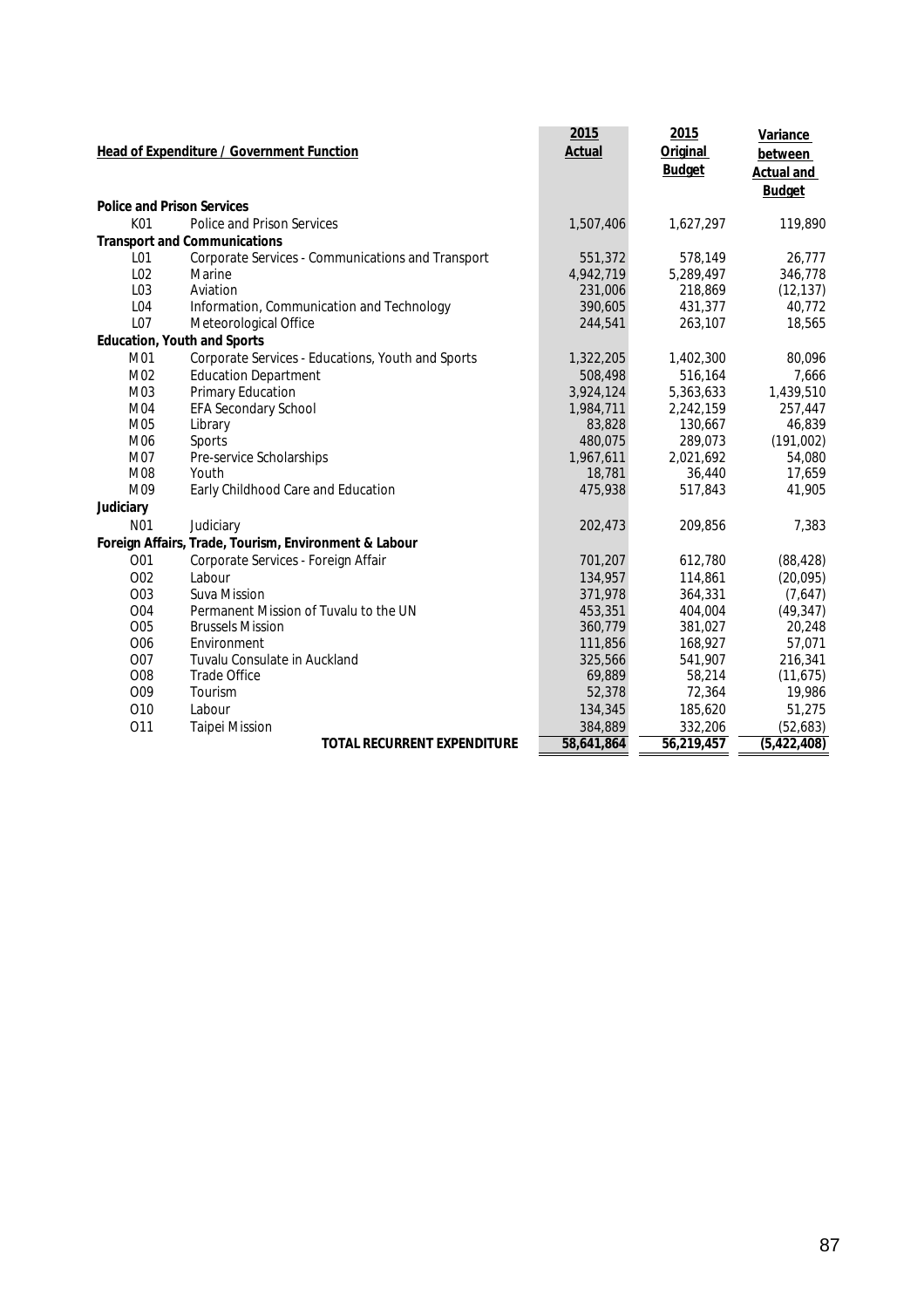#### **Accounting Policies**

- NOTE 1 Statement of Balances on Deposit Accounts
- NOTE 2 Statement of Special Fund Balances
- NOTE 3 Statement of Investments
- NOTE 4 Statement of Contingent Assets Tuvalu Trust Fund
- NOTE 5 Government Investment in Corporations
- NOTE 6 Debtors
- NOTE 6 (a) Statement of Balance on Advance Accounts
- NOTE 6 (b) Statement of Arrears of Revenues by Sub Heads
- NOTE 7 Other Recurrent Liabilities
- NOTE 8 Statement of Public Debts
- NOTE 8(a) Statement of Contigent Liabilities
- NOTE 9 Taxation
- NOTE 10 Interest, Dividends and Rent
- NOTE 11 External Assistance and Grants
- NOTE 12 Other Income
- NOTE 13 Travel
- NOTE 14 Grants and Subsidies (Include Scholarship Support)
- NOTE 15 Other Expenditures
- NOTE 16 TDF Aggregate Receipts & Payments
- NOTE 17 Requirement of the Public Finance Act without balances
- NOTE 18 Statement of Property, Plant and Equipment by Department
- NOTE 18 (a) Statement of Property, Plant & Equipment by Category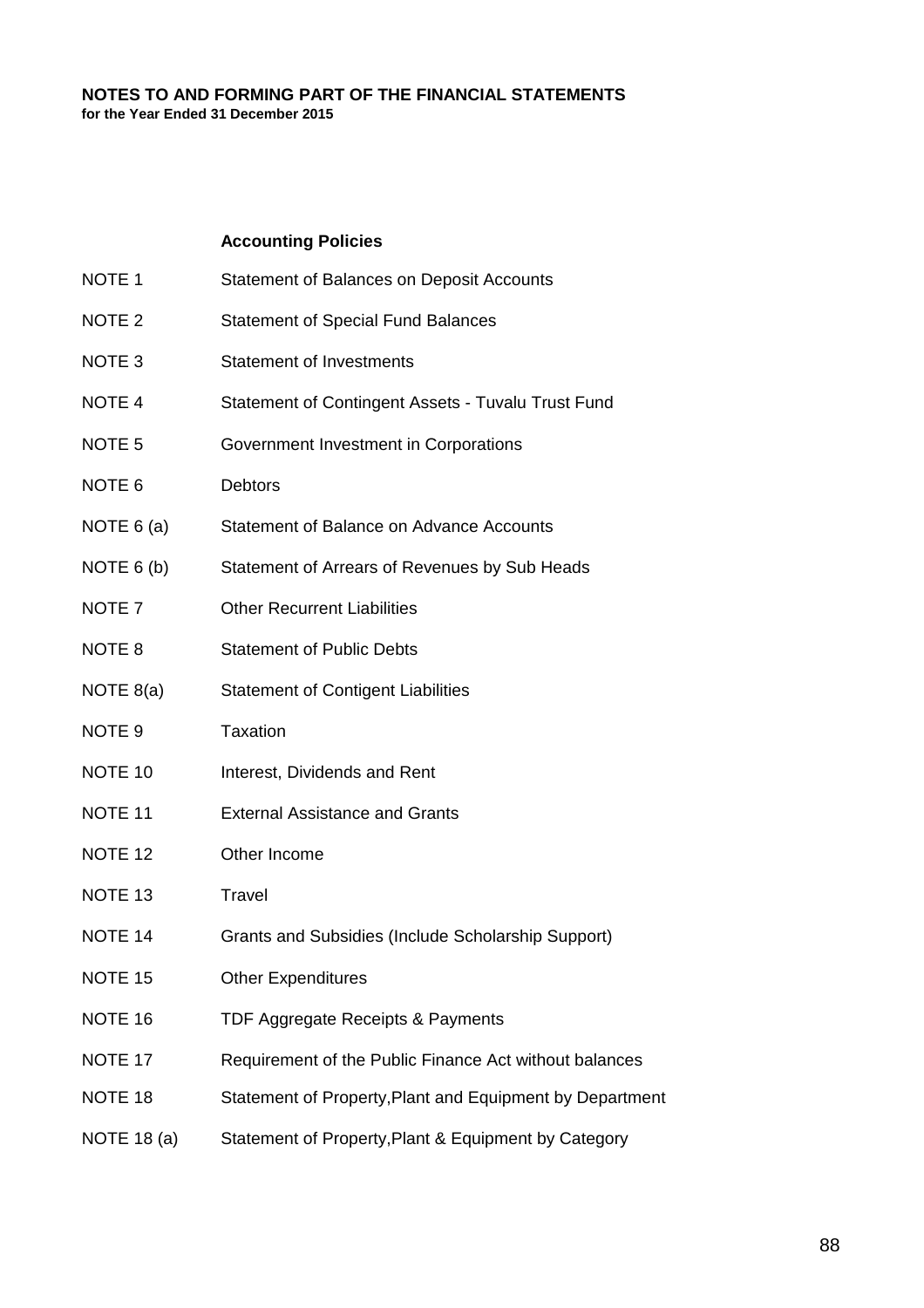# **STATEMENT OF ACCOUNTING POLICIES for the Year Ended 31 December 2015**

# **1 REPORTING ENTITY**

## **1.0 TUVALU GOVERNMENT**

The Financial Statements of the Tuvalu Government represent the financial activities undertaken by Government Departments including entities which operate on the outer islands and in Foreign diplomatic posts.

This Financial Statements also includes some of the key contribution of the Tuvalu Trust Fund to the Tuvalu Government. This statutory body was established by the Tuvalu Government in 1987 under the Tuvalu Trust Fund Act. The trustees represent the Tuvalu Government, New Zealand and Australia who are the main contributors to the TTF.

Tuvalu Public Enterprises, including the Tuvalu Electricity Corporation, Vaiaku Lagi Hotel, National Bank of Tuvalu, Development Bank of Tuvalu, National Fisheries Corporation of Tuvalu (NAFICOT), Tuvalu Post Limited, Tuvalu Maritime Training Institute (TMTI) and Tuvalu Telecommunications Corporation are consolidated into the Tuvalu Government Accounts by using the equity method.

# **2 BASIS OF PREPARATION**

The Statement of Income and Expenditure, Statement of Assets and Liabilities and all the other statements are prepared on an accrual basis, and include non-cash items such as accruals and provisions. The Financial Statements are presented in Australian dollars, and all monetary values are rounded to whole dollars unless mentioned otherwise.

## **2.1 STATEMENT OF COMPLIANCE**

 These Financial Statements are prepared in compliance with the Public Finance Act and are consistent with prior financial years. The Statements are in accordance with generally accepted accounting practice in Tuvalu (Tuvalu GAAP) as determined by the Tuvalu Government. Where necessary Tuvalu GAAP looks to the International Public Sector Accounting Standards (IPSAS) and International Financial Reporting Standards (IFRS) to guide general accounting policy.

## **2.2 TRANSLATION OF FOREIGN CURRENCY TRANSACTIONS**

Both the functional and presentational currency of the Tuvalu Government is Australian dollars. Transactions in foreign currencies are initially recorded in Australian dollars at the exchange rates provided by the National Bank of Tuvalu on the dates of the transactions. At balance date, monetary assets and liabilities held in Foreign Currencies are translated at the exchange rates provided by the Reserve Bank of Australia. Resulting exchange differences are recognised in the Income Statement.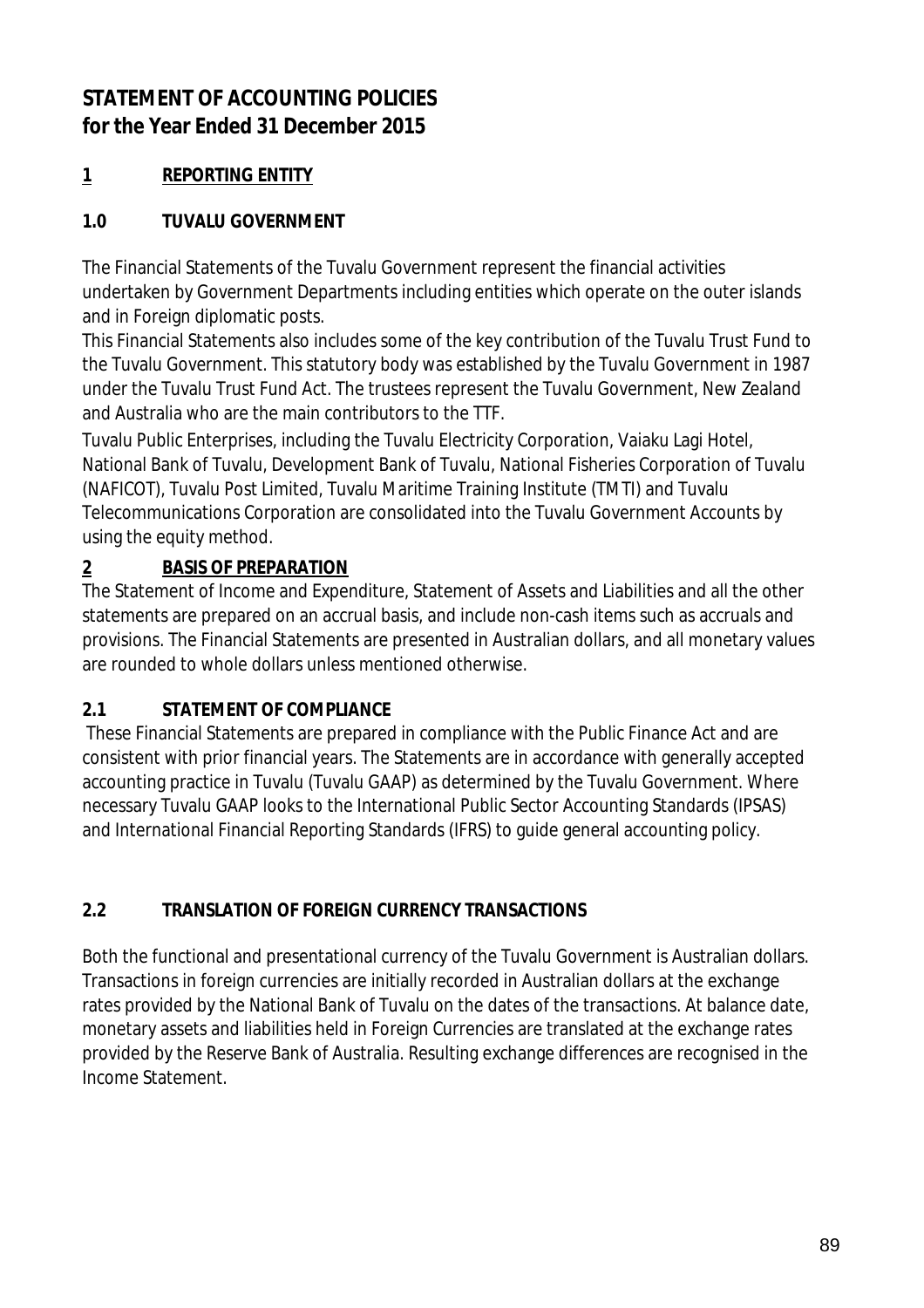### **2.3 BUDGET AMOUNTS**

The Financial Statements show as comparatives the amounts appropriated by the original annual Appropriation Act detailed in the budget, except for Note 19 which includes both the inital Annual Appropriation Act and all Supplementary Appropriation Acts. Appropriations are on a cash basis.

### **2.4 CHANGES IN ACCOUNTING POLICIES**

Changes in accounting policies are applied retrospectively. New accounting policies may be adopted for types of transactions that have become material to the Financial Statements for the first time. These are not considered changes in accounting policies. Likewise, some accounting policies may be reworded to better reflect the treatment of transactions; such rewording is also not considered a change in accounting policies.

### **2.5 MATERIAL PRIOR YEAR ERRORS**

If errors are detected that have a material impact on prior years, then these are updated in the current period's accounts and noted in these statements.

The 2014 accounts did not include the Fishing licence revenue for a amount of \$2,236,042.00. This revenue was understated in 2014 as it was recognised as revenue in 2015. To correct this error the Retained Earnings balance for 2015 has been increased and the Revenue for fishing licence in year 2015 decreased.

### **3 ACCOUNTING POLICIES**

### **3.1 REVENUE**

Revenue is recognised when earned or becomes receivable. Revenue is measured at the fair value of consideration received or receivable.

### **Accrued Revenue**

Accrued revenue is recorded for items where revenue is earned or becomes receivable prior to the creation of an invoice.

### **Tuvalu Trust Fund (TTF) Distribution Revenue**

Revenue from the TTF is recognised at the time of receipt into the Government's Consolidated Investment Fund account. Transfers from the Consolidated Investment Fund Account to the Government General Account are recorded as a transfer of funds from Investment and are not recognised as Revenue.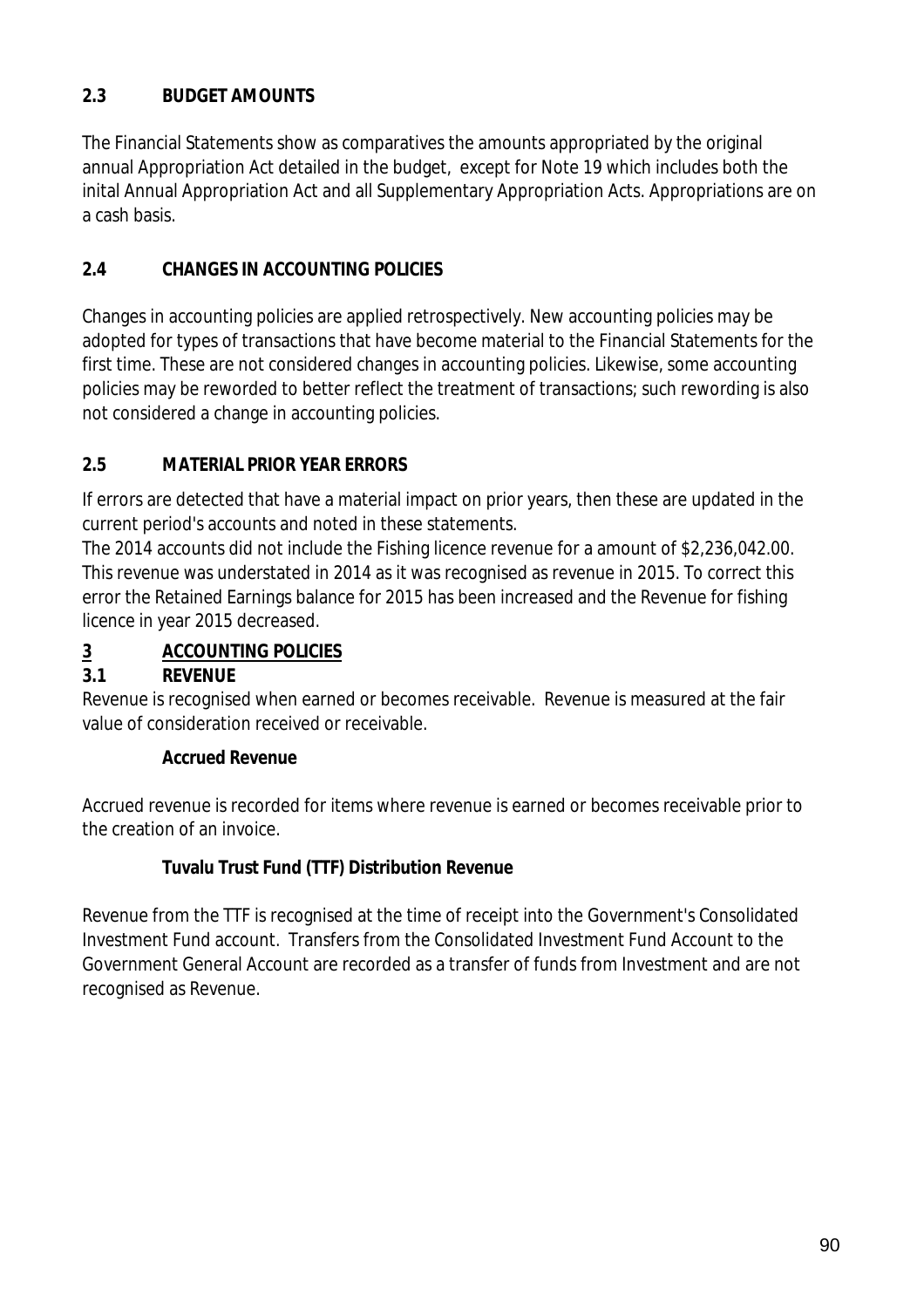### **Taxation Revenue**

Taxation Revenue is recognised at the earlier of receipt, invoice or filing of return, and includes: Income Tax – a tax on salaries and wages of workers in the economy as outlined in the Income Tax Act.

Company Tax – Taxes on the profits of large businesses. (Note: Small companies are subject to Presumptive Tax classified under "Other Taxes").

Tuvalu Consumption Tax – A tax on goods and services set at a rate of 7% of the value of the good or service.

Import Duties – Taxes, normally at percentage of the cost of the imported good based on cost insurance plus freight, placed on imports to Tuvalu and levied at the port of entry.

Excise Duties – Special taxes on goods that the Government may wish to discourage consumption of such as alcohol, and cigarettes.

Other Taxes - Include Hotel Room Tax, Departure Tax, Presumptive Tax.

### **Interest, Dividends, and Rent**

Revenue related to interest on Government accounts, dividends received from profits of companies in which the Government holds a share including Public Enterprise, and rental revenue from Government houses and buildings is recorded in the period it relates to.

### **Fishing Licenses**

Revenue related to the granting of Fishing Licenses to foreign fishing vessels fishing in Tuvalu's Exclusive Economic Zone is recorded in the period it relates to.

### **.TV Revenue**

Revenue related to the license agreement with Verisign for the marketing of Tuvalu's top level internet domain ".tv" is recorded in the period it relates to.

### **Other Income**

Other revenue related to vessel registrations, operation of maritime services (Nivaga II , Manu Folau & Nivaga III), stevedoring and wharfage, and other operational activities is recorded in the period it relates to.

### **3.2 AID ACCOUNTING**

### **External Assistance and Grants**

Direct budget support grant funding from Development Partners is recognised at the time of receipt.

Aid funding received from development partners agencies for specific purposes is recognised in the Tuvalu Development Fund as revenue, distinctly separate to the Government Consolidated Fund at time of receipt.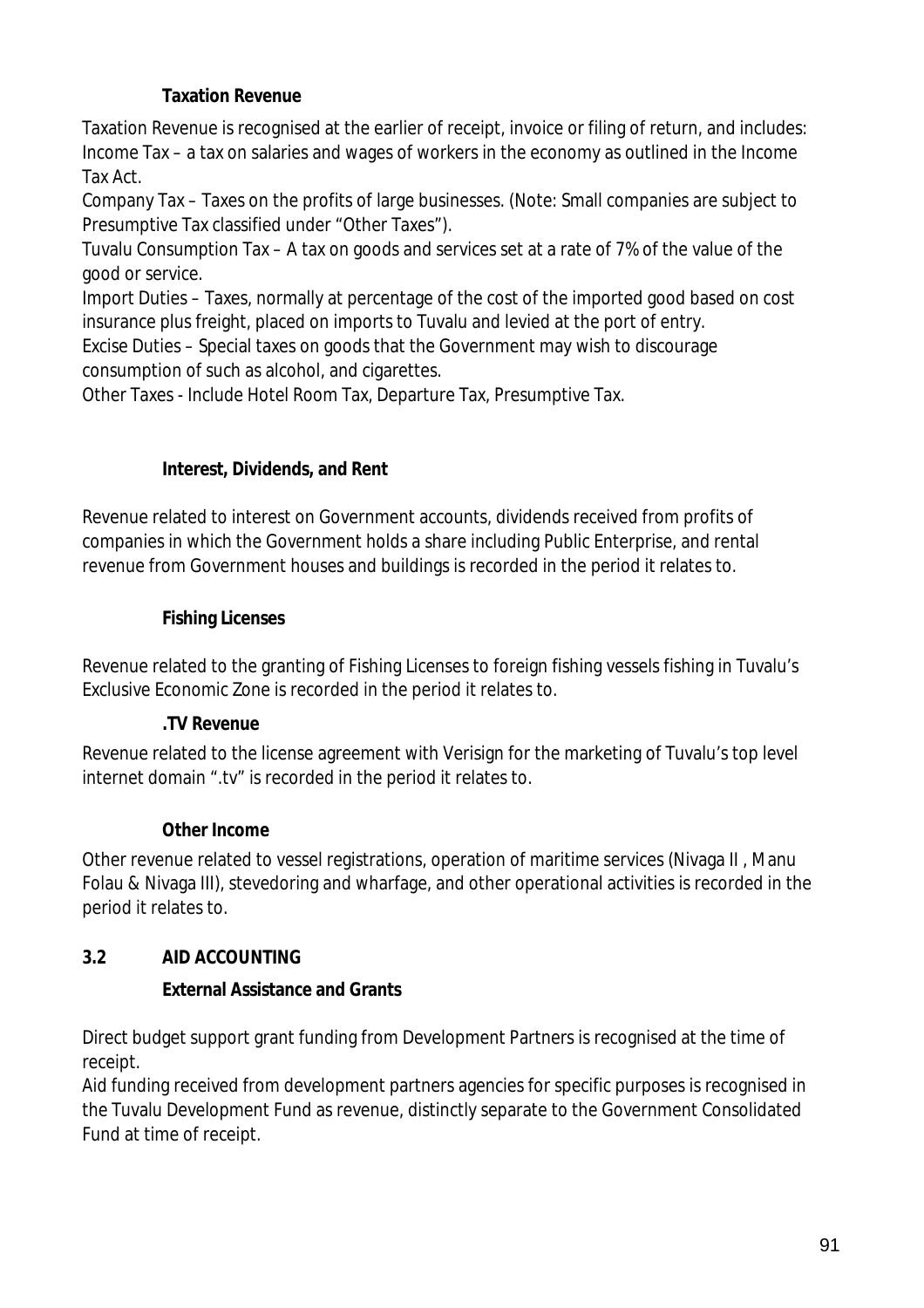### **Grants in Kind**

Tuvalu Government often receives grants in kind. These are often in the form of technical assistance, office equipment, investments in major infrastructure projects and property plant and equipment which are beyond the financial resources of the Tuvalu Government. Grants in kind in the form of assets are recognised within these accounts through retained earnings, consistent with the Tuvalu Government's accounting for Property Plant and Equipment.

Grants in kind in the form of services are not recognised in these accounts.

### **3.3 EXPENDITURE**

Expenditure is recognised when incurred. This is generally upon receipt of goods or performance of service.

### **Wages and Salaries**

Wage and salary expenses are recognised in the period incurred.

### **Contributions to Tuvalu National Provident Fund**

Contributions to the Tuvalu National Provident fund are recognised for the period to which they are accrue to employees.

#### **Loan repayments, bank and interest fees**

Loan repayments are recognised as expenditure in the period they relate to.

### **Grants and Subsidies**

Grant Expenses in relation to grants provided to Tuvaluans and Non-Government Organisations (NGOs) are recognised at the point that Funds are paid to the grant recipient.

The Grants provided by Government of Tuvalu include:

General Grants and Subsidies - provided to non-Government entities to assist them in providing goods or services, to civil servants for private housing rent subsidies, and to local councils and government.

Overseas Contributions – Payments to international organizations of which the Government is a member of (e.g. United Nations, University of the South Pacific (USP), Forum Secretariat). Scholarships and support - Expenditure incurred supporting the Government's scholarship program.

Outer Island Projects grants - Special development spending on projects for the outer islands.

### **Tuvalu Medical Treatment Scheme**

Expenditure incurred in the operation of the Government's overseas medical referral scheme are recognised in the period incurred.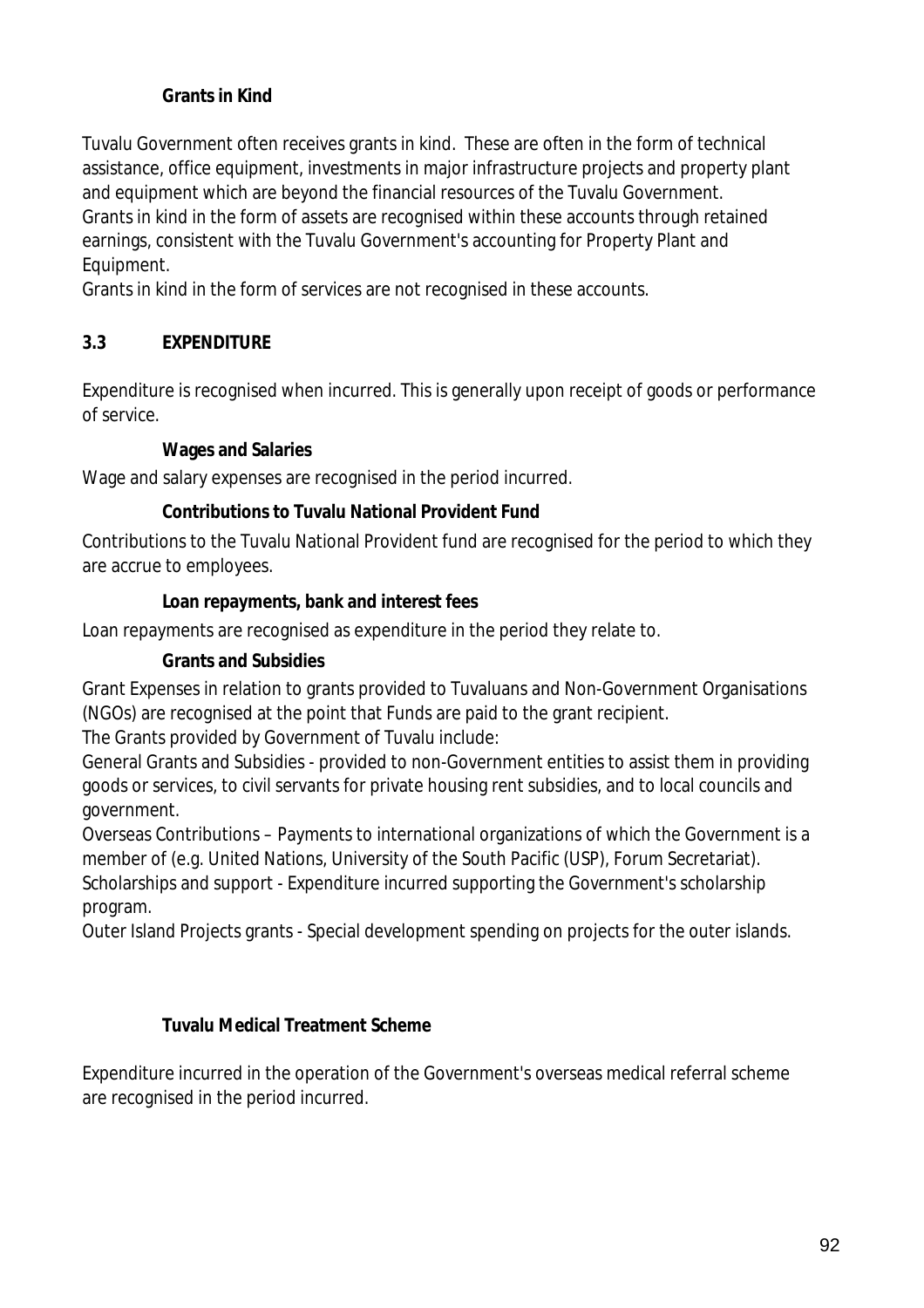### **Other Expenditure**

Other expenditure related to advertising, purchasing of provisions, purchasing supplies, minor equipment, social welfare payments such as the Senior Citizen Scheme, payments for land rent to traditional landowners for Government leased land, and rent of properties by the Government is recorded in the period it relates to.

### **Special Development Expenditure**

Special Development Expenditure records a range of non-recurrent expenditures that include Government contibutions to development partner funded projects, equipment purchases, small projects and arrears payments.

### **3.4 ASSETS**

### **Current Assets**

An asset is deemed to be current if it is liquid or expected to be made liquid within 12 months.

### **Cash & Cash Equivalents**

Cash comprises cash on hand and demand deposits. Cash equivalents are short-term, highly liquid investments that are readily convertible to known amounts of cash and which are subject to an insignificant risk of changes in value.

### **Special Funds**

Special Funds consist of monies which have been reserved for a specific purpose as required by an Act or Regulation. These do not form part of the Consolidated Revenue Fund.

#### **Cash Investments**

Cash Investments include the Consolidated Investment Fund and the Government Air Pacific Bank Guarantee. Distributions from the Tuvalu Trust Fund are paid into the Consolidated Investment Fund, in order to ensure that there is a sufficent reserve of funds, in the event that the Tuvalu Trust Fund does not make a distribution.

### **Debtors**

Debtors are measured at their expected realisable value, which is generally the original amount less a provision for amounts uncollected after 365 days. Bad debts are written off when approved by Parliament.

### **Investments in Corporations**

Financial Statements for all Public Enterprises are not consolidated into the Tuvalu Government accounts. The net asset positions of Public Enterprises are reflected on the Statement of Assets and Liabilities as an Investment in Corporations and the movement in the Investment in Corporations balance is included in the Statement of Revenue and Expenditures as a gain/loss.

Dividend are recognised as revenue. Negative Net Asset of a Public Enterprise are not recognised.

### **Property Plant & Equipment**

Property, Plant and Equipment is presented at cost less accumulated depreciation and impairment losses and includes assets provided in-kind. Assets purchased by the Tuvalu Government are initially measured at cost, and then depreciated on straight-line basis.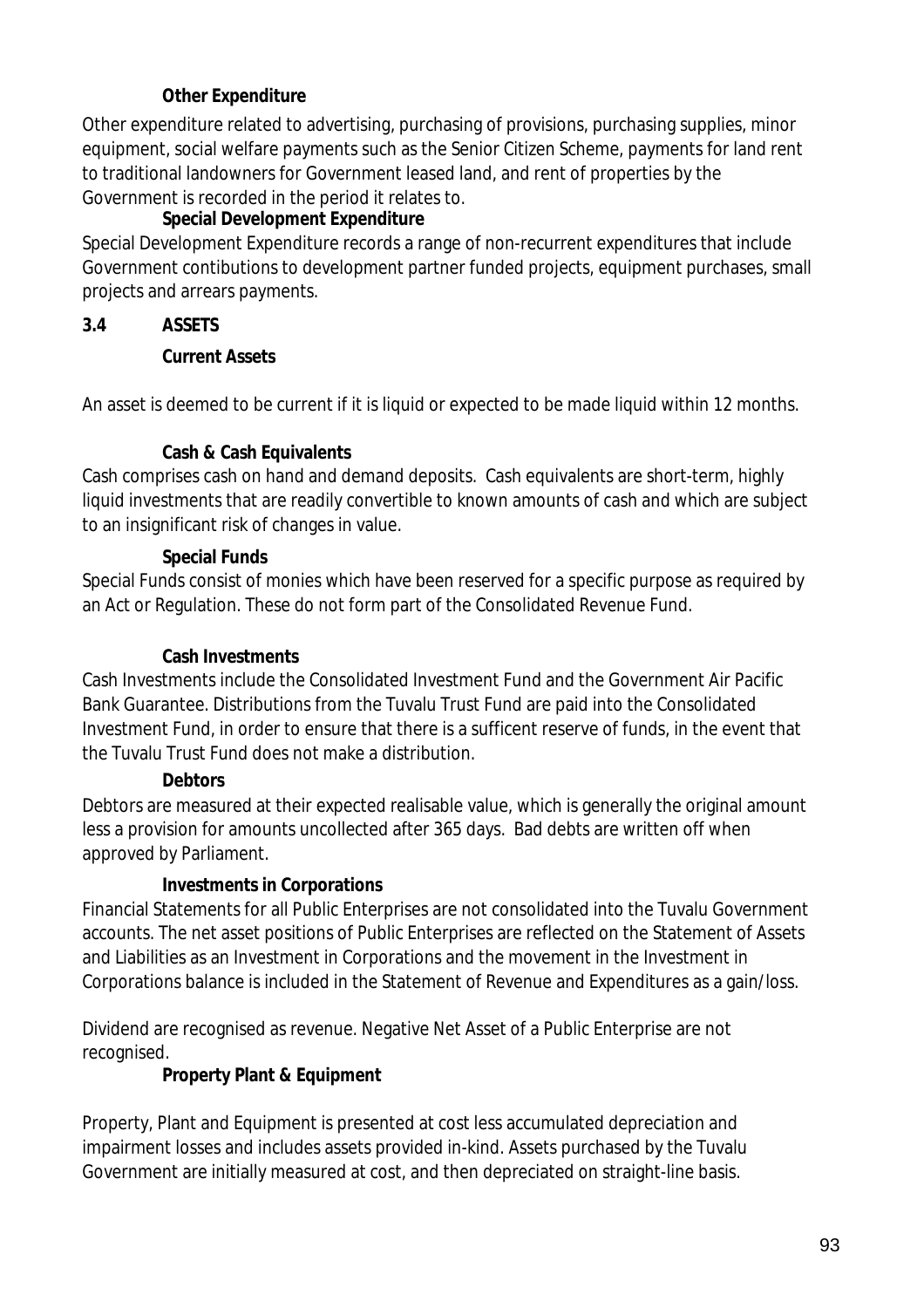### **Depreciation**

Items of Premises and equipment are depreciated using straight line method at rates which reflect the useful life of the asset. The annual depreciation rates used for each class of asset are as follows:

| Asset Class                               | <b>Annual Depreciation</b> |
|-------------------------------------------|----------------------------|
| Automobiles & Bikes                       | 20                         |
| Equipment(Computers, Photocopier & Other) | 20                         |
| Buildings excluding land                  | 3.6                        |
| Plant & Machinery (not)-Vehicle           | 12                         |
| Furnitures & Fittings                     | 5                          |
| <b>Technical Equipment</b>                | 5                          |
| Ships & Boats                             | 5                          |

Depreciation is not recognised in the Statement of Income & Expenditure rather as a movement in Equity

#### **Subsequent Costs**

The Cost of replacing part of an item of property, plant or equipment is recognised in the carrying amount of the item if it is probable that the future economic benefits embodied within the part will flow to the Tuvalu Government and its cost can be measured reliably.The costs of the day-today servicing of premises and equipment are recognised in the statement of income and expenditure as incurred.

#### **Assets in Kind**

In-kind assets are assets which are provided by development partners for either nominal or no consideration. In-kind assets are recognised at estimated cost. The estimated cost is assessed in consultation with the development partner who provided the asset.

### **Tuvalu Trust Fund (TTF)**

In 1987 under the Tuvalu Trust Fund (Finance and Information) Act, the Tuvalu Government established the Tuvalu Trust Fund (TTF) to contribute to the long term financial stability and viability of Tuvalu by enabling it to meet financial commitments from the proceeds of investments. The TTF represent the Governments of Tuvalu, New Zealand and Australia, who are the main contributors to the Tuvalu Trust Fund.

Despite being the sole beneficiary of the TTF, the Tuvalu Government does not control the TTF. The complete Financial Statements of the TTF are not consolidated in these Financial Statements of Government. The portion of the market value of the Tuvalu Government's contribution to the TTF is included in these Financial Statements on the Statement of Assets and Liabilities, and the remaining balance of the TTF is contained in the notes to these Financial Statements as a contingent asset.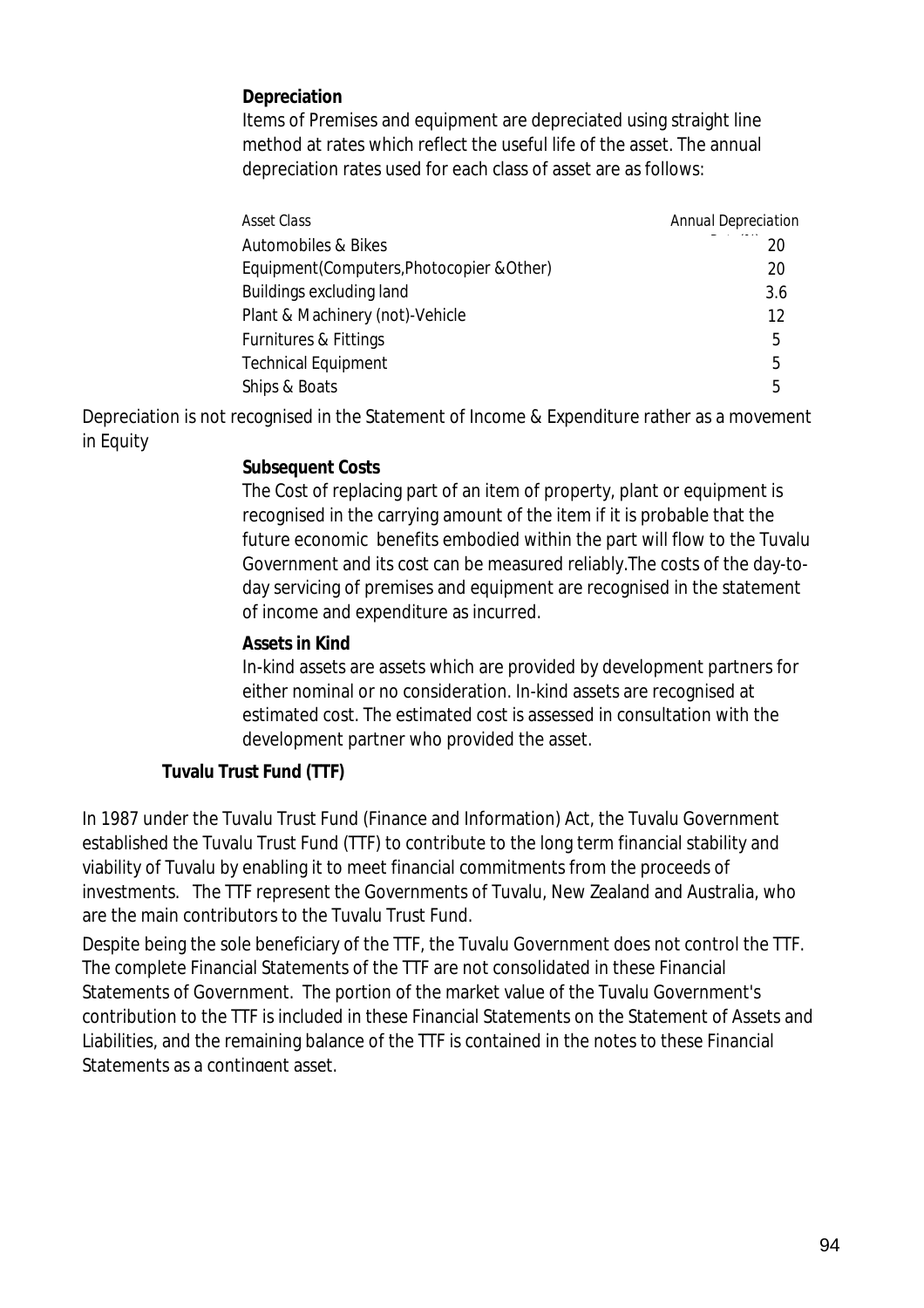### **Tuvalu Development Fund**

The Tuvalu Development Fund is recognised as a Non-current Asset, reflecting the Government's agreement with development partners to utilise development funds in line with approved development partner agreements. The Tuvalu Development Fund is accounted for on a cash basis, that is payments and receipts are recognised when there is a cash inflow or outflow. The movement in the Tuvalu Development Fund is recognised in the Statement of Revenue and Expenditure as a gain/loss.

### **3.5 LIABILITIES**

### **Accounts Payable**

Accounts Payable is recognised on receipt of an approved invoice.

### **Accrued Expenditure**

Accrued expenditure is recorded for items where expenditure is incurred in the accounting period prior to the receipt of an approved invoice is yet to be recorded.

### **Unearned Revenue**

Revenue received in advance of provision of goods and services and related to future financial periods is recognised as Revenue received in Advance.

## **Employee Entitlements**

The Government does not recognise employee entitlement liabilities such as annual leave in these accounts.

### **Public Debt**

All Public Debt is measured and presented at fair value.

Exchange rate used at the end of the year are from the Reserve bank of Australia.

## **4 CHANGES IN ACCOUNT POLICIES**

There have been no changes in accounting policies for the year ended 31st December 2015.

## **5 SUBSEQUENT EVENTS**

No events have occurred since balance date which would materially affect the Tuvalu Government's Financial Statements for the year.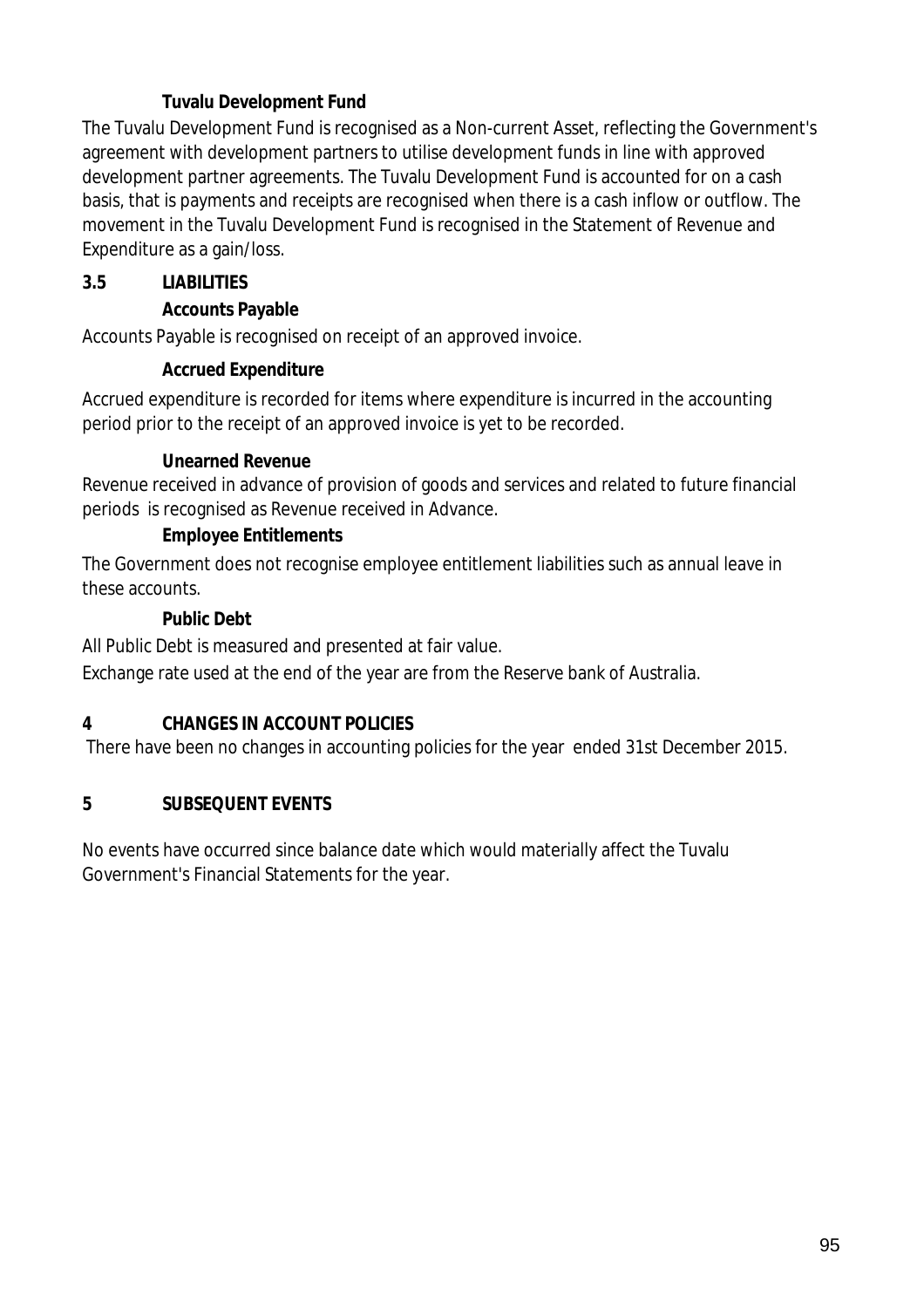#### **STATEMENT OF BALANCES ON DEPOSIT ACCOUNTS Prepared in accordance with Public Finance Act s31(1)(ix) For the Year Ended 31-Dec-15**

|                                                      |            | <b>Financial Year Ending</b> |
|------------------------------------------------------|------------|------------------------------|
|                                                      | 31/12/2015 | 31/12/2014                   |
| <b>Consolidated Fund Accounts</b>                    |            |                              |
| <b>General Current Account</b>                       | (737, 556) | 4,220,583                    |
| <b>Intellectual Property Account</b>                 | 100,814    | 99,365                       |
| IBD - Housing Repurchasing                           | 269,316    | 262,674                      |
| IBD - Tuvalu Parliment Building                      | 81,780     | 79,767                       |
| <b>IBD - Investment in Education Office</b>          | 158,478    | 154,577                      |
| <b>Total Consolidated Fund Cash account balances</b> | (127, 167) | 4,816,967                    |
| <b>Foreign Mission Accounts</b>                      |            |                              |
| Cash on Hand - UN Mission                            | 353,679    | 58,611                       |
| Cash on Hand - Brussel Mission                       | 23,848     | 28,977                       |
| Cash on hand - Suva Embassy                          | 42,102     | 23,571                       |
| Cash in transit - Suva Embassy                       | 4,073      | 0                            |
| Cash on Hand - New Zealand Consulate Office          | 201,604    | 62,960                       |
| Cash in transit - New Zealand Consulate Office       | (20)       | 0                            |
| Cash on hand - Taiwan Embassy                        | 9,102      | 0                            |
| <b>Total Foreign Mission Cash account balances</b>   | 634,390    | 174,119                      |
| <b>Outer Island General Accounts</b>                 |            |                              |
| Cash on Hand Nanumaga                                | 15         | 35                           |
| Cash on Hand Nanumea                                 | 150        | 150                          |
| Cash on Hand Niutao                                  | 194        | 150                          |
| Cash on Hand Nui                                     | 270        | 160                          |
| Cash on Hand Nukufetau                               | 1,706      | 278                          |
| Cash on Hand Nukulaelae                              | 62         | 50                           |
| Cash on Hand Vaitupu                                 | 150        | 4,650                        |
| Cash in Transist - Vaitupu                           | 840        | 2,500                        |
| Total Outer Island Cash account balances             | 3,386      | 7,973                        |
| Total Cash Balances as at 31-Dec-15                  | 510,609    | 4,999,058                    |
|                                                      |            |                              |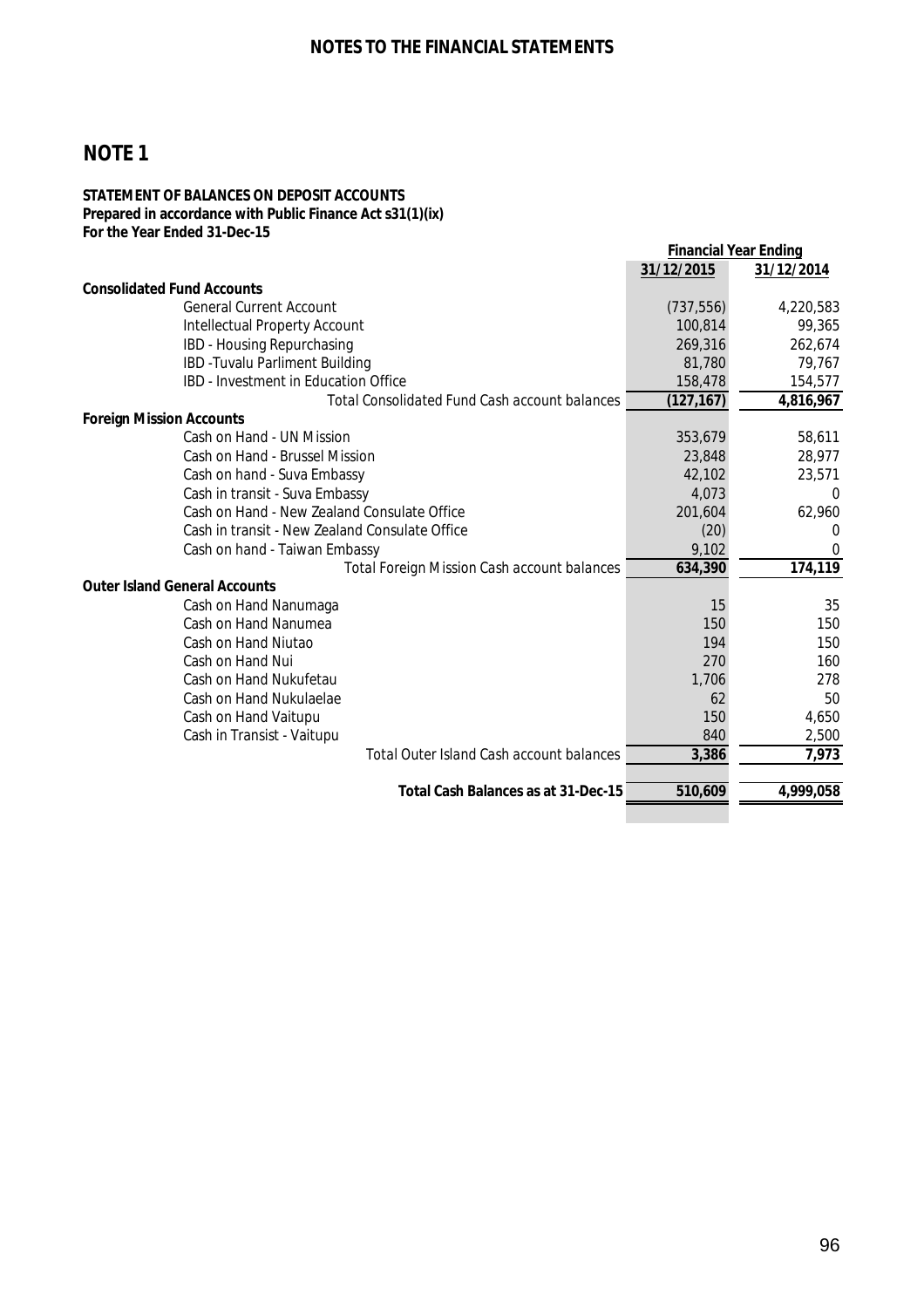### **NOTES TO THE FINANCIAL STATEMENTS**

#### **NOTE 2**

#### **STATEMENT OF SPECIAL FUND BALANCES Prepared in accordance with Public Finance Act s31(1)(v) For the Year Ended 31-Dec-15**

|                                                                                                                                 |                   | <b>Financial Year Ending</b> |           |
|---------------------------------------------------------------------------------------------------------------------------------|-------------------|------------------------------|-----------|
| <b>Special Funds</b>                                                                                                            | 31-Dec-15         | 31/12/2014                   |           |
| <b>IBD - Coinage Security</b>                                                                                                   |                   |                              |           |
| [Refer to s5(1)-Currency Act]                                                                                                   |                   |                              |           |
| <b>Opening Balance</b>                                                                                                          | 343,236           | 195,230                      |           |
| Proceeds of sales of coins & royalties                                                                                          | 206,068           | 148,006                      |           |
| Transfer - Government General Account                                                                                           | $-400,000$        |                              |           |
| <b>Closing Balance</b>                                                                                                          | 149,304           |                              | 343,236   |
| <b>IBD</b> - Rehabilitation                                                                                                     |                   |                              |           |
| [Refer to Order 2 of the Community Rehabilitation Fund (Special Fund) Order                                                     |                   |                              |           |
| <b>Opening Balance</b>                                                                                                          | 18,495            | 18,039                       |           |
| <b>Interest Earnings</b>                                                                                                        | 468               | 456                          |           |
| <b>Closing Balance</b>                                                                                                          | 18,963            |                              | 18,495    |
| <b>IBD - Insurance Fund</b><br>[Refer to s20(3)(c) of Public Finance Act]<br><b>Opening Balance</b><br><b>Interest Earnings</b> | 415,860<br>10,494 | 405,624<br>10,236            |           |
| <b>Closing Balance</b>                                                                                                          | 426,354           |                              | 415,860   |
| <b>IBD - NBT Insurance</b><br>[Refer to s4-NBT(Insurance Fund)Act]<br><b>Opening Balance</b><br><b>Interest Earnings</b>        | 626,069<br>15,832 | 610,627<br>15,442            |           |
| <b>Closing Balance</b>                                                                                                          | 641,902           |                              | 626,069   |
| Total Special Funds balance as at 31-Dec                                                                                        | 1,236,522         |                              | 1,403,660 |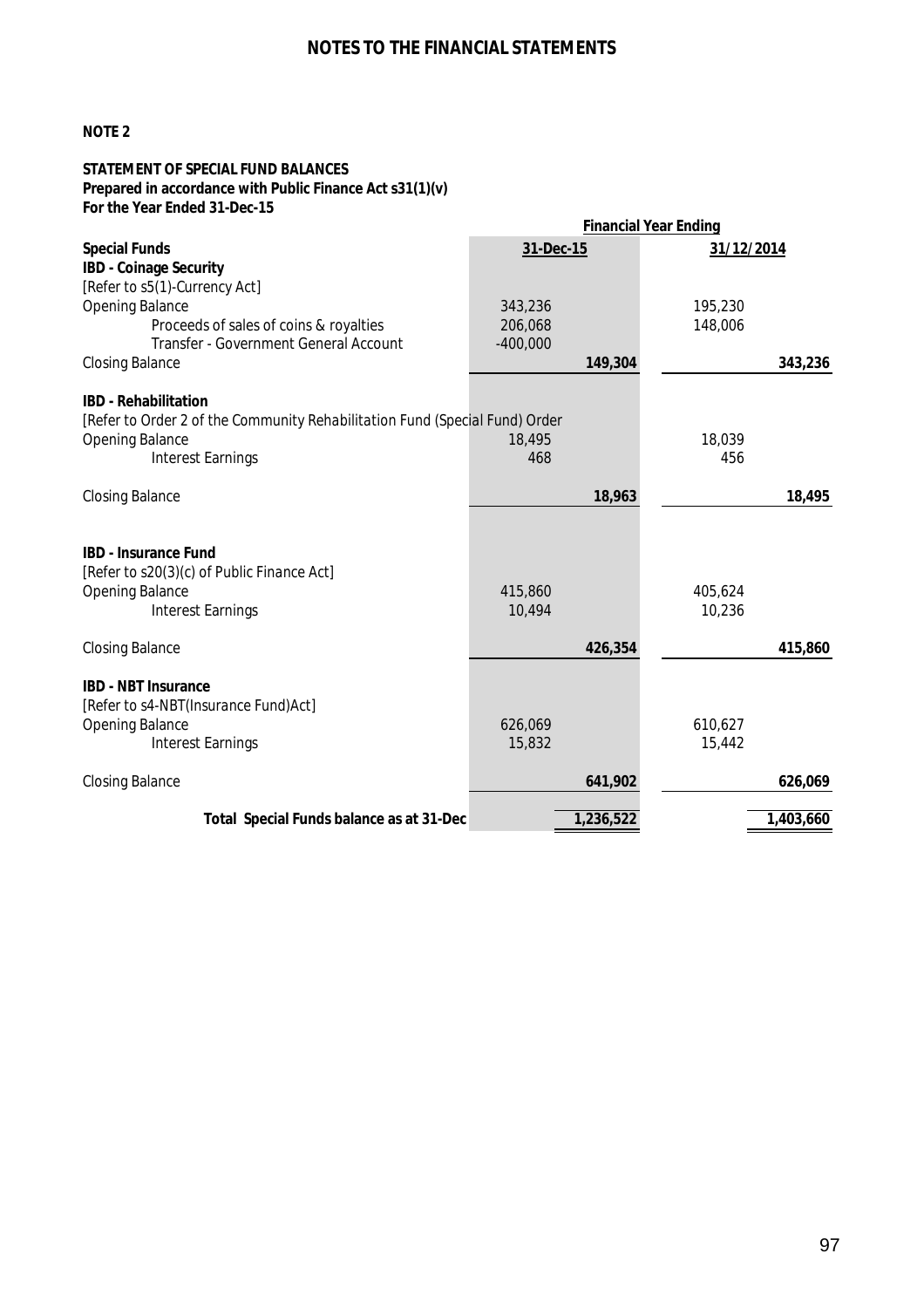#### **STATEMENT OF INVESTMENTS Prepared in accordance with Public Finance Act s31(1)(xi) For the Year Ended 31-Dec-15**

|                                                       | <b>Notes</b> | <b>Financial Year Ending</b> |            |  |
|-------------------------------------------------------|--------------|------------------------------|------------|--|
|                                                       |              | 31/12/2015                   | 31/12/2014 |  |
| <b>Cash Investments</b>                               |              |                              |            |  |
| Consolidated Investment Fund                          |              | 25,612,243                   | 24,643,524 |  |
| Government Air Pacific Bank Guarantee                 |              | 48,664                       | 47,464     |  |
| Total Cash Investments as at 31-Dec                   |              | 25,660,908                   | 24,690,987 |  |
| <b>Investment</b>                                     |              |                              |            |  |
| Tuvalu Trust Fund - Government of Tuvalu Contribution | 4            | 65,106,670                   | 54,065,782 |  |
| Capital in Corporations (total)                       | 5            | 15,295,664                   | 12,810,885 |  |
| Sub total                                             |              | 80,402,334                   | 66,876,667 |  |
| Tuvalu Development Fund                               |              | 6,710,151                    | 2,268,507  |  |
| IBD - Tuvalu Development Fund                         |              | 193,438                      | 188,677    |  |
| Sub total Tuvalu Development Fund                     |              | 6,903,589                    | 2,457,184  |  |
| <b>Total Non-current Investments as at 31-Dec</b>     |              | 87,305,924                   | 69,333,851 |  |
| Total Investments of Government as at 31-Dec          |              | 112,966,831                  | 94,024,839 |  |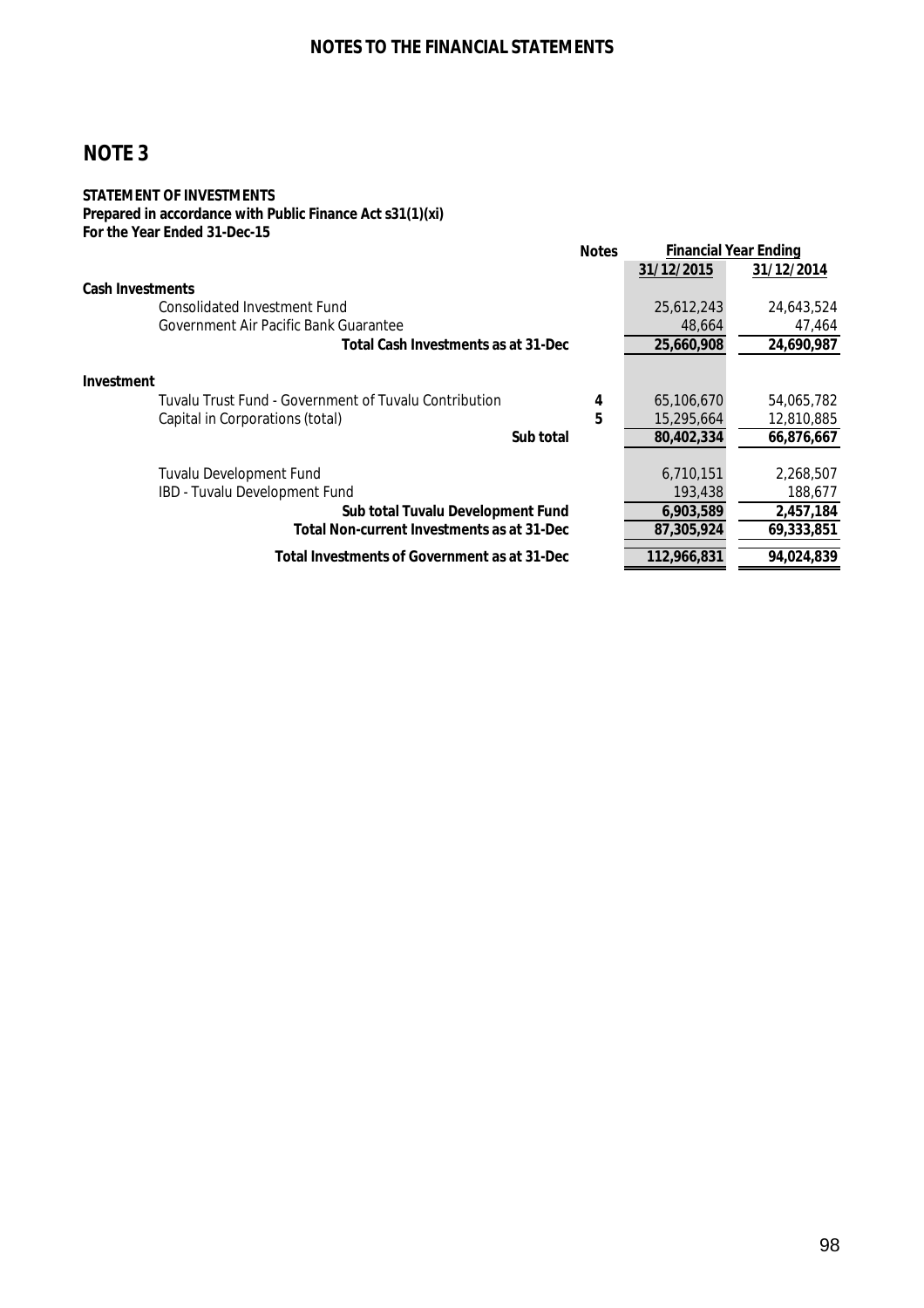#### **STATEMENT OF CONTINGENT ASSETS**

**Prepared in accordance with Public Finance Act s31(1)(x) For the Year Ended 31/12/2015**

#### **TUVALU TRUST FUND (TTF)**

Given the nature of the TTF and the fact that Tuvalu is the sole beneficiary of the TTF, it is anticipated that in the event of any 'wind up' of the TTF, the market value of all TTF balances would be The market value of Government of Tuvalu contribution balance of the TTF is disclosed on the Statement of Assets and Liabilities.

The market value of contribution balances from other parties to the TTF are classified as a contingent asset of the Government. There is no existing 'wind up' provision within the TTF legislation.

#### **Tuvalu Trust Fund Balance**

| \$'000               | Market Value (MV)<br>(TTF) as at 31st<br><b>December</b> | <b>Total TTF</b><br><b>Contribution Balance</b> | <b>GOT Contribution</b><br><b>Balance</b> | GOT % of<br><b>Contributions</b> | <b>Disclosed as GOT</b><br>Asset (% cont. x MV) | <b>GOT Contingent Asset</b> |
|----------------------|----------------------------------------------------------|-------------------------------------------------|-------------------------------------------|----------------------------------|-------------------------------------------------|-----------------------------|
| 2008 Closing Balance | 95,026 \$                                                | 71,996 \$                                       | 31,885                                    | 44%                              | 42.084.34 \$                                    | 52,942                      |
| 2009 Closing Balance | $97,561$ \$                                              | 73,279 \$                                       | 31,885                                    | 44%                              | $42,450$ \$                                     | 55,111                      |
| 2010 Closing Balance | 110,610 \$                                               | 76,611 \$                                       | 31,885                                    | 42%                              | $46,035$ \$                                     | 64,575                      |
| 2011 Closing Balance | 118,692 \$                                               | 80,611 \$                                       | 31,885                                    | 40%                              | 46,948 \$                                       | 71,744                      |
| 2012 Closing Balance | 130,605 \$                                               | $82,611$ \$                                     | 31,885                                    | 39%                              | $50,409$ \$                                     | 80,196                      |
| 2013 Closing Balance | 140.705 \$                                               | 83,781 \$                                       | 31,885                                    | 38%                              | $53,549$ \$                                     | 87,156                      |
| 2014 Closing Balance | 143.606 \$                                               | 84,696 \$                                       | 31,885                                    | 38%                              | $54,062$ \$                                     | 89,544                      |
| 2015 Closing Balance | 151,787 \$                                               | $92,478$ \$                                     | 39,667                                    | 43%                              | 65,107                                          | 86,680                      |

#### **Tuvalu Trust Fund Contribution Balances**

| \$'000                     | 2008  | 2009   | 2010   | 2011   | 2012   | 2013   | 2014   | 2015   |
|----------------------------|-------|--------|--------|--------|--------|--------|--------|--------|
| Government of Tuvalu       | 31885 | 31,885 | 31,885 | 31,885 | 31,885 | 31,885 | 31,885 | 39,667 |
| <b>UK</b>                  | 8450  | 8,450  | 8,450  | 8,450  | 8,450  | 8,450  | 8,450  | 8,450  |
| Australia                  | 18319 | 19,570 | 22,901 | 26,901 | 28,901 | 30,071 | 30,599 | 30,599 |
| New Zealand                | 12579 | 12,579 | 12,579 | 12,579 | 12,579 | 12,579 | 12,935 | 12,935 |
| Japan                      | 695   | 695    | 695    | 695    | 695    | 695    | 695    | 695    |
| Turkey                     |       |        |        |        |        |        | 31     | 31     |
| South Korea                | 69    | 101    | 101    | 101    | 101    | 101    | 101    | 101    |
| <b>Total Contributions</b> |       | 73,279 | 76,611 | 80,611 | 82,611 | 83,781 | 84,696 | 92,478 |

Australia contribution in 2014 was overstated by \$351,000 and New Zealand contribution was understated by \$356,000. These was updated in the Comparatives in 2015 Financial Statement.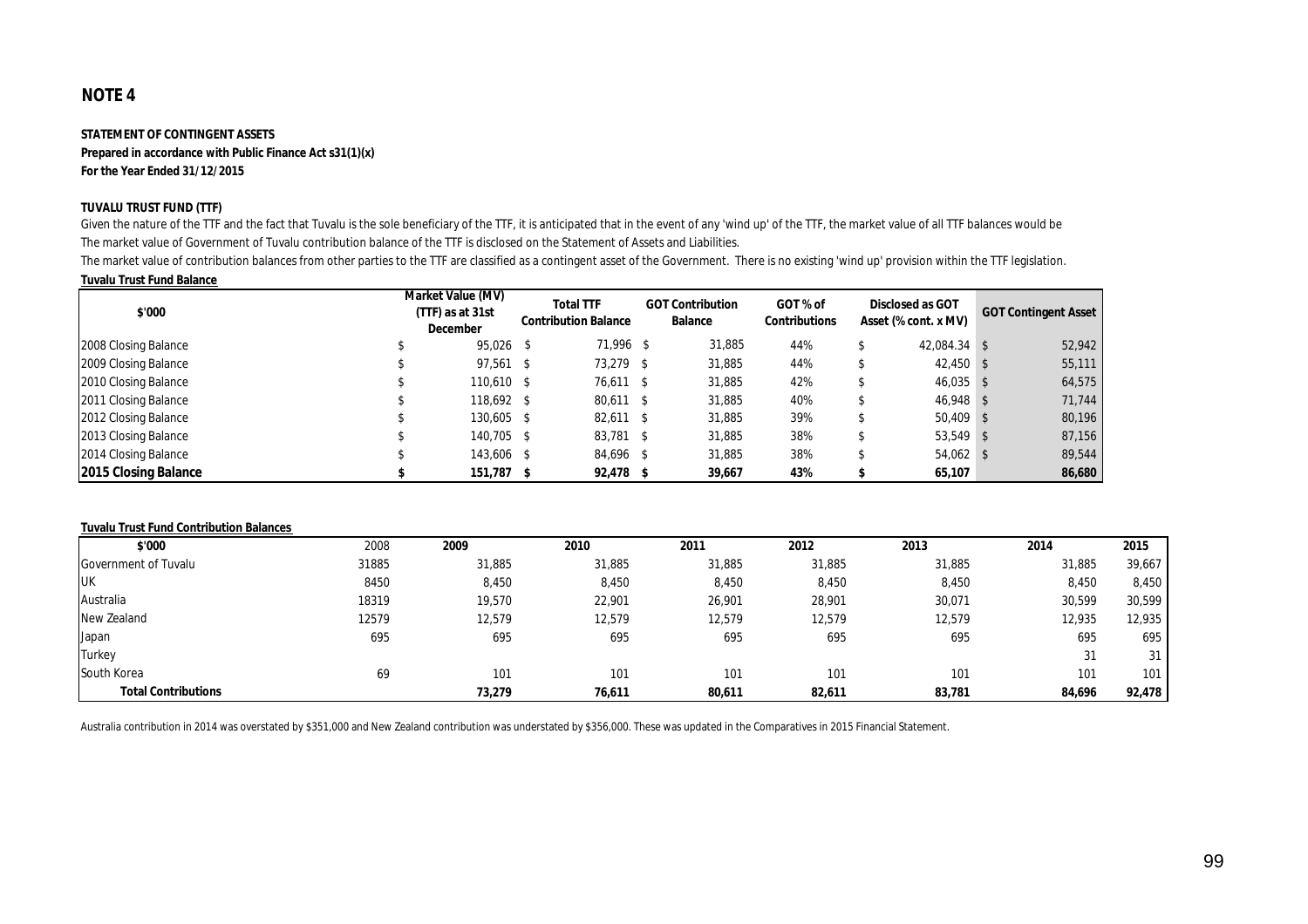#### **GOVERNMENT INVESTMENT IN CORPORATIONS For the Year Ended 31/12/2015**

Tuvalu Public Enterprises are not consolidated into the Government of Tuvalu Accounts. The net asset positions of Public Enterprises listed below are included on the Statement of Assets and Liabilities as an Investment in Corporations.

|                                                       | 2013                             |                                          | 2014                                |                                          | 2015                                |                                          |
|-------------------------------------------------------|----------------------------------|------------------------------------------|-------------------------------------|------------------------------------------|-------------------------------------|------------------------------------------|
| Corporation                                           | <b>Net Assets of corporation</b> | <b>GOT share of Net</b><br><b>Assets</b> | <b>Net Assets of</b><br>corporation | <b>GOT share of Net</b><br><b>Assets</b> | <b>Net Assets of</b><br>corporation | <b>GOT share of Net</b><br><b>Assets</b> |
| Tuvalu Maritime Training Institute <sup>2</sup>       | 2,914,420                        | 2,914,420                                | 1,380,244                           | 1,380,244                                | 1,380,244                           | 1,380,244                                |
| National Fisheries Corporation of Tuvalu <sup>1</sup> |                                  | 0                                        |                                     |                                          | $\Omega$                            |                                          |
| Development Bank of Tuvalu                            | 887,345                          | 887,345                                  | 1,045,847                           | 1,045,847                                | 1,109,620                           | 1,109,620                                |
| Vaiaku Lagi Hotel                                     | $-49,043$                        | 0                                        | 326,160                             | 326,160                                  | 455,676                             | 455,676                                  |
| National Bank of Tuvalu                               | 9,420,846                        | 9,420,846                                | 9,644,306                           | 9,644,306                                | 10,523,666                          | 10,523,666                               |
| <b>Tuvalu Electricity Corporation</b>                 | $-901,153$                       | 0                                        | $-192,158$                          |                                          | 1,454,518                           | 1,454,518                                |
| <b>Tuvalu Telecommunications Corporation</b>          | $-700,731$                       |                                          | 414,328                             | 414,328                                  | 371,940                             | 371,940                                  |
| Tuvalu Post Limited <sup>3</sup>                      | 0                                | 0                                        | $\Omega$                            |                                          | $\Omega$                            |                                          |
|                                                       |                                  | 13,222,611                               |                                     | 12,810,885                               |                                     | 15,295,664                               |
| Unrealised Gain (Loss) on Investment in Corporations  |                                  |                                          |                                     | $-411,726$                               |                                     | 2,484,779                                |

#### **Notes**

Corporations with negative net assets are recognised at zero value, as in the event of wind-up of the PE, the Government of Tuvalu is not considered liable for the deficit in Net Assets.

 $1$ The National Fisheries Corporation of Tuvalu has not prepared its accounts since 1999.

 $^{2}$  Tuvalu Maritime Training Institute (TMTI) did not provide financial statements for 2014, therefore Net Assets figures for 2013 are used.

 $^{\rm 3}$  The Tuvalu Postal Office, Tuvalu Philatelic Bureau and departments were officially merged into one public enterprise (TPTL) on the 26th of November 2012 as per approval of Parliament. The Tuvalu Philatelic Bureau has not been removed from the Public Enterprise Act and remains a Public Enterprise. All shares held under Tuavlu Philatelic Bureau have been transferred to TPTL. The TPTL has not prepared any accounts since it was established. The Tuvalu Philatelic Bureau not producing accounts since 2012 either.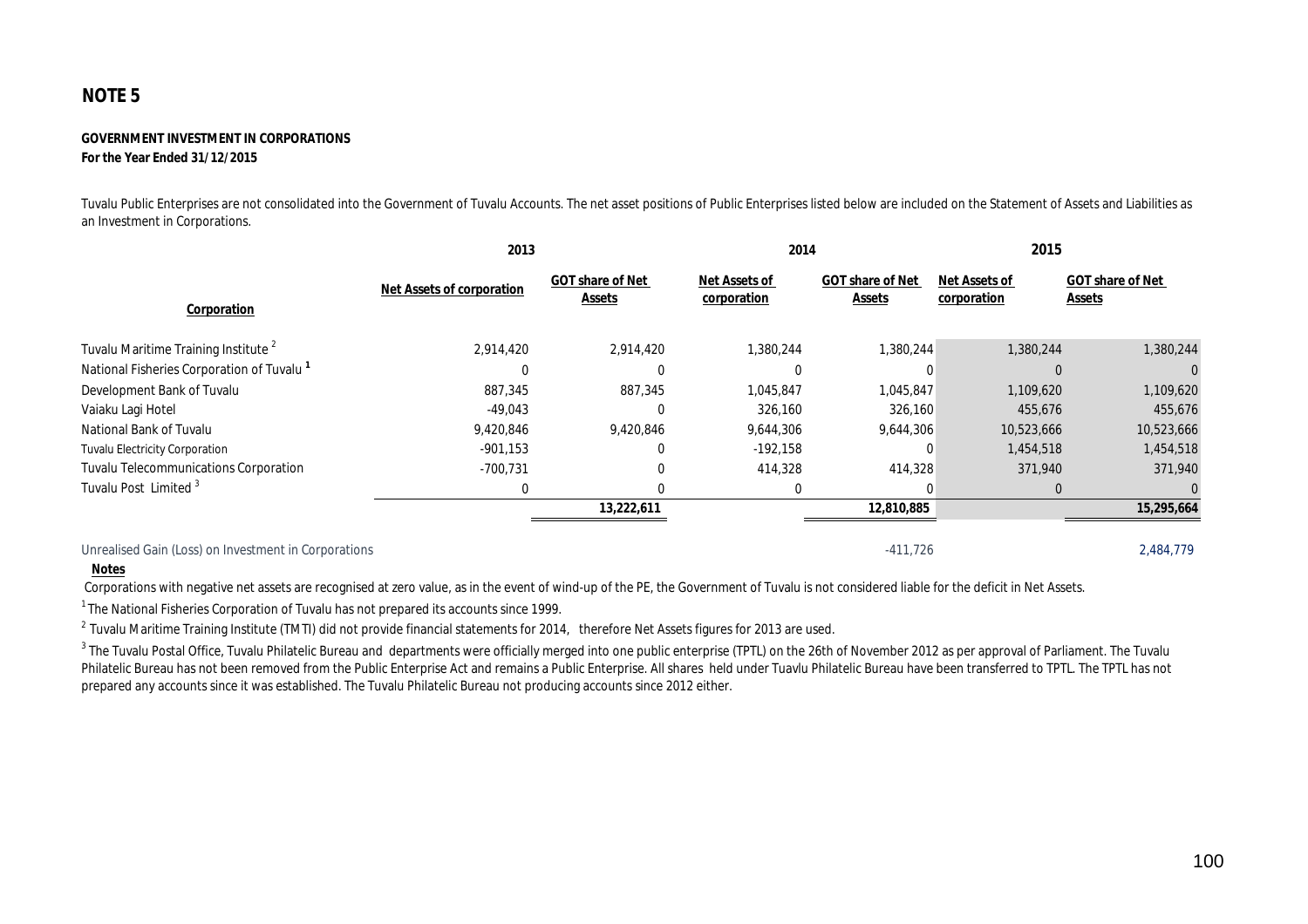#### **DEBTORS & ACCRUED REVENUE For the Year Ended 31-Dec-15**

|                                              |                      | <b>Financial Year Ending</b> |           |
|----------------------------------------------|----------------------|------------------------------|-----------|
|                                              | <b>Notes</b>         | 2015                         | 2014      |
| Classification                               |                      |                              |           |
| <b>Claimed Debts Control Account</b>         |                      | 938,117                      | 782.216   |
| Other Debtors Control Account                |                      | 86,720                       | 86,480    |
| Personal Loan Control Account                |                      | 19,390                       | 28,610    |
| Special Imprest Control Account              |                      | 41,021                       | 67.513    |
| Standing and Working Imprest Control Account |                      | (48)                         | (48)      |
|                                              | ARREARS OF REVENUE   | 1.085.200                    | 964,771   |
| <b>Accrued Revenue</b>                       |                      | 5,277,898                    | 605.365   |
| Other Debtors NBT                            |                      | 45,892                       | 14,072    |
|                                              | <b>TOTAL DEBTORS</b> | 6,408,989                    | 1,584,207 |
| Less Provision for Doubtful Debts            |                      |                              |           |
| <b>Provision for Doubtful Debts</b>          |                      | (894.777)                    | (33, 595) |
|                                              | <b>NET DEBTORS</b>   | 5,514,212                    | 1,550,612 |

# **NOTE 6(a)**

#### **STATEMENT OF BALANCES ON ADVANCES ACCOUNT FROM THE CONSOLIDATED FUND Prepared in accordance with Public Finance Act s31(1)(vii) For the Year Ended 31-Dec-15**

|                                                                               |                                    |                       | <b>Financial Year Ending</b> |        |
|-------------------------------------------------------------------------------|------------------------------------|-----------------------|------------------------------|--------|
| <b>CATEGORIES OF s13 (1) PFA</b>                                              | <b>Advance Description</b>         |                       | <u>2015</u>                  | 2014   |
| issued on behalf of,<br>(a)<br>and recoverable from, any<br>other Government. | PM Delegation to the SIDs in Samoa |                       | 86,480                       | 86,480 |
|                                                                               |                                    | Sub-total             | 86,480                       | 86,480 |
|                                                                               |                                    |                       |                              |        |
|                                                                               |                                    | <b>TOTAL ADVANCES</b> | 86,480                       | 86,480 |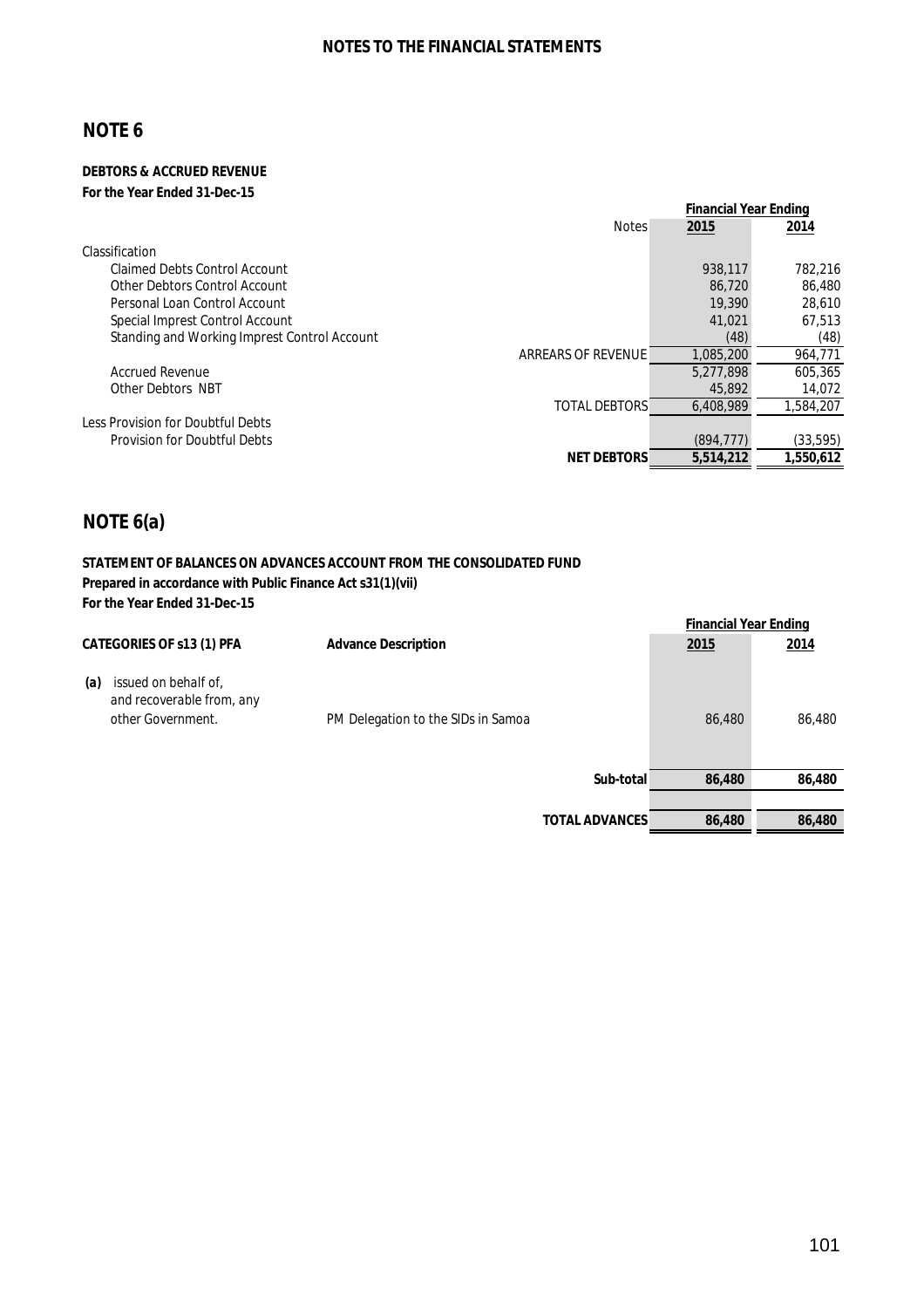### **NOTE 6(b)**

#### **STATEMENT OF ARREARS OF REVENUE BY SUBHEAD Prepared in accordance with Public Finance Act s 31 (1)(xiv)**

**For the Year Ended 31-Dec-15**

|                                      | <b>Head of Revenue / Government Function</b>      | <b>Total Arrears</b><br>of Revenue |
|--------------------------------------|---------------------------------------------------|------------------------------------|
|                                      | <b>Office of the Governer General</b>             |                                    |
| A01                                  | Office of the Governor General                    | 3,064                              |
| <b>Office of the Prime Minister</b>  |                                                   |                                    |
| B01                                  | Corporate Services - Office of the Prime Minister | (71)                               |
| C01                                  | Office of the Attorney General                    | (13)                               |
| <b>Office of the Auditor General</b> |                                                   |                                    |
| F <sub>0</sub> 1                     | Office of the Auditor General                     | (39)                               |
|                                      | <b>Finance and Economic Development</b>           |                                    |
| F <sub>0</sub> 1                     | Corporate Services - Finance                      | 2.316                              |
| F <sub>0</sub> 3                     | <b>Central Statistics Division</b>                | (18)                               |
| F <sub>06</sub>                      | Treasury                                          | 95,124                             |
| F <sub>0</sub> 7                     | <b>Inland Revenue</b>                             | 775,514                            |
| <b>Public Utilities</b>              |                                                   |                                    |
| G <sub>02</sub>                      | Energy                                            | (146)                              |
| <b>Natural Resources</b>             |                                                   |                                    |
| 101                                  | <b>MNRE Headquarters</b>                          | (138)                              |
| 102                                  | Agriculture                                       | (42)                               |
| 103                                  | <b>Fisheries</b>                                  | (90)                               |
| <b>Home Affairs</b>                  |                                                   |                                    |
| J <sub>01</sub>                      | Corporate Services - Home Affairs                 | (243)                              |
| <b>Police and Prison Services</b>    |                                                   |                                    |
| K <sub>01</sub>                      | Police and Prison Services                        | (170)                              |
|                                      | <b>Transport and Communications</b>               |                                    |
| L <sub>02</sub>                      | Marine                                            | (48)                               |
| LO7                                  | Meteorological Office                             | (10)                               |
|                                      | Arrears not related to Sub-Head (clearing)        | 51.729                             |
|                                      | <b>TOTAL ARREARS OF REVENUE</b>                   | 926,718                            |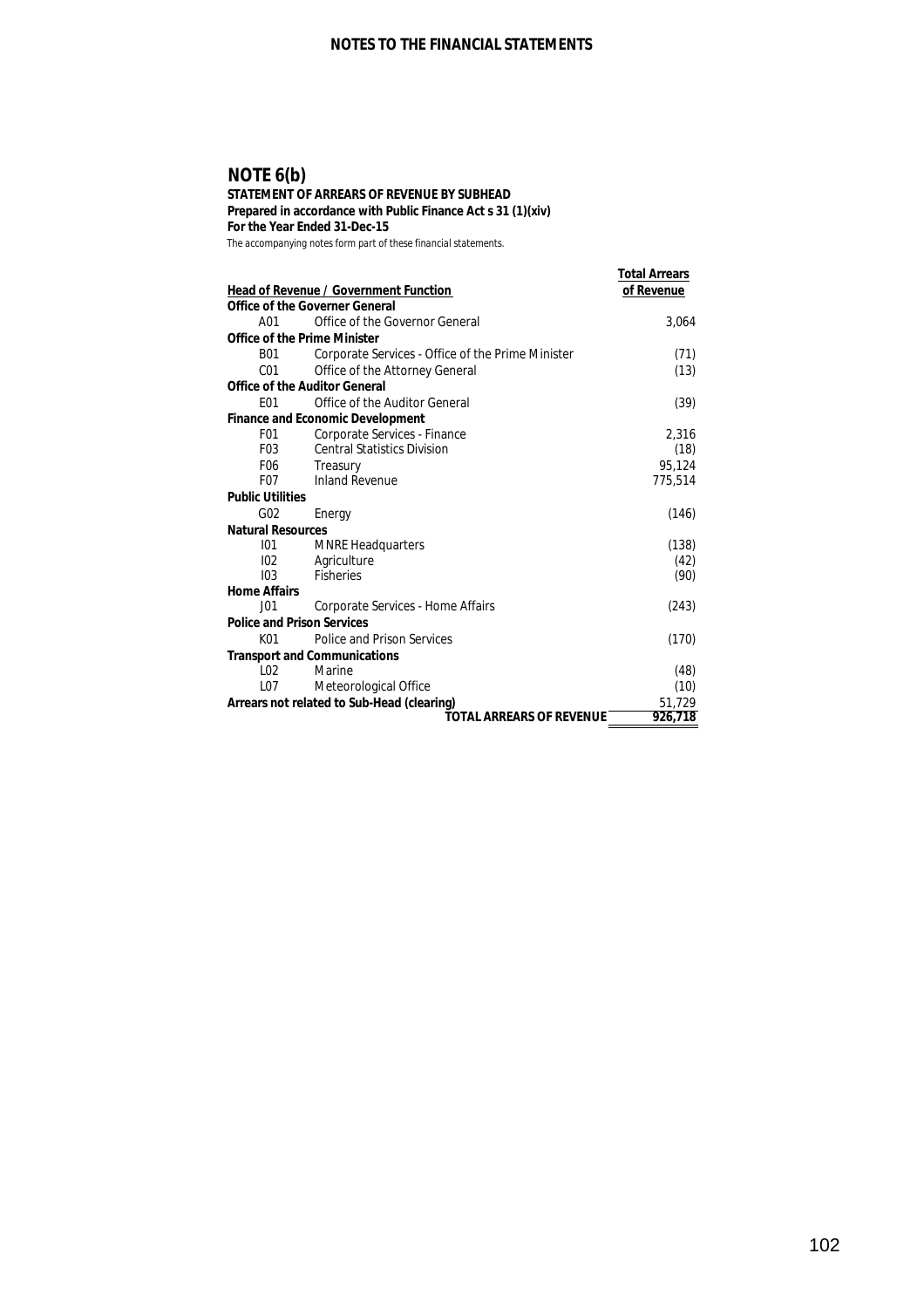# **Prepared in accordance with Public Finance Act s31(1)(i)**

**For the Year Ended 31-Dec-15**

|                                                    | 2015      | 2014      |
|----------------------------------------------------|-----------|-----------|
| <b>CURRENT LIABILITIES</b>                         |           |           |
| <b>Accounts Payable</b>                            | 44,909    | 549,652   |
| <b>Accrued Expenses</b>                            | 534,603   | 394,420   |
| Accounts Payable - Tuvalu Provident Fund           | 380,984   | 376,947   |
| <b>TOTAL</b>                                       | 960,496   | 1,321,019 |
| <b>OTHER RECURRENT LIABILITIES</b>                 |           |           |
| <b>Unearned Revenue</b>                            | 1,628,217 | 4,168,332 |
| Police Fund                                        | 1,822     | 1,402     |
| Overseas Civil Servants Deductions to NBT-Clearing | 400       | 470       |
| <b>TOTAL</b>                                       | 1,630,440 | 4,170,204 |
|                                                    |           |           |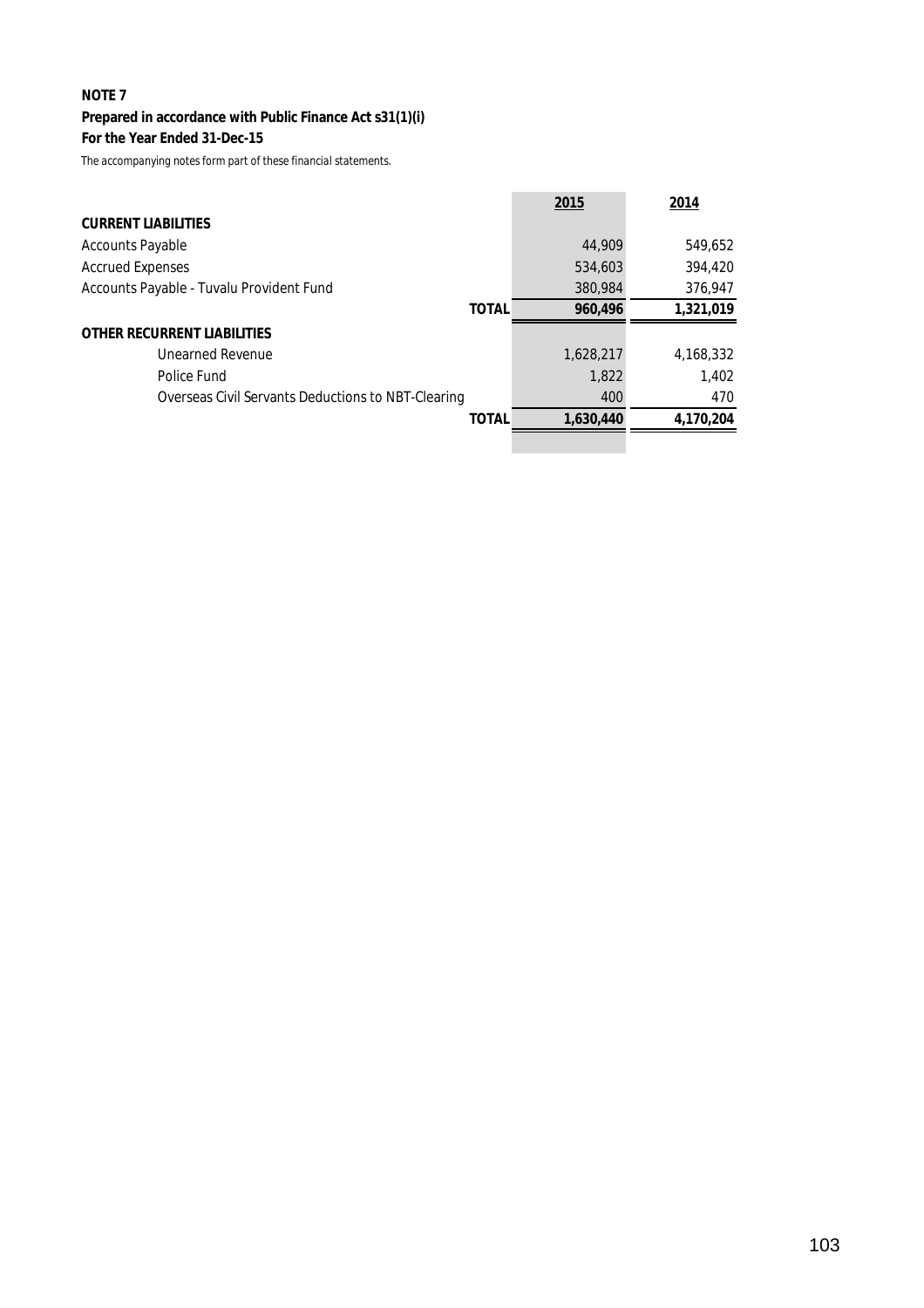#### **STATEMENT OF PUBLIC DEBT**

**Prepared in accordance with Public Finance Act s31(1)(xiii)**

**For the Year Ended 31/12/2015**

|                                                                           |        | <b>Agency</b>                  | Original<br>debt         | 2007 Closing Debt          | 2008 Debt<br>Balance | 2009 Debt<br>Balance        | 2010 Debt<br><b>Balance</b> | 2011 Debt<br><b>Balance</b> | 2012 Debt<br>Balance        | 2013 Debt Balance | 2014 Debt<br><b>Balance</b>        | 2015 Debt Balance | Start          | Term                                                                                                                             | Grace<br>period        | Interest<br>Rate                                      | Principle<br>repayment<br>s        |
|---------------------------------------------------------------------------|--------|--------------------------------|--------------------------|----------------------------|----------------------|-----------------------------|-----------------------------|-----------------------------|-----------------------------|-------------------|------------------------------------|-------------------|----------------|----------------------------------------------------------------------------------------------------------------------------------|------------------------|-------------------------------------------------------|------------------------------------|
| <b>Government Offshore Loans</b>                                          |        |                                |                          |                            |                      |                             |                             |                             |                             |                   |                                    |                   |                | 24yrs, 16                                                                                                                        |                        |                                                       | USD124,11                          |
| <b>Falekaupule Trust Fund</b>                                             |        | 300200 ADB-LN1693 US3.972m     |                          | 4,535,627                  | 5,034,568            | 3,874,715                   | 3,175,245                   | 2,933,016                   | 2,629,566                   | 2,774,152         | 2,577,727                          | 2,463,059 Nov-99  |                | yrs<br>repayment                                                                                                                 | Feb 2008               | 8 yrs - start 1% in grace,<br>then 1.5%               | 5 semi<br>annual                   |
| Interest Payment 741110-J01-TG                                            |        |                                |                          |                            |                      | 76,539                      | 36,757                      | 53,731                      | 28,679                      | 32,327            | 42.013                             | 35.236            |                |                                                                                                                                  |                        |                                                       |                                    |
| Principal Repayment 741110-J01-TG                                         |        |                                |                          |                            |                      | 359611                      | 293,758                     | 248,230                     | 248,543                     | 259,728           | 328,795                            | 325,234           |                |                                                                                                                                  |                        |                                                       |                                    |
| Movement due to Currency fluctuation                                      |        |                                |                          |                            |                      | 800,243                     | 405,712                     | $-6,001$                    | 54,908                      | $-404, 314.31$    | $-132,370$                         | $-210,566$        |                |                                                                                                                                  |                        |                                                       |                                    |
| <b>TMTI Original Loan</b>                                                 |        | 300200 ADB - LN1921 SDR1.394m  |                          | 2,552,052                  | 2,522,824            | 2,120,079                   | 1,873,844                   | 1,789,948                   | 1,674,530                   | 1,884,709.07      | 1,853,185.35                       | 1,892,486 Nov-02  |                | 32yrs, 24<br>yrs<br>repayment                                                                                                    | Feb 2011               | 8 yrs - start 1% in grace,<br>then 1.5%               | SDR29,041<br>Semi<br>annual        |
| Interest Payment 741120-M01-TG                                            |        |                                |                          |                            |                      |                             |                             | 26.843                      | 27.699                      | 12,810            | 29.375                             | 26.545            |                |                                                                                                                                  |                        |                                                       |                                    |
| Principal Repayment 796120-M01-TG                                         |        |                                |                          |                            |                      |                             |                             | 39,271                      | 81,152                      | 73,592            | 94,482                             | 103,646           |                |                                                                                                                                  |                        |                                                       |                                    |
| Movement due to Currency fluctuation                                      |        |                                |                          |                            |                      | 402,745                     | 246,236                     | 44,625                      | 34,265                      | $-283,770.37$     | $-62,958$                          | $-142,946$        |                |                                                                                                                                  |                        |                                                       |                                    |
| <b>TMTI Supplementary Loan</b>                                            |        | 300200 ADB - LN2088 SDR1.353m  |                          | 2,476,993                  | 2,448,624            | 2,280,858                   | 2,012,892                   | 2,014,279                   | 1,929,009                   | 2,141,324         | 2,112,527                          | 2,165,249 Aug-04  |                | 32yrs, 24<br>yrs<br>repayment                                                                                                    |                        | 8 yrs - start 1% in grace, Semi<br>Feb 2012 then 1.5% | SDR28,186<br>annual                |
| <b>Interest Payment</b>                                                   |        |                                |                          |                            |                      |                             |                             |                             | 21,216                      | 46,126            | 16,715                             | 32,403            |                |                                                                                                                                  |                        |                                                       |                                    |
| <b>Principal Repayment</b>                                                |        |                                |                          |                            |                      |                             |                             |                             | 42,340                      | 111,181           | 53,544                             | 111,740           |                |                                                                                                                                  |                        |                                                       |                                    |
| Movement due to Currency fluctuation                                      |        |                                |                          |                            |                      | 167,765                     | 267,967                     | $-1,387$                    | 42,930                      | $-323,496.65$     | $-24,746$                          | $-164, 462$       |                |                                                                                                                                  |                        |                                                       |                                    |
| <b>DBT Equity Injection</b>                                               | 300200 | EIB                            | EUR0.3m                  | 503,609                    | 612,690              | 480,692                     | 392,311                     | 382,312                     | 381,291                     | 462,606           | 444,708                            |                   | 448,967 Jan-03 | 15 yrs                                                                                                                           | 1<br>repayment<br>2018 |                                                       | Eur0.3m in<br>2%<br>2018           |
| Movement due to Currency fluctuation                                      |        |                                |                          |                            |                      | 131,998                     | 88,381                      | 9,999                       | 1,020                       | 81.314.71         | $-17,898$                          | 4,259             |                |                                                                                                                                  |                        |                                                       |                                    |
| Air Fiji O/D G'teed by Govt                                               |        | 300200 Bank of Baroda          |                          |                            | $\mathbf 0$          | 361,841                     | $\mathbf 0$                 | $\mathbf 0$                 | $\mathbf 0$                 | $\mathbf 0$       |                                    |                   |                | In 2010 \$361,841 paid to Mauror & Co for legal proceedings.<br>Following sale of Air Fiji Assets, \$134,041 was returned to GOT |                        |                                                       |                                    |
| Principal Repayment 796130-L01-01                                         |        |                                |                          |                            |                      |                             | 361,841                     | $-134,041$                  | $-134,041$                  |                   |                                    |                   |                |                                                                                                                                  |                        |                                                       |                                    |
| Call on Government Gaurantee Expense                                      |        |                                |                          |                            |                      | 361.841                     |                             | $-134,041$                  | $-134,041$                  |                   |                                    |                   |                |                                                                                                                                  |                        |                                                       |                                    |
| Air Fiji O/D G'teed by Govt                                               | 300200 | FDB                            |                          |                            | $\mathbf 0$          | 290,858                     | $\mathbf 0$                 | $\mathbf 0$                 | $\Omega$                    | $\mathbf 0$       |                                    |                   |                | Full payment of debt July 2010                                                                                                   |                        |                                                       |                                    |
| Principal Repayment 796140-L01-01<br>Call on Government Gaurantee Expense |        |                                |                          |                            |                      | 290,858                     | 290,858                     |                             |                             |                   |                                    |                   |                |                                                                                                                                  |                        |                                                       |                                    |
|                                                                           |        | TOTAL GOVERNMENT OFFSHORE DEBT |                          | 10,068,281                 | 10,618,706           | 9,409,044                   | 7,454,291                   | 7,119,555                   | 6,614,397                   | 7,262,792         | 6,988,147                          | 6,969,761         |                |                                                                                                                                  |                        |                                                       |                                    |
|                                                                           |        | Agency                         | debt                     | Original 2007 Closing Debt | 2008 Debt<br>Balance | 2009 Debt<br><b>Balance</b> | 2010 Debt<br><b>Balance</b> | 2011 Debt<br><b>Balance</b> | 2012 Debt<br><b>Balance</b> | 2013 Debt Balance | <b>2014 Debt</b><br><b>Balance</b> | 2015 Debt Balance | <b>Start</b>   | <b>Term</b>                                                                                                                      | Grace<br>period        | <b>Interest</b><br>Rate                               | <b>Principle</b><br>repayment<br>s |
| <b>Government Domestic Debt</b>                                           |        |                                |                          |                            |                      |                             |                             |                             |                             |                   |                                    |                   |                |                                                                                                                                  |                        |                                                       |                                    |
| Air Fiji Equity                                                           | 300100 | <b>NBT</b>                     | FJD2.0m                  | 59,725                     | $\mathbf 0$          | $\mathbf 0$                 | $\mathbf 0$                 | $\mathbf 0$                 | $\mathbf 0$                 |                   |                                    |                   | <b>Jun-01</b>  | 5 yrs                                                                                                                            | None                   |                                                       | AUD25,000<br>10.50% monthly        |
| Air Fiji O/D G'teed by Govt                                               | 300210 | <b>NBT</b>                     |                          |                            | 604,295              | 690,984                     | 774,985                     | 895,290                     | 920,486                     | 920,486           | 920,493                            | 920,497           |                |                                                                                                                                  |                        |                                                       |                                    |
| Call on Government Gaurantee Expense                                      |        |                                |                          |                            | 604,295              |                             |                             |                             |                             |                   |                                    |                   |                |                                                                                                                                  |                        |                                                       |                                    |
| <b>Interest &amp; Service Expense</b>                                     |        |                                |                          |                            |                      | 86,689                      | 84,000                      | 120,305                     | 25,196                      |                   |                                    |                   |                |                                                                                                                                  |                        |                                                       |                                    |
|                                                                           |        |                                |                          |                            |                      |                             |                             |                             |                             |                   |                                    |                   |                | 129                                                                                                                              |                        |                                                       |                                    |
| <b>NAFICOT Loan Gauranteed by Government</b>                              | 300120 | <b>NBT</b>                     | AUD1.308m                | 1,308,100                  | 1,308,100            | 1,308,100                   | 1,308,100                   | 1,308,100                   | 1,203,568                   | 1,260,738         | 443,238                            | $\Omega$          | Nov-03         | months<br>from Aug<br>07                                                                                                         |                        | 8% from 1st<br>repayment                              |                                    |
| <b>Interest Expense</b><br><b>Principal Repayment</b>                     |        |                                |                          |                            |                      | $\mathbf 0$                 | $\overline{0}$              | $\mathbf 0$                 | 10,436<br>114,969           | 57,170            | 443,238<br>1,260,738               |                   |                |                                                                                                                                  |                        |                                                       |                                    |
| <b>Outer Island Suspense Account</b>                                      | 301900 | <b>NBT</b>                     | AUD4.923m                | 4,923,734                  | 3,584,787            | 2,071,370                   | 2,071,391                   | 298,763                     | 299,187                     | $\mathbf 0$       | 0                                  |                   | Aug-07         |                                                                                                                                  |                        | No interest                                           |                                    |
| TMC - Tuvalu Media Corporation Loan absorbed by                           | 300110 | <b>NBT</b>                     | AUD0.127m                | 126,919                    | 130,117              | 130,117                     | 130,117                     | 130,117                     | 130,117                     | $\mathbf 0$       | $\Omega$                           |                   | Dec-07         |                                                                                                                                  |                        | No interest                                           |                                    |
| <b>Principal Repayment</b>                                                |        |                                |                          |                            |                      |                             |                             |                             |                             | 130,117           |                                    |                   |                |                                                                                                                                  |                        |                                                       |                                    |
|                                                                           |        | TOTAL GOVERNMENT DOMESTIC DEBT |                          | 6,418,478                  | 5,627,299            | 4,200,571                   | 4,284,593                   | 2,632,270                   | 2,553,358                   | 2,181,224         | 1,363,731                          | 920,497           |                |                                                                                                                                  |                        |                                                       |                                    |
|                                                                           |        |                                | <b>TOTAL PUBLIC DEBT</b> | 16,486,759                 | 16,246,005           | 13,609,615                  | 11,738,884                  | 9,751,825                   | 9,167,755                   | 9,444,015         | 8,351,878                          | 7,890,258         |                |                                                                                                                                  |                        |                                                       |                                    |
|                                                                           |        |                                |                          |                            |                      |                             |                             |                             |                             |                   |                                    |                   |                |                                                                                                                                  |                        |                                                       |                                    |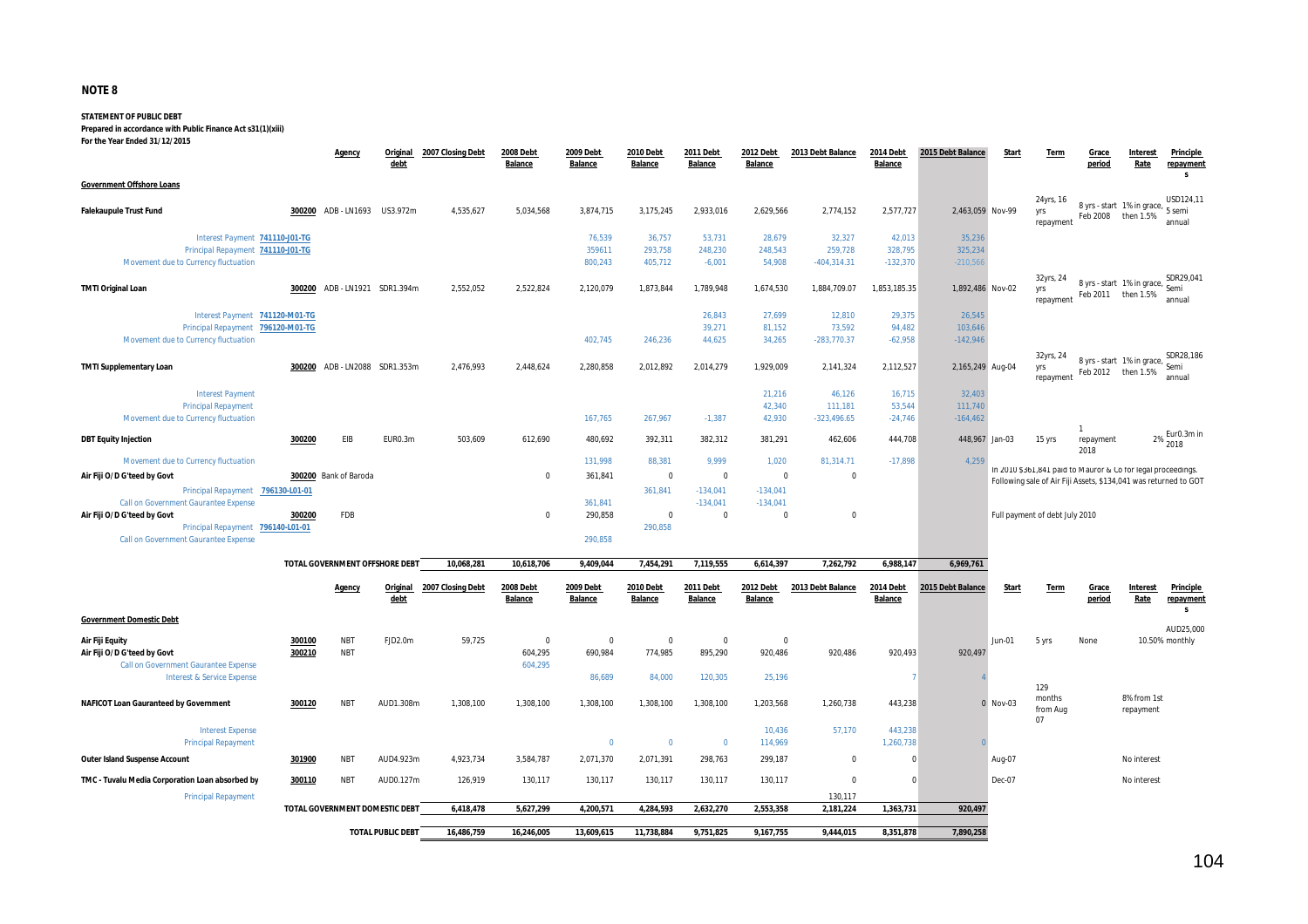#### **NOTE 8 (a)**

#### **STATEMENT OF CONTINGENT LIABILITIES**

**Prepared in accordance with Public Finance Act s31(1)(x) For the Year Ended 31/12/2015**

|                                                                                                | <b>Agency</b>           | Original<br>Guarantee | 2007 Closing Debt | <b>2008 Debt</b><br>Balance | 2009 Debt<br><b>Balance</b> | 2010 Debt<br>Balance | <b>2011 Debt</b><br><b>Balance</b> | <b>2012 Debt</b><br><b>Balance</b> | 2013 Debt Balance | 2014 Debt<br><b>Balance</b> | 2015 Debt Balance |                                                                                                                                  |
|------------------------------------------------------------------------------------------------|-------------------------|-----------------------|-------------------|-----------------------------|-----------------------------|----------------------|------------------------------------|------------------------------------|-------------------|-----------------------------|-------------------|----------------------------------------------------------------------------------------------------------------------------------|
| <b>TCS Guarantee</b><br>Air Pacific Guarantee                                                  | TCS Suppliers AUD500000 |                       |                   |                             |                             | 500,000              | 500,000                            |                                    |                   |                             |                   | The Government of Tuvalu quarantee with this amount of                                                                           |
| (NBT Guarantee on Travel Office operations)*                                                   | <b>NBT</b>              | AUD40000              |                   | 40,000                      | 40,000                      | 40,000               | 40,000                             | 40,000                             | 40.000            | 40.000                      |                   | 40,000 money Tuvalu Travel Office operations on bahlf of Air Pacific<br>The Government of Tuvalu quarantee this loan made to the |
| DBT Global Loan 2 - Guarantee                                                                  | <b>EIB</b>              | EUR0.7m               | 1,175,088         | 1,220,309                   | 1,118,794                   | 696,976              | 161,861                            | 532,607                            | 542,948           | 414,400                     | 315,056           | DBT by the European Investment Bank<br>s 21(1) - National Bank of Tuvalu Act - Government of Tuvalu                              |
| National Bank of Tuvalu Deposits-Guarantee                                                     | <b>NBT</b>              | n/a                   |                   |                             |                             |                      | 21,206,446                         | 22,500,408                         | 30,149,190        | 33,903,636                  |                   | 34,361,838 Guarantees all Deposits held at the National Bank of Tuvalu                                                           |
|                                                                                                |                         |                       | 2,014,436         | 2,091,959                   | 1,118,794                   | 1,236,976            | 21,908,307                         | 23,073,015                         | 30,732,138        | 34,358,036                  | 34,716,894        |                                                                                                                                  |
| Exchange Rates applied to Public Debt Balances at year end (Reserve Bank of Australia Website) |                         |                       |                   |                             |                             |                      |                                    |                                    |                   |                             |                   |                                                                                                                                  |

| <b>CURRENCY</b> | 2008   | 2009   | 2010   | 2011   | 2011          | 2012   | 2013   | 2014   | 2015   |
|-----------------|--------|--------|--------|--------|---------------|--------|--------|--------|--------|
| AUD - EU        | 0.4896 | 0.6241 | 0.7647 | 0.7847 | 0.7847        | 0.7868 | 0.6485 | 0.6746 | 0.6682 |
| AUD - USD       | 0.6903 | 0.8969 | 1.0163 | 1.0156 | 1.0156        | 1.0384 | 0.8948 | 0.8202 | 0.7306 |
| AUD - SDR       |        | 0.5742 | 0.6599 | 0.6636 | <b>0.6636</b> | 1.2694 | 0.5811 | 0.5663 | 0.5268 |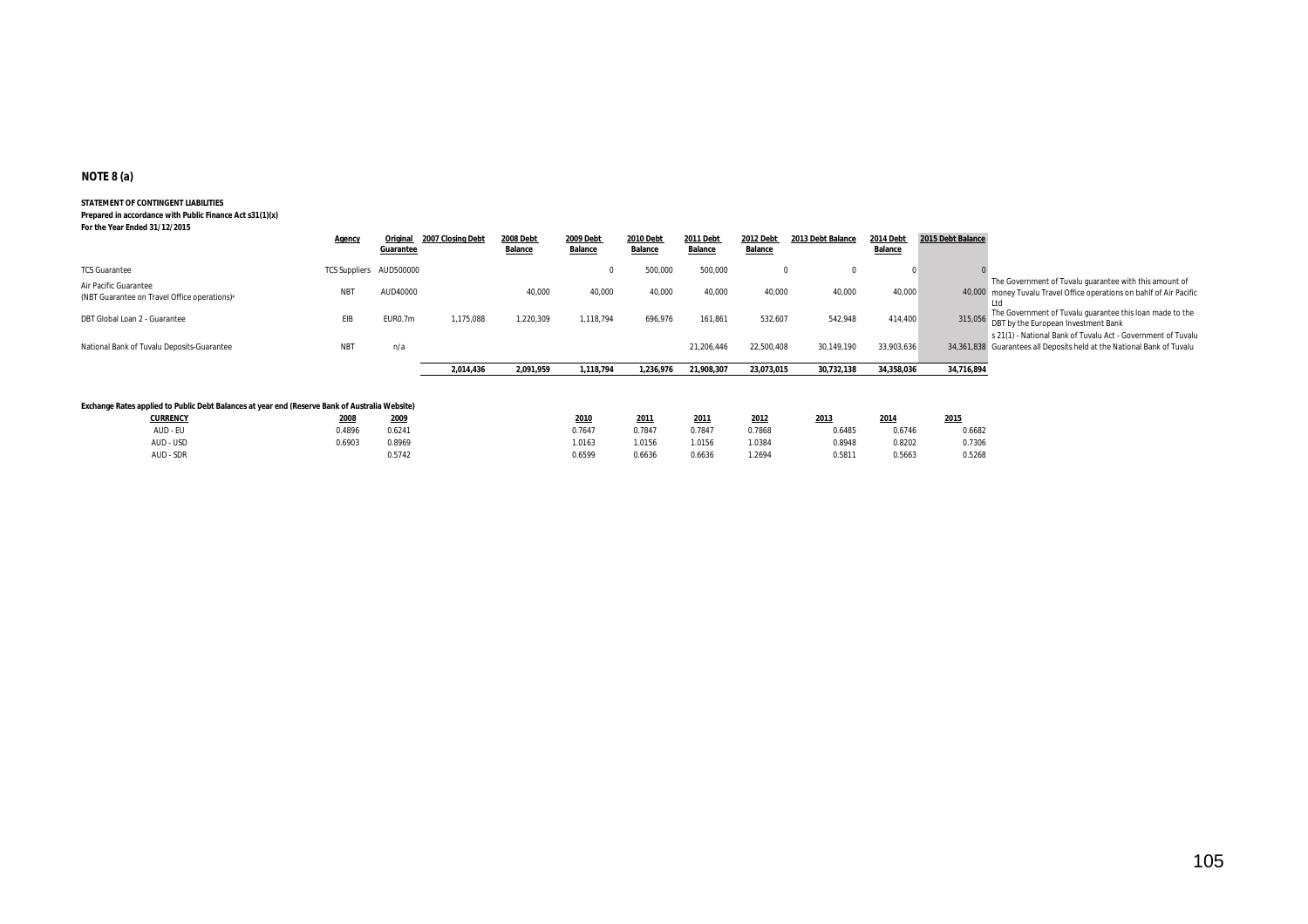### **NOTES TO THE FINANCIAL STATEMENTS**

#### **NOTE 9 2015 2015 2015 2014 TAXATION Actual Budget Actual** Income Tax 2,177,783 1,825,000 2,519,409 Procedure Tax 2,177,783 1,825,000 2,519,409 2,963,425 2,700,000 2,519,409 2,963,425 2,700,000 169,492 Tuvalu Consumption Tax  $\begin{array}{cccc}\n & & 339,972 & & 339,500 & & 151,460 \\
\text{Import Duty} & & & 2,491,543 & & 2,970,000 & & 2,356,514\n\end{array}$ 11 11 12,491,543 2,970,000 2,356,514<br>
12,356,514 2,970,000 2,356,514 2,970,000 2,353,132<br>
2,53,132 700,000 353,132 Import Levy & Excise<br>Other Taxes Other Taxes 38,267 200,500 72,950

8,598,454 8,735,000 5,922,957

| <b>NOTE 10</b>                        | 2015          | 2015          | <u>2014</u> |
|---------------------------------------|---------------|---------------|-------------|
| <b>INTEREST, DIVIDENDS &amp; RENT</b> | <b>Actual</b> | <b>Budget</b> | Actual      |
| Interest and Dividends                | 6.051.681     | 2.003.862     | 3,411,208   |
| Lease, rent and hire                  | 430,334       | 351,791       | 260.352     |
|                                       | 6,482,016     | 2,355,653     | 3.671.560   |

| <b>NOTE 11</b>                          | 2015          | 2015          | 2014          |
|-----------------------------------------|---------------|---------------|---------------|
| <b>EXTERNAL ASSISTANCE &amp; GRANTS</b> | <b>Actual</b> | <b>Budget</b> | <b>Actual</b> |
| Republic of China (Taiwan)              | 3,220,240     | 8,355,000     | 5,000,000     |
| AusAID                                  |               | 1,500,000     | 2,000,000     |
| New Zealand                             |               |               | 543.755       |
| World Bank, IMF, ADB                    | 2,015,023     | 1.645.000     | 3.335.378     |
| Project Development Fund (PDF)          |               | 156,000       | $\Omega$      |
| Other Donors                            | 10,850,356    |               | 749.418       |
|                                         | 16.085.619    | 11,656,000    | 11.628.551    |

| <b>NOTE 12</b>                                       | 2015          | <u>2015</u>   | 2014      |
|------------------------------------------------------|---------------|---------------|-----------|
| <b>OTHER INCOME</b>                                  | <b>Actual</b> | <b>Budget</b> | Actual    |
| <b>Vessel Registrations</b>                          | 507,775       | 850,000       | 808.915   |
| Marine Services (Nivaga III, Nivaga II & Manu Folau) | 534,838       | 490,000       | 593.547   |
| Stevedoring and Wharfage                             | 522,484       | 365,500       | 171.311   |
| Provision of Goods and Services                      | 830,545       | 741.240       | 557.299   |
| Foreign Exchange Gain                                | 6.187         |               | 138,970   |
| Regional Seasonal Employment Workers Repayment       | 24.629        | 80,000        | 50.146    |
| <b>Other Charges</b>                                 | 335,943       | 405,600       | 206.823   |
|                                                      | 2.762.402     | 2.932.340     | 2,527,011 |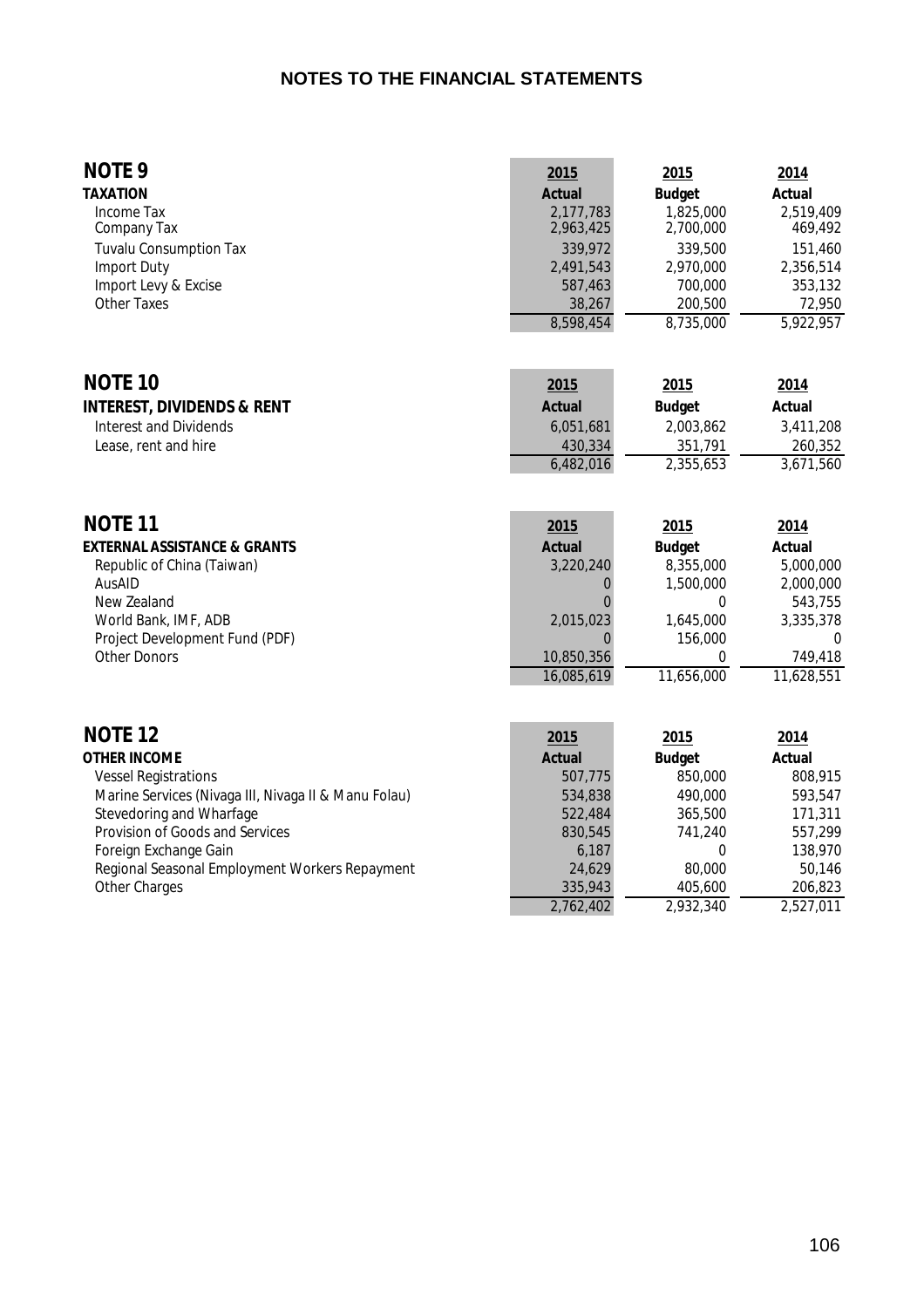### **NOTES TO THE FINANCIAL STATEMENTS**

| <b>NOTE 13</b><br><b>TRAVEL EXPENSES</b>                         | 2015<br><b>Actual</b> | 2015<br><b>Budget</b> | 2014<br>Actual |
|------------------------------------------------------------------|-----------------------|-----------------------|----------------|
| Overseas Travel & Subsistence                                    | 2,302,058             | 969,639               | 1,003,782      |
| Local Travel & Subsistence                                       | 729,924               | 546,446               | 602,612        |
| <b>Leave Travel Entitlements</b>                                 | 187,163               | 577,635               | 139,957        |
| <b>Statutory Travel</b>                                          | 442,046               | 308,804               | 533,145        |
|                                                                  | 3,661,191             | 2,402,523             | 2,279,496      |
| <b>NOTE 14</b>                                                   | 2015                  | <u>2015</u>           | <u>2014</u>    |
| <b>GRANTS AND SUBSIDIES EXPENSES (incl. Scholarship Support)</b> | <b>Actual</b>         | <b>Budget</b>         | Actual         |
| <b>Grants and Subsidies</b>                                      | 4,720,468             | 4,659,437             | 6,108,753      |
| Outer Island Projects (SDE)                                      | 2,852,721             | 2,880,000             | 1,523,797      |
| Scholarships and Support                                         | 10,279,995            | 5,887,855             | 1,979,359      |
| Contribution to Japan Grant Counterpart Fund                     | 293,980               | 0                     | 318,378        |
| <b>Overseas Contributions</b>                                    | 826,554               | 1,121,324             | 614,874        |
|                                                                  | 18,973,719            | 14,548,615            | 10,545,161     |
| <b>NOTE 15</b>                                                   | 2015                  | 2015                  | 2014           |
| <b>OTHER EXPENSES</b>                                            | <b>Actual</b>         | <b>Budget</b>         | Actual         |
| <b>Advertising and Provisions</b>                                | 1,039,947             | 1,062,011             | 811,574        |
| Supplies and Equipment                                           | 2,927,781             | 3,036,315             | 2,058,910      |
| Senior Citizen Scheme / Pension                                  | 314,752               | 406,878               | 310,857        |
| Land & Property Rent                                             | 1,100,854             | 1,143,125             | 1,037,158      |

5,383,333 5,648,328 4,218,499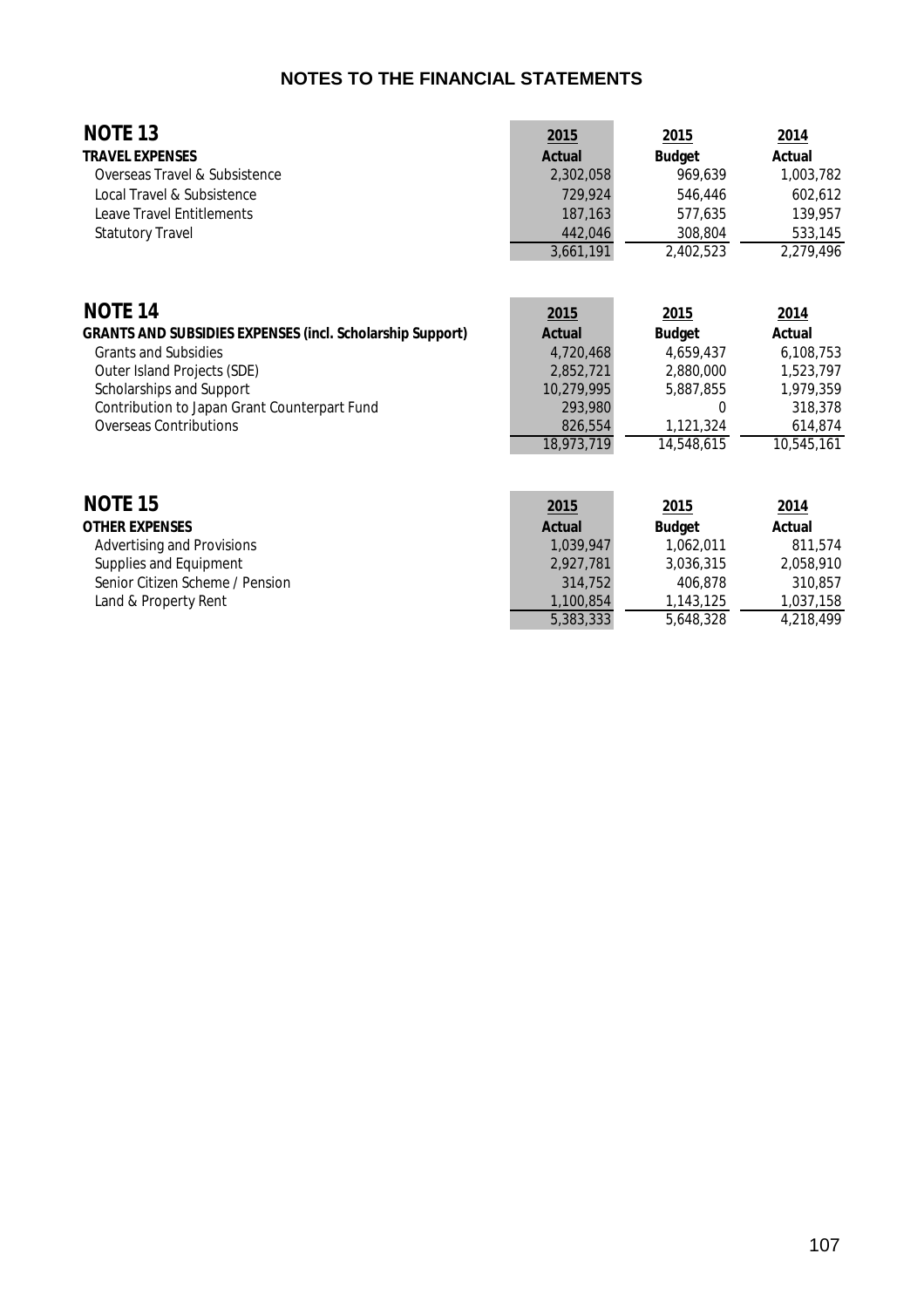**STATEMENT ON BALANCE OF THE TUVALU DEVELOPMENT FUND ACCOUNT BY AGGREGATE RECEIPTS AND PAYMENTS**

**Prepared in Accordance with Public Finance Act s31(1)(xvi)**

**For the Year Ended 31/12/2015** *The accompanying notes form parts of these financial statements.*

**Donor ACCTID Project Name 2015 Opening Balance Payments Receipts Movements 2015 Closing Balance ASCAP 2014570001** PM's Trip to Bangkok **10002.96 -10022.96 0** -10,022.96 - 20.00 **ASCAP Total 10,002.96 -10,022.96 0.00 -10,022.96 -20.00 AUSAID 2009020009** TVET 7721.2 -6,126.04 0.00 -6,126.04 1,595.16 **2009020010** Upgrading of Accpac Treasury 366.54 0.00 0.00 0.00 366.54 **2011020016** Pre School & Primary School materials -2673.33 0.00 0.00 0.00 - 2,673.33 **2011020017** Water tanks for Primary & Secc -117.69 0.00 0.00 0.00 - 117.69 **2011020018** TKII MTR Forum 445.16 -3,698.84 10,000.00 6,301.16 6,746.32 **2011020019** Tuvalu National Climate Change Summit -401.07 0.00 0.00 0.00 - 401.07 **2013020021** Supply of material & construction of st 873.14 0.00 0.00 0.00 873.14 **2013020020** NAPA 1+ **-820.56** -820.56 -820.56 -820.56 0.00 -800.00 - 620.56 -820.56 -820.56 -820.56 -820.56 -820.56 201302022 Tuvalu National Oral Health Survey 5237.48 5237.48 5237.48 5200000 567.00 567.00 55704.48<br>2015020024 Funafuti classroom Building Project 5237.48 5237.48 5237.48 52.00 567.00 567.00 55.700 5,704.48 **2015020024** Funafuti classroom Building Project 0 0.00 2,000,000.00 2,000,000.00 2,000,000.00 **2015020025** Australia Contribution to Tuvalu NDP 0 -80,240.00 80,000.00 -240.00 - 240.00 **2015020026** Tuvalu Early Human Capacity Index 0 -14,157.66 44,944.10 30,786.44 30,786.44 **AUSAID Total 10,630.87 -104,322.54 2,135,711.10 2,031,388.56 2,042,019.43 Commonwealth 2014410002** Minister's and Leaders Retreat **2.62 0 0** 0.00 2.62 **Commonwealth Total 2.62 0.00 0.00 0.00 2.62 British High Commission 2009220002** Tuvalu Law Revision **-20539.56 0 0** 0.00 - 20,539.56 **British High Commission Total -20,539.56 0.00 0.00 0.00 -20,539.56 EU 2013270005** EU Sanitation PE **6217.08 0 0** 0.00 6,217.08 **2014270006** Charter of Mataili **893.79 0 0** 0.00 893.79 **EU Total 6,217.08 0.00 0.00 0.00 6,217.08 FFA 2009060044** FISHERIES OBSERVER FEE PROJECT 254794.05 -589,873.83 348,457.34 -241,416.49 13,377.56 **2005060036** Vessel Monitoring System Operation (VMS Operation) 3077.51 -3,077.51 3,077.51 0.00 3,077.51 2011060052 Fisheries Programme Activities **11820.4** 11820.4 -33,382.30 31,060.21 -2,322.09 9,498.31<br>11820.4 - 2012060053 Western & Central pacific Fisheries **11820.4** - 11820.4 -20,210.51 -21,477.76 1,267.25 1,439.47 **2012060053** Western & Central pacific Fisheries 172.22 -20,210.51 21,477.76 1,267.25 1,439.47 **2014060057** 10th Special PNA Meeting 10-14th Nov 2014 15173.99 -19,752.37 5,000.01 -14,752.36 421.63 2015060058 Minister and Delegation Travel Costs to Ethiopia **1201 1201 121,905.00** 21,905.00 0.00 0.00 21,905.00<br>13657.76 0.00 1,000.00 1,000.00 14,657.76 0.00 1,000.00 1,000.00 14,657.76 0.00 1,000.00 1,000.00 0.000 14,65 2013060055 Island Council Consultation on Inshore 13657.76 0.000 1,000.00 1,000.00 1,000.00 14,657.76<br>**2014060056** Upgrading of Government Network System 13657.76 0.000 1,000.00 1,000.00 1,000.00 1,000.00 1,000.00<br>**201506 2014060056** Upgrading of Government Network System 21.02 0.00 0.00 0.00 21.02 **2015060059** Tuna Data Collectors 0 -4,681.60 15,669.95 10,988.35 10,988.35 **2013060054** Surveillance Fuel Contribution 41452.59 0.00 0.00 0.00 41,452.59<br> **2013060054** Surveillance Fuel Contribution 41452.59 **340,169.54** - **452,883.12** 447,647.78 - 245,235.34 94,934.20 **FFA Total 340,169.54 -692,883.12 447,647.78 -245,235.34 94,934.20 FAO 2013510001** Food & Agriculture Organisation of the UN **7040.57 0 0** 0.00 7,040.57 **FAO Total 7,040.57 0.00 0.00 0.00 7,040.57 Forum SEC** 2014090017 Support for Tuvalu-Talofa Trade Fair 2867.85 -2,450.00 618.30 -1,831.70 1,036.15<br>2010090010 SIS Catalvtic Fund for Women 258.16 0.00 0.00 0.00 258.16 **2010090010** SIS Catalytic Fund for Women 258.16 0.00 0.00 0.00 258.16 **2013090013** Support for Pacific Plain Review-Count 20.58 0.00 0.00 0.00 20.58 2013090014 Support to Faullic Fiam Review-Count<br>**2013090014** Support to Nukulaelae local government -3.50 0.00 0.00 0.00 0.00 0.00 - 3.50<br>**2013090015** Funds for Tuna Data Providers - 3.50 0.00 0.00 0.00 0.00 0.00 0.00 0.3 2013090015 Funds for Tuna Data Providers<br>1913090016 To purchase office equipment for Nui Kaupule<br>1913090017 To purchase office equipment for Nanumaga Kaupule<br>2013090017 To purchase office equipment for Nanumaga Kaupule<br>20 1**013090016** To purchase office equipment for Nui Kaupule 2013 2013 2013 2013 2013 2013 0.00 0.00 0.00 164.30<br>2**013090017** To purchase office equipment for Nanumaga Kaupule 20.62 20.62 0.00 0.00 0.00 0.00 20.62 **2015090018** Services Assistances for National Disability 0 0.00 4,975.00 4,975.00 4,975.00 **Forum SEC Total 4061.32 -2450 5593.3 3143.3 7,204.62 Forum SEC Total**<br>**France 2013520001** Workshop on Record Keeping and Information Management **63.64 0** 0 0 0.00 63.64<br>**France Total 63.64 0** 0 0 0.3.64 **0** 0 0 0.3.64 **63.64** 0 0 0 0.3.64 **63.64** 0 0 0 0.3.64 0 0 0 **France Total 63.64 0 0 0 63.64 International Labour Organisation 2013490001** Labour Market Survey **3497.2 -734.94 0** -734.94 2,762.26 **2013490002** 1st Payment ILO MLC mtg **940 0 0** 0.00 940.00 **International Labour Organisation Total**<br> **International Labour Organisation Total**<br> **International Labour Organisation Total**<br> **International Labour Organisation Total**<br> **8621.11 -3184.94 10568.3 7383.36 16,004.4 India 2009210003** Hospital equipment 4361.92 -3,510.46 0.00 -3,510.46 851.46 **2015210001** Medical Equipment for Princess Margaret Hospital (PMH) 525858.82 -179,756.28 0.00 -179,756.28 346,102.54 **2015210002** New Ambulance for Princess Margaret Hospital(PMH) 0 -10.00 51,105.77 51,095.77 51,095.77 **2015210003** YOGA International Day of India 0 -963.13 1,201.18 238.05 238.05 2013263 0.000 6,217.00 6,217.00 6,217.00 18,269.85 12052.85 12052.85 0.000 6,217.00 6,217.00 18,269.85<br>2013.000 5.217.00 18,269.85 125715.92 1842273.59 1342273.59 1342273.59 125715.92 116.557.67 **India Total 542273.59 -184239.87 58523.95 -125715.92 416,557.67 Italy 2015370003** PV Standslone Home system (SHS) and cooling Storage Facility 25218.09 -571.50 0.00 -571.50 24,646.59<br>2009370001 Feasibility Study Energy **2009370001** Feasibility Study Energy **2009370001** -6239.27 0.00 0 **200938 Feasibility Study Energy 2009370002** Tuvalu Photovoltaic Electricity network 1212.39 0.00 0.00 0.00 1,212.39 **Italy Total 32669.75 -571.5 0 -571.5 32,098.25 Japan 2014070025** Improvement of Infection Disease Laboratory at PMH 2148.86 -84.48 0.00 -84.48 2,064.38 **2010070018** Nanumea Health Centre 19369.96 0.00 0.00 0.00 19,369.96 **2015070026** The Project for Improvement of Water Supply System for Nui I 0 -54,508.77 97,982.43 43,473.66 43,473.66 **2015070027** The Project for Improvement of water 0 -58,195.80 97,982.43 39,786.63 39,786.63 **2010070019** Nanumaga Clinics 27251.86 0.00 0.00 0.00 27,251.86 **2011070021** Nukulaelae Clinic Centre 25193.86 0.00 0.00 0.00 25,193.86 **2011070022** Nukufetau Clinic Centre 44517.25 0.00 0.00 0.00 44,517.25 2011070022 Pubkuretate Unit: Centre<br>2012070022 Pubkuretate Unit: Centre<br>2012070023 Princess Margret Pediatric Ward 161.82 0.00 0.00 0.00 0.00 161.51.25<br>2012070023 Public Ward Princess Margret Pediatric Ward 161.82 0.00 0. **201302484 Imrovement of water supply system for Nanumea Island** 3994.84 0.00 0.00 0.00 3,994.84<br>2026384 1205.814.2684 1205.884 12789.84 12789.854 12789.854 12789.854 12875.84<br>2014 Tourism Marketing and Promotion **Japan Total 122638.45 -112789.05 195964.86 83175.81 205,814.26** 2013500002 Tourism Marketing and Promotion **2013-000 1201 1201 1201 1201 1201 1201 1201** 1204 8.76 - 706.89 - 706.89 - 698.13<br>2013500001 Travel Support for Foreign Affairs Dept **6.000 1201 1201 1201 1201 1201 1201 1201** 0 2013500001 Travel Support for Foreign Affairs Dept 0.01 0.01 0.00 0.01 0.00 0.01 0.00<br>2015500003 Contribution to COP21 0.00 0.01 0.000 0.000 0.01 0.000 0.01 0.000 0.01<br>22216-92211 0.22316 0.0211 0.0211 0.0211 0.0211 0.021 2015 Contribution to COP21 **2015**<br>
2016 - 39,921.35 40,397.31 475.96 475.96 475.96 475.96 475.96 475.96 475.96 475.96 475.96 475.96 475.96 475.96 475.96 475.96 475.96 475.96 475.96 475.96 475.96 475.96 475.96 475.96 475.96 **Kazakhsatan Total 8.77 -40628.24 40397.31 -230.93 - 222.16** 13,261.71/2005. 179,261.71/2015/https://www.magnetity.com/settermain.com/settermain.com/settermain.com/setterm<br>201**5430003** Renovation & Maintenance of Electric Pillar Boxes Project 17640.55 -11,805.00 - 5,885.00 -5,920.00 **2012430001** Korean Support for Foreign Affairs 1319.73 -1,319.73 0.00 -1,319.73 - **Korea Total 121593.61 -42723.8 6112.45 -36611.35 84,982.26 NZAID 2012010050** Cost of 1 year for the Aid Adviser & Budget Adviser 34468.31 -33,945.71 0.00 -33,945.71 522.60 **2009010038** Ship to Shore 62,039.78 62,039.78 0.00 0.00 0.00 0.00 0.00 62,039.78 2**009010038** Ship to Shore 2009010039 Expedition of 2,039.78 0.00 0.00 0.00 0.00 0.2,039.78<br>20**09010039** ECCE Summer School course 2023.28 0.000 0.00 0.00 0.00 0.00 2,023.28 0.00<br>2**009010040 Pre School Awareness Worksho 2009010040** Pre School Awareness Workshop<br>**2009010040** Pre School Awareness Workshop<br>**2009010041** Pre School Resources **1290.72** 0.00 0.00 0.00 0.00 1,290.72<br>**2009010041** Pre School Resources **1290.72 2009010041** Pre School Resources -676.23 0.00 0.00 0.00 0.00 0.00 676.23<br>**2009010041** Pre School Resources -676.23 0.00 0.000 0.00 0.00 0.00 676.23<br>**2009010042** Pre School Council Meeting - 711.14 0.00 0.00 0.00 0.00 2.11 **2009010042** Pre School Council Meeting 211.14 0.00 0.00 0.00 211.14 **2010010044** Nanumaga Guest House 42042.92 0.00 0.00 0.00 42,042.92 **2010010045** Nui Shredder 24717.04 0.00 0.00 0.00 24,717.04 **2011010046** Tuvalu Ship to Shore Transport 12170.31 0.00 0.00 0.00 12,170.31 **2011010047** TK II MID TERM REVIEW 341.57 0.00 0.00 0.00 341.57 **2012010048** TEC GRANT 1040.97 0.00 0.00 0.00 1,040.97 **2013010051** NZ GRANT FOR NIVAGA II 1161.9 0.00 0.00 0.00 1,161.90 **2013010053** Tuvalu Short term technical assistance 626.35 0.00 0.00 0.00 626.35 **2013010054** FISHERIES ADVISOR TRAVEL 40466.31 -44,285.28 60,868.03 16,582.75 57,049.06 **2014010055** Oceanic Fisheries 36000 -30,883.55 5,663.62 -25,219.93 10,780.07 **2014010056** Seafarer Training **2014010056** Seafarer Training **91572.77** -140,076.36 48,503.59 -91,572.77 -140,076<br>2014010057 Coastal Fisheries **120,076.26 120,076.36 48,503.59** -91,572.77 -140,076.36 48,503.59 -91,572.77 **2014010057** Coastal Fisheries 36000 -31,557.70 5,785.05 -25,772.65 10,227.35 **2014010058** Human Resource Development 36000 -57,715.43 26,804.59 -30,910.84 5,089.16 **2015010059** Rooftop Solar Project (Local Wages) 0 -25,783.89 25,785.00 1.11 1.11 **2015010060** TC PAM Fishery Related Infrastructure 0 -66,462.08 343,500.20 277,038.12 277,038.12 **2015010061** Tropical Cyclone PAM and Recovery and Vulnerability Reductio 0 0.00 370,709.00 370,709.00 370,709.00 370,709.00 370,709.00 370,709.00 370,709.00 370,709.00 370,709.00 370,709.00 370,709.00 and 0.00 contract pa **2015010064** Reimbursement for Invoice 0 -600.00 600.00 0.00 - **NZAID Total 421497.14 -431310 888219.08 456909.08 878,406.22 OSSHHM 2009380001** HIV Training in Tuvalu **1832.5 0 0** 0.00 1,832.50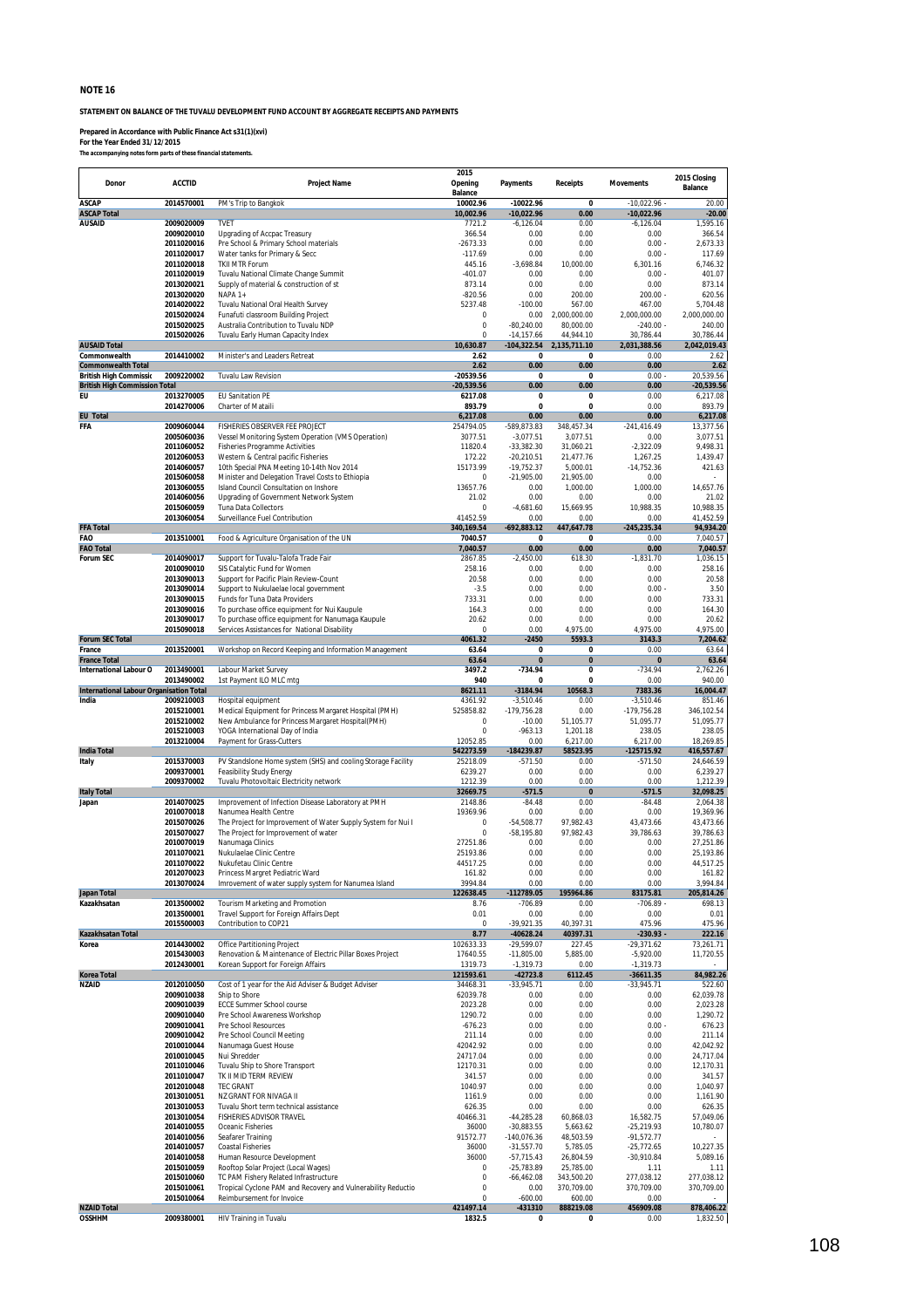**STATEMENT ON BALANCE OF THE TUVALU DEVELOPMENT FUND ACCOUNT BY AGGREGATE RECEIPTS AND PAYMENTS**

**Prepared in Accordance with Public Finance Act s31(1)(xvi) For the Year Ended 31/12/2015** *The accompanying notes form parts of these financial statements.*

| Donor                        | <b>ACCTID</b> | <b>Project Name</b>            | 2015<br>Opening<br><b>Balance</b> | <b>Payments</b> | <b>Receipts</b> | <b>Movements</b> | 2015 Closing<br><b>Balance</b> |
|------------------------------|---------------|--------------------------------|-----------------------------------|-----------------|-----------------|------------------|--------------------------------|
| <b>OSSHHM Total</b>          |               |                                | 1832.5                            |                 |                 |                  | 1832.5                         |
| <b>Pacific Islands Trade</b> | 2013540001    | Tuvalu Trade Fair Contribution | 740.73                            |                 |                 | 0.00             | 740.73                         |
| Pacific Islands Trade Total  |               |                                | 740.73                            |                 |                 |                  | 740.73                         |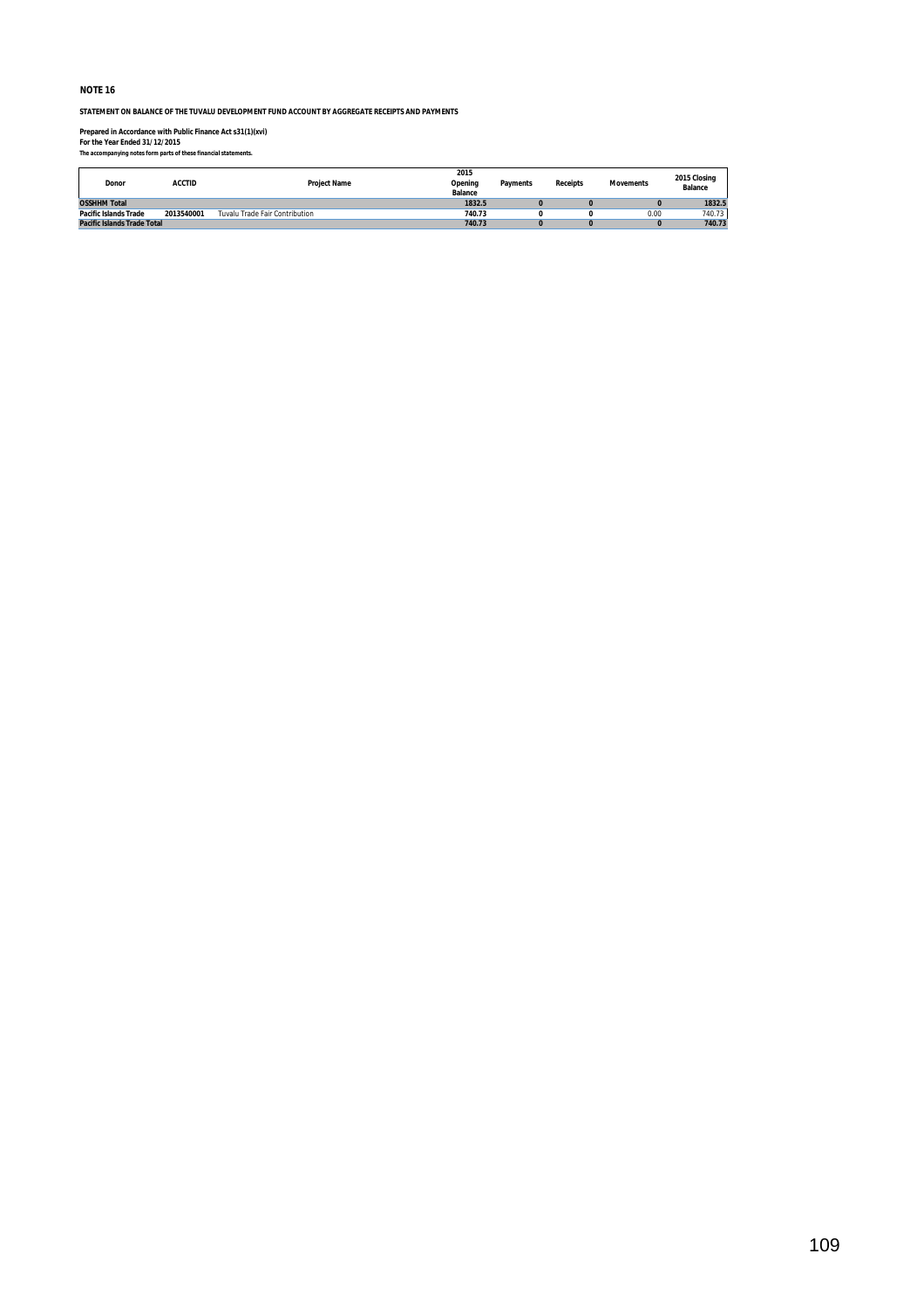**STATEMENT ON BALANCE OF THE TUVALU DEVELOPMENT FUND ACCOUNT BY AGGREGATE RECEIPTS AND PAYMENTS**

**Prepared in Accordance with Public Finance Act s31(1)(xvi) For the Year Ended 31/12/2015** *The accompanying notes form parts of these financial statements.*

| Donor                                                                   | <b>ACCTID</b>            | <b>Project Name</b>                                                                                    | 2015<br>Opening<br>Balance | <b>Payments</b>             | <b>Receipts</b>            | <b>Movements</b>           | 2015 Closing<br><b>Balance</b> |
|-------------------------------------------------------------------------|--------------------------|--------------------------------------------------------------------------------------------------------|----------------------------|-----------------------------|----------------------------|----------------------------|--------------------------------|
| ROC                                                                     | 2013110047               | Printing of Primary School Textbooks                                                                   | 78635.2                    | $-45,949.74$                | 3,600.00                   | $-42,349.74$               | 36,285.46                      |
|                                                                         | 2006110024<br>2008110036 | Backwages of Nauru Workers                                                                             | 3143.8<br>1407.4           | 0.00                        | 0.00<br>0.00               | 0.00                       | 3.143.80                       |
|                                                                         | 2012110039               | INTERNATIONAL PRIMARY SCH & SECONDARY<br>Support to Tuvalu Delegation to the UNFCCC                    | 716.02                     | 0.00<br>0.00                | 0.00                       | 0.00<br>0.00               | 1,407.40<br>716.02             |
|                                                                         | 2012110041               | Defects List and Maintenance                                                                           | $-4916.01$                 | 0.00                        | 0.00                       | $0.00 -$                   | 4,916.01                       |
|                                                                         | 2012110042               | Fuel for Charter vessel and Nivaga II                                                                  | 28338.13                   | 0.00                        | 0.00                       | 0.00                       | 28,338.13                      |
|                                                                         | 2012110043               | Victualling for MV Nivaga II & MV Manufolau                                                            | 12561.85                   | 0.00                        | 0.00                       | 0.00                       | 12,561.85                      |
|                                                                         | 2012110045<br>2012110046 | Establishment Taipei Mission<br>UNFCCC-COP18                                                           | 44.1<br>286.3              | 0.00<br>$-28,481.21$        | 0.00<br>30,000.00          | 0.00<br>1,518.79           | 44.10<br>1,805.09              |
|                                                                         | 2013110048               | Establishment of Tuvalu Mission to Taipei                                                              | 11.24                      | 0.00                        | 0.00                       | 0.00                       | 11.24                          |
|                                                                         | 2013110049               | Pediatric Ward in the Princess Margaret Hospital                                                       | 51.71                      | 0.00                        | 0.00                       | 0.00                       | 51.71                          |
|                                                                         | 2013110051               | Tuvalu Trade Fair Contribution                                                                         | 140                        | 0.00                        | 1,100.00                   | 1,100.00                   | 1,240.00                       |
|                                                                         | 2014110052               | Tuvalu Participant in Nan Ying Folkore Festival                                                        | 2980.8                     | $-2,980.00$                 | 0.00                       | $-2,980.00$                | 0.80                           |
|                                                                         | 2014110053<br>2014110054 | Funding Support for UNGA Delegation<br>Attendance for Hon.PM and Delegations to the COP at Lima, Pe    | $-1636.69$<br>19421.84     | $-7,250.00$<br>$-18,018.80$ | 8,569.73<br>0.00           | 1,319.73 -<br>$-18,018.80$ | 316.96<br>1,403.04             |
|                                                                         | 2015110055               | <b>NCD STEPS SURVEY</b>                                                                                | 12000                      | $-78,813.84$                | 83.598.74                  | 4,784.90                   | 16,784.90                      |
|                                                                         | 2015110056               | Support in the Taipei International Travel Fair                                                        | $\Omega$                   | $-3,000.00$                 | 3,000.00                   | 0.00                       |                                |
|                                                                         | 2015110057               | Travel Support for the Prime Minister & Delegation                                                     | 0                          | $-43,636.24$                | 43,636.24                  | 0.00                       |                                |
| <b>ROC Total</b>                                                        | 2015110058               | PM Delegation to PNG                                                                                   | $\Omega$<br>153185.69      | $-28,569.16$                | 30,000.00                  | 1,430.84                   | 1,430.84                       |
| ROC - part 2                                                            | 2014560001               | PV/Hybrid/Generator System Tuvalu Maritime Training Institute                                          | 86911.22                   | -256698.99<br>0             | 203504.71<br>0             | -53194.28<br>0.00          | 99,991.41<br>86,911.22         |
| ROC - part 2 Total                                                      |                          |                                                                                                        | 86911.22                   | $\bf{0}$                    | $\pmb{0}$                  | $\bf{0}$                   | 86911.22                       |
| Russia                                                                  | 2013480001               | Office Equipment for Foreign Affairs                                                                   | 197                        | 0                           | 0                          | 0.00                       | 197.00                         |
|                                                                         | 2013480002               | Funding Assistance for Delegation to 44th PIF Leader's Meeti                                           | 955.96                     | 0                           | 0                          | 0.00                       | 955.96                         |
| Russia Total<br><b>SAUDI ARABIA</b>                                     | 2013550001               | DSA FOR UNGA DELEGATION                                                                                | 1152.96<br>25523.36        | $\bf{0}$<br>0               | $\bf{0}$<br>0              | $\pmb{0}$<br>0.00          | 1152.96<br>25,523.36           |
| <b>SAUDI ARABIA Total</b>                                               |                          |                                                                                                        | 25523.36                   | $\bf{0}$                    | $\bf{0}$                   | 0                          | 25523.36                       |
| Singapore (Ship Regist                                                  | 2013310004               | Local Elected Leadership 2013 Roll Out Workshops Activity                                              | 4630.51                    | $-4,557.26$                 | 0.00                       | $-4,557.26$                | 73.25                          |
|                                                                         | 2010310008               | Tuvalu Island Leadership Assembly                                                                      | $-3378.12$                 | 0.00                        | 0.00                       | $0.00 -$                   | 3,378.12                       |
|                                                                         | 2011310001               | Kaupule Election                                                                                       | $-87.9$                    | 0.00                        | 0.00                       | $0.00 -$                   | 87.90                          |
|                                                                         | 2012310002<br>2013310003 | Contribution LEL Rollout<br>Unforeseen Expenses-LEL and ISP Training of Tra                            | $-113.2$<br>1160           | 0.00<br>$-507.92$           | 0.00<br>0.33               | $0.00 -$<br>$-507.59$      | 113.20<br>652.41               |
| <b>Singapore (Ship Registry) Total</b>                                  |                          |                                                                                                        | 2211.29                    | $-5065.18$                  | 0.33                       | $-5064.85 -$               | 2,853.56                       |
| SPBEA(South Pacific Bo                                                  | 2011420001               | <b>Examination Admin</b>                                                                               | 2718.95                    | 0                           | 0                          | 0.00                       | 2,718.95                       |
| SPBEA(South Pacific Board of Education Assessment) Total                |                          |                                                                                                        | 2718.95                    | $\bf{0}$                    | $\mathbf{0}$               | 0.00                       | 2,718.95                       |
| SPC                                                                     | 2011100012<br>2011100013 | Tuvalu National Strategic Plan for NCD 2011-2015                                                       | 26967.22<br>3412.75        | $-18,925.27$<br>0.00        | 705.10<br>0.00             | $-18,220.17$<br>0.00       | 8,747.05<br>3,412.75           |
|                                                                         | 2012100011               | Endangered Cultural Heritage Mapping in Tuvalu<br>Tuvalu Grant PMH                                     | 9220.2                     | 0.00                        | 0.00                       | 0.00                       | 9.220.20                       |
|                                                                         | 2013100014               | International Women's Day Celebration (4-8 Marh 2013)                                                  | $-1401.43$                 | $-1,688.00$                 | 0.00                       | $-1,688.00 -$              | 3,089.43                       |
|                                                                         | 2013100015               | Funafuti FADS Fishing Skills Workshop Allowances                                                       | $-778.09$                  | $-5,776.00$                 | 6,908.00                   | 1,132.00                   | 353.91                         |
|                                                                         | 2013100016               | The Global Cimate Chage Alliance for Pacific Small IS State                                            | 28245.03                   | $-40,113.05$                | 12,972.88                  | $-27,140.17$               | 1,104.86                       |
|                                                                         | 2013100018<br>2014100001 | Global Climate Change Alliance(Adaptation Fund)<br>Pacific Appliance Labelling Standard Project (PLAs) | 196511.27<br>10374.46      | -432,961.07<br>$-15,847.95$ | 239,000.90<br>10,615.00    | -193,960.17<br>$-5,232.95$ | 2,551.10<br>5,141.51           |
|                                                                         | 2014100019               | Payment of Service for IDDR Project                                                                    | 5175.04                    | $-5,712.06$                 | 830.00                     | $-4,882.06$                | 292.98                         |
|                                                                         | 2014100020               | Niutao Shelter Project - BSRP                                                                          | 17263                      | $-17,263.00$                | 0.00                       | $-17,263.00$               |                                |
|                                                                         | 2014100021               | Tuvalu National Steering Committee Project                                                             | 4975                       | 0.00                        | 0.00                       | 0.00                       | 4,975.00                       |
|                                                                         | 2015100022               | Tuvalu HIES 2015-2016 - SPC                                                                            | 0                          | $-20,939.18$                | 47,602.21                  | 26,663.03                  | 26,663.03                      |
|                                                                         | 2015100023<br>2015100024 | Support to COP21 Paris France<br>Funds for Consultation Allowances MOU SPC                             | 0<br>0                     | $-14,890.32$<br>0.00        | 13,041.94<br>4,326.00      | $-1,848.38 -$<br>4,326.00  | 1,848.38<br>4,326.00           |
|                                                                         | 2015100001               | International Women's Day                                                                              | $\Omega$                   | $-10,072.00$                | 10,075.00                  | 3.00                       | 3.00                           |
| <b>SPC Total</b>                                                        |                          |                                                                                                        | 299964.45                  | -584187.9                   | 346077.03                  | -238110.87                 | 61,853.58                      |
| <b>SPREP</b>                                                            | 2009040013               | PACC PROJECT (LOIA)                                                                                    | 27258.2                    | $-26,012.69$                | 1,840.01                   | $-24,172.68$               | 3,085.52                       |
|                                                                         | 2013040015               | <b>GEF PAS PROJECT</b>                                                                                 | 35044.57                   | $-32,824.74$                | 790.00                     | $-32,034.74$               | 3,009.83                       |
| <b>SPREP Total</b>                                                      | 2014040016               | Support for Tuvalu's Energy Efficiency Demostration House                                              | 12.94<br>62315.71          | 0.00<br>$-58837.43$         | 0.00<br>2630.01            | 0.00<br>$-56207.42$        | 12.94<br>6108.29               |
| SOPAC                                                                   | 2010140010               | Water & Sanitation with MOH                                                                            | 2459.27                    | 0                           | 0                          | 0.00                       | 2,459.27                       |
|                                                                         | 2012140011               | Advance Payment for PUI-Disaster Reduction Program                                                     | 1458                       | 0                           | 0                          | 0.00                       | 1,458.00                       |
|                                                                         | 2012140012               | Disaster Awareness Commemoration Day                                                                   | 2064.6                     | 0                           | 0                          | 0.00                       | 2,064.60                       |
| <b>SOPAC Total</b><br><b>Turkey</b>                                     | 2014360002               | Turkey Funding Assistance for Construction of Kaupule Office                                           | 2459.27<br>8087.7          | $\bf{0}$<br>$-140.00$       | $\bf{0}$<br>0.00           | $\bf{0}$<br>$-140.00$      | 2459.27<br>7,947.70            |
|                                                                         | 2014360001               | Tuvalu Participation 45th PIF Meeting in Koror                                                         | 1638.26                    | 0.00                        | 0.00                       | 0.00                       | 1,638.26                       |
|                                                                         | 2014360004               | Motufoua Seconday School Truck                                                                         | 12368.7                    | 0.00                        | 0.00                       | 0.00                       | 12,368.70                      |
|                                                                         | 2014360005               | Support for Tuvalu's Delegation to COP20 (LIMA PERU)                                                   | 13304.15                   | $-12,686.70$                | 0.00                       | $-12,686.70$               | 617.45                         |
| <b>Turkey Total</b><br>Tuvalu                                           | 2012440001               | Disaster Relief Fund                                                                                   | 35398.81<br>1650.62        | $-12826.7$<br>-120,801.84   | $\bf{0}$<br>122,283.51     | $-12826.7$<br>1,481.67     | 22,572.11<br>3,132.29          |
|                                                                         | 2015440002               | Disaster Relief Fund/ Cyclone PAM                                                                      | υ                          | -1,674,020.07               | 3,875,034.49               | 2,201,014.42               | 2,201,014.42                   |
|                                                                         | 2015440003               | Vaiaku Waterfront Recreation Area Project                                                              | 0                          | 0.00                        | 188,523.90                 | 188,523.90                 | 188,523.90                     |
|                                                                         | 2015440004               | Renovation of Government Complex                                                                       | 0                          | 0.00                        | 288,513.86                 | 288,513.86                 | 288,513.86                     |
|                                                                         | 2015440005               | Upgrade and Renovate Agriculture Elisefou Office                                                       | 0                          | 0.00                        | 89,420.36                  | 89,420.36                  | 89,420.36                      |
|                                                                         | 2015440006<br>2015440007 | Deferred Maintenance Fund<br>School Improvements                                                       | 0<br>0                     | 0.00<br>0.00                | 447,454.00<br>1,968,521.03 | 447,454.00<br>1,968,521.03 | 447,454.00<br>1,968,521.03     |
| <b>Tuvalu Total</b>                                                     |                          |                                                                                                        | 1650.62                    | -1794821.91                 | 6979751.15                 | 5184929.24                 | 5,186,579.86                   |
| <b>UN (United Nation)</b>                                               | 2015580001               | Funds for Urban Profiling Activities                                                                   | 26415.65                   | -19923.44                   | 0                          | -19,923.44                 | 6,492.21                       |
| <b>UN (United Nation) Total</b>                                         |                          |                                                                                                        | 26415.65                   | $-19923.44$                 | $\pmb{0}$                  | $-19923.44$                | 6492.21                        |
| <b>United Arab Emirates(</b><br><b>United Arab Emirates (UAE) Total</b> | 2015590001               | Support to COP21 paris France                                                                          | 0<br>0                     | -4975.36<br>-4975.36        | 0<br>0                     | $-4,975.36$<br>$-4975.36$  | 4,975.36<br>-4975.36           |
| <b>UN Office at Geneva</b>                                              | 2012470001               | LEG 22nd Workshop                                                                                      | $-319.68$                  | 0                           | 0                          | 0.00                       | 319.68                         |
| <b>UN Office at Geneva Total</b>                                        |                          |                                                                                                        | $-319.68$                  | $\bf{0}$                    | 0                          | $\pmb{0}$                  | $-319.68$                      |
| <b>UNDP</b>                                                             | 2003050010               | National Adaptation Programme of Action (NAPA)                                                         | 42880.44                   | -150,998.46                 | 113,189.58                 | -37,808.88                 | 5,071.56                       |
|                                                                         | 2002050009<br>2008050030 | Office Equipment & Trainning Attachment<br>NATIONAL BIODIVERSITY STRATEGIC ACTION                      | 6401.86<br>0               | 0.00                        | 0.00                       | 0.00<br>0.00               | 6,401.86                       |
|                                                                         | 2013050034               | EIF-Tuvalu Trade Capacity Development & Institiutional Stren                                           | 10540.15                   | $-230.00$<br>$-63,914.80$   | 230.00<br>63,130.03        | $-784.77$                  | 9,755.38                       |
|                                                                         | 2014050035               | National Population Policy Social Development & PD Technical                                           | 4368.26                    | $-27,286.53$                | 27,246.31                  | $-40.22$                   | 4,328.04                       |
|                                                                         | 2014050036               | NAPA II                                                                                                | 23285.28                   | -466,295.44                 | 494,715.10                 | 28,419.66                  | 51,704.94                      |
|                                                                         | 2005050015               | National Biosafety Frame Work                                                                          | 1318.37                    | 0.00                        | 0.00                       | 0.00                       | 1,318.37                       |
|                                                                         | 2006050019<br>2006050027 | <b>GEF Operational Focal Point Activities</b><br>Support to Local Governance                           | $-155.54$<br>$-35.02$      | 0.00<br>0.00                | 0.00<br>0.00               | $0.00 -$<br>$0.00 -$       | 155.54<br>35.02                |
|                                                                         | 2009050031               | Tuvalu MGD Project                                                                                     | 25127.52                   | 0.00                        | 0.00                       | 0.00                       | 25,127.52                      |
|                                                                         | 2011050033               | Parliament Support Project                                                                             | 26.58                      | 0.00                        | 0.00                       | 0.00                       | 26.58                          |
|                                                                         | 2015050037               | Family Planning & Physhosocial                                                                         | 0                          | $-17,319.54$                | 19,237.00                  | 1,917.46                   | 1,917.46                       |
|                                                                         | 2015050038               | For Savali Fatoga Ticket                                                                               | 0                          | 0.00                        | 6,279.80                   | 6,279.80                   | 6,279.80                       |
|                                                                         | 2015050039<br>2015050040 | Grant Agreement Anti-Corruption Day<br>Salary Aug-Nov 2015 Taufala/Temilo                              | 0<br>0                     | $-9,557.00$<br>$-7,026.81$  | 9,941.00<br>10,119.66      | 384.00<br>3,092.85         | 384.00<br>3,092.85             |
|                                                                         | 2013050010               | New UN Project to be confirm                                                                           | $\Omega$                   | 0.00                        | 0.03                       | 0.03                       | 0.03                           |
| <b>UNDP Total</b>                                                       |                          |                                                                                                        | 113757.9                   | -742628.58                  | 744088.51                  | 1459.93                    | 115,217.83                     |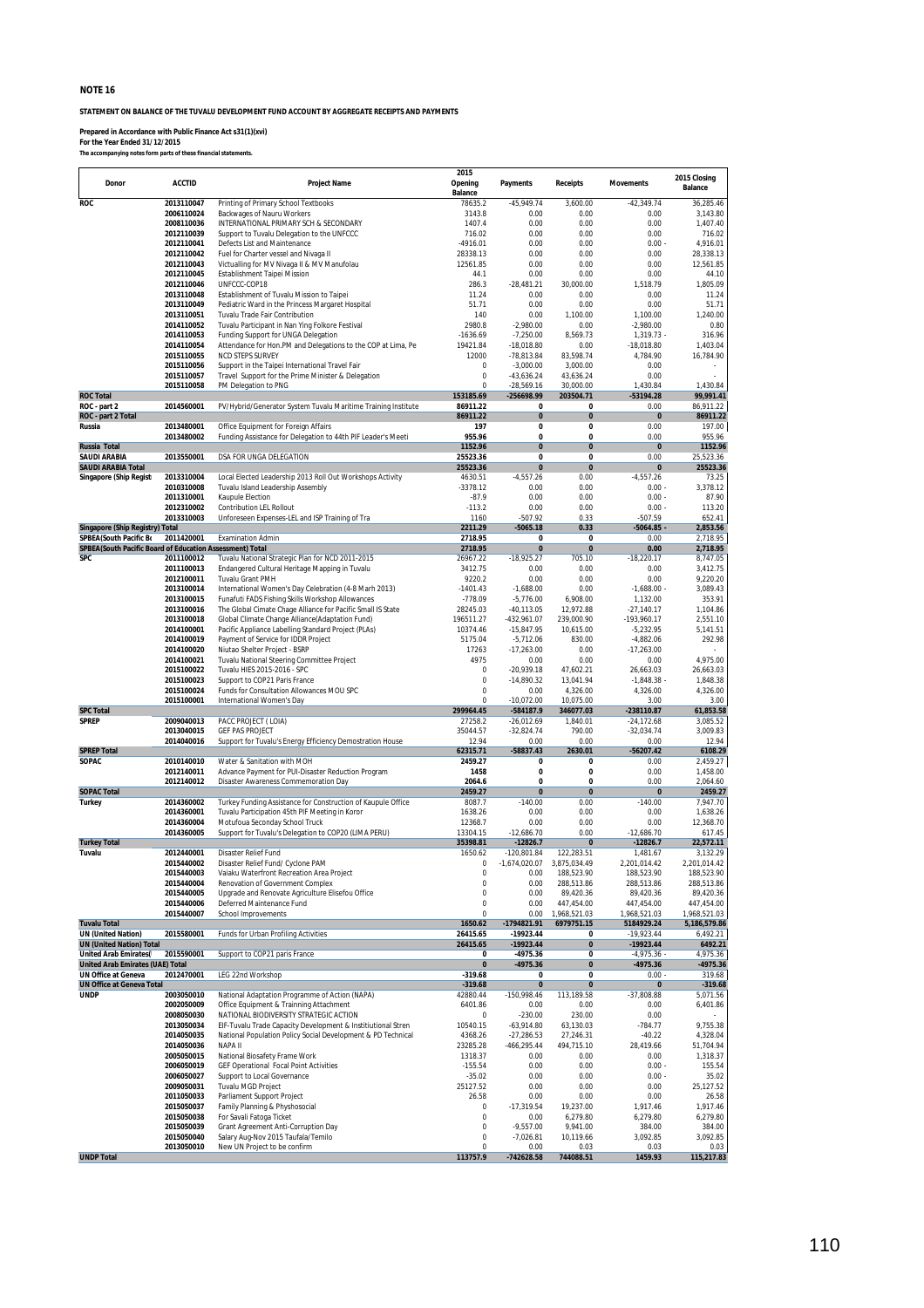**STATEMENT ON BALANCE OF THE TUVALU DEVELOPMENT FUND ACCOUNT BY AGGREGATE RECEIPTS AND PAYMENTS**

**Prepared in Accordance with Public Finance Act s31(1)(xvi) For the Year Ended 31/12/2015** *The accompanying notes form parts of these financial statements.*

| Donor                                                | <b>ACCTID</b>            | <b>Project Name</b>                                                                                                       | 2015<br>Opening<br>Balance | <b>Payments</b>                                            | <b>Receipts</b>                        | <b>Movements</b>                                                                                                              | 2015 Closing<br><b>Balance</b>    |
|------------------------------------------------------|--------------------------|---------------------------------------------------------------------------------------------------------------------------|----------------------------|------------------------------------------------------------|----------------------------------------|-------------------------------------------------------------------------------------------------------------------------------|-----------------------------------|
| <b>UNEP (United Nation I</b>                         | 2010390001               | Ozone Depleting Substances (ODS)                                                                                          | 223.15                     | $-33,610.15$                                               | 33,672.36                              | 62.21                                                                                                                         | 285.36                            |
|                                                      | 2010390002               | HCFC Phase - Out Mgmnt Plan (HPMP)                                                                                        | 11107.93                   | $-12,762.09$                                               | 1.802.00                               | $-10,960.09$                                                                                                                  | 147.84                            |
| <b>UNEP (United Nation Enviroment Program) Total</b> | 2014390003               | Support to Tuvalu for the Revision of the NBSAPs & Devlopmen                                                              | 29381.57<br>40712.65       | $-29,703.14$<br>-76075.38                                  | 19.52<br>35493.88                      | $-29,683.62 -$<br>$-40581.5$                                                                                                  | 302.05<br>131.15                  |
| <b>UNESCO</b>                                        | 2005180015               | Tuvalu Children Conference                                                                                                | 4433.23                    | $-3,623.48$                                                | 0.00                                   | $-3,623.48$                                                                                                                   | 809.75                            |
|                                                      | 2011180034               | UNESCO TESP II                                                                                                            | 240                        | 0.00                                                       | 0.00                                   | 0.00                                                                                                                          | 240.00                            |
|                                                      | 2011180035               | <b>UNESCO Activities</b>                                                                                                  | 1475.37                    | 0.00                                                       | 0.00                                   | 0.00                                                                                                                          | 1,475.37                          |
|                                                      | 2015180037               | Training on the World Heritage Convention (Funafuti, Tuvalu                                                               | 0<br>0                     | $-3,126.80$<br>$-6,782.00$                                 | 3,858.00                               | 731.20                                                                                                                        | 731.20<br>2,893.00                |
|                                                      | 2015180038<br>2009180031 | Climate Change Education<br>Culture Heritage & Identities                                                                 | $-137.42$                  | 0.00                                                       | 9,675.00<br>0.00                       | 2,893.00<br>$0.00 -$                                                                                                          | 137.42                            |
| <b>UNESCO Total</b>                                  |                          |                                                                                                                           | 6011.18                    | $-13532.28$                                                | 13533                                  | 0.72                                                                                                                          | 6,011.90                          |
| <b>UNFPA</b>                                         | 2012450002               | Tuvalu National Census 2012                                                                                               | 12579.44                   | $-6,461.67$                                                | 0.00                                   | $-6,461.67$                                                                                                                   | 6,117.77                          |
|                                                      | 2012450001               | <b>Tuvalu National Population Policy</b>                                                                                  | 112                        | 0.00                                                       | 0.00                                   | 0.00                                                                                                                          | 112.00                            |
|                                                      | 2013450003<br>2015450005 | RH & FP PROGRAMME<br>Support to COP 21                                                                                    | 5046.5<br>0                | 0.00<br>$-12,922.81$                                       | 0.00<br>10,260.58                      | 0.00<br>$-2,662.23 -$                                                                                                         | 5,046.50<br>2,662.23              |
| <b>UNFPA Total</b>                                   |                          |                                                                                                                           | 17737.94                   | $-19384.48$                                                | 10260.58                               | $-9,123.90$                                                                                                                   | 8,614.04                          |
| <b>UNICEF</b>                                        | 2013130010               | UNICEF: Implement the MEYS-UNICEF 2012 Cooperation Agreement                                                              | 678.31                     | $-8,456.88$                                                | 240.00                                 | $-8,216.88$                                                                                                                   | 7,538.57                          |
|                                                      | 2010130005               | Conducive Learning Environment                                                                                            | 132.8                      | 0.00                                                       | 0.00                                   | 0.00                                                                                                                          | 132.80                            |
|                                                      | 2011130008<br>2012130009 | Education Management Information System (EMIS)<br>Funding Support for Vaccination                                         | $-753.05$<br>290           | 0.00<br>0.00                                               | 0.00<br>0.00                           | $0.00 -$<br>0.00                                                                                                              | 753.05<br>290.00                  |
|                                                      | 2013130011               | World Immunization Week 2013                                                                                              | 1484.28                    | $-7,642.05$                                                | 6,900.00                               | $-742.05$                                                                                                                     | 742.23                            |
|                                                      | 2014130012               | Achieving Education for All in Tuvalu                                                                                     | 174320.84                  | -807,200.09                                                | 801,261.75                             | $-5,938.34$                                                                                                                   | 168,382.50                        |
|                                                      | 2015130013               | Upgrading and Improving Gasologa o Kautama Pre School                                                                     | 0                          | $-12,694.00$                                               | 12,694.00                              | 0.00                                                                                                                          |                                   |
|                                                      | 2016130014               | <b>Education EMERGENCY Fund</b>                                                                                           | 0                          | $-13,705.00$                                               | 27,410.00                              | 13,705.00                                                                                                                     | 13,705.00                         |
| <b>UNICEF Total</b><br><b>UNIFEM</b>                 | 2012260003               | Cedaw Report                                                                                                              | 176153.18<br>133.17        | $-849,698.02$<br>0                                         | 848505.75<br>0                         | $-1,192.27$<br>0.00                                                                                                           | 174,960.91<br>133.17              |
| <b>UNIFEM Total</b>                                  |                          |                                                                                                                           | 133.17                     | $\bf{0}$                                                   | $\bf{0}$                               | 0                                                                                                                             | 133.17                            |
| <b>University of Auckland</b>                        | 2012460001               | Climate Change Education for Sustainable Development                                                                      | 905.14                     | $\mathbf{0}$                                               | 0                                      | 0.00                                                                                                                          | 905.14                            |
| <b>UNIFEM Total</b>                                  |                          |                                                                                                                           | 905.14                     | $\bf{0}$                                                   | $\bf{0}$                               | $\pmb{0}$                                                                                                                     | 905.14                            |
| <b>UNON</b><br><b>UNON Total</b>                     | 2005240002               | 3rd Installment - National Biosafety Framework                                                                            | 1411.77<br>1411.77         | 0<br>$\pmb{0}$                                             | 0<br>$\pmb{0}$                         | 0.00<br>$\pmb{0}$                                                                                                             | 1.411.77<br>1411.77               |
| <b>USP</b>                                           | 2011150009               | <b>Global Monitors POP</b>                                                                                                | 6706.94                    | 0                                                          | 0                                      | 0.00                                                                                                                          | 6,706.94                          |
|                                                      | 2012150010               | Training Fiji School of Medicine(FSMED)                                                                                   | 455                        | $\bf{0}$                                                   | 0                                      | 0.00                                                                                                                          | 455.00                            |
| <b>USP Total</b>                                     |                          |                                                                                                                           | 7161.94                    | $\bf{0}$                                                   | $\pmb{0}$                              | $\pmb{0}$                                                                                                                     | 7161.94                           |
| <b>WHO</b>                                           | 2010080055               | Develop STG to promote & Excess Medicine in Tuvalu                                                                        | 1099                       | $-330.00$                                                  | 0.00                                   | $-330.00$                                                                                                                     | 769.00                            |
|                                                      | 2010080056<br>2010080057 | National Training W/shop for Strategic Health Community<br>Formulating, printing, Dissemination & piloting of National FB | 945.92<br>2521.98          | $-945.92$<br>$-2,521.98$                                   | 0.00<br>0.00                           | $-945.92$<br>$-2,521.98$                                                                                                      |                                   |
|                                                      | 2010080058               | <b>Improving Stock Control</b>                                                                                            | 229.34                     | $-229.34$                                                  | 0.00                                   | $-229.34$                                                                                                                     |                                   |
|                                                      | 2005080034               | DE-Worming Program in Tuvalu                                                                                              | 4561.73                    | $-4,530.00$                                                | 0.00                                   | $-4,530.00$                                                                                                                   | 31.73                             |
|                                                      | 2010080060               | H1N1 Campaign                                                                                                             | 27.84                      | 0.00                                                       | 0.00                                   | 0.00                                                                                                                          | 27.84                             |
|                                                      | 2010080061               | Junior Nurses Refreshing W/shop                                                                                           | 12.87                      | 0.00                                                       | 0.00                                   | 0.00                                                                                                                          | 12.87                             |
|                                                      | 2010080062<br>2010080063 | Infection Control W/shop<br>Outter Island Tour                                                                            | 78.25<br>131               | 0.00<br>$-131.00$                                          | 0.00<br>0.00                           | 0.00<br>$-131.00$                                                                                                             | 78.25                             |
|                                                      | 2010080064               | Tu8 World Blood day                                                                                                       | 90.8                       | 0.00                                                       | 0.00                                   | 0.00                                                                                                                          | 90.80                             |
|                                                      | 2010080065               | Lymphatic Filarisis                                                                                                       | 93.81                      | 0.00                                                       | 0.00                                   | 0.00                                                                                                                          | 93.81                             |
|                                                      | 2010080066               | Developing National Food Standard                                                                                         | 5809                       | $-5,809.00$                                                | 0.00                                   | $-5,809.00$                                                                                                                   |                                   |
|                                                      | 2010080067<br>2010080069 | Measles Rubella Campaign<br>Workshop on IHR ( Implemented with MOH & Others Agencies)                                     | 49.8                       | 0.00                                                       | 0.00                                   | 0.00                                                                                                                          | 49.80<br>558.98                   |
|                                                      | 2011080072               | In-country Training Workshop                                                                                              | 1308.98<br>$-299.3$        | $-750.00$<br>0.00                                          | 0.00<br>0.00                           | $-750.00$<br>$0.00 -$                                                                                                         | 299.30                            |
|                                                      | 2011080074               | Supervisory Visit for Pharmacy Staffs to Cenrtral Is.                                                                     | 24.58                      | 0.00                                                       | 0.00                                   | 0.00                                                                                                                          | 24.58                             |
|                                                      | 2011080075               | World NO Tobacco Day 2011                                                                                                 | 3973.11                    | $-1,147.00$                                                | 0.00                                   | $-1,147.00$                                                                                                                   | 2,826.11                          |
|                                                      | 2011080076               | EHE's Cliamate Change & Health Training for Health                                                                        | 1450.5                     | 0.00                                                       | 0.00                                   | 0.00                                                                                                                          | 1,450.50                          |
|                                                      | 2011080077<br>2011080078 | Drugs & Therapeutical Committee Trainning<br>Global School Base Health Survey                                             | 58<br>1547.84              | 0.00<br>$-590.00$                                          | 0.00<br>0.00                           | 0.00<br>$-590.00$                                                                                                             | 58.00<br>957.84                   |
|                                                      | 2012080081               | Human Resource Development                                                                                                | 516.56                     | $-450.00$                                                  | 0.00                                   | $-450.00$                                                                                                                     | 66.56                             |
|                                                      | 2012080082               | Conduct Workshop                                                                                                          | 318.5                      | $-318.50$                                                  | 0.00                                   | $-318.50$                                                                                                                     |                                   |
|                                                      | 2012080083               | Revising of Standard Treatment Guideline in Tuvalu                                                                        | 19.04                      | 0.00                                                       | 0.00                                   | 0.00                                                                                                                          | 19.04                             |
|                                                      | 2012080085<br>2012080087 | Household Survey for Medicines Use and Access<br><b>Food Regulations Consultations</b>                                    | 2074<br>750.69             | $-1,200.50$<br>$-670.00$                                   | 0.00<br>0.00                           | $-1,200.50$                                                                                                                   | 873.50<br>80.69                   |
|                                                      | 2012080088               | Workshop/Seminar/Presentation of NCCHAP Plan                                                                              | 44.42                      | 0.00                                                       | 0.00                                   | $-670.00$<br>0.00                                                                                                             | 44.42                             |
|                                                      | 2012080089               | TUV-PEN and Salt Reduction & TUV-Crisis Response                                                                          | 25558.04                   | $-20,876.00$                                               | 0.00                                   | $-20,876.00$                                                                                                                  | 4,682.04                          |
|                                                      | 2013080090               | Support for Biomedical Technician Salary and Maintenance                                                                  | 12936.49                   | $-15,585.42$                                               | 3,000.00                               | $-12,585.42$                                                                                                                  | 351.07                            |
|                                                      | 2013080091               | Health Budget Analysis/Tracking                                                                                           | 5360                       | 0.00                                                       | 0.00                                   | 0.00                                                                                                                          | 5.360.00                          |
|                                                      | 2013080092<br>2013080093 | Workshop for Nurses on Managing Drug Supplies & POLHN<br>Data Violence Project-Injury and Prevention                      | 8444.07<br>120             | $-4,300.00$<br>$-120.00$                                   | 0.00<br>0.00                           | $-4,300.00$<br>$-120.00$                                                                                                      | 4,144.07                          |
|                                                      | 2013080094               | To Support Purchasing of Supplies & Equipments for Health In                                                              | 893.53                     | 0.00                                                       | 0.00                                   | 0.00                                                                                                                          | 893.53                            |
|                                                      | 2014080094               | WORLD IMMUNIZATION WEEK                                                                                                   | 0.99                       | $-2,150.00$                                                | 2,150.00                               | 0.00                                                                                                                          | 0.99                              |
|                                                      | 2013080095               | Local Consultation & Meetings on Draft Legislation Bill                                                                   | 7725                       | $-11,540.00$                                               | 4,350.00                               | $-7,190.00$                                                                                                                   | 535.00                            |
|                                                      | 2015080095               | Human Resources for Health Workshop with Health Staff on Fun                                                              | 0                          | 0.00                                                       | 2,135.00                               | 2,135.00                                                                                                                      | 2,135.00<br>2,578.03              |
|                                                      | 2013080096<br>2015080096 | Procurement of Equipments for the POLHN Center<br>Training and Seminar for Outer Island & PMH Nurses for IPV              | 2878.03<br>0               | $-300.00$<br>$-22,970.43$                                  | 0.00<br>24,435.00                      | $-300.00$<br>1,464.57                                                                                                         | 1,464.57                          |
|                                                      | 2013080097               | To Purchase Computers for Pharmacy Dept                                                                                   | 159.91                     |                                                            | 0.00                                   | 0.00                                                                                                                          | 159.91                            |
|                                                      | 2015080097               | Mass drug against Lymphatic Filariasis Tuvalu                                                                             | 0                          | 0.00                                                       | 20,270.00                              | 20,270.00                                                                                                                     | 20,270.00                         |
|                                                      | 2015080098               | Support the computerized pharmaceutic                                                                                     | 0                          | $-7,017.10$                                                | 7,577.50                               | 560.40                                                                                                                        | 560.40                            |
| <b>WHO Total</b><br><b>Grand Total</b>               |                          |                                                                                                                           | 91514.32<br>2,764,612.18   | -104482.19                                                 | 63917.5<br>-6,163,288.50 13,036,500.58 | $-40,564.69$<br>6,873,212.08                                                                                                  | 50,949.63<br>9,632,848.90         |
|                                                      |                          |                                                                                                                           |                            |                                                            |                                        |                                                                                                                               |                                   |
|                                                      |                          |                                                                                                                           |                            |                                                            |                                        | Non Project Related;                                                                                                          |                                   |
|                                                      |                          |                                                                                                                           |                            |                                                            |                                        | Bank Fees, Interest and Charges -                                                                                             | 176                               |
|                                                      |                          |                                                                                                                           |                            |                                                            |                                        | Unidentified payments and deposits allocated to TDF                                                                           | 52,167                            |
|                                                      |                          |                                                                                                                           |                            |                                                            |                                        | <b>Allocation Error</b><br><b>Transfer to General Account</b>                                                                 | 3,109<br>3,000,000                |
|                                                      |                          |                                                                                                                           |                            |                                                            |                                        |                                                                                                                               | 6,687,949                         |
|                                                      |                          |                                                                                                                           |                            |                                                            |                                        | add Unpresented Cheques as at 31/12/2015                                                                                      | 47,107                            |
|                                                      |                          |                                                                                                                           |                            |                                                            |                                        | <b>Adjusted Balance</b>                                                                                                       | 6,735,055                         |
|                                                      |                          |                                                                                                                           |                            | Tuvalu Development Fund Statement Balance as at 31/12/2015 |                                        | <b>Unreconciled Amount</b>                                                                                                    | 6,710,151<br>24,904               |
|                                                      |                          |                                                                                                                           |                            |                                                            | <b>Total TUVALU DEVELOPMENT FUND</b>   | TUVALU DEVELOPMENT FUND<br>IBD - Tuvalu Development Fund Balance as at 31/12/2015<br>TUVALU DEVELOPMENT FUND as at 31/12/2015 | 193,438<br>6,710,151<br>6,903,589 |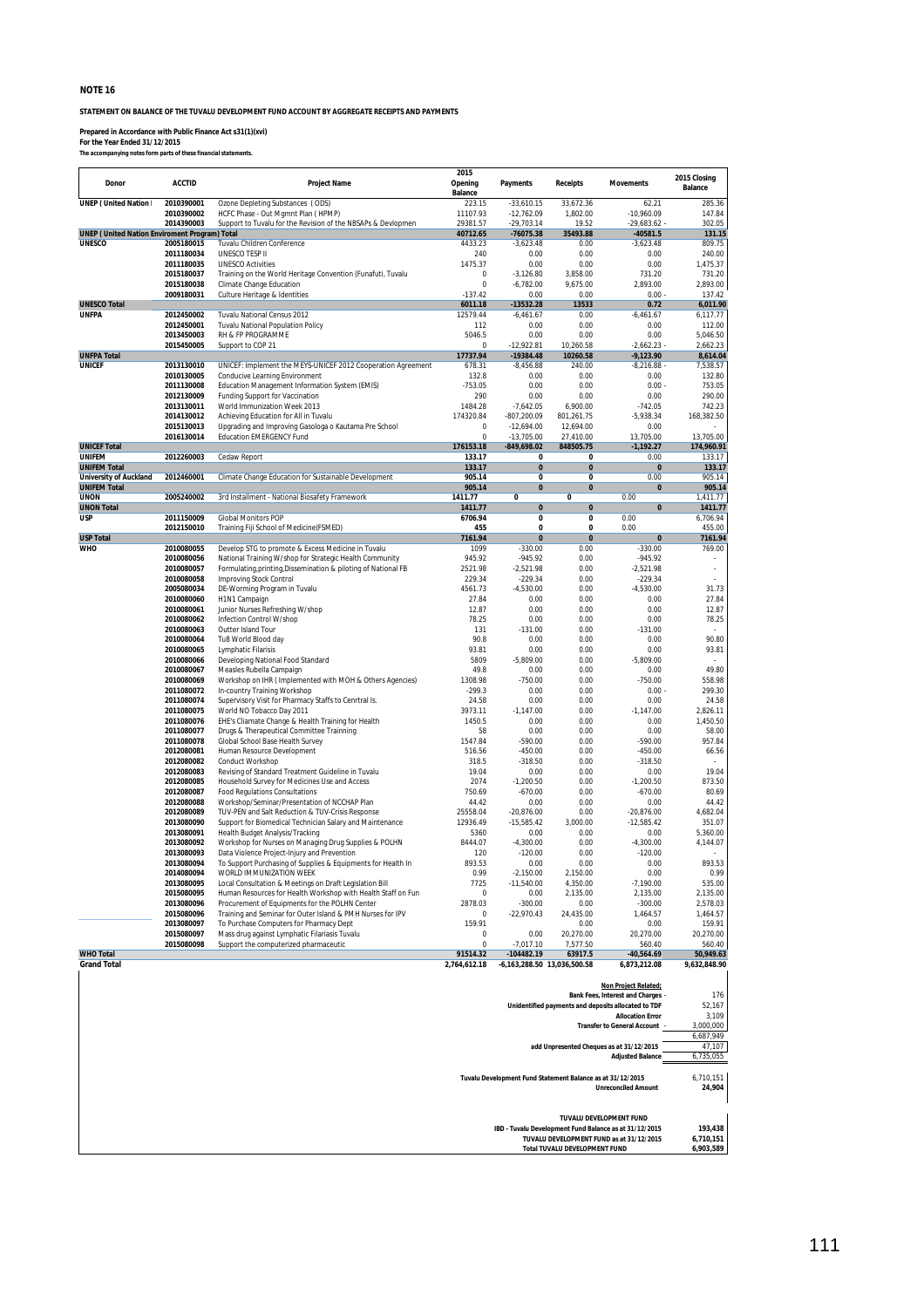# **REQUIREMENTS OF THE PUBLIC FINANCE ACT WITH ZERO BALANCE**

Statement of Other Leger Balances (Nil Balances)

Statement of Outstanding Loans made from the Consolidated Revenue Fund Tabulated summaries of unallocated stores and manufacturing accounts Statement of balances on remittance account (Remittance Account no longer exists)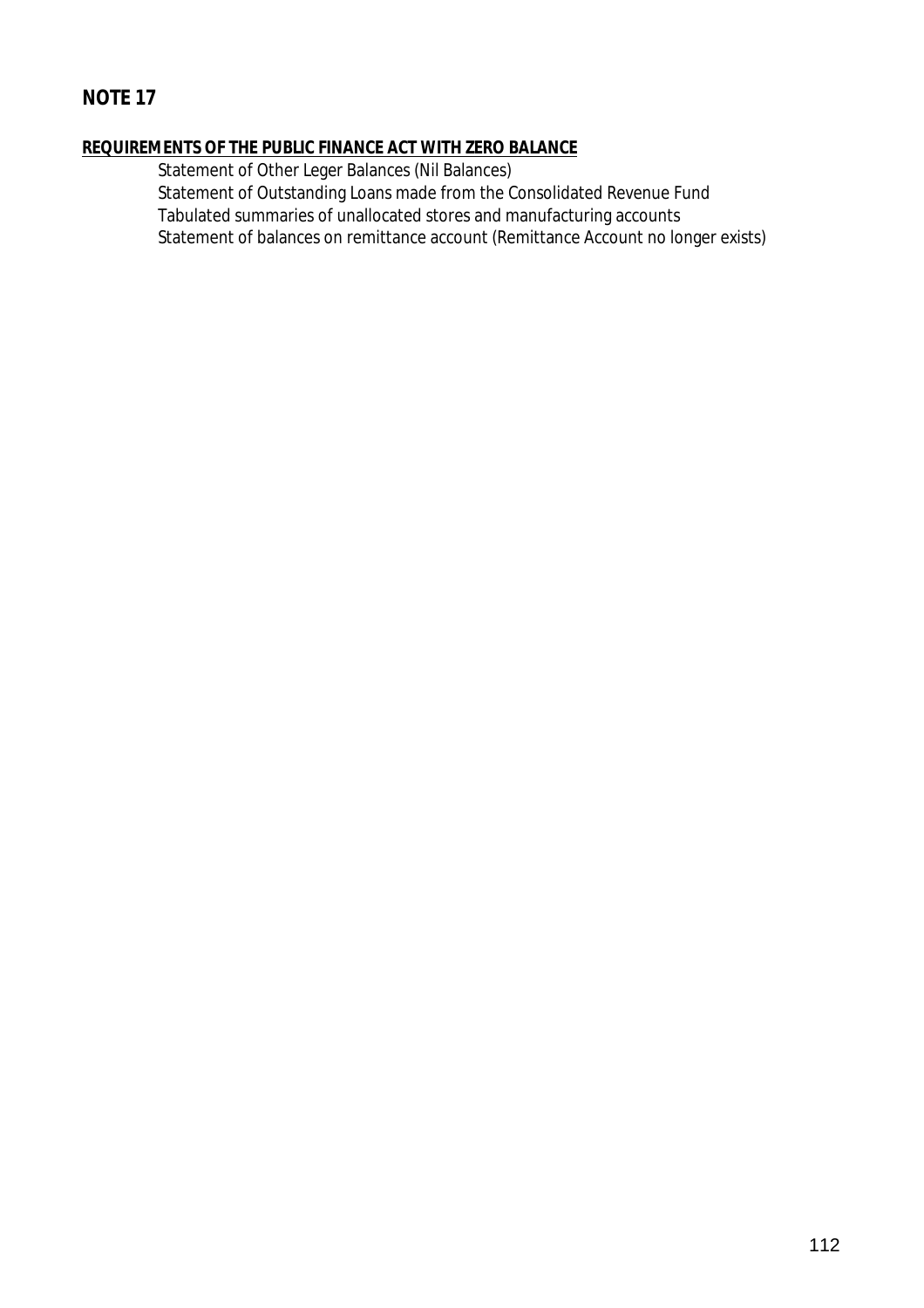## **STATEMENT OF PROPERTY,PLANT AND EQUIPMENT ASSETS BY DEPARTMENT Prepared in accordance with the Public Finance Act s31(1)(xiii) For the Year Ended 31/12/2015**

| A01              | Office of the Governor General                    | 13,044     |
|------------------|---------------------------------------------------|------------|
| <b>B01</b>       | Corporate Services - Office of the Prime Minister | 23,474,476 |
| <b>B04</b>       | Personnel and Training                            | 46,627     |
| <b>B08</b>       | Tuvalu Media Department                           | 4,169,405  |
| <b>B10</b>       | Department of Women                               | 27,721     |
| B11              | Immigration                                       | 25,019     |
| CO <sub>1</sub>  | Office of the Attorney General                    | 60,043     |
| CO <sub>2</sub>  | People's Lawyer                                   | 27,776     |
| CO <sub>3</sub>  | Office of the Ombudsman Commission                | 14,591     |
| D01              | Office of the Parliament                          | 66,261     |
| E01              | Office of the Auditor General                     | 93,289     |
| F01              | Corporate Services - Finance                      | 133,578    |
| F02              | Planning and Budget                               | 64,046     |
| F <sub>0</sub> 3 | <b>Central Statistics Division</b>                | 42,366     |
| F04              | Customs                                           | 134,120    |
| F <sub>06</sub>  | Treasury                                          | 64,895     |
| F07              | Inland Revenue                                    | 25,131     |
| F08              | Public Enterprise Reform and Montoring Unit       | 3,302      |
| F09              | Industries                                        | 32,608     |
| G01              | Corporate Services - Public Utilities             | 2,213,803  |
| GO3              | Public Works Department                           | 550,239    |
| H01              | Corporate Service - Health                        | 103,756    |
| H02              | <b>Health Administration</b>                      | 8,484,528  |
| H03              | Curative                                          | 18,939     |
| 101              | <b>MNRE Headquarters</b>                          | 32,428     |
| 102              | Agriculture                                       | 113,062    |
| 103              | Fisheries                                         | 661,642    |
| 104              | Lands and Surveys                                 | 254,969    |
| JO1              | Corporate Services - Home Affairs                 | 75,470     |
| JO2              | Department of Rural Development                   | 39,159     |
| <b>JO3</b>       | <b>Community Affairs</b>                          | 6,280      |
| JO8              | Solid Waste Agency of Tuvalu (SWAT)               | 414,265    |
| K01              | Police and Prison Services                        | 4,405,325  |
| LO1              | Corporate Services - Communications and Transport | 44,705     |
| L02              | Marine                                            | 29,975,491 |
| LO3              | Aviation                                          | 1,928,184  |
| LO4              | Information, Communication and Technology         | 54,703     |
| LO7              | Meteorological Office                             | 107,306    |
| M01              | Corporate Services - Educations, Youth and Sports | 68,552     |
| M02              | <b>Education Department</b>                       | 30,910     |
| M04              | <b>EFA Secondary School</b>                       | 32,601     |
| M05              | Library                                           | 113,478    |
| <b>N01</b>       | Judiciary                                         | 52,435     |
| 001              | MFAETLT Headquarter                               | 30,668     |
| 002              | MFAETLT Staffs room (Conference Room)             | 24,930     |
| 003              | Suva Mission                                      | 8,272      |
| 004              | Permanent Mission of Tuvalu to the UN             | 12,537     |
| 005              | <b>Brussels Mission</b>                           | 16,619     |
| 006              | Environment                                       | 35,071     |
| 007              | Tuvalu Consulate in Auckland                      | 188,344    |
| 008              | Trade Office                                      | 28,360     |
| <b>O09</b>       | Tourism                                           | 11,219     |
| 010              | Labour                                            | 9,580      |
| 011              | <b>Taipei Mission</b>                             | 17,820     |
|                  |                                                   |            |
|                  | TOTAL VALUE AFTER DEPRECIATION 2015:              | 78,683,952 |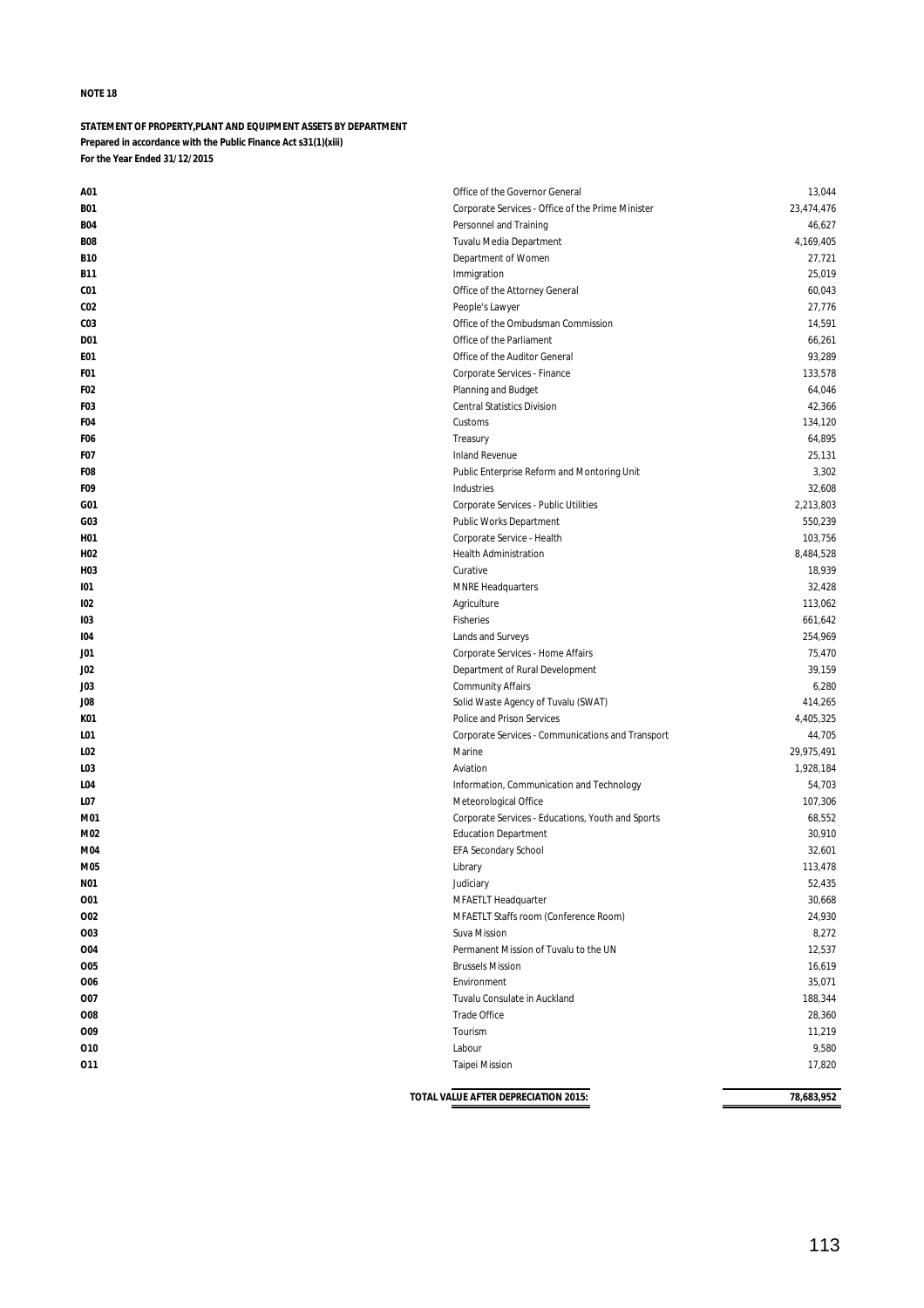### **NOTE 18 (a)**

### **STATEMENT OF PROPERTY, PLANT AND EQUIPMENT BY CATEGORY Prepared in accordnce with the Public Finance Act s31`(1)(xiii) For the Year Ended 31/12/2015**

| <b>Class Code</b> | <b>Class Descriptions</b>       | Values at 31/12/2015 | <b>Values at 31/12/14</b> |
|-------------------|---------------------------------|----------------------|---------------------------|
|                   |                                 |                      |                           |
| <b>BUDI</b>       | Building                        | 40,012,666           | 43,825,028                |
| <b>SHIP</b>       | Vessel, Ships and Boats         | 34,241,993           | 9,738,232                 |
| <b>PLAN</b>       | Plants and Machinery            | 618.725              | 252,109                   |
| <b>EQUP</b>       | Equipments                      | 1,545,423            | 648,580                   |
| <b>FFIM</b>       | Furnitures and fittings         | 380.182              | 295,610                   |
| <b>AUTO</b>       | Automobile and Bikes            | 1,884,031            | 836,668                   |
| <b>TECH</b>       | <b>Technical Equipments</b>     | 932                  | 37,605                    |
|                   |                                 |                      |                           |
|                   | TOTAL VALUE AFTER DEPRECIATION: | 78.683.952           | 55.633.833                |

#### **The Variance of the Total Asset from 2014 compare to 2015**

In this note 18, we choose the Statement of Property, Plant and Equipment by category to journalize into account as a result of debit the Assets & Credit the Retained Earnings. Below are some of the details that can support the Note 18 about the movement of the Assets value within the year 2015 compare to 2014 report.

**(i) Building (excluding land**) - Drop off by 3.8m, we found out that some buildings are excluded from 2015 register, (refer back to the consolidated Assets register)

**(ii) Vessel, Ships and Boats** – Increase by 24.5m, we found out that some of the machinery exclude in 2014, the changes for that difference found out when stock take was progress.

**(iii) Plants and Machinery** – Increase by .4m, new machinery purchased within the year 2015.

**(iv) Equipments** – Increase by .8m, it is because of equipments acquired in the whole of 2015

**(v) Furniture and Fittings** – Increase by .08m, new furniture purchased by department

**(vi) Automobiles and bikes** – Increase by 1m, new cars for Department (HQ Finance, Custom, MCT, Auditor & Marine.

**(vii) Technical Equipments** – Decrease by .03m, some of the stuff appeared in the 2014 but not include in the 2015 register.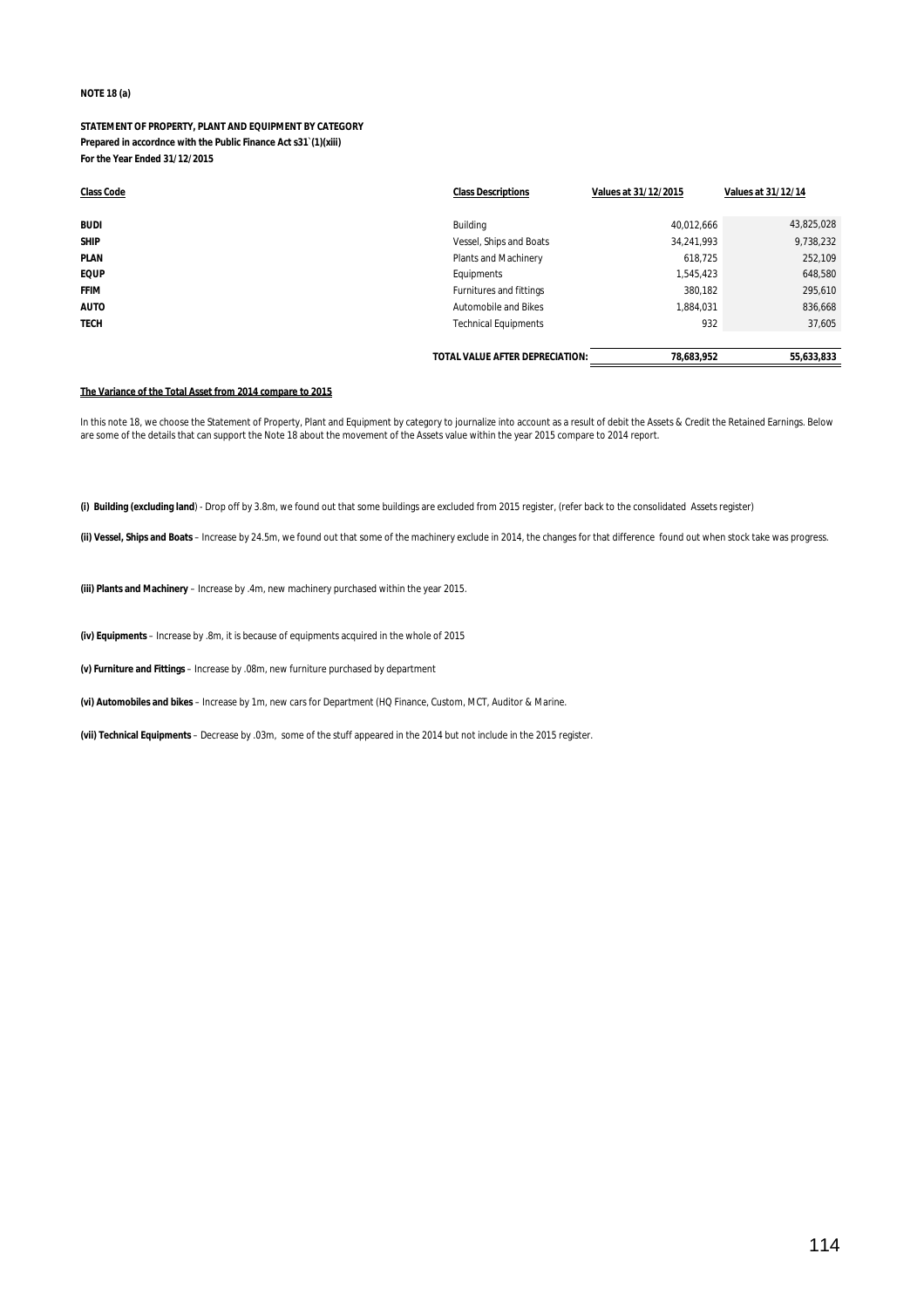| <b>OVED OIT LITE COMT DOMS</b><br>Head of Expenditure / Government Function |                                                                              |                            | 2015<br><b>Expense</b>                                     | 2015 Payments    | 2015<br><b>Final Budget</b> | Variance<br>(Bud-Act) |                    |
|-----------------------------------------------------------------------------|------------------------------------------------------------------------------|----------------------------|------------------------------------------------------------|------------------|-----------------------------|-----------------------|--------------------|
|                                                                             | STATUTORY ALLOCATIONS                                                        |                            |                                                            |                  |                             | Provision             |                    |
|                                                                             |                                                                              |                            |                                                            |                  |                             |                       |                    |
|                                                                             | <b>Office of the Governer General</b><br><b>Office of the Prime Minister</b> |                            |                                                            |                  |                             |                       |                    |
| <b>B01</b>                                                                  | Office of the Prime Minister                                                 | 711210B01ST                | PM's Salary                                                | 36,043           | 36,043                      | 35,946                | $-97$              |
| <b>Legal Services</b><br>CO <sub>1</sub>                                    | <b>Legal Services</b>                                                        | 711210C01ST                | Attorney General's Salary                                  | 30,979           | 30,979                      | 30,896                | $-83$              |
| Parliament                                                                  |                                                                              |                            |                                                            |                  |                             |                       |                    |
| D <sub>01</sub>                                                             | Parliament Office                                                            | 71121AD01ST                | Parliamentarians Salaries                                  | 127,740          | 127,740                     | 125,028               | $-2,712$           |
| E01                                                                         | <b>Office of the Auditor General</b><br>Office of the Auditor General        | 711210E01ST                | Auditor General Salary                                     | 28,704           | 28,704                      | 28,627                | $-77$              |
|                                                                             | <b>Finance and Economic Development</b>                                      |                            |                                                            |                  |                             |                       |                    |
| F01<br><b>Public Utilities</b>                                              | Finance and Economic Development                                             | 711210F01ST                | Minister's Salary                                          | 30,529           | 30,529                      | 30,196                | $-333$             |
| Health                                                                      |                                                                              |                            |                                                            |                  |                             |                       |                    |
| <b>Natural Resources</b><br>101                                             | Natural Resources                                                            | 711210I01ST                |                                                            | 30,277           | 30,277                      | 30,196                | $-81$              |
| <b>Home Affairs</b>                                                         |                                                                              |                            | Minister's Salary                                          |                  |                             |                       |                    |
|                                                                             | <b>Police and Prison Services</b>                                            |                            |                                                            |                  |                             |                       |                    |
| L01                                                                         | <b>Transport and Communications</b><br><b>Transport and Communications</b>   | 711210L01ST                | Minister's Salary                                          | 30,277           | 30,277                      | 30,196                | $-81$              |
|                                                                             | <b>Education, Youth and Sports</b>                                           |                            |                                                            |                  |                             |                       |                    |
| M01                                                                         | Education, Youth and Sports                                                  | 711210M01ST                | Minister's Salary                                          | 30,277           | 30,277                      | 30,196                | $-81$              |
| Judiciary                                                                   | Foreign Affairs, Trade, Tourism, Environment & Labour                        |                            |                                                            |                  |                             |                       |                    |
| 001                                                                         | Foreign Affairs, Trade, Tourism, Environment & Labour                        | 711210001ST                | Minister's Salary                                          | 31,001           | 31,001                      | 30,196                | $-805$             |
|                                                                             |                                                                              |                            |                                                            |                  |                             |                       |                    |
|                                                                             | <b>NON STATUTORY ALLOCATIONS</b>                                             |                            |                                                            |                  |                             |                       |                    |
|                                                                             | <b>Office of the Governer General</b>                                        |                            |                                                            |                  |                             |                       |                    |
| A01                                                                         | Office of the Governor General                                               | 711110A0100                | Housemaids Salaries & Leave Travel                         | 18,188           | 18,188                      | 16,449                | $-1,739$           |
| A01<br>A01                                                                  | Office of the Governor General<br>Office of the Governor General             | 711110A0101<br>711120A0100 | Salaries<br>Allowances                                     | 13,040<br>9,763  | 13,040<br>9,763             | 12,936<br>3,800       | $-105$<br>$-5,963$ |
| A01                                                                         | Office of the Governor General                                               | 712130A0100                | TNPF (Housemaids)                                          | 2,795            | 2,795                       | 2,732                 | $-64$              |
| A01                                                                         | Office of the Governor General                                               | 719200A0100                | <b>TNPF</b>                                                | 3,213            | 3,213                       | 3,205                 | -8                 |
| A01                                                                         | Office of the Governor General                                               | 72110AA0101                | Local Travel & Subsistence                                 | 508              | 508                         | 500                   | $-8$               |
| A01                                                                         | Office of the Governor General                                               | 721110A0101                | Leave Travel Entitlements                                  | $\mathbf 0$      | $\mathbf{0}$                | $\mathbf 0$           | $-0$               |
| A01                                                                         | Office of the Governor General                                               | 72120AA0100                | <b>GG's Travel</b>                                         | 22,556           | 29,852                      | 22,556                | $-7,296$           |
| A01<br>A01                                                                  | Office of the Governor General<br>Office of the Governor General             | 722500A0101<br>723430A0101 | Vehicle Maintenance<br>Queens Birthday                     | 1,667<br>11,444  | 1,667<br>11,444             | 1,390<br>8,000        | $-277$<br>$-3,444$ |
|                                                                             | <b>Office of the Prime Minister</b>                                          |                            |                                                            |                  |                             |                       |                    |
| <b>B01</b>                                                                  | Corp. Services - Office of the PM                                            | 711110B0101                | Salaries                                                   | 279,487          | 279,487                     | 278,940               | $-547$             |
| <b>B01</b>                                                                  | Corp. Services - Office of the PM                                            | 711120B0101                | Allowances                                                 | 29,270           | 29,270                      | 29,197                | $-72$              |
| <b>B01</b>                                                                  | Corp. Services - Office of the PM                                            | 711240B0100                | PM's TNPF                                                  | 3,604            | 3,604                       | 3,595                 | $-9$               |
| <b>B01</b>                                                                  | Corp. Services - Office of the PM                                            | 721100B0100                | PM's Overseas Entertainment                                | 6,682            | 6,682                       | 5,000                 | $-1,682$           |
| <b>B01</b><br><b>B01</b>                                                    | Corp. Services - Office of the PM<br>Corp. Services - Office of the PM       | 721100B0101<br>721110B0101 | Overseas Travel & Subsistence<br>Leave Travel Entitlements | 128,173<br>4,740 | 128,173<br>4,740            | 123,429<br>4,497      | $-4,745$<br>$-243$ |
| <b>B01</b>                                                                  | Corp. Services - Office of the PM                                            | 722350B01SD                | Renovation of Government Complex                           | 738,522          | 761,075                     | 739,147               | $-21,927$          |
| <b>B01</b>                                                                  | Corp. Services - Office of the PM                                            | 722350B01TG                | Renovate GG's PM's Minister's Resid                        | 110,685          | 110,685                     | 109,468               | $-1,217$           |
| <b>B01</b>                                                                  | Corp. Services - Office of the PM                                            | 723430B01TG                | Independence Celebration                                   | 58,613           | 58,613                      | 58,000                | $-613$             |
| <b>B04</b>                                                                  | Personnel and Training                                                       | 711110B0401                | Salaries                                                   | 124,765          | 124,765                     | 111,197               | -13,568            |
| <b>B04</b><br><b>B04</b>                                                    | Personnel and Training<br>Personnel and Training                             | 711110B0403<br>711120B0401 | Salaries<br>Allowances                                     | 28,450<br>10,856 | 28,450<br>10,856            | 27,804<br>10,744      | $-646$<br>$-112$   |
| <b>B04</b>                                                                  | Personnel and Training                                                       | 712900B0401                | Staff Relieving Fund (centr'd)                             | 46,548           | 46,548                      | 41,385                | $-5,163$           |
| <b>B04</b>                                                                  | Personnel and Training                                                       | 723540B0401                | Office Stationery                                          | 3,156            | 3,156                       | 2,750                 | $-406$             |
| <b>B04</b>                                                                  | Personnel and Training                                                       | 723910B0401                | Electricity                                                | 3,690            | 3,690                       | 1,937                 | $-1,753$           |
| <b>B04</b>                                                                  | Personnel and Training                                                       | 782520B0403                | Student Education Loan Fund                                | 686,011          | 686,011                     | 656,983               | $-29,028$          |
| <b>B10</b>                                                                  | Department of Women                                                          | 711110B1001                | Salaries                                                   | 65,370           | 65,370                      | 57,942                | $-7,428$           |
| <b>B10</b><br><b>B10</b>                                                    | Department of Women<br>Department of Women                                   | 711120B1001<br>721100B1001 | Allowances<br>Overseas Travel & Subsistence                | 1,862<br>16,953  | 1,862<br>16,953             | 1,774<br>5,700        | $-88$<br>$-11,253$ |
| <b>B10</b>                                                                  | Department of Women                                                          | 723510B1001                | Office Expenses                                            | 4,880            | 4,880                       | 200                   | $-4,680$           |
| <b>B10</b>                                                                  | Department of Women                                                          | 782300B10TG                | Grant to TNCW                                              | 15,000           | 15,000                      | 15,000                | $-0$               |
| <b>B11</b>                                                                  | Immigration                                                                  | 712900B1101                | Relieving Staff & TNPF                                     | 7,586            | 7,586                       | 7,119                 | $-467$             |
| <b>Legal Services</b><br>CO <sub>1</sub>                                    | Office of the Attorney General                                               | 721120C01SD                | Transport                                                  | $-4,965$         | $-4,965$                    | $-5,000$              | $-35$              |
| CO1                                                                         | Office of the Attorney General                                               | 723510C0101                | Office Expenses                                            | 3,635            | 3,460                       | 2,700                 | $-760$             |
| CO <sub>2</sub>                                                             | People's Lawyer                                                              | 711110C0201                | Salaries                                                   | 45,610           | 45,610                      | 45,165                | $-445$             |
| CO <sub>2</sub>                                                             | People's Lawyer                                                              | 723510C0201                | Office Expenses                                            | 4,936            | 4,936                       | 4,500                 | $-436$             |
| D01                                                                         | Office of the Parliament                                                     | 711120D0101                | Allowances                                                 | 7,695            | 7,695                       | 7,050                 | $-645$             |
| D01                                                                         | Office of the Parliament                                                     | 721200D0100                | Speaker's Statutory Travel (Spouse)                        | 1,674            | 1,674                       | 1,600                 | $-74$              |
| D01                                                                         | Office of the Parliament<br><b>Office of the Auditor General</b>             | 723465D0100                | Speaker's Housing Allowance                                | 4,000            | 6,800                       | 5,200                 | $-1,600$           |
| E01                                                                         | Office of the Auditor General                                                | 719200E0100                | <b>TNPF</b>                                                | 2,870            | 2,870                       | 2,863                 | $-7$               |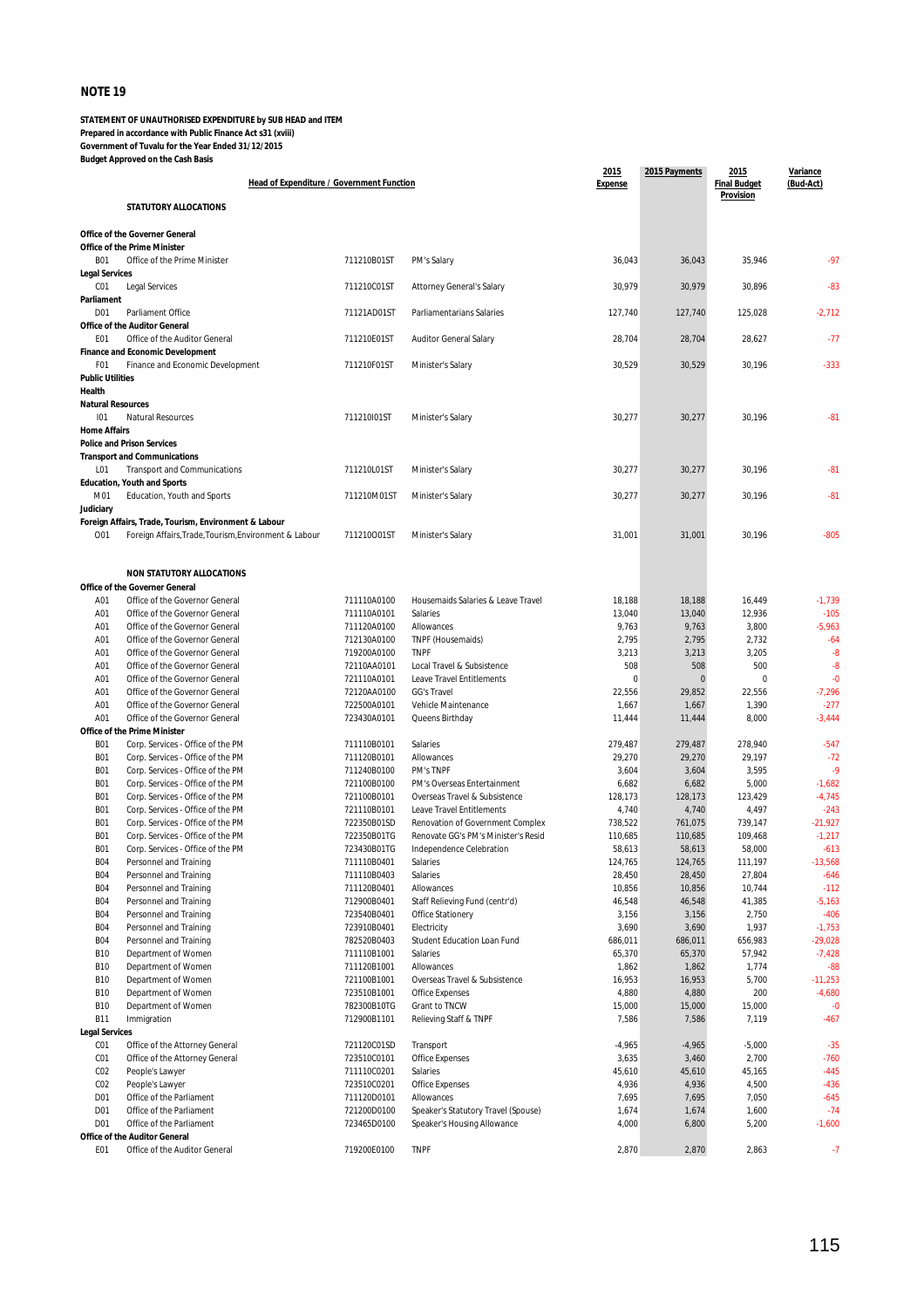|                                    |                                                                                      | Head of Expenditure / Government Function |                                             | 2015<br><b>Expense</b> | 2015 Payments   | 2015<br><b>Final Budget</b><br>Provision | Variance<br>(Bud-Act) |
|------------------------------------|--------------------------------------------------------------------------------------|-------------------------------------------|---------------------------------------------|------------------------|-----------------|------------------------------------------|-----------------------|
|                                    | <b>Finance and Economic Development</b>                                              |                                           |                                             |                        |                 |                                          |                       |
| F01                                | Corp. Services - Finance                                                             | 711110F0101                               | Salaries                                    | 83,332                 | 83,332          | 81,011                                   | $-2,321$              |
| F <sub>0</sub> 1                   | Corp. Services - Finance                                                             | 711110F0102                               | Salaries                                    | 45,321                 | 45,321          | 45,199                                   | $-122$                |
| F01                                | Corp. Services - Finance                                                             | 711120F0101                               | Allowances                                  | 15,673                 | 15,673          | 15,473                                   | $-201$                |
| F01                                | Corp. Services - Finance                                                             | 721110F0101                               | <b>Leave Travel Entitlements</b>            | 3,514                  | 3,514           | 2.984                                    | $-530$                |
| F <sub>01</sub>                    | Corp. Services - Finance                                                             | 729990F01TG                               | Contingency                                 | 150                    | 150             | 150                                      | $-0$                  |
| F01                                | Corp. Services - Finance                                                             | 729990F01TG                               | Contingency                                 | 150                    | 150             | 150                                      | $-0$                  |
| F <sub>0</sub> 1                   | Corp. Services - Finance                                                             | 75121AF01TG                               | NBT CSO                                     | 66,848                 | 66,848          | 66,848                                   | $-0$                  |
| F <sub>0</sub> 1                   | Corp. Services - Finance                                                             | 75121BF01TG                               | DBT CSO                                     | 32,952                 | 32,952          | 32,952                                   | $-0$                  |
| F <sub>0</sub> 1                   | Corp. Services - Finance                                                             | 762100F01TG                               | <b>Overseas Contributions</b>               | 26,941                 | 26,941          | 15,680                                   | $-11,261$             |
| F02                                | Planning and Budget                                                                  | 711110F0202                               | Salaries                                    | 57,382                 | 57,382          | 57,063                                   | $-319$                |
| F <sub>04</sub>                    | Customs                                                                              | 711110F0401                               | Salaries                                    | 37,906                 | 37,906          | 37,492                                   | $-414$                |
| F <sub>04</sub>                    | Customs                                                                              | 711110F0402                               | Salaries                                    | 75,950                 | 75,950          | 75,841                                   | $-109$                |
| F <sub>04</sub>                    | Customs                                                                              | 711121F0401                               | Overtime                                    | 132,491                | 141,668         | 133,271                                  | $-8,396$              |
| F <sub>04</sub>                    | Customs                                                                              | 722500F0401                               | Vehicle Maintenance                         | 570<br>640             | 517             | 506<br>540                               | $-10$<br>$-100$       |
| F <sub>04</sub><br>F <sub>04</sub> | Customs<br>Customs                                                                   | 723460F0402<br>723510F0401                | <b>Workshop Expenses</b><br>Office Expenses | 772                    | 640<br>772      | 772                                      | $-0$                  |
| F06                                | Treasury                                                                             | 711110F0601                               | Salaries                                    | 219,040                | 219,040         | 218,880                                  | $-159$                |
| F <sub>06</sub>                    | Treasury                                                                             | 729990F0601                               | Doubtful Debts (Expense)                    | 861,181                | 1,722,363       | $\mathbf 0$                              | $-1,722,363$          |
| F <sub>06</sub>                    | Treasury                                                                             | 742100F0601                               | Bank Charge & Interests                     | 25,488                 | 25,453          | 20,000                                   | $-5,453$              |
| F <sub>0</sub> 7                   | <b>Inland Revenue</b>                                                                | 711110F0701                               | Salaries                                    | 96,641                 | 96,641          | 96,429                                   | $-212$                |
| F <sub>0</sub> 7                   | <b>Inland Revenue</b>                                                                | 711120F0701                               | Allowances                                  | 5,310                  | 5,310           | 5,260                                    | $-50$                 |
| F <sub>08</sub>                    | Public Enterprise Reform and Monitoring Unit                                         | 711110F0801                               | Salaries                                    | 29,167                 | 29,167          | 29,089                                   | $-78$                 |
| F08                                | Public Enterprise Reform and Monitoring Unit                                         | 719100F0801                               | <b>TNPF</b>                                 | 3,051                  | 3,051           | 2,959                                    | $-93$                 |
| F08                                | Public Enterprise Reform and Monitoring Unit                                         | 721101F0801                               | Local Travel and Subsistence                | 738                    | 738             | 500                                      | $-238$                |
| F08                                | Public Enterprise Reform and Monitoring Unit                                         | 721110F0801                               | Leave Travel Entitlements                   | 478                    | 478             | 478                                      | $-0$                  |
| F09                                | Industries                                                                           | 711110F0902                               | Salaries                                    | 21,838                 | 21,838          | 21,413                                   | $-425$                |
| F09                                | Industries                                                                           | 719100F0902                               | <b>TNPF</b>                                 | 2,221                  | 2,221           | 1,741                                    | $-480$                |
| F09                                | Industries                                                                           | 722500F0901                               | Vehicle Maintenance                         | 317                    | 317             | 300                                      | $-17$                 |
| <b>Public Utilities</b>            |                                                                                      |                                           |                                             |                        |                 |                                          |                       |
| G01                                | Corp. Services - Public Utilities                                                    | 711110G0101                               | Salaries                                    | 85,212                 | 85,212          | 81,602                                   | $-3,610$              |
| G01                                | Corp. Services - Public Utilities                                                    | 711120G0101                               | Allowances                                  | 7,414                  | 7,414           | 6,777                                    | $-637$                |
| G01                                | Corp. Services - Public Utilities                                                    | 719100G0101                               | <b>TNPF</b>                                 | 9,263                  | 9,263           | 7,918                                    | $-1,345$              |
| G <sub>01</sub>                    | Corp. Services - Public Utilities                                                    | 791130G0101                               | Beach Nourishment Project: Engineer         | 4,707                  | 4,707           | 4,631                                    | $-76$                 |
| G02                                | Energy                                                                               | 711110G0202                               | Salaries                                    | 39,678                 | 39,678          | 38,046                                   | $-1,632$              |
| G02                                | Energy                                                                               | 719100G0202                               | <b>TNPF</b>                                 | 4,456                  | 4,456           | 4,445                                    | $-10$                 |
| G02                                | Energy                                                                               | 72110AG0201                               | <b>Local Travel</b>                         | 6,879                  | 6,879           | 6,238                                    | $-641$                |
| G03                                | Public Works Department                                                              | 711110G0306                               | Salaries                                    | 119,712                | 119,712         | 119,343                                  | $-369$                |
| G03                                | Public Works Department                                                              | 711120G0308                               | Allowances                                  | 36,804                 | 36,804          | 36,481                                   | $-323$                |
| H <sub>0</sub> 1                   | Corporate Service - Health                                                           | 722250H0101                               | <b>Equipment Maintenance</b>                | 50                     | 50              | 50                                       | $-0$                  |
| H <sub>0</sub> 1                   | Corporate Service - Health                                                           | 725040H01TG                               | Medical Treatment Scheme                    | 3,809,555              | 3,473,844       | 3,033,318                                | $-440,526$            |
| H <sub>01</sub>                    | Corporate Service - Health                                                           | 762100H01TG                               | Overseas Contribution                       | 10,000                 | 10,000          | 10,000                                   | $-0$                  |
| H <sub>0</sub> 3                   | Curative                                                                             | 711110H0304                               | Salaries                                    | 50,682                 | 50,682          | 48,502                                   | $-2,181$              |
| H <sub>0</sub> 3                   | Curative                                                                             | 712110H03TG                               | Surgeon Salary                              | 114,829                | 114,829         | 100,000                                  | $-14,829$             |
| H <sub>0</sub> 3                   | Curative                                                                             | 712111H03TG                               | Anesthetist salary                          | 150,659                | 154,059         | 151,000                                  | $-3,059$              |
| H <sub>0</sub> 3                   | Curative                                                                             | 719100H0301                               | <b>TNPF</b>                                 | 79,668                 | 79,668          | 73,865                                   | $-5,803$              |
| H03                                | Curative                                                                             | 719100H0302                               | <b>TNPF</b>                                 | 4,835                  | 4,835           | 4,755                                    | $-80$                 |
| H <sub>03</sub>                    | Curative                                                                             | 719100H0305                               | <b>TNPF</b>                                 | 1,053                  | 1,053           | 1,006                                    | $-47$                 |
| H <sub>03</sub>                    | Curative                                                                             | 725010H0304                               | Medicine (Drugs) Supplies                   | 311,532                | 326,618         | 311,755                                  | $-14,863$             |
| H <sub>03</sub>                    | Curative                                                                             | 725020H0304                               | <b>Consumable Medical Supplies</b>          | 120,177                | 242,075         | 121,000                                  | $-121,075$            |
| H04                                | Preventative Primary and Health Services                                             | 711110H0401                               | Salaries                                    | 32,173                 | 32,173          | 31,376                                   | $-797$                |
| H <sub>04</sub>                    | Preventative Primary and Health Services                                             | 711110H0402                               | Salaries                                    | 183,690                | 183,690         | 167,915                                  | $-15,775$             |
| H04                                | Preventative Primary and Health Services                                             | 711110H0403                               | Salaries                                    | 73,810                 | 73,810          | 70,787                                   | $-3,023$              |
| H04                                | Preventative Primary and Health Services                                             | 711110H0404                               | Salaries                                    | 34,912                 | 34,912          | 33,434                                   | $-1,478$              |
| H04                                | Preventative Primary and Health Services                                             | 711120H0402                               | Allowances<br><b>TNPF</b>                   | 16,146                 | 16,146          | 15,053                                   | $-1,093$<br>$-4$      |
| H04<br>H <sub>04</sub>             | Preventative Primary and Health Services<br>Preventative Primary and Health Services | 719100H0401<br>719100H0402                | <b>TNPF</b>                                 | 3,485<br>19,930        | 3,485<br>19,930 | 3,481<br>19,488                          | $-442$                |
| H <sub>04</sub>                    | Preventative Primary and Health Services                                             | 719100H0404                               | <b>TNPF</b>                                 | 3,905                  | 3,905           | 3,881                                    | $-24$                 |
|                                    |                                                                                      |                                           |                                             |                        |                 |                                          |                       |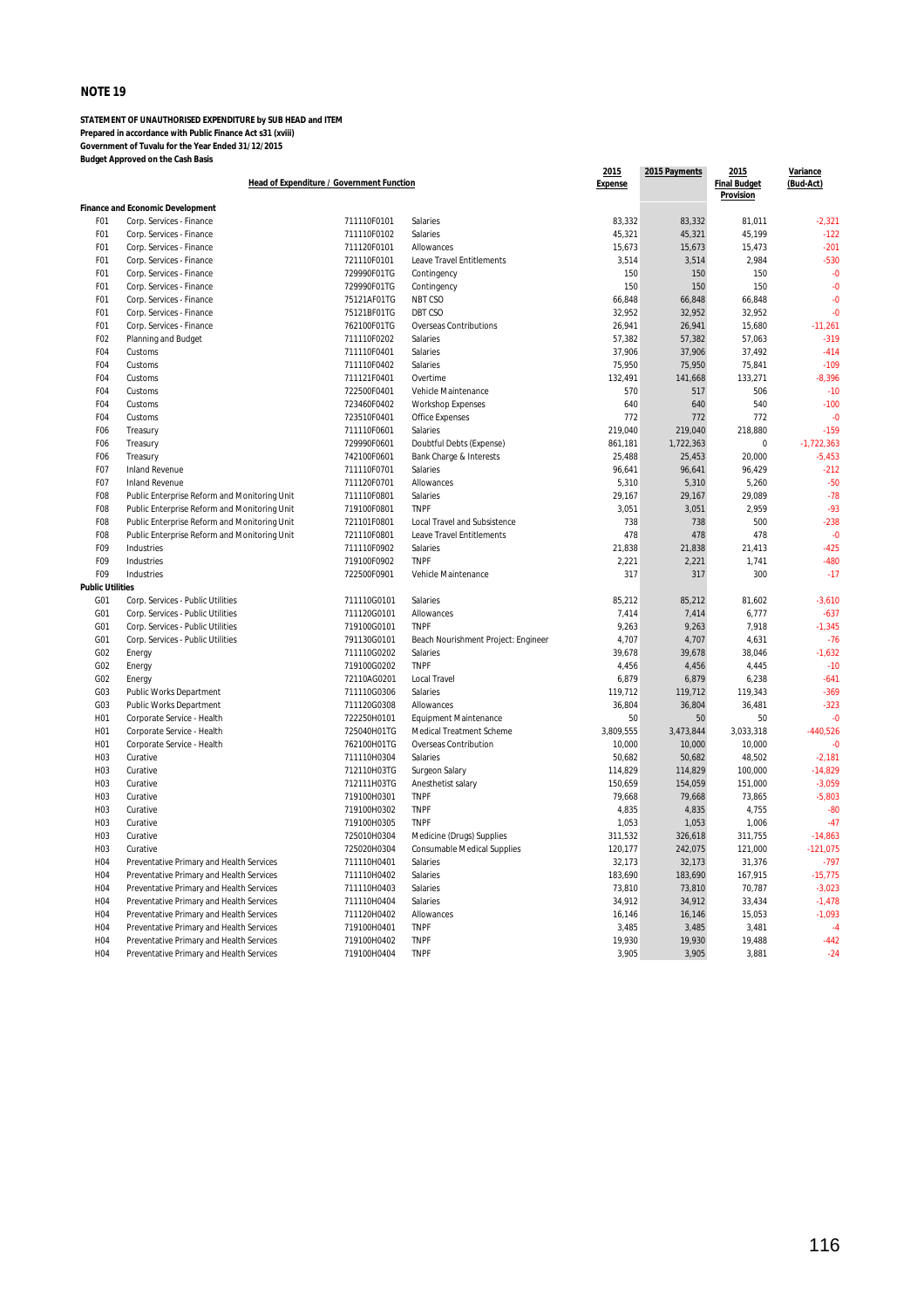|                            | Head of Expenditure / Government Function                            |                            |                                              | 2015<br><b>Expense</b> | 2015 Payments    | 2015<br><b>Final Budget</b><br>Provision | Variance<br>(Bud-Act) |
|----------------------------|----------------------------------------------------------------------|----------------------------|----------------------------------------------|------------------------|------------------|------------------------------------------|-----------------------|
| <b>Natural Resources</b>   |                                                                      |                            |                                              |                        |                  |                                          |                       |
| 101                        | <b>MNRE Headquarters</b>                                             | 71128010100                | Minister's Overseas Entertainment            | 2,682                  | 2,682            | 2,500                                    | $-182$                |
| 101                        | <b>MNRE Headquarters</b>                                             | 712110l0100                | Housemaid's Salary and Leave                 | 5,462                  | 5,462            | 5,138                                    | $-324$                |
| 101                        | <b>MNRE Headquarters</b>                                             | 71213010100                | Housemaid's TNPF                             | 546                    | 546              | 514                                      | $-32$                 |
| 101                        | <b>MNRE Headquarters</b>                                             | 719200l0100                | <b>TNPF</b>                                  | 3,028                  | 3,028            | 3,020                                    | $-8$                  |
| 101                        | <b>MNRE Headquarters</b>                                             | 721200l0100                | Statutory Travel (Spouse)                    | 2,632                  | 2,632            | 2,382                                    | $-250$                |
| 101                        | <b>MNRE Headquarters</b>                                             | 72120AI0100                | Minister's Travel                            | 40,312                 | 40,312           | 39,965                                   | $-348$                |
| 102                        | Agriculture                                                          | 711110l0202                | Salaries                                     | 38,698                 | 38,698           | 38,602                                   | $-96$                 |
| 102                        | Agriculture                                                          | 711110l0204                | Salaries                                     | 42,261                 | 42,261           | 42,160                                   | $-101$                |
| 102                        | Agriculture                                                          | 711110l0205                | Salaries                                     | 102,222                | 102,222          | 101,952                                  | $-271$                |
| 102                        | Agriculture                                                          | 71211010205                | ROC Commitment for Labours                   | 38,845                 | 38,845           | 38,739                                   | $-107$                |
| 102                        | Agriculture                                                          | 719100l0201                | <b>TNPF</b>                                  | 5,652                  | 5,652            | 4,843                                    | $-809$                |
| 102                        | Agriculture                                                          | 719100l0203                | <b>TNPF</b>                                  | 5,070                  | 5,070            | 4,949                                    | $-121$                |
| 102                        | Agriculture                                                          | 71910010205                | <b>TNPF</b>                                  | 10,315                 | 10,315           | 9,901                                    | $-414$                |
| 102                        | Agriculture                                                          | 721101l0201                | Local Travel & Subsistence                   | 5,260                  | 5,260            | 5,000                                    | $-259$                |
| 102                        | Agriculture                                                          | 72404010203                | Seeds & Planting materials                   | 0                      | $\mathbf 0$      | $-500$                                   | $-500$                |
| 103                        | Fisheries                                                            | 723460I03SD                | FFA FFC Ministerial Meeting                  | 78,287                 | 78,287           | 77,823                                   | $-464$                |
| 103                        | Fisheries                                                            | 723510l0301                | Office Expenses                              | 6,275                  | 6,275            | 5,545                                    | $-731$                |
| 104                        | Lands and Surveys                                                    | 711110l0401                | Salaries                                     | 26,673                 | 26,673           | 26,372                                   | $-301$                |
| 104                        | Lands and Surveys                                                    | 711110l0402                | Salaries                                     | 50,445                 | 50,445           | 46,532                                   | $-3,913$              |
| 104                        | Lands and Surveys                                                    | 711110l0403                | Salaries                                     | 13,355                 | 13,355           | 13,276                                   | $-78$                 |
| 104                        | Lands and Surveys                                                    | 71112010403                | Allowances                                   | 1,096                  | 1,096            | 500                                      | $-595$                |
| 104                        | Lands and Surveys                                                    | 71112010404                | Allowances                                   | 698                    | 698              | 500                                      | $-198$                |
| 104                        | Lands and Surveys                                                    | 711220I04TG                | Lands Court Sitting Allowances               | 83,520                 | 101,799          | 83,520                                   | $-18,279$             |
| 104                        | Lands and Surveys                                                    | 711310I04TG                | Lands Court Appeal Panel                     | 20,166                 | 20,166           | 20,000                                   | $-166$                |
| 104                        | Lands and Surveys                                                    | 71910010402                | <b>TNPF</b>                                  | 5,178                  | 5,178            | 4,760                                    | $-418$                |
| 104                        | Lands and Surveys                                                    | 719100I0403                | <b>TNPF</b>                                  | 1,430                  | 1,430            | 1,378                                    | $-52$                 |
| 104                        | Lands and Surveys                                                    | 723010I0401<br>72346AI04SD | Advertising & Publication Cost               | 100                    | 100              | 100                                      | $-0$                  |
| 104<br><b>Home Affairs</b> | Lands and Surveys                                                    |                            | Lands Court Appeal Panel Workshop            | 134,733                | 134,531          | 127,992                                  | $-6,539$              |
|                            |                                                                      |                            | <b>TNPF</b>                                  | 3,028                  |                  | 3,020                                    | $-8$                  |
| JO1<br>J02                 | Corporate Services - Home Affairs<br>Department of Rural Development | 719200J0100<br>782250J02TG | Falekaupule Act Grant                        | 526,186                | 3,028<br>526,186 | 526,186                                  | $-0$                  |
| J08                        | Solid Waste Agency of Tuvalu (SWAT)                                  | 711110J0801                | Salaries                                     | 135,213                | 135,213          | 130,052                                  | $-5,161$              |
| J08                        | Solid Waste Agency of Tuvalu (SWAT)                                  | 711120J0801                | Allowances                                   | 14,811                 | 14,811           | 14,329                                   | $-482$                |
| J08                        | Solid Waste Agency of Tuvalu (SWAT)                                  | 719100J0801                | <b>TNPF</b>                                  | 14,989                 | 14,989           | 14,247                                   | $-742$                |
| J08                        | Solid Waste Agency of Tuvalu (SWAT)                                  | 722500J0801                | Vehicle Maintenance                          | 11,134                 | 11,134           | 11,131                                   | $-3$                  |
| J08                        | Solid Waste Agency of Tuvalu (SWAT)                                  | 723320J0801                | Petrol & Oil                                 | 11,378                 | 11,378           | 9,559                                    | $-1,819$              |
| J08                        | Solid Waste Agency of Tuvalu (SWAT)                                  | 782430J08TG                | Support Waste Management Project (Funafuti)  | 77,160                 | 77,160           | 76,964                                   | $-196$                |
| J <sub>08</sub>            | Solid Waste Agency of Tuvalu (SWAT)                                  | 782431J08TG                | Support Outer Islands Waste Management       | 84,124                 | 84,124           | 83,877                                   | $-247$                |
|                            | <b>Police and Prison Services</b>                                    |                            |                                              |                        |                  |                                          |                       |
| K01                        | Police and Prison Services                                           | 722250K0104                | <b>Equipment Maintenance</b>                 | 545                    | 545              | 545                                      | $-0$                  |
| K01                        | Police and Prison Services                                           | 72250AK0103                | Vessel Maintenance                           | 41,680                 | 41,680           | 39,587                                   | $-2,092$              |
|                            | <b>Transport and Communications</b>                                  |                            |                                              |                        |                  |                                          |                       |
| L01                        | Corp. Services - Comm. and Trans                                     | 711120L0101                | Allowances                                   | 12,795                 | 12,795           | 10,770                                   | $-2,025$              |
| L01                        | Corp. Services - Comm. and Trans                                     | 719200L0100                | <b>TNPF</b>                                  | 3,028                  | 3,028            | 3,020                                    | $-8$                  |
| L01                        | Corp. Services - Comm. and Trans                                     | 721200L0100                | Statutory Travel (Spouse)                    | 8,334                  | 8,334            | 8,334                                    | $-0$                  |
| L01                        | Corp. Services - Comm. and Trans                                     | 72120AL0100                | Minister's Travel                            | 22,003                 | 22,003           | 22,000                                   | $-3$                  |
| L01                        | Corp. Services - Comm. and Trans                                     | 722500L0101                | Vehicle Maintenance                          | 2,461                  | 2,461            | 1,105                                    | $-1,356$              |
| L01                        | Corp. Services - Comm. and Trans                                     | 723510L0101                | <b>Office Expenses</b>                       | 2,798                  | 2,798            | 2,500                                    | $-298$                |
| L02                        | Marine                                                               | 711110L0201                | Salaries                                     | 34,839                 | 34,839           | 34,745                                   | $-94$                 |
| LO <sub>2</sub>            | Marine                                                               | 711110L0202                | Salaries                                     | 327,430                | 327,430          | 320,906                                  | $-6,524$              |
| L02                        | Marine                                                               | 719100L0203                | <b>TNPF</b>                                  | 28,976                 | 28,976           | 28,936                                   | $-40$                 |
| L <sub>02</sub>            | Marine                                                               | 719100L0204                | <b>TNPF</b>                                  | 11,381                 | 11,381           | 10,921                                   | $-460$                |
| L <sub>02</sub>            | Marine                                                               | 719100L0205                | <b>TNPF</b>                                  | 916                    | 916              | 381                                      | $-535$                |
| L <sub>02</sub>            | Marine                                                               | 722350L02SD                | Refit Nivaga II prior to Sale                | 1,010,707              | 1,010,707        | 747,500                                  | $-263,207$            |
| L <sub>02</sub>            | Marine                                                               | 722550L0203                | Vessel Maintenance                           | 203,915                | 203,915          | 163,440                                  | $-40,475$             |
| L <sub>02</sub>            | Marine                                                               | 723330L0202                | <b>Vessel Fuel</b>                           | 376,016                | 376,016          | 323,400                                  | $-52,616$             |
| L <sub>02</sub>            | Marine                                                               | 723330L0203                | <b>Vessel Fuel</b>                           | 385,156                | 385,156          | 385,000                                  | $-156$                |
| L <sub>02</sub>            | Marine                                                               | 723510L0201                | Office Expenses                              | 15,226                 | 15,226           | 9,500                                    | $-5,726$              |
| L <sub>02</sub>            | Marine                                                               | 723510L0204                | Office Expenses                              | 5,123                  | 5,123            | 1,000                                    | $-4,123$              |
| L <sub>02</sub>            | Marine                                                               | 723920L0203                | Water                                        | 6,116                  | 6,116            | 6,000                                    | $-116$                |
| L <sub>02</sub>            | Marine                                                               | 726040L0205                | Uniform                                      | 12,375                 | 12,375           | 5,000                                    | $-7,375$              |
| L <sub>02</sub>            | Marine                                                               | 791240L0201                | Vehicle                                      | $-29,683$              | $-29,683$        | $-55,000$                                | $-25,317$             |
| L03                        | Aviation                                                             | 719100L0303                | <b>TNPF</b>                                  | 3,687                  | 3,687            | 3,465                                    | $-222$                |
| L03                        | Aviation                                                             | 722100L0302                | <b>Building &amp; Office Maintenance</b>     | 3,621                  | 3,621            | 3,526                                    | $-95$                 |
| L <sub>03</sub>            | Aviation                                                             | 723530L0301                | <b>Computer Supply</b>                       | 2,830                  | 2,830            | 2,800                                    | $-30$                 |
| L04                        | Information, Comm. and Technology                                    | 711110L0401                | Salaries                                     | 26,883                 | 26,883           | 26,787                                   | $-96$                 |
| L04<br>L07                 | Information, Comm. and Technology                                    | 723570L0403<br>719100L0701 | <b>ISP Operating Expenses</b><br><b>TNPF</b> | 0                      | 2,700            | 200                                      | $-2,500$<br>$-788$    |
| L07                        | Meteorological Office<br>Meteorological Office                       | 721100L0701                | Overseas Travel & Subsistence                | 13,224<br>306          | 13,224<br>306    | 12,436<br>0                              | $-306$                |
|                            |                                                                      |                            |                                              |                        |                  |                                          |                       |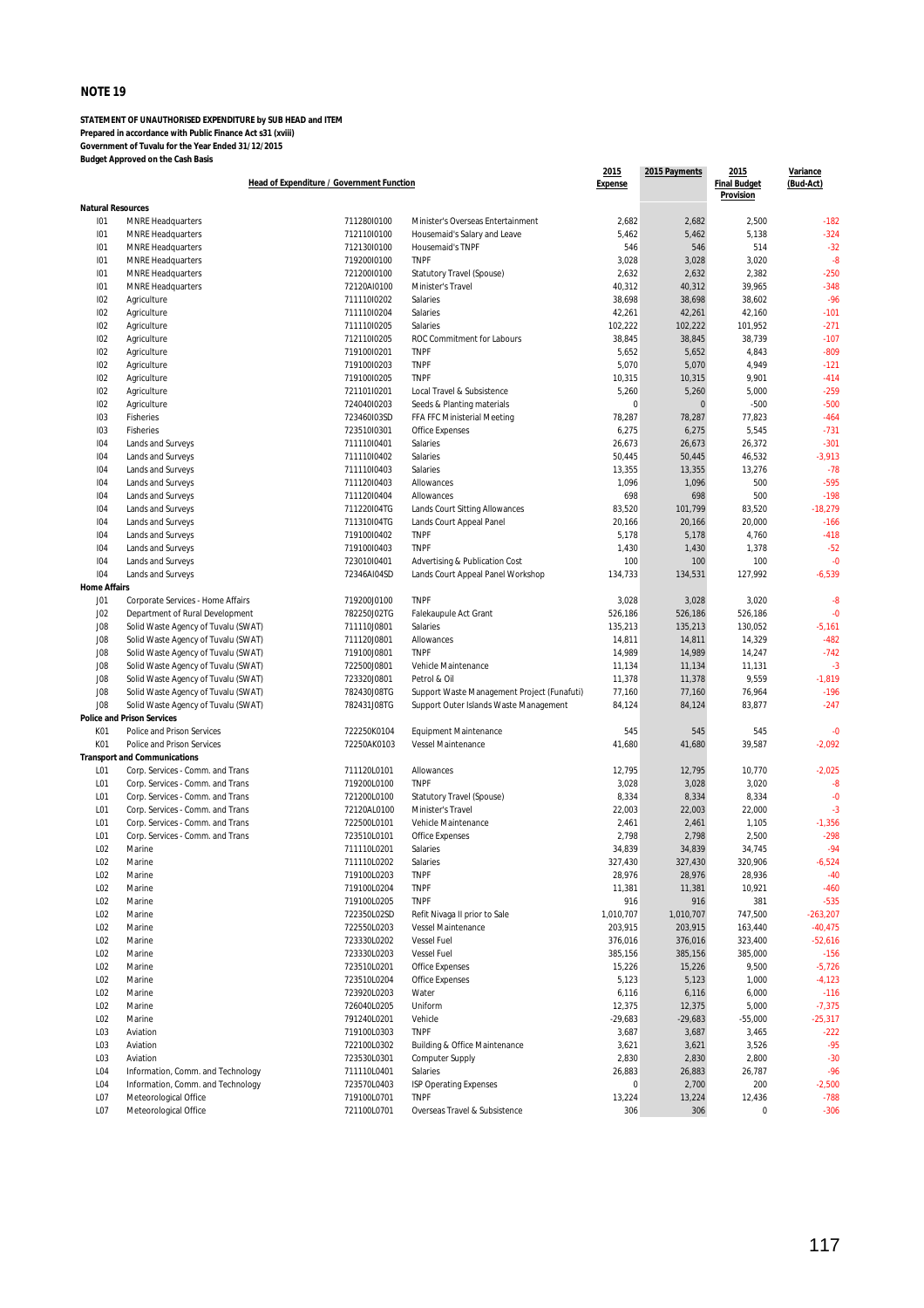|                 | Head of Expenditure / Government Function             |                            |                                                                  |                        | 2015 Payments | 2015<br><b>Final Budget</b><br>Provision | Variance<br>(Bud-Act) |
|-----------------|-------------------------------------------------------|----------------------------|------------------------------------------------------------------|------------------------|---------------|------------------------------------------|-----------------------|
|                 | <b>Education, Youth and Sports</b>                    |                            |                                                                  |                        |               |                                          |                       |
| M01             | Corp. Services - Edu., Youth and Sports               | 711110M0101                | Salaries                                                         | 80,432                 | 80,432        | 76,739                                   | $-3,693$              |
| M01             | Corp. Services - Edu., Youth and Sports               | 711110M0102                | Salaries                                                         | 18,734                 | 18,734        | 18,439                                   | $-295$                |
| M01             | Corp. Services - Edu., Youth and Sports               | 711120M0101                | Allowances                                                       | 18,332                 | 18,332        | 18,154                                   | $-178$                |
| M01             | Corp. Services - Edu., Youth and Sports               | 719100M0101                | <b>TNPF</b>                                                      | 8,831                  | 8,831         | 8,432                                    | $-399$                |
| M01             | Corp. Services - Edu., Youth and Sports               | 719200M0100                | <b>TNPF</b>                                                      | 3,028                  | 3,028         | 3,020                                    | $-8$                  |
| M02             | <b>Education Department</b>                           | 773500M02SD                | <b>Education Development Activities</b>                          | $\mathbf 0$            | $\mathbf 0$   | $-500,000$                               | $-500,000$            |
| M03             | Primary Education                                     | 711110M0301                | Salaries                                                         | 119,758                | 119,758       | 115,037                                  | $-4,721$              |
| M03             | <b>Primary Education</b>                              | 711120M0302                | Allowances                                                       | 7,450                  | 7,450         | 5,345                                    | $-2,105$              |
| M03             | Primary Education                                     | 712900M0301                | <b>Relieving Teachers</b>                                        | 39,809                 | 39,809        | 38,258                                   | $-1,551$<br>$-334$    |
| M03<br>M03      | Primary Education<br>Primary Education                | 72110AM0301                | Local Travel and Subsistence<br><b>Leave Travel Entitlements</b> | 2,990                  | 2,990         | 2,657                                    |                       |
| M03             |                                                       | 721110M0301<br>723256M03SD |                                                                  | 17,308<br>$-1,549,740$ | 17,308        | 15,705                                   | $-1,603$<br>$-10,500$ |
|                 | Primary Education                                     | 723250M04SD                | Improve Funafuti School                                          | 0                      | $-1,549,740$  | $-1,560,240$                             | $-500.000$            |
| M04             | <b>EFA Secondary School</b>                           |                            | Improve Fetuvalu School                                          |                        | $\mathbf 0$   | $-500,000$                               |                       |
| M04             | EFA Secondary School                                  | 729990M0401                | Vehicle Hire                                                     | 1,145                  | 1,145<br>520  | 1,000                                    | $-145$                |
| M05<br>M06      | Library                                               | 762100M0501<br>782300M0601 | Overseas Contribution<br><b>TASNOC Grant</b>                     | 520<br>30,000          | 30,000        | 520<br>30,000                            | $-0$<br>$-0$          |
|                 | Sports                                                |                            |                                                                  |                        |               |                                          |                       |
| M07             | Pre-service Scholarships                              | 723510M0701                | <b>Office Expenses</b>                                           | 136                    | 136           | 100                                      | $-36$                 |
| M07             | Pre-service Scholarships                              | 782510M0701                | Scholarship Students-new award                                   | 605,570                | 605,570       | 575,448                                  | $-30,121$             |
| M07             | Pre-service Scholarships                              | 782530M0701<br>711110M0801 | Scholarship Students - Ongoing                                   | 774,440                | 771,591       | 758,711                                  | $-12,880$             |
| M08             | Youth                                                 |                            | Salaries                                                         | 9,197                  | 9,197         | 9,172                                    | $-25$                 |
| M08             | Youth                                                 | 719100M0801                | <b>TNPF</b>                                                      | 920                    | 920           | 917                                      | $-3$                  |
| M09             | Early Childhood Care and Education                    | 723250M09SD                | Improve Funafuti Pre-School                                      | $\mathbf 0$            | $\mathbf 0$   | $-146,100$                               | $-146,100$            |
| Judiciary       |                                                       |                            |                                                                  |                        |               |                                          |                       |
| N01             | Judiciary                                             | 711120N0101                | Allowances                                                       | 404                    | 404           | 273                                      | $-131$                |
| N01             | Judiciary                                             | 71112AN01TG                | Island Magistrate Allowances                                     | 47,641                 | 49,675        | 47,641                                   | $-2,034$              |
| N01             | Judiciary                                             | 719100N0101                | <b>TNPF</b>                                                      | 4,768                  | 4,768         | 4,748                                    | $-20$                 |
| N01             | Judiciary                                             | 72346AN01SD                | Training & Workshop Expenses                                     | 43,633                 | 43,633        | 42,793                                   | $-840$                |
|                 | Foreign Affairs, Trade, Tourism, Environment & Labour |                            |                                                                  |                        |               |                                          |                       |
| O01             | MFAETLT Headquarter                                   | 71213000100                | <b>Housemaid's TNPF</b>                                          | 666                    | 666           | 441                                      | $-225$                |
| O03             | Suva Mission                                          | 71111000301                | Salaries                                                         | 66,554                 | 66,554        | 60,811                                   | $-5,743$              |
| O03             | Suva Mission                                          | 71111000302                | Salaries                                                         | 44,274                 | 44,274        | 38,530                                   | $-5,744$              |
| O03             | Suva Mission                                          | 71112000301                | Allowances                                                       | 7,590                  | 7,590         | 7,117                                    | $-473$                |
| O03             | Suva Mission                                          | 71910000301                | <b>TNPF</b>                                                      | 7,445                  | 7,445         | 6,946                                    | $-499$                |
| O03             | Suva Mission                                          | 71910000302                | <b>TNPF</b>                                                      | 3,898                  | 3,898         | 2,412                                    | $-1,487$              |
| O03             | Suva Mission                                          | 72110000301                | Overseas Travel & Subsistence                                    | 42,421                 | 42,421        | 35,568                                   | $-6,853$              |
| O03             | Suva Mission                                          | 72130000301                | Telecom & Internet                                               | 14,276                 | 14,276        | 13,392                                   | $-884$                |
| O03             | Suva Mission                                          | 72130000302                | Telecom & Internet                                               | 3,070                  | 3,070         | 2,349                                    | $-721$                |
| O03             | Suva Mission                                          | 72332000301                | Petrol & Oil                                                     | 12,929                 | 12,929        | 12,613                                   | $-316$                |
| O03             | Suva Mission                                          | 72342000301                | Hospitality                                                      | 10,163                 | 10,163        | 10,000                                   | $-163$                |
| O03             | Suva Mission                                          | 72351000301                | <b>Office Expenses</b>                                           | 10,897                 | 10,897        | 10,045                                   | $-852$                |
| O03             | Suva Mission                                          | 72391000301                | Electricity                                                      | 10,493                 | 10,493        | 10,398                                   | $-95$                 |
| O03             | Suva Mission                                          | 725040O0301                | Medical Treatment                                                | 2,255                  | 2,255         | 1,929                                    | $-326$                |
| O03             | Suva Mission                                          | 78110000301                | Rent & Rates                                                     | 9,496                  | 9,496         | 6,665                                    | $-2,831$              |
| <b>O04</b>      | Permanent Mission of Tuvalu to the UN                 | 71111000401                | Salaries                                                         | 49,313                 | 49,313        | 46,647                                   | $-2,666$              |
| O04             | Permanent Mission of Tuvalu to the UN                 | 71112000401                | Allowances                                                       | 8,516                  | 8,516         | 6,270                                    | $-2,246$              |
| 004             | Permanent Mission of Tuvalu to the UN                 | 71118000401                | Ambassordor Entertainment                                        | 12,323                 | 12,323        | 10,082                                   | $-2,241$              |
| <b>O04</b>      | Permanent Mission of Tuvalu to the UN                 | 72110000401                | Overseas Travel & Subsistence                                    | 24,668                 | 24,668        | 15,116                                   | $-9,552$              |
| O04             | Permanent Mission of Tuvalu to the UN                 | 72130000401                | Telecom & Internet                                               | 7,692                  | 7,692         | 5,626                                    | $-2,066$              |
| <b>O04</b>      | Permanent Mission of Tuvalu to the UN                 | 72332000401                | Petrol & Oil                                                     | 15,675                 | 15,675        | 13,908                                   | $-1,767$              |
| O <sub>04</sub> | Permanent Mission of Tuvalu to the UN                 | 72344000401                | Representation                                                   | 10,792                 | 10,792        | 9,000                                    | -1,792                |
| 004             | Permanent Mission of Tuvalu to the UN                 | 74210000401                | <b>Financial Institution Fees</b>                                | 7,830                  | 7,830         | 5,726                                    | $-2,104$              |
| 004             | Permanent Mission of Tuvalu to the UN                 | 762100004TG                | UN Membership Contributions                                      | 44,890                 | 44,890        | 39,238                                   | $-5,652$              |
| 004             | Permanent Mission of Tuvalu to the UN                 | 78110000401                | UN Accomodation                                                  | 78,721                 | 78,721        | 71,721                                   | $-7,001$              |
| 004             | Permanent Mission of Tuvalu to the UN                 | 78120000401                | Office Lease                                                     | 40,163                 | 40,163        | 33,354                                   | $-6,809$              |
| 005             | <b>Brussels Mission</b>                               | 71112AO0501                | <b>Education Allowances</b>                                      | 43,007                 | 37,520        | 32,895                                   | $-4,625$              |
| 005             | <b>Brussels Mission</b>                               | 71123000501                | Household Furniture Allowance                                    | 990                    | 990           | 583                                      | $-407$                |
| 005             | <b>Brussels Mission</b>                               | 72110000501                | Overseas Travel & Subsistence                                    | 49,248                 | 49,248        | 9,564                                    | $-39,684$             |
| <b>O05</b>      | <b>Brussels Mission</b>                               | 72130000501                | Telecom & Internet                                               | 11,338                 | 11,338        | 9,616                                    | $-1,722$              |
| 005             | <b>Brussels Mission</b>                               | 72215000501                | Vehicle Insurance                                                | 6,771                  | 6,771         | 2,913                                    | $-3,858$              |
| 005             | <b>Brussels Mission</b>                               | 72250000501                | Vehicle Maintenance                                              | 3,021                  | 3,021         | 2,186                                    | $-835$                |
| 005             | <b>Brussels Mission</b>                               | 72344000501                | Representations                                                  | 14,691                 | 14,691        | 14,564                                   | $-126$                |
| 005             | <b>Brussels Mission</b>                               | 72351000501                | <b>Office Expenses</b>                                           | 4,355                  | 4,355         | 2,913                                    | $-1,442$              |
| <b>O05</b>      | <b>Brussels Mission</b>                               | 72374000501                | Household Items                                                  | 1,151                  | 1,151         | 728                                      | $-423$                |
| 006             | Environment                                           | 71111000602                | Salaries                                                         | 8,540                  | 8,540         | 8,372                                    | $-168$                |
| 006             | Environment                                           | 71910000603                | <b>TNPF</b>                                                      | 1,059                  | 1,059         | 1,056                                    | $-3$                  |
| 006             | Environment                                           | 72362000601                | TA International Environment Officer                             | 15,739                 | 28,767        | 22,860                                   | $-5,907$              |
| 007             | Tuvalu Consulate in Auckland                          | 72110000701                | Overseas Travel & Subsistence                                    | 28,213                 | 28,213        | 5,000                                    | $-23,213$             |
| 007             | Tuvalu Consulate in Auckland                          | 72215000701                | Vehicle Insurance                                                | 2,116                  | 2,116         | 1,520                                    | $-596$                |
| <b>O07</b>      | Tuvalu Consulate in Auckland                          | 722350007SD                | Office Refurbishment-NZ High Com                                 | 21,710                 | 21,710        | 20,000                                   | $-1,710$              |
| 007             | Tuvalu Consulate in Auckland                          | 72351000701                | <b>Office Expenses</b>                                           | 8,653                  | 8,653         | 4,000                                    | $-4,653$              |
| 007             | Tuvalu Consulate in Auckland                          | 79122000701                | Office Equipment                                                 | 10,963                 | 10,963        | 5,000                                    | $-5,963$              |
| 009             | Tourism                                               | 71111000901                | Salaries                                                         | 11,954                 | 11,954        | 11,922                                   | $-33$                 |
| O09             | Tourism                                               | 762100009TG                | Overseas Contribution                                            | 10,802                 | 14,075        | 11,000                                   | $-3,075$              |
| 010             | Labour                                                | 72301001002                | Advertising & Publication Cost                                   | 80                     | 80            | 80                                       | $-0$                  |
| 010             | Labour                                                | 732020010SD                | Awareness Workshops                                              | 21,559                 | 21,559        | 21,455                                   | $-104$                |
| 011             | Labour                                                | 71111001101                | Salaries                                                         | 106,093                | 106,093       | 86,166                                   | $-19,927$             |
| 011             | Labour                                                | 71112001101                | Allowances                                                       | 12,081                 | 12,081        | 11,624                                   | $-457$                |